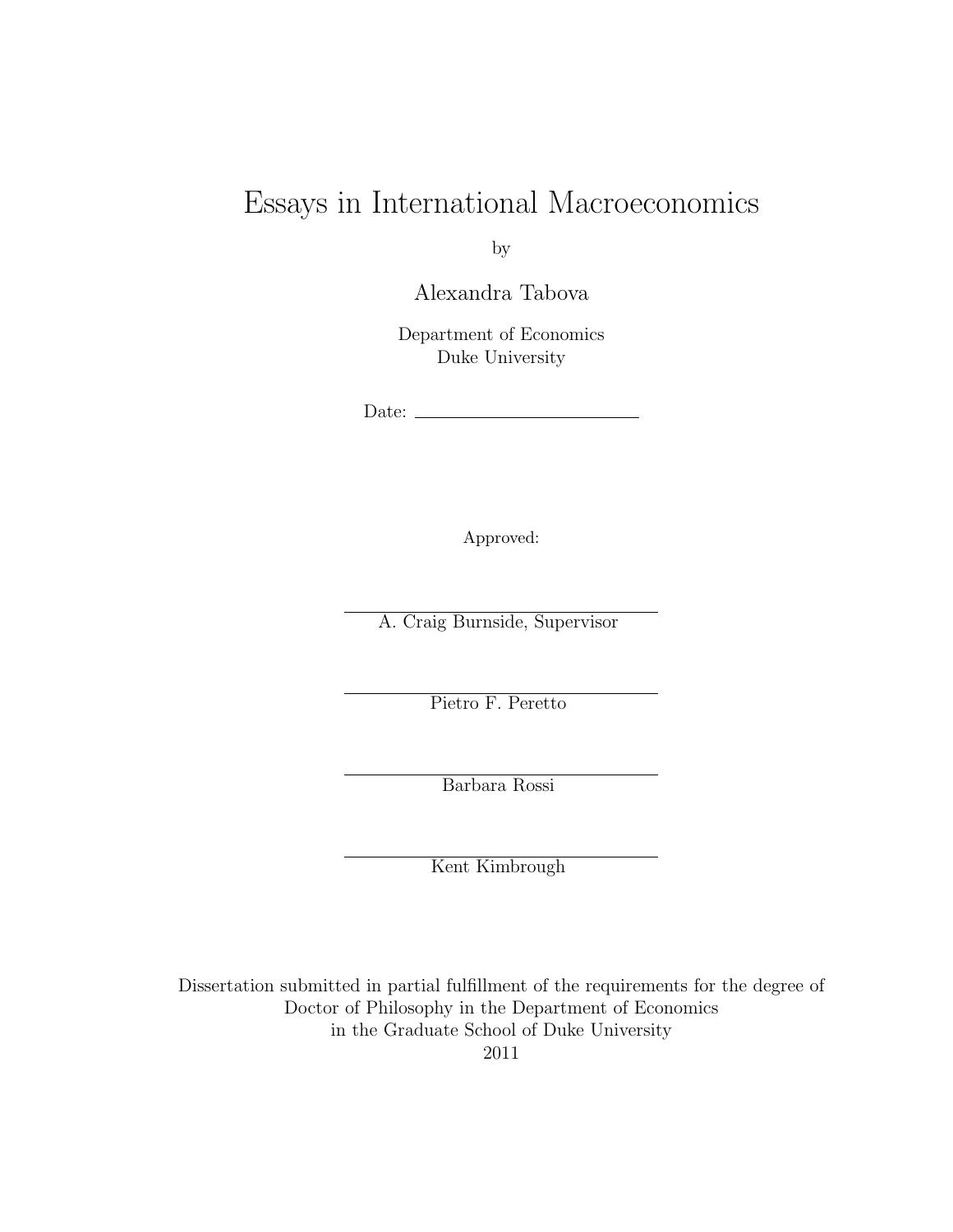#### **ABSTRACT**

### Essays in International Macroeconomics

by

Alexandra Tabova

Department of Economics Duke University

Date:

Approved:

A. Craig Burnside, Supervisor

Pietro F. Peretto

Barbara Rossi

Kent Kimbrough

An abstract of a dissertation submitted in partial fulfillment of the requirements for the degree of Doctor of Philosophy in the Department of Economics in the Graduate School of Duke University

2011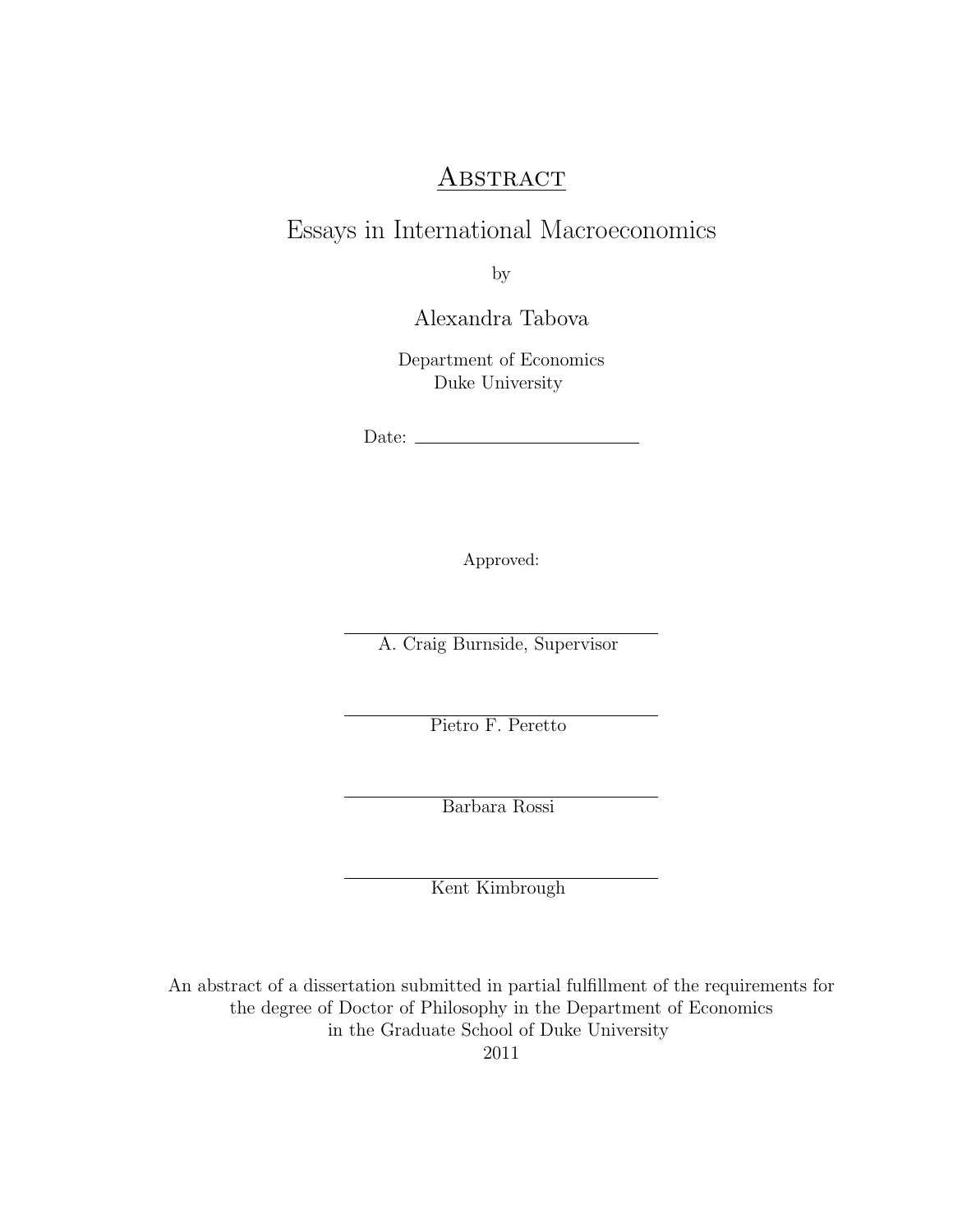Copyright  $\odot$  2011 by Alexandra Tabova All rights reserved except the rights granted by the [Creative Commons Attribution-Noncommercial Licence](http://creativecommons.org/licenses/by-nc/3.0/us/)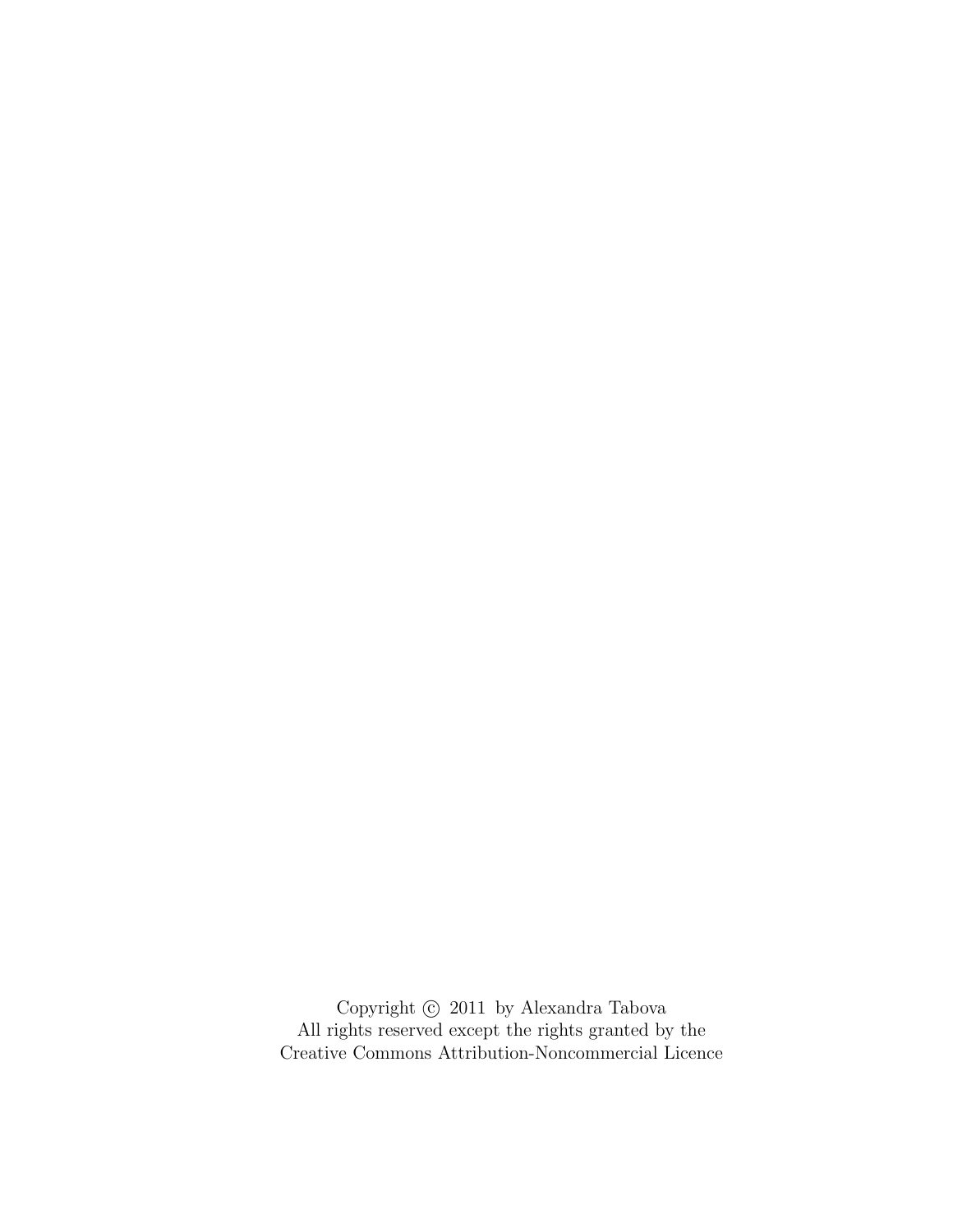## <span id="page-3-0"></span>Abstract

This dissertation consists of two essays in international macroeconomics. In the first essay I explore the role of portfolio diversification in explaining the distribution of foreign investment across countries. I do so by adopting a portfolio allocation approach to risk, that is widely used in empirical finance, to complement more traditional analyses of foreign capital flows across countries. I capture the portfolio diversification motive by a measure of country-specific riskiness, "covariance risk", which I construct as how countries' growth rates covary with the stochastic discount factor of a representative international investor. The idea is to capture the extent to which investments in a foreign economy provide a hedge against the investor's overall risk. My key new empirical finding is a strong and significant correlation between this new measure of country riskiness and foreign investment allocations. Less risky countries, i.e countries whose growth rates are more highly correlated with the investor's stochastic discount factor, receive larger investment shares than more risky countries. I interpret this result as evidence that investors do take into account diversification opportunities not only for portfolio investment decisions but also for foreign direct investment decisions. My empirical results confirm the theoretical predictions of standard portfolio allocation models.

In the second essay I explore the business cycle regularities of low-income countries in comparison to those observed in middle- and high-income countries. The data reveals several distinguishing features of the business cycle in low-income countries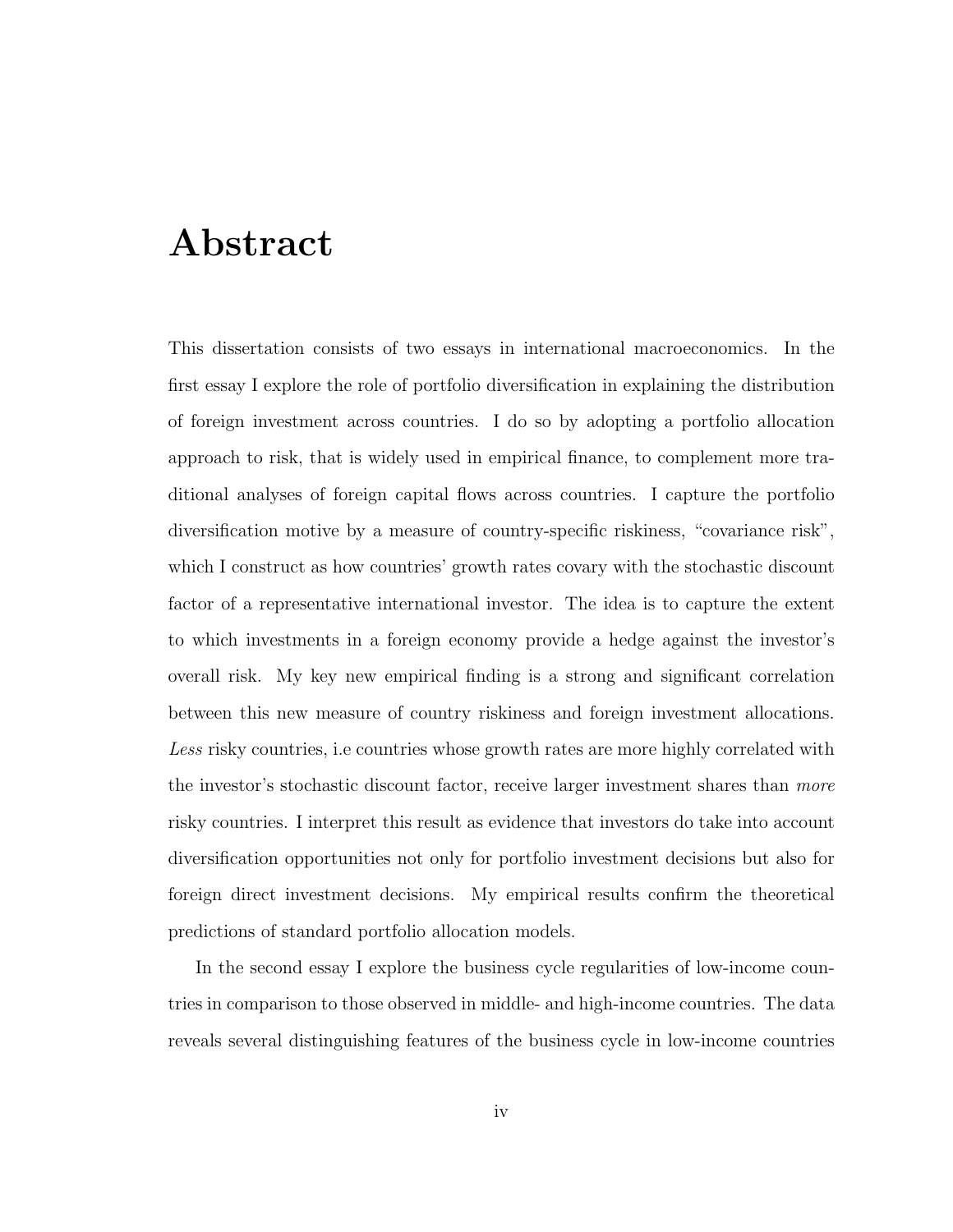compared to the other two income groups: acyclical trade balances; highest volatility of consumption relative to output; highest volatility of debt; highest average debt-tooutput ratio and lowest average savings ratio; significant negative correlation between domestic saving rates and the net foreign asset position. My main finding is that a small open economy model with both trend and transitory shocks to productivity, and varying intertemporal elasticity of substitution, motivated by subsistence consumption theories, can be used to account for the distinguishing features of the three income groups. The theoretical model shows that while both permanent shocks and transitory fluctuations around the trend are important sources of fluctuations in low-income countries, temporary shocks play a predominant role. In comparison to the other two income groups the volatility of the temporary shock for the low-income countries is more than three times higher than that for the high-income group and twice as large as that for the middle-income group. The same pattern holds for the permanent shock.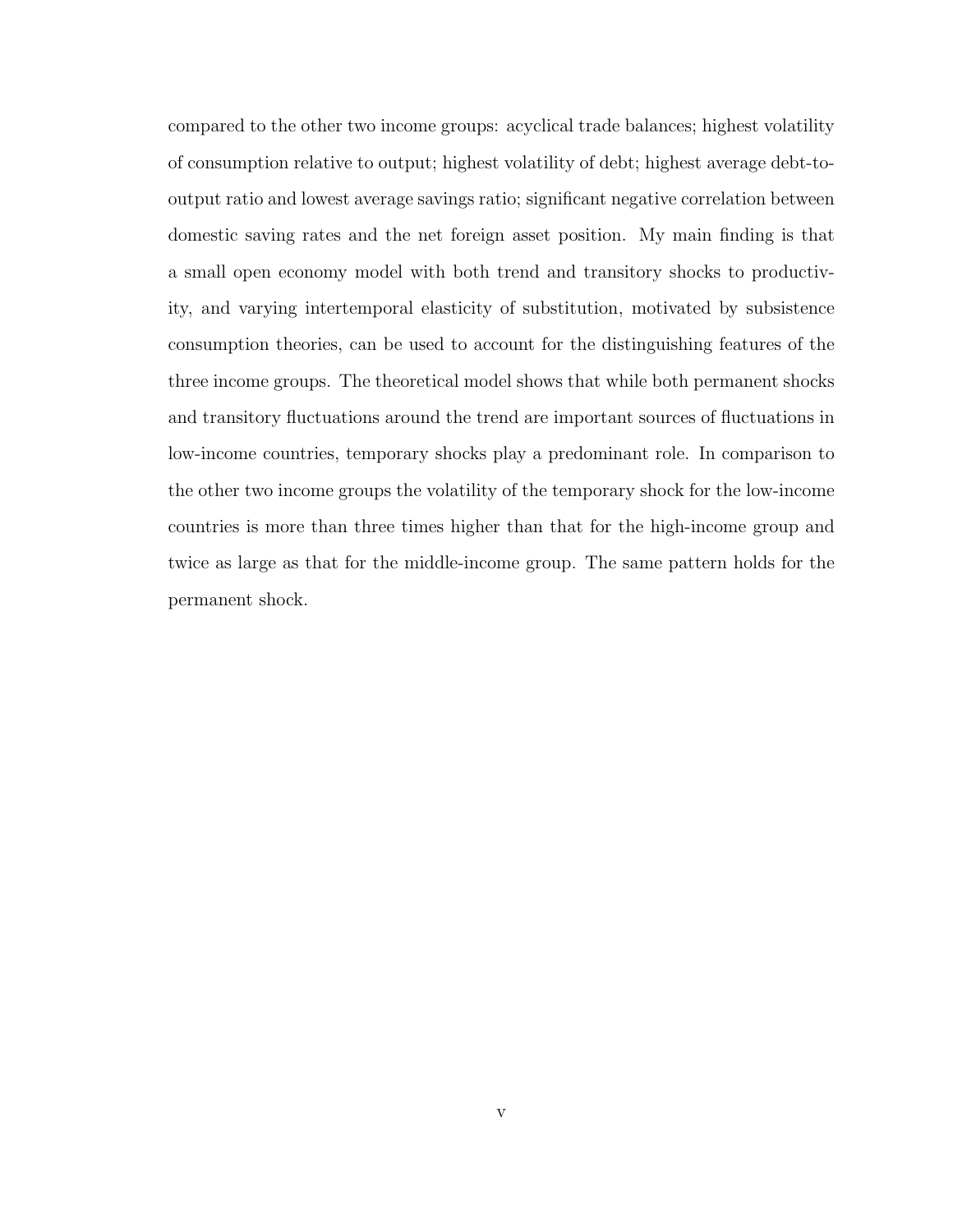To my husband, Guus, for his love, understanding, and endless patience.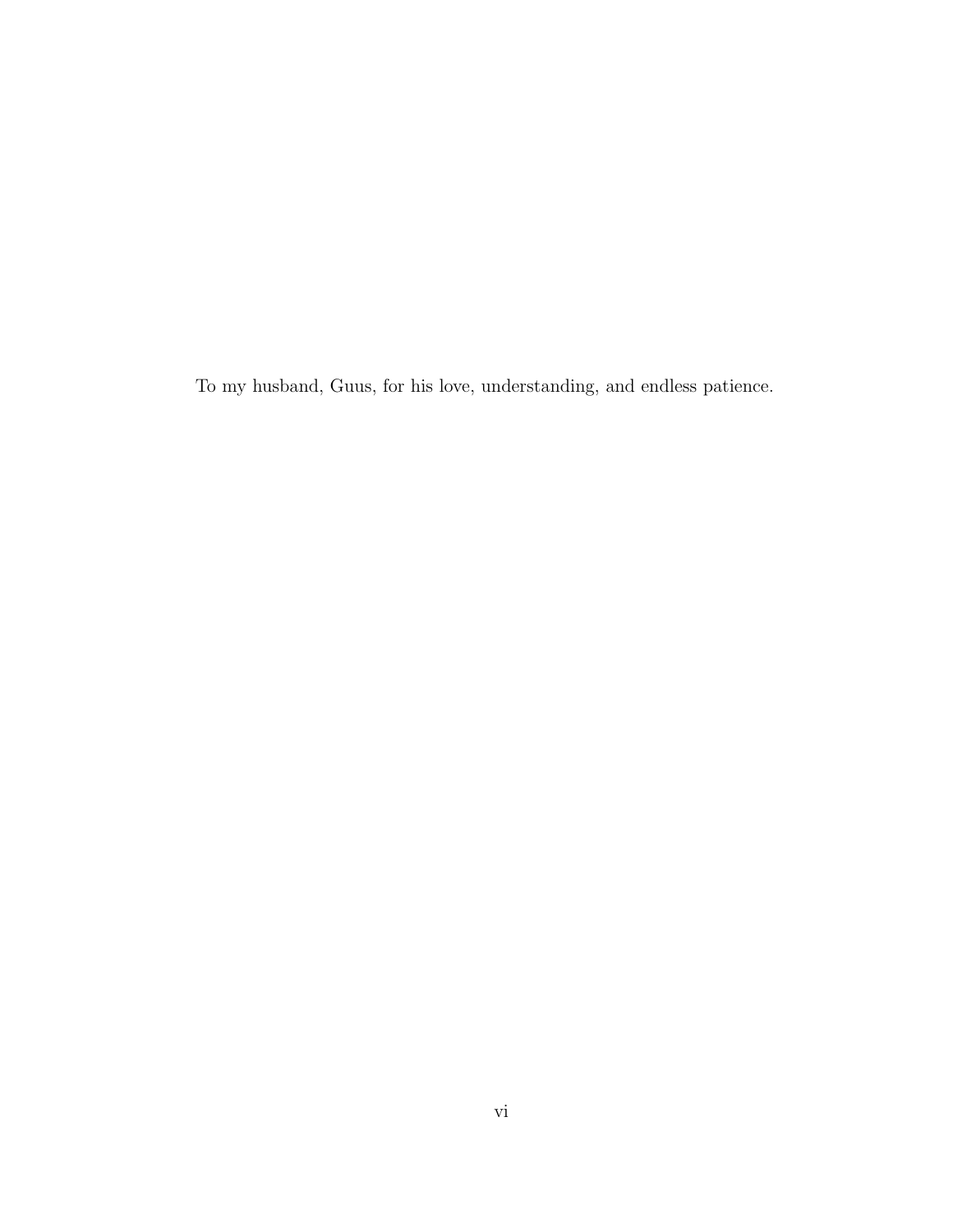## **Contents**

|                | Abstract |                 |                                                                                                | iv             |
|----------------|----------|-----------------|------------------------------------------------------------------------------------------------|----------------|
|                |          | List of Tables  |                                                                                                | ix             |
|                |          | List of Figures |                                                                                                | $\mathbf x$    |
|                |          |                 | Acknowledgements                                                                               | хi             |
| $\mathbf{1}$   |          |                 | Portfolio Diversification and the Cross-Sectional Distribution of<br><b>Foreign Investment</b> | $\mathbf{1}$   |
|                | 1.1      |                 |                                                                                                | $\mathbf{1}$   |
|                | 1.2      |                 | A model of foreign investment and portfolio diversification                                    | $\overline{5}$ |
|                | 1.3      |                 | Measures of covariance risk and foreign investment                                             | 11             |
|                |          | 1.3.1           |                                                                                                | 11             |
|                |          | 1.3.2           |                                                                                                | 16             |
|                | 1.4      |                 |                                                                                                | 17             |
|                |          | 1.4.1           | Portfolio diversification and FDI originating from the US $\ldots$ .                           | 17             |
|                |          | 1.4.2           | Portfolio diversification and total stock of foreign investment.                               | 25             |
|                | 1.5      |                 |                                                                                                | 29             |
| $\overline{2}$ |          |                 | Business cycle fluctuations in low-income countries                                            | 32             |
|                | 2.1      |                 |                                                                                                | 32             |
|                | 2.2      |                 |                                                                                                | 35             |
|                |          | 2.2.1           |                                                                                                | 36             |
|                |          | 2.2.2           |                                                                                                | 37             |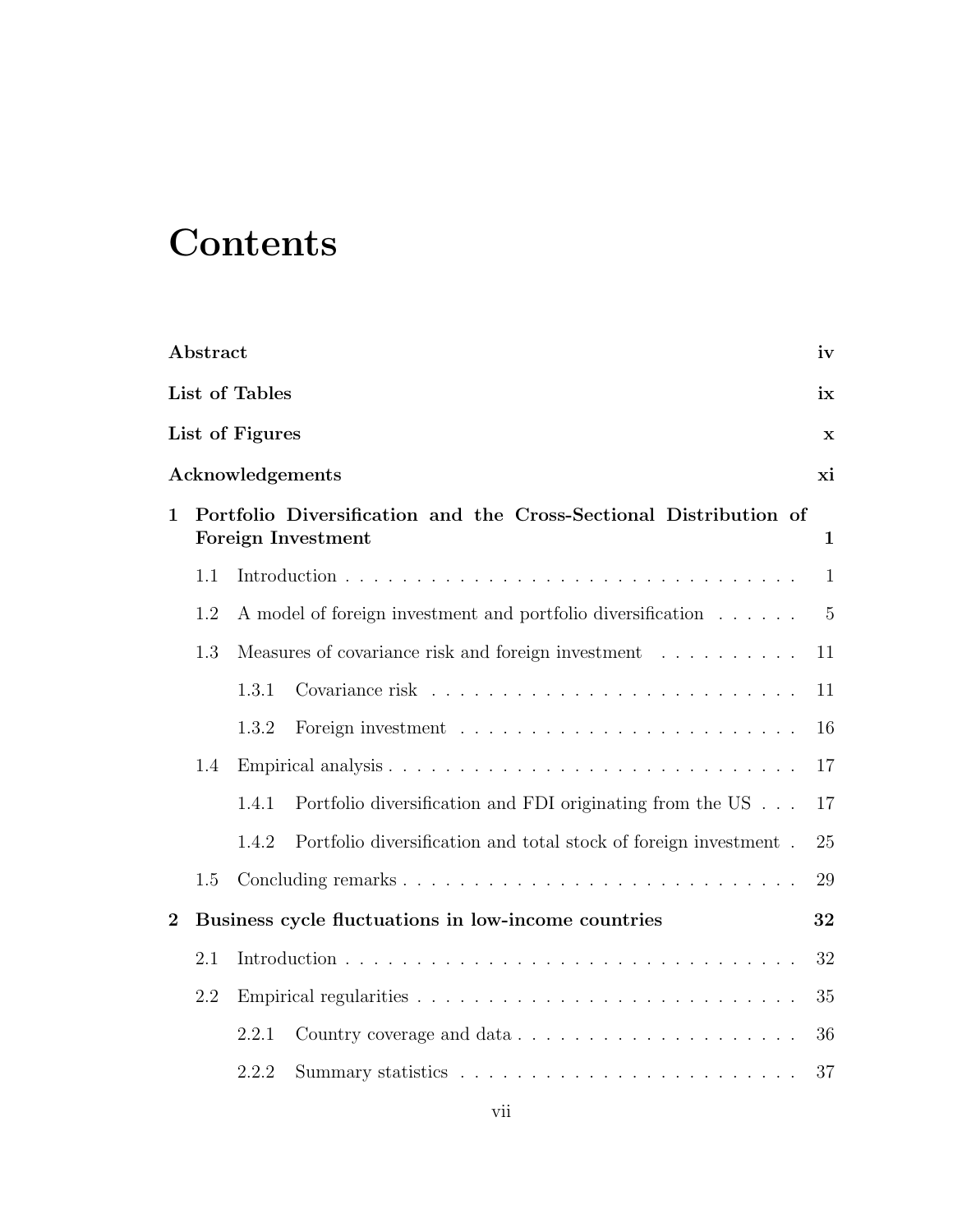|              | 2.3              |                     |                                                               | 40 |
|--------------|------------------|---------------------|---------------------------------------------------------------|----|
|              |                  | 2.3.1               | Production technology and financial markets                   | 40 |
|              |                  | 2.3.2               |                                                               | 41 |
|              |                  | 2.3.3               | Varying IES: empirical evidence                               | 42 |
|              | 2.4              |                     |                                                               | 44 |
|              |                  | 2.4.1               |                                                               | 47 |
|              |                  | 2.4.2               | Business cycle moments: low- vs middle- vs high-income groups | 50 |
|              | 2.5              |                     |                                                               | 51 |
| $\mathbf{A}$ |                  |                     | Appendix to Chapter 1                                         | 54 |
|              | A.1              |                     |                                                               | 54 |
|              | A.2              |                     | Total FDI and portfolio investment: summary statistics        | 56 |
|              | A.3              |                     | MLE estimation with a generated regressor                     | 57 |
| B            |                  |                     | Appendix to Chapter 2                                         | 60 |
|              | B.1              |                     |                                                               | 60 |
|              | B.2              |                     | Analytical HP filtering of model moments                      | 62 |
|              | B.3              |                     |                                                               | 65 |
|              |                  | <b>Bibliography</b> |                                                               | 69 |
|              | <b>Biography</b> |                     |                                                               | 75 |
|              |                  |                     |                                                               |    |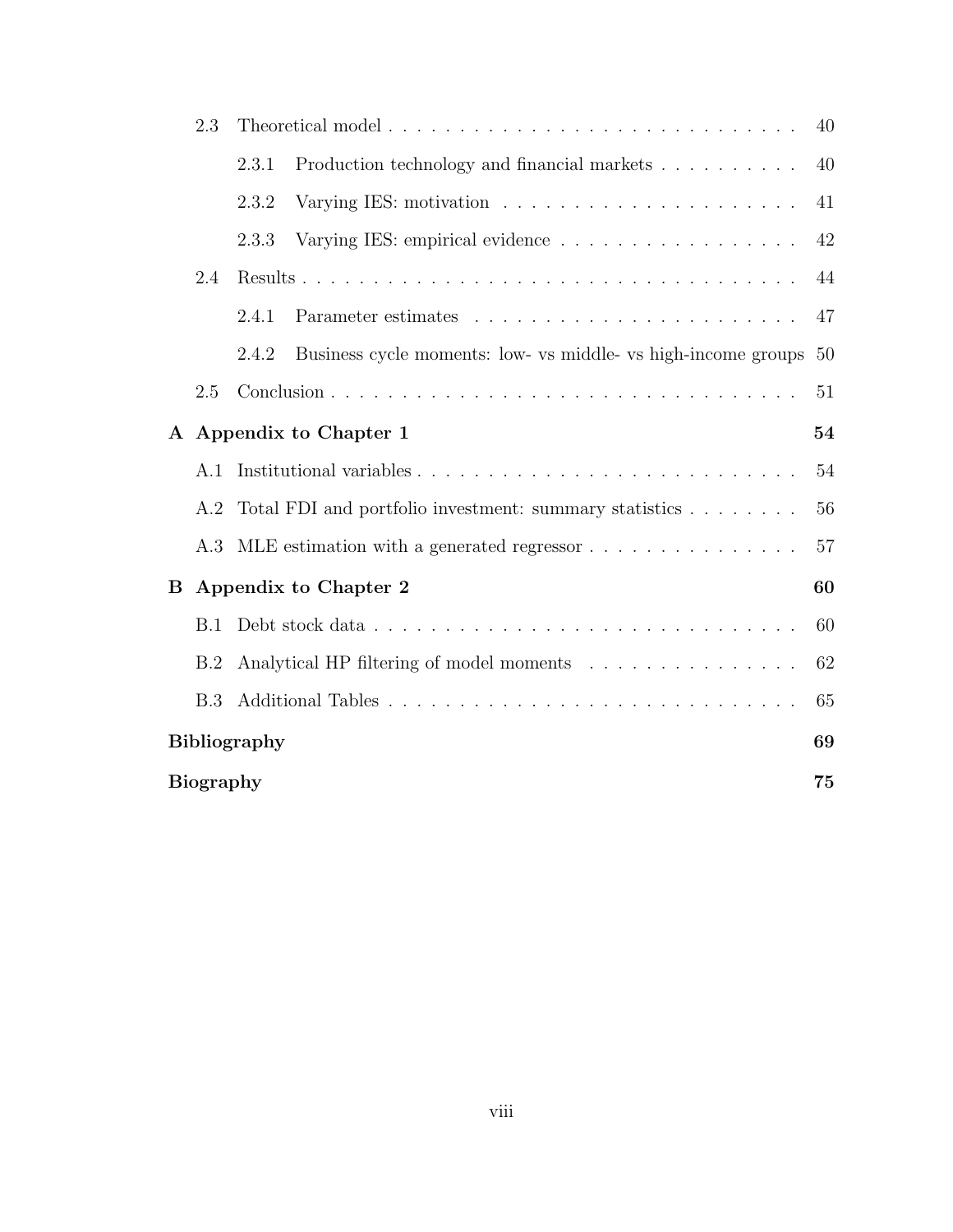# <span id="page-8-0"></span>List of Tables

| 1.1 | FDI originating from the US and covariance risk $(1995-2007) \ldots$ .                                                  | 19     |
|-----|-------------------------------------------------------------------------------------------------------------------------|--------|
| 1.2 | Impact of covariance risk on the stock of FDI originating from the US<br>after controlling for country-specific factors | $24\,$ |
| 1.3 | Share of FDI in total foreign investment: $FDI/(FDI+PO)$ (mean 1995-                                                    | 26     |
| 1.4 | Impact of covariance risk on the total stock of foreign investment                                                      | 28     |
| 1.5 | Impact of covariance risk on the total stock of foreign investment after                                                | 30     |
| 2.1 | Moments for low-, middle- and high-income groups (medians) $\ldots$ .                                                   | 39     |
| 2.2 |                                                                                                                         | 43     |
| 2.3 |                                                                                                                         | 49     |
| 2.4 |                                                                                                                         | 51     |
| 2.5 | Moments: middle and high-income countries                                                                               | 52     |
| A.1 | Institutional variables: correlation matrix                                                                             | 55     |
| A.2 | FDI and portfolio liabilities as a ratio of total liabilities (mean 1995-                                               | 56     |
| B.1 |                                                                                                                         | 65     |
| B.2 | Empirical moments I: low-income countries                                                                               | 66     |
| B.3 | Empirical moments II: low-income countries                                                                              | 67     |
| B.4 |                                                                                                                         | 68     |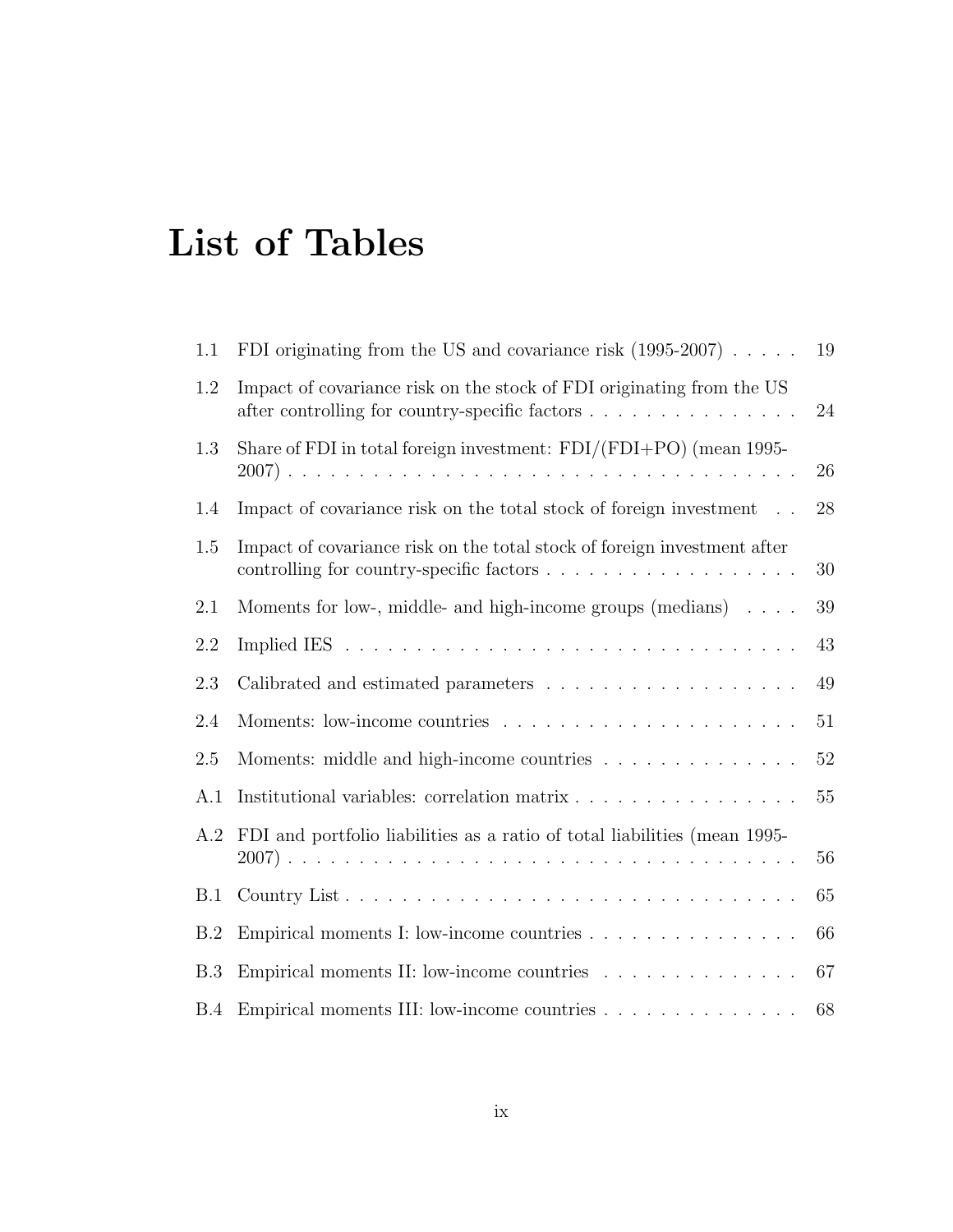# <span id="page-9-0"></span>List of Figures

| 1.1 Investment shares for a range of values for $\omega_i$ , $\alpha_i = 0.1$ 11 |  |
|----------------------------------------------------------------------------------|--|
| 1.2 Investment shares for a range of values for $\omega_i$ , $\alpha_i = 0.5$ 12 |  |
| 1.3 Estimates of the betas, $\beta_i$ , for the vector of risk factors 14        |  |
|                                                                                  |  |
| 1.5 FDI versus FDI plus portfolio investment (average 1995-2007) 25              |  |
|                                                                                  |  |
|                                                                                  |  |
|                                                                                  |  |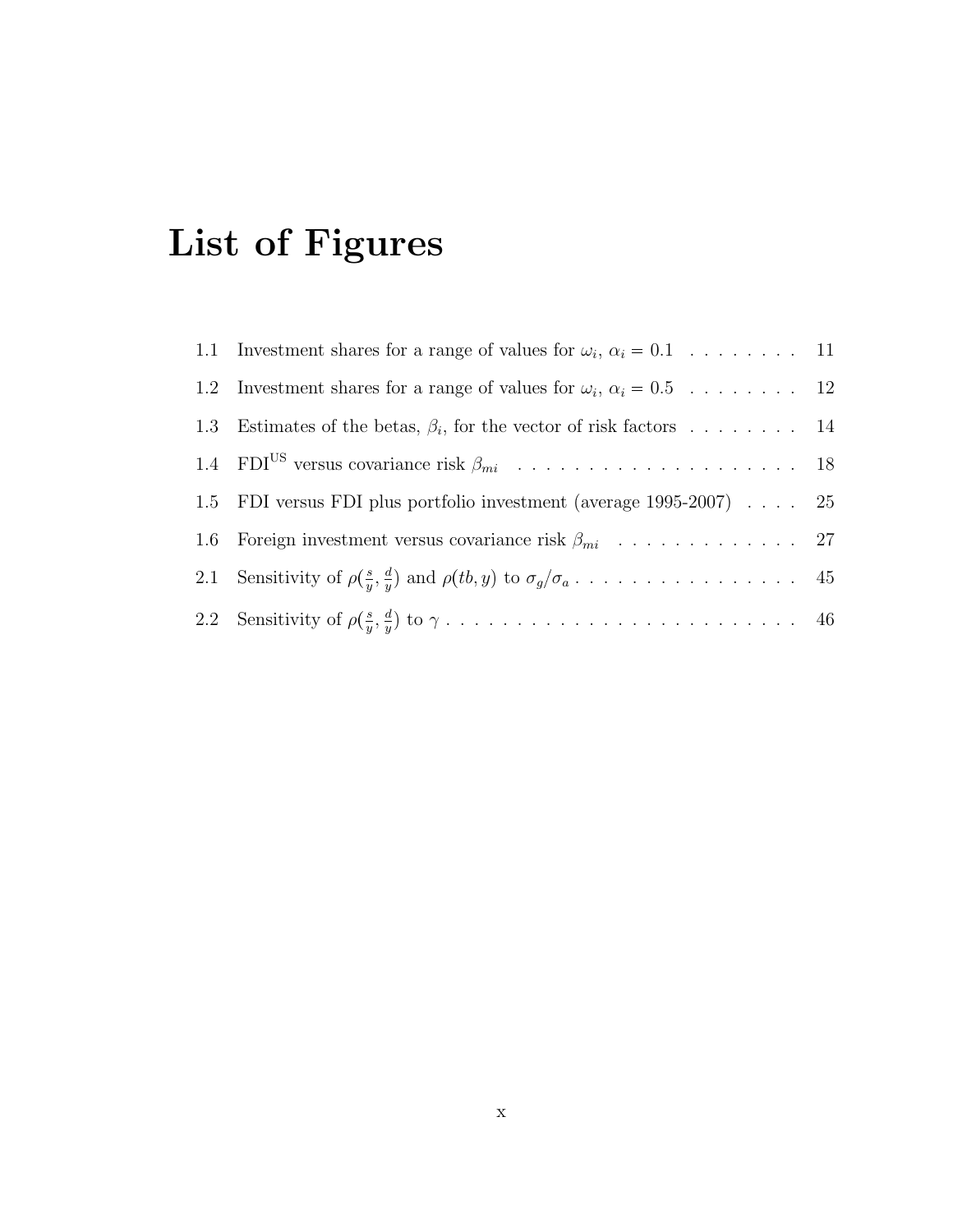## <span id="page-10-0"></span>Acknowledgements

My deepest gratitude is to my advisor, Professor Craig Burnside, for his encouragement, supervision and support. His mentorship and guidance have made this dissertation possible. I would also like to thank the members of my committee Professors Pietro Peretto, Barbara Rossi, and Kent Kimbrough for their help. I am especially indebted to Professor Christopher L. Gilbert for his continuous guidance and friendship through the years.

Most importantly, none of this would have been possible without the love and patience of my family. Guus, Irena, and my parents have been a constant source of love, concern, support and strength all these years.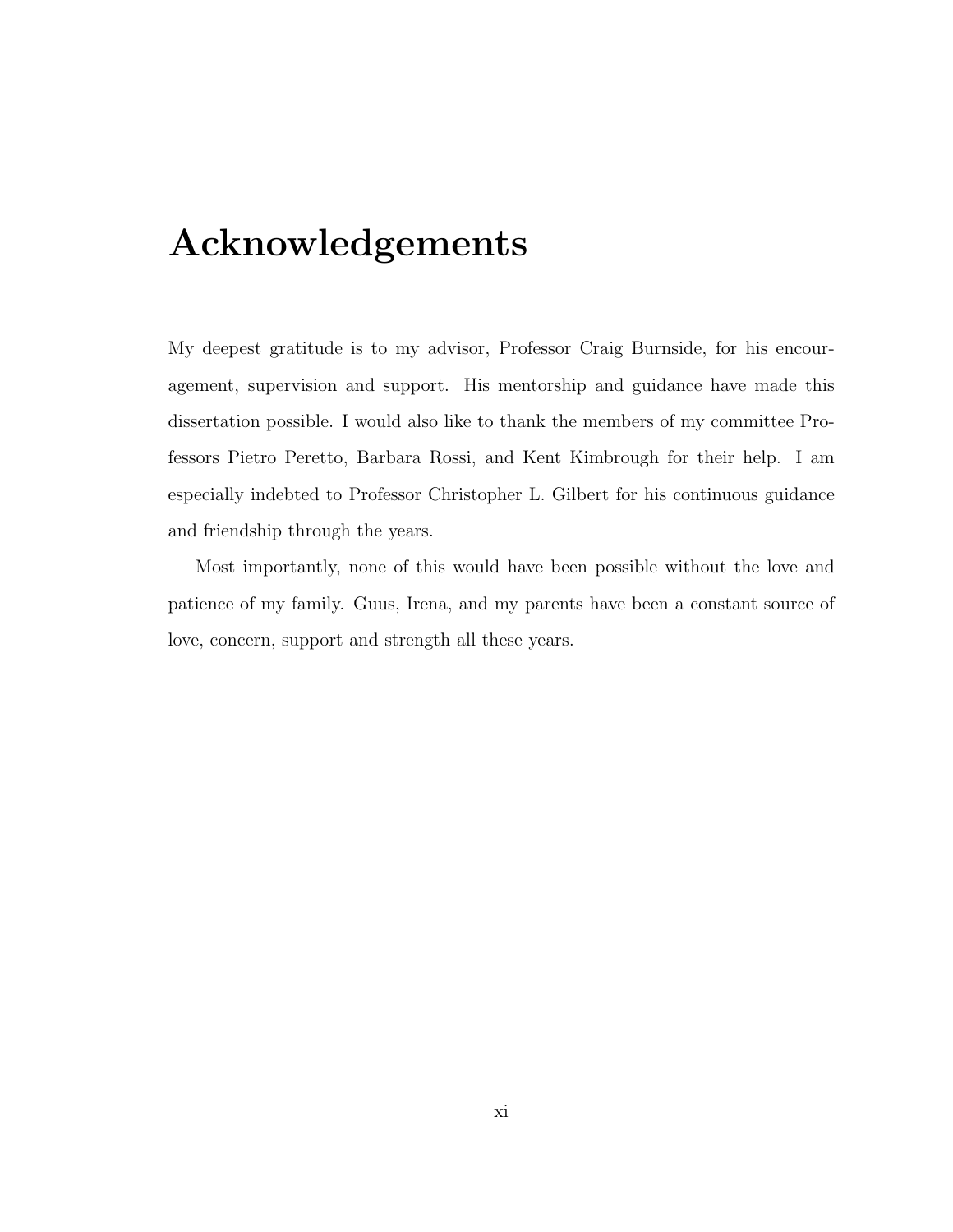## 1

## <span id="page-11-0"></span>Portfolio Diversification and the Cross-Sectional Distribution of Foreign Investment

#### <span id="page-11-1"></span>1.1 Introduction

This paper contributes to the literature on the determinants of foreign investment by considering the role of portfolio diversification. Unlike the literature on portfolio investment, the literature on foreign direct investment (FDI) does not explore the portfolio selection motive behind investors' decisions. The literature on FDI looks at the cross-sectional distribution of investment as the result of investors evaluating countries on their individual merits. Real-world evidence, however, suggests that multinational corporations (MNCs) take diversification opportunities into account when making investment decisions. For example, in the last year the Wall Street Journal documented the experience of several MNCs such as HSBC, Banco Santander and Tesco PLC that benefited from regional diversification, especially in the current economic downturn.

My objective is to explore the role of diversification in the cross-sectional distribution of total foreign investment, which includes FDI as well as portfolio investment.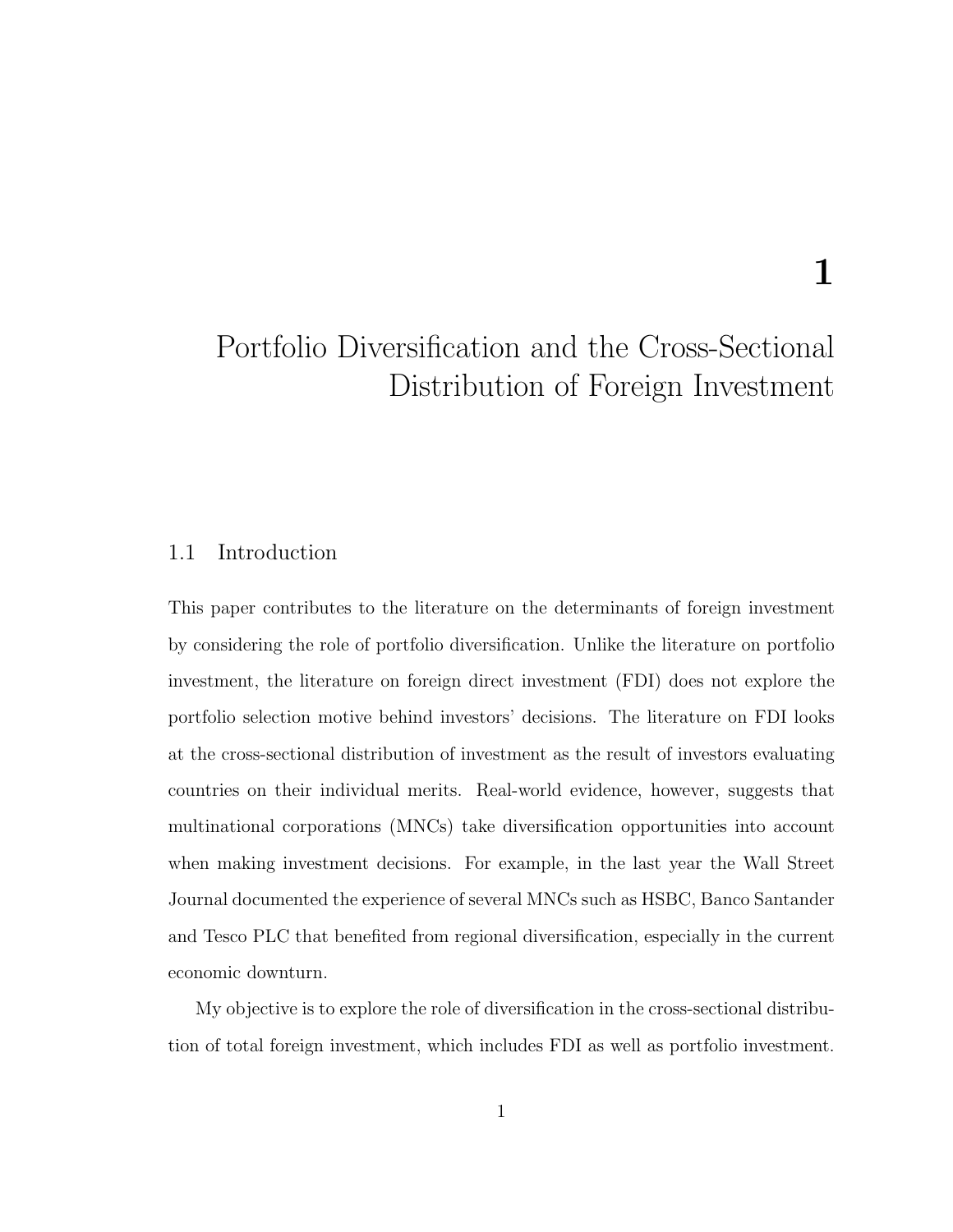To do so I extend the existing analyses of the determinants of foreign investment by adopting a portfolio allocation approach to risk. I capture the portfolio diversification motive by a measure of country-specific riskiness, which I refer to as "covariance risk". I construct this measure as how countries' growth rates covary with the stochastic discount factor (SDF) of a representative international investor. The idea is to capture the extent to which investments in a foreign economy provide a hedge against the investor's overall risk.

I find evidence that investors do take into account diversification opportunities. My key new finding is that less risky countries, i.e. countries whose growth rates are more highly correlated with the investor's SDF, receive larger investment shares than more risky countries. This result has both statistical as well as strong economic significance. For example, if a country's riskiness declines from the  $25<sup>th</sup>$  percentile to the 75th percentile, on average the total foreign investment per capita increases by more than 135  $\%$ .

My approach allows me to study the role of portfolio diversification in the distribution of foreign investment in general and across a large sample of countries that includes low-income countries. First, I look at total foreign investment that includes both FDI and portfolio investment. The role of diversification has been studied for portfolio investment allocations, but not for FDI allocations. It is important to explore FDI allocations because the data shows that FDI is the main component of foreign investment for the majority of countries. Portfolio investment constitutes a significant share of total foreign investment only for high-income countries, while for the majority of low- and middle-income countries FDI is more than 90 percent of total foreign investment. Second, my measure of covariance risk that captures the investors' diversification motive is available for 104 countries. In contrast, the empirical literature on portfolio investment usually uses stock market return correlations, which limits the country coverage to countries with well developed stock markets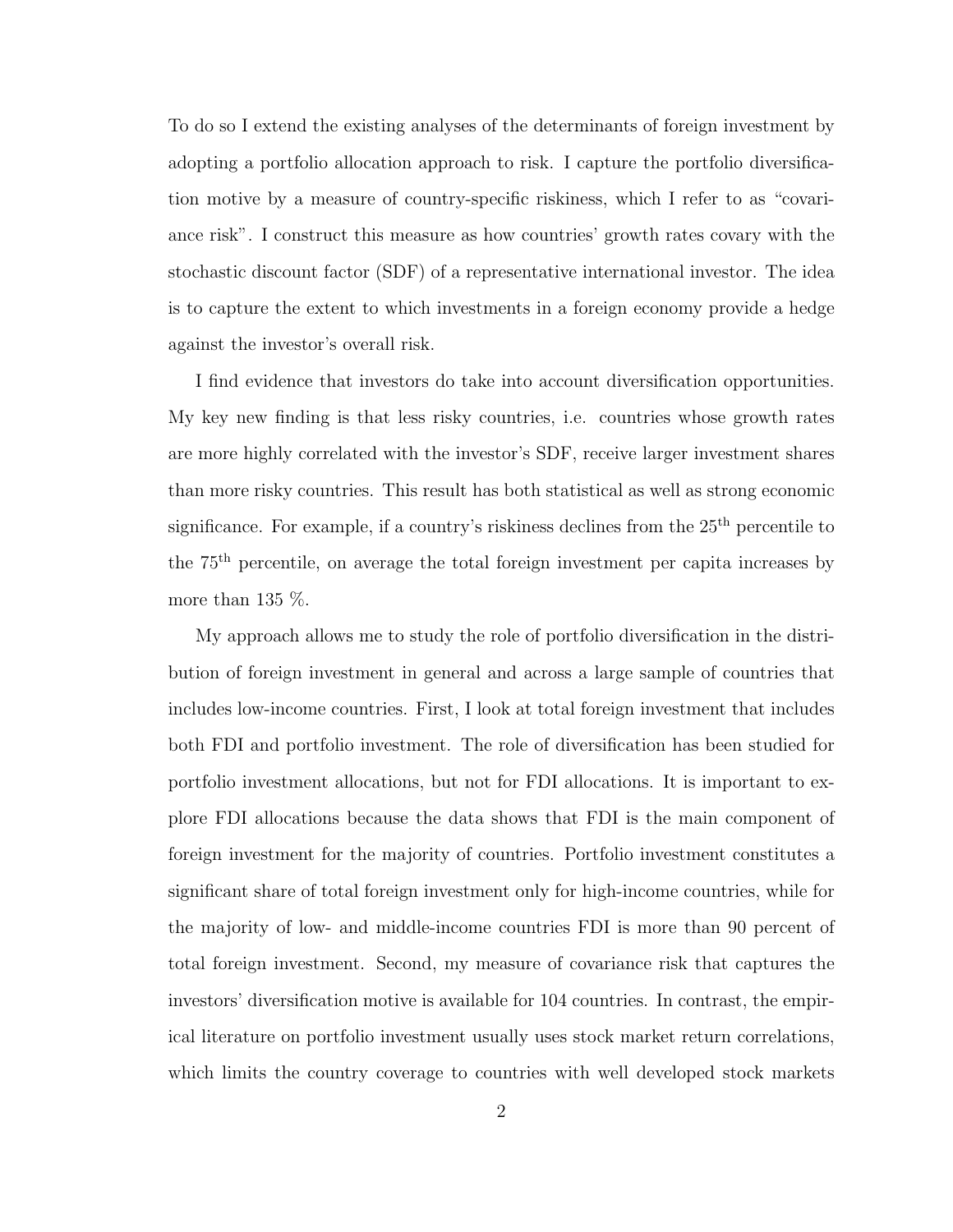and reliable stock market data.

I study the role of portfolio diversification in the distribution of foreign investment using both a theoretical and an empirical approach. In the theoretical motivation I show that the share of investment a foreign economy receives is a decreasing function of the covariance of its returns with the returns of the investor's domestic economy. This covariance of returns captures the idea of diversification in the model. I use a standard portfolio allocation model based on Merton (1969, 1971) and incorporate elements that have been used in the literature (see for example Kraay and Ventura (2000); Kraay et al. (2005); Asiedu et al. (2009); Coeurdacier and Guibaud (2010)), but have either been studied separately or have not been thoroughly explored. This allows for a general theoretical framework of allocation of foreign investment that includes both FDI and portfolio investment.

Next, I test whether this theoretical prediction finds support in the data. In my empirical investigation I capture the portfolio diversification motive by a new measure of country-specific riskiness: "covariance risk". This measure is constructed in Burnside and Tabova (2009) as the covariance between countries' growth rates and a measure of global risk that is a proxy for the stochastic discount factor (SDF) of a representative international investor. The approach is analogous to the two-pass regression method used in empirical finance to explain cross-sectional variation in expected returns across portfolios, with country growth rates replacing portfolio returns in the regressions. The first step is to obtain country-specific exposures to global risk factors. The risk factors are: the US real GDP growth, the US real interest rate, the change in the relative prices of oil, metals, and agricultural commodities, and the US stock market excess return. The second step is to obtain the cost of risk by regressing average growth rates on the estimated exposures to the risk factors. Using this approach Burnside and Tabova (2009) construct a measure of global risk that is a proxy for the global investor's SDF. All relevant information about a coun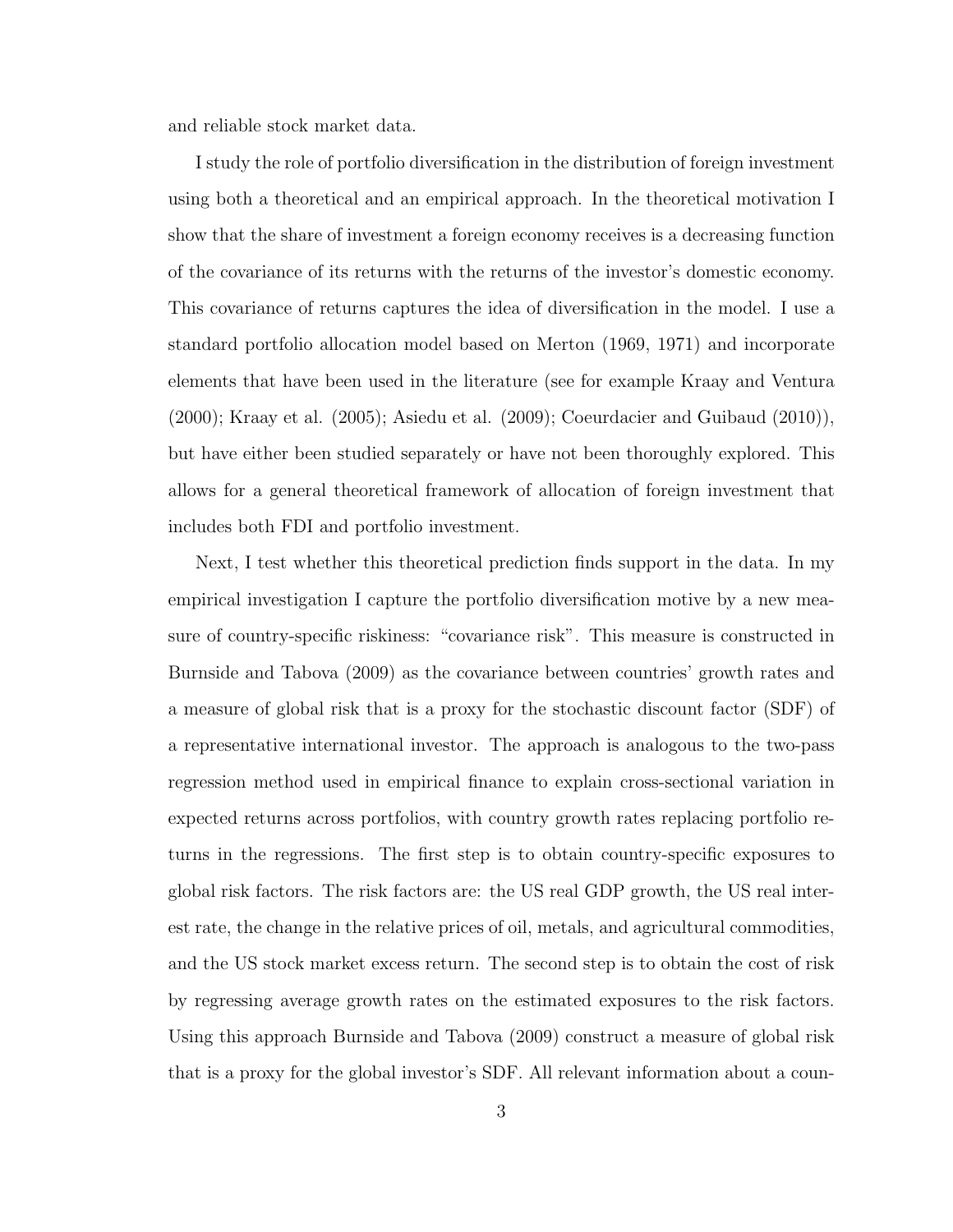try's exposure to global risk factors can be summarized in the covariance (or beta) between its growth rate and this proxy SDF. This single variable is my covariance risk measure. Countries with higher values of this measure are less risky because their growth rates are more highly correlated with the stochastic discount factor.

For the empirical analysis I use two measures of foreign investment: (i) the stock of FDI originating from the US; and (ii) the stock of total FDI and portfolio investment, adjusted for valuation effects (see Lane and Milesi-Ferretti, 2009).

My key empirical finding is a strong and significant correlation between my measure of country riskiness and the foreign investment allocations across countries. Riskier countries receive smaller shares of FDI originating from the US than less risky countries. Riskier countries also attract less total FDI and portfolio investment. The results show that the diversification motive, captured by countries' riskiness, has statistical as well as strong economic significance. In my analysis I control for factors that the existing literature has identified as important determinants of investment allocations, including expropriation risk (see Asiedu et al., 2009; and Blonigen, 2005 for an extensive overview of the empirical literature). The results are also robust when I use an estimation procedure that accounts for the fact that the measure of covariance risk is a generated regressor.

The results of the paper suggest that mitigation of covariance risk has the potential to make countries more attractive for foreign investment. This has important implications especially for developing countries where foreign investment finances development projects and is crucial in bridging the gap between domestic savings and investment needs.

The rest of the paper is organized as follows. Section 2 introduces the theoretical model that links foreign investment to covariance risk. Section 3 describes the data and variables used in the empirical analysis. It provides the details of how the new measure of covariance risk is constructed. Section 4 describes the empirical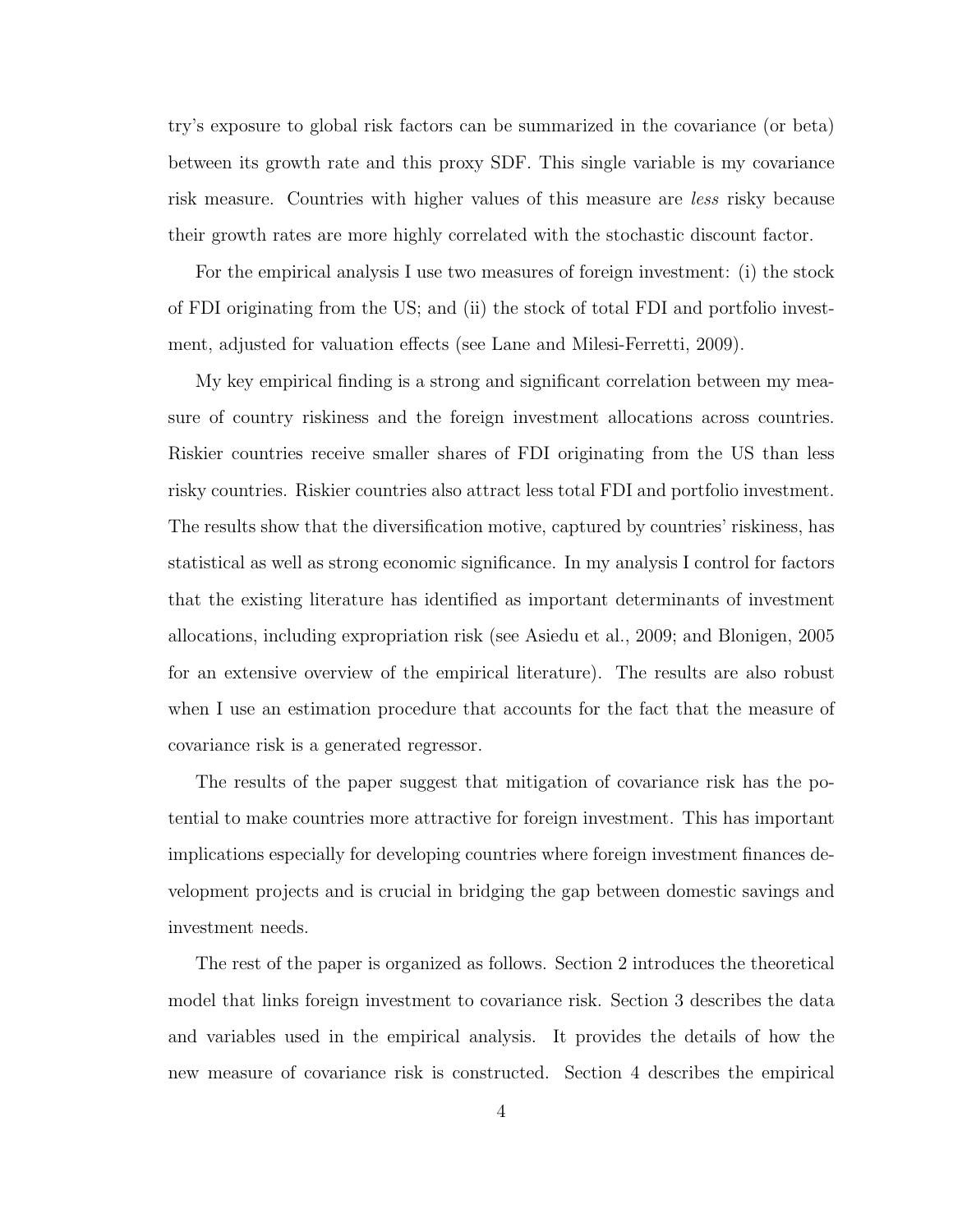methodology and presents the main results and robustness checks. Section 5 outlines the policy implications and concludes.

#### <span id="page-15-0"></span>1.2 A model of foreign investment and portfolio diversification

I use a portfolio allocation approach to model the role of portfolio diversification in the distribution of foreign investment. The model is based on Merton (1969, 1971). It relates closely to Kraay and Ventura (2000) and Kraay et al. (2005) who use portfolio selection models to examine classical questions in international economics. In the model a representative investor chooses how to distribute his/her capital stock among the domestic economy, (N-1) foreign economies, and a riskless asset. The representative investor's lifetime utility is:

$$
\int_0^\infty \ln c(t)e^{-\rho t}dt \qquad \rho > 0 \tag{1.1}
$$

where c is consumption and  $\rho$  is the rate of time preference  $(\rho > 0)$ . Capital is the only factor of production and there is a single good that can be used for consumption and investment. To simplify the exposition, I assume that capital does not depreciate over time. The production function is linear in the capital stock in all economies. The stochastic rate of return for the domestic and foreign economies is:

$$
\mathbf{R} dt + \Sigma^{1/2} \mathbf{dz} - \mathbf{dq}
$$

$$
\mathbf{R} = \begin{bmatrix} R_P \\ \mathbf{R_F} \end{bmatrix}
$$
 is the vector of mean returns  

$$
\Sigma = \begin{bmatrix} \sigma_P^2 & \omega' \\ \omega & \Sigma_F \end{bmatrix}
$$
 is the covariance matrix of returns

 $R_P$  is the mean return in the domestic economy,  $R_F$  is the vector of mean returns in the foreign economies,  $\sigma_P^2$  is the variance of the domestic economy's returns,  $\omega$  is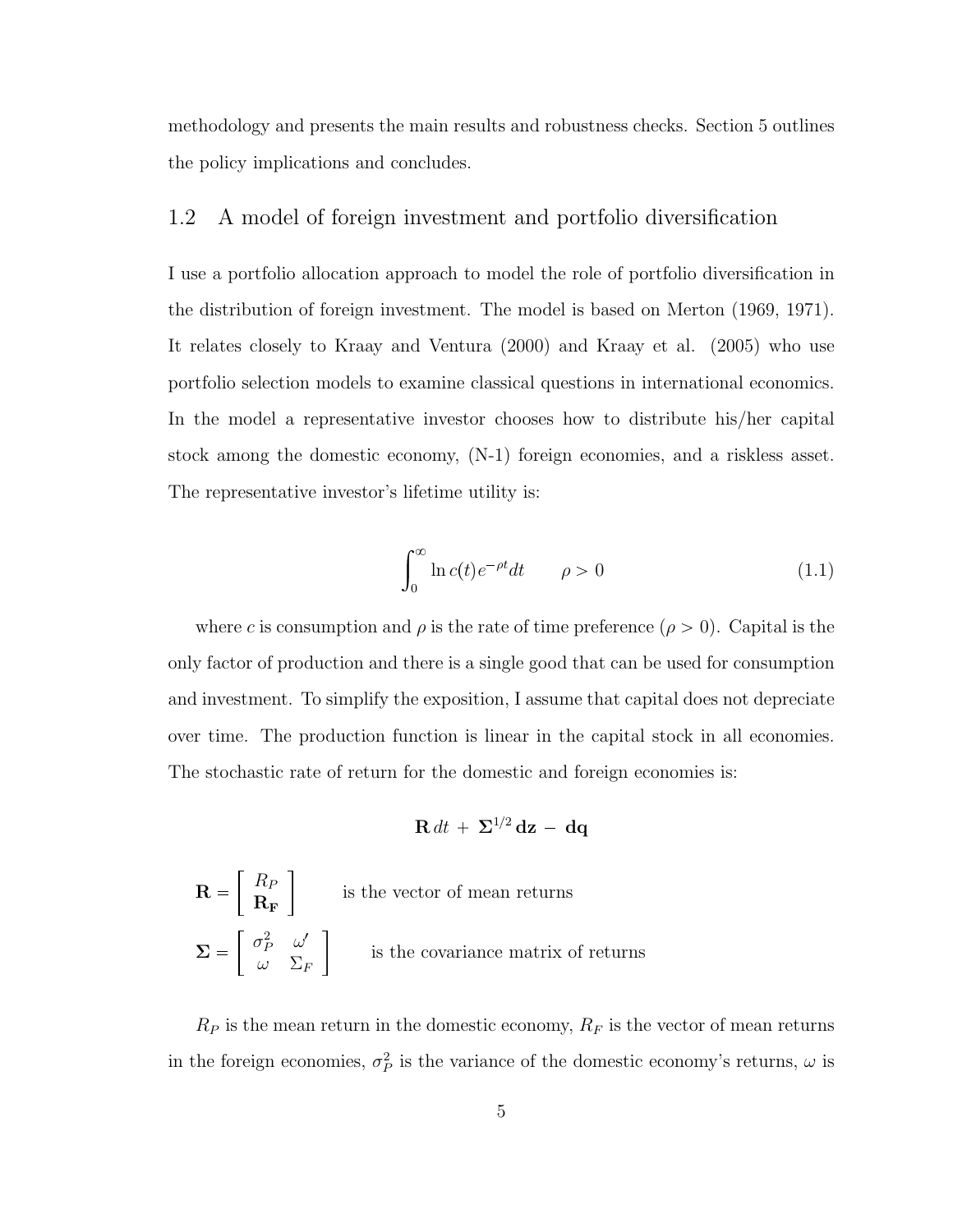the vector of covariances of the foreign economies' returns with the domestic economy's returns,  $\Sigma_F$  is the covariance matrix of the foreign economies' returns, dz is the vector of Wiener processes. Since contracts across borders cannot be enforced, the international investor faces the risk that the host country may either expropriate or unilaterally modify the contract governing the investment. The probability of expropriation is captured by the term  $dq$ , which is a Poisson process.<sup>[1](#page-16-0)</sup> In this formulation the threat of expropriation is exogenous from the investor's point of view. This is analogous to the set-up in the theoretical literature on the role of expropriation where although the decision of expropriation is endogenously determined by the recipient country, it is taken as given by the international investor (Eaton and Gersovitz, 1984).<sup>[2](#page-16-1)</sup> If expropriation occurs the entire output accrues to the host country and the representative investor does not invest in this country in the future. This assumption is standard in the literature.

Denote by k the aggregate capital stock. Let  $\phi_P$  be the share invested in the domestic economy,  $\phi_{\mathbf{F}}$ : the vector of shares invested in foreign economies. Then the fraction employed in the riskless activity,  $\phi_f$ , is:

$$
\phi_f = 1 - \phi_P - \sum_{j=1}^{N-1} \phi_j
$$

The investor's budget constraint can be expressed as follows:

$$
dk = \left[ \{ \phi'(R - r^f \iota) + r^f \} k - c \right] dt + k \, \phi' \, \Sigma^{1/2} \, dz - k \, \phi' \, dq \tag{1.2}
$$

where  $\phi = [\phi_P, \phi_F]$ . The budget constraint illustrates the trade-off between

<span id="page-16-0"></span><sup>1</sup> The Poisson process is a continuous-time process which allows discrete (i.e. discontinuous) changes in the variables.

<span id="page-16-1"></span><sup>&</sup>lt;sup>2</sup> In their seminal paper, Eaton and Gersovitz (1984) the decision of expropriation is determined by the binding expropriation constraint that states that the host country's discounted income if expropriation occurs equals the host country's discounted income if no expropriation occurs.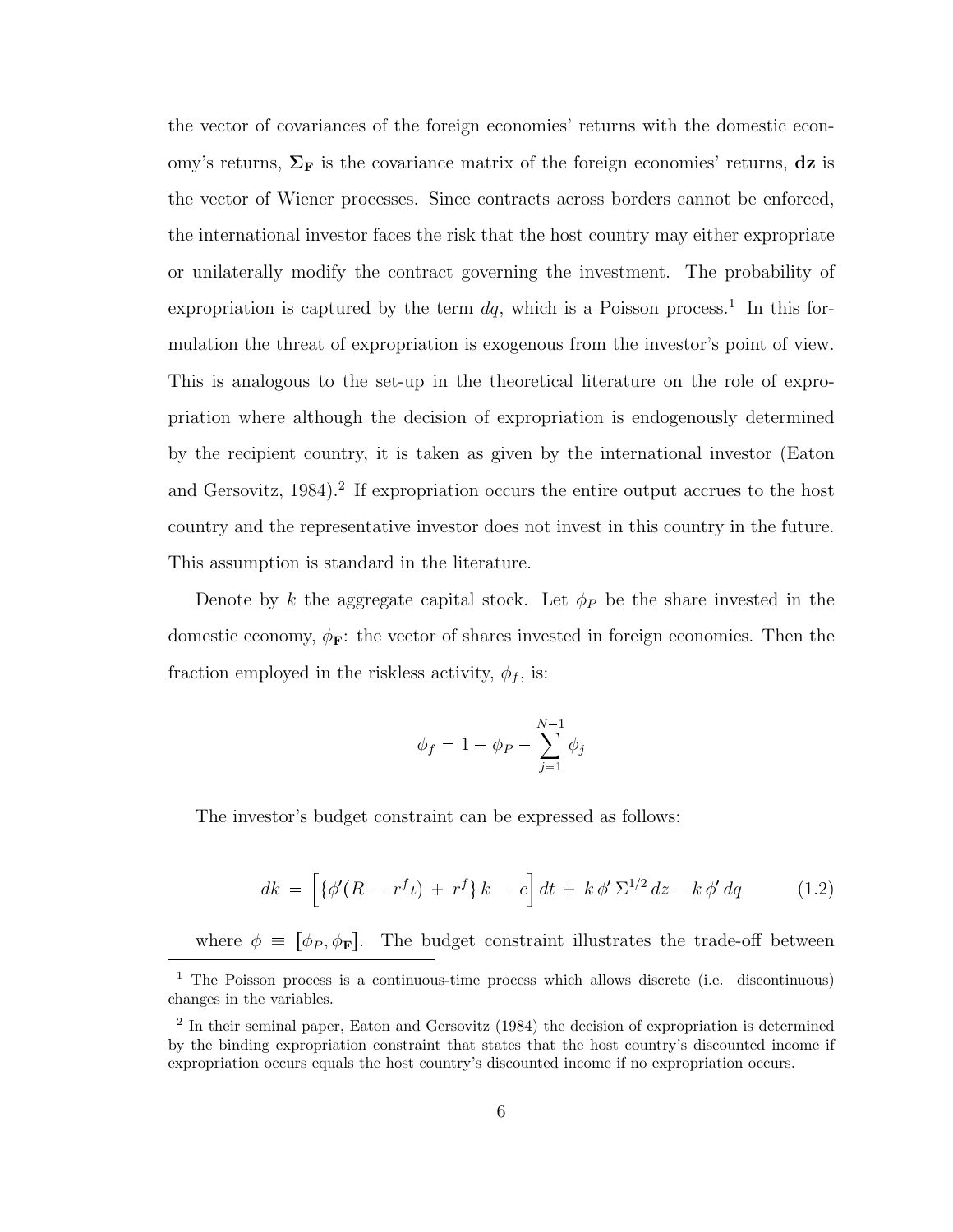risk and return that underlies investment decisions. To determine the optimal consumption and capital allocation rules the representative investor maximizes his/her lifetime utility subject to the budget constraint. The optimization problem is:

$$
\rho J = \max_{\{c,\phi\}} \left\{ \ln(c) + \frac{\partial J}{\partial k} \left[ \{ \phi'(R - r^f \iota) + r^f \} \, k - c \right] + \right.
$$
  
+ 
$$
\frac{1}{2} \frac{\partial^2 J}{\partial k^2} k^2 [\phi' \Sigma \phi] + \alpha' [J(k^d) - J(k)\iota] \right\}
$$
(1.3)

where  $k^d$  is the capital stock in the event of expropriation,  $\alpha$  is the vector of probabilities of expropriation. Throughout I impose the usual transversality condition and assume that the investor's holdings of capital in all economies are nonnegative.<sup>[3](#page-17-0)</sup> In this framework closed form solutions for the portfolio allocations are obtained.[4](#page-17-1) The optimal consumption rule is:

$$
c = \rho k \tag{1.4}
$$

The optimal investment shares are:

$$
\phi_P = \sigma_P^{-2}(R_P - r^f) - \sigma_P^{-2}\phi'_F\omega
$$
\n(1.5)

$$
\phi_F = \Sigma_F^{-1} (R_F - r^f \iota) - \Sigma_F^{-1} \omega \phi_P - \Sigma_F^{-1} [\mathbf{I}_{n-1} - \mathbf{D}(\phi_F)]^{-1} \alpha \tag{1.6}
$$

where  $D(\phi_F)$  is a diagonal matrix with the capital shares  $\phi_F$  on the diagonal. Equations  $(4)$ , $(5)$ , and  $(6)$  show that both the consumption-capital ratio and the

<span id="page-17-0"></span><sup>&</sup>lt;sup>3</sup> See Merton (1990) for proof and discussion of the role of the form of the value function for the solution of the problem.

<span id="page-17-1"></span><sup>4</sup> For utility functions of the form yielding constant relative risk aversion the problem can be solved explicitly.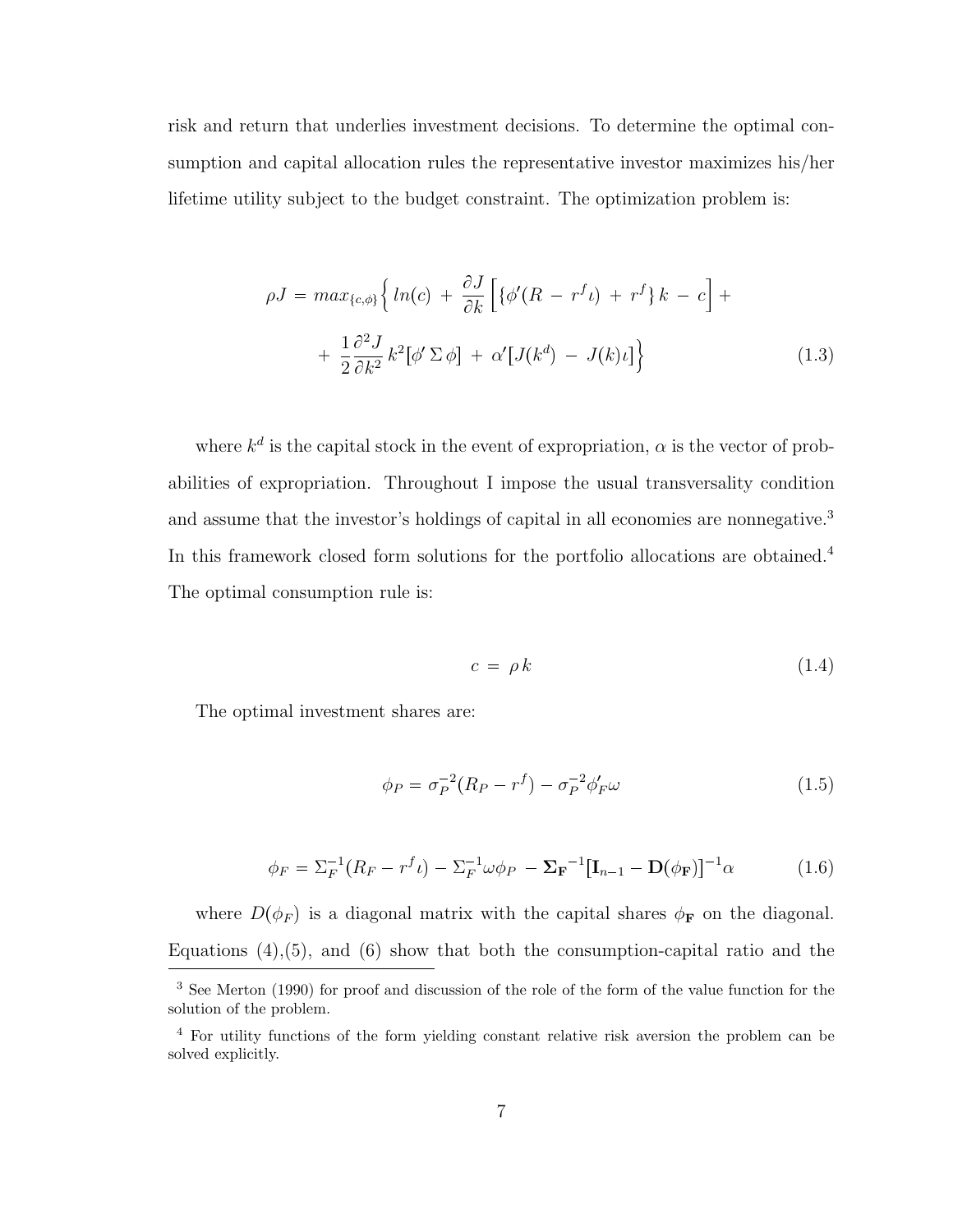fractions of capital employed in the foreign economies are constant. Equation (4) states that consumption depends only on the aggregate stock of capital. For the special case of logarithmic utility that I use here, the consumption decision is independent of the expected return or the variances and covariances of the economies' returns. Equations (5) and (6) state that the international investor behaves as a mean-variance investor. For example, the share of capital invested in each foreign economy equals its expected excess return relative to its variance and covariance and corrected for the risk of expropriation. For constant relative risk aversion utility the investment decision is independent of the consumption decision (Samuelson, 1969 and Merton, 1969).<sup>[5](#page-18-0) [6](#page-18-1)</sup>

Denote by  $\omega_i$  the covariance between foreign economy i and the domestic economy, and by  $\phi_i$  the share of investment in the foreign country i. I interpret  $\omega_i$  as the measure of country i's covariance risk. Then the role of county i's covariance risk on the share of foreign investment it receives can be expressed as:

$$
\frac{\partial \phi_i}{\partial \omega_i} = \frac{-\phi_P (\Sigma_{\mathbf{F}}^{-1})_{ii} - \frac{\partial \phi_P}{\partial \omega_i} [(\Sigma_{\mathbf{F}}^{-1})_{i} \omega]}{\alpha_i (1 - \phi_i)^{-2} (\Sigma_{\mathbf{F}}^{-1})_{ii} + 1}
$$
(1.7)

where  $(\Sigma_{\mathbf{F}}^{-1})_{ii} > 0$  is the *i*<sup>th</sup> coefficient on the diagonal of matrix  $\Sigma_{F}^{-1}$ ;  $(\Sigma_{\mathbf{F}}^{-1})_{i}$ is the  $i<sup>th</sup>$  row of matrix  $\Sigma_F^{-1}$ . In the model this derivative captures the role of portfolio diversification in the distribution of foreign investment. The first term of the numerator, i.e.  $\phi_P(\Sigma_{\mathbf{F}}^{-1})_{ii}$ , and the denominator are positive, so the sign of the derivative depends on the sensitivity of the share of investment in the domestic economy to its covariance with the foreign economies. To evaluate the sign of the derivative I use two approaches. First, I follow the literature on "home bias" that

<span id="page-18-0"></span><sup>&</sup>lt;sup>5</sup> I consider only interior optimal solutions. If the problem is formulated in the more general Khun-Tucker form the equalities of  $(4)$ , $(5)$ , and  $(6)$  will be replaced with inequalities.

<span id="page-18-1"></span><sup>6</sup> Merton (1990) shows that the sample paths of consumption and capital are identical to those generated in the complete markets case.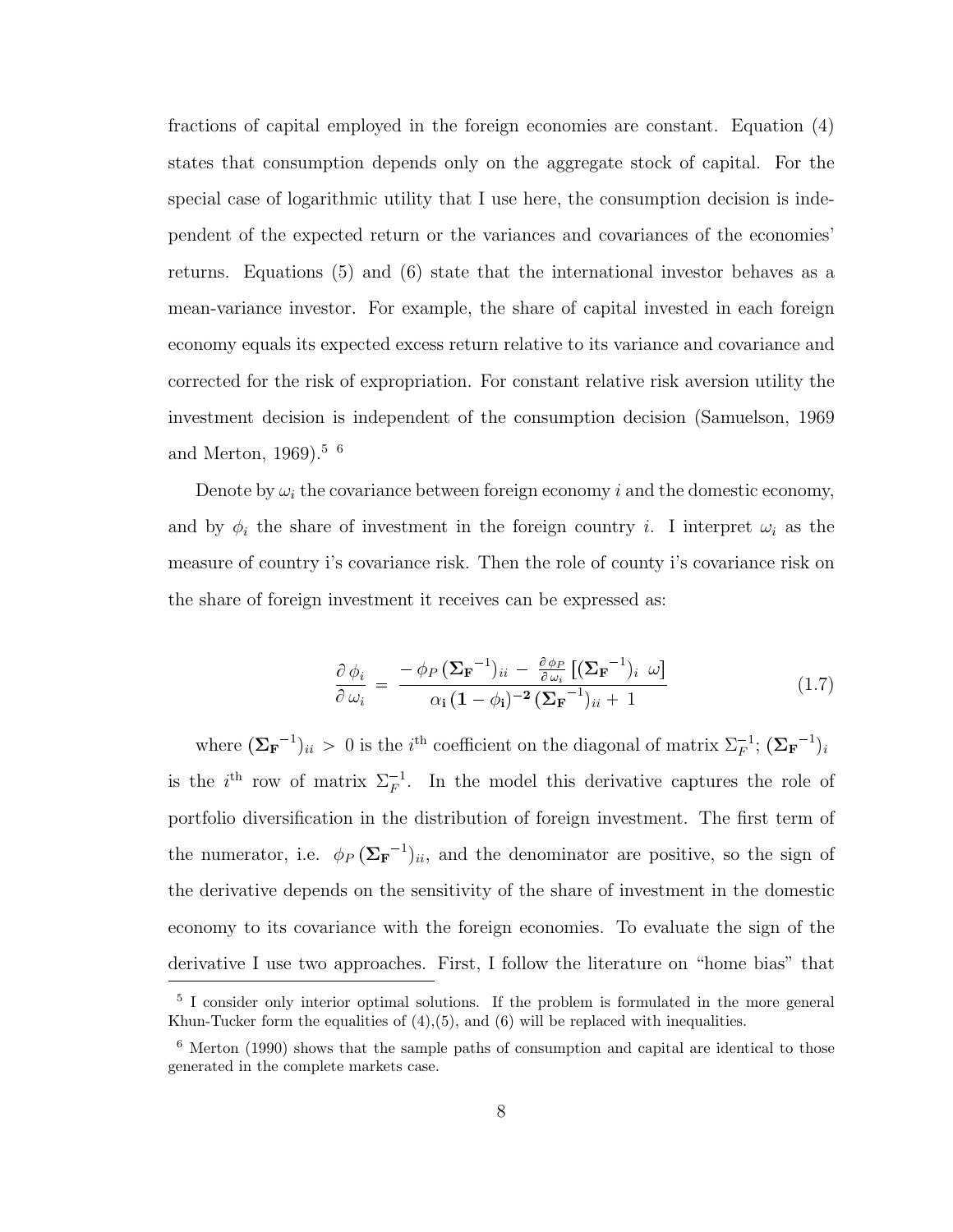allows me to analytically sign the derivative. Second, I use numerical evaluation. In both cases I find that the derivative is strictly negative: the share of foreign investment is decreasing in its covariance with the domestic economy.

First, equation (7) shows that the share of foreign investment is decreasing in the covariance,  $\frac{\partial \phi_i}{\partial \omega_i} < 0$ , if the share of investment in the domestic economy is not sensitive to its covariance with the foreign economies, i.e. when  $\frac{\partial \phi_P}{\partial \omega_i} = 0$ . The literature on "home bias" provides a reason why this might be the case. I follow this literature and introduce an investment constraint that states that the share of capital invested in the domestic economy must exceed a certain threshold; this restriction is binding (see for example Coeurdacier and Guibaud, 2010):

$$
\phi_P=\underline{\phi}_P>\phi_P^*
$$

where  $\phi_P^*$  is the optimal share for the unconstrained problem and  $\underline{\phi}_P$  is fixed. This type of restriction reflects both regulatory constraints faced by investors as well as risk management practices of MNCs or institutional investors. Since the constraint is binding, the investor is forced to invest more in its economy than it is optimal under the unconstraint problem. The portfolio constraint forces a "home bias": a widely documented and studied phenomenon in the literature on international portfolio allocations. The constraint limits the investor's portfolio choice by fixing the share of investment in the domestic economy. Therefore:

$$
\frac{\partial \phi_i}{\partial \omega_i} = \frac{-\phi_P (\Sigma_{\mathbf{F}}^{-1})_{ii}}{\alpha_i (1 - \phi_i)^{-2} (\Sigma_{\mathbf{F}}^{-1})_{ii} + 1} < 0
$$

Second, using a numerical evaluation, I show that even if the share invested in the domestic economy,  $\phi_P$ , is sensitive to changes in the covariance,  $\omega_i$ , the share invested in the foreign economy *i* is strictly decreasing in  $\omega_i$ . I evaluate the derivative numerically for the case of a single foreign economy *i*. Figures 1.1 and 1.2 show the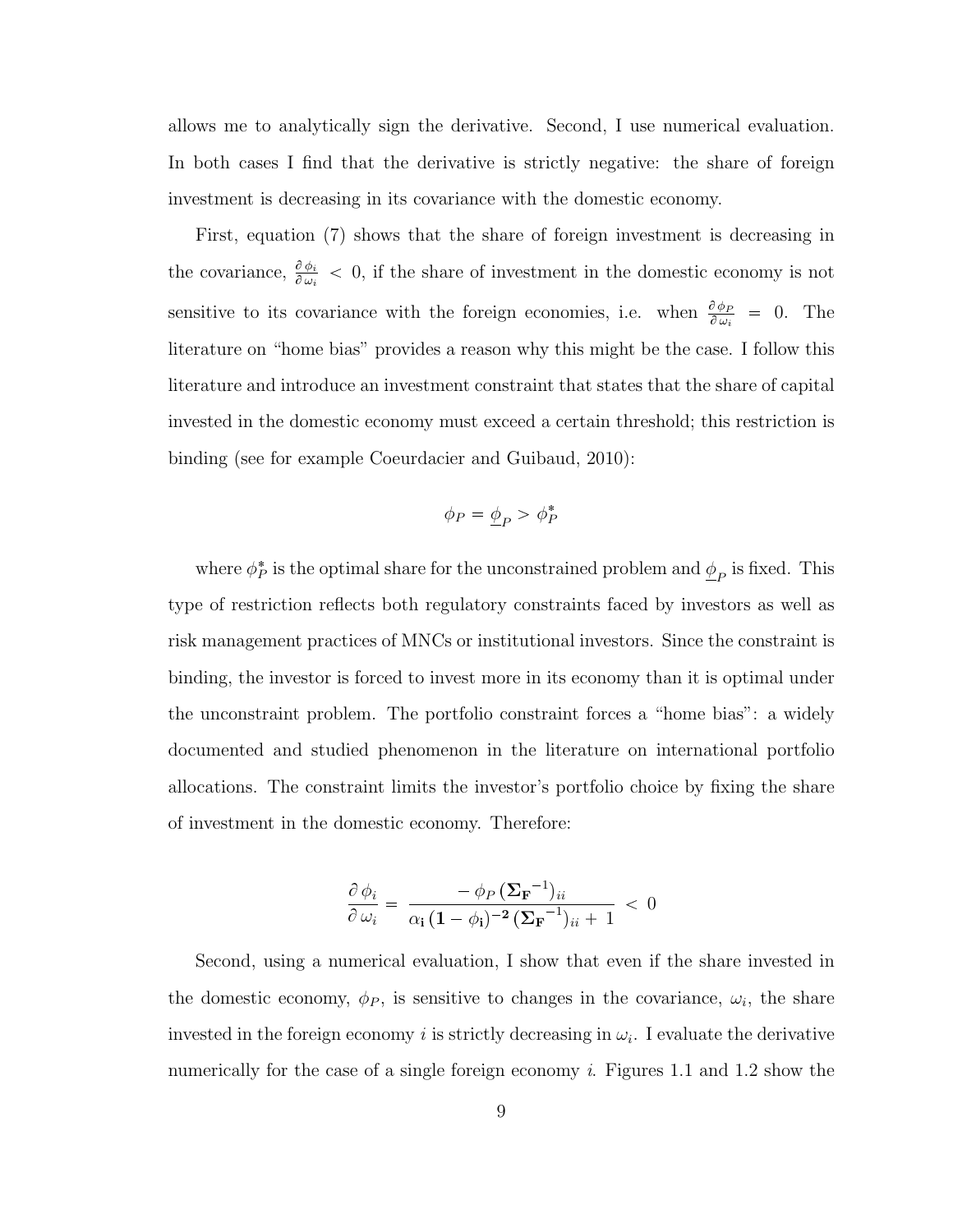simulated fractions of capital for a range of plausible values for the covariance and for different magnitudes of the risk of expropriation. I set the range of values for  $\omega$ to correspond to the range of values observed in the data for the covariance of the US per capita GDP growth rate with the GDP growth rates of 106 countries. The time period is 1971-2007. I set  $\sigma_P^2$  equal to the variance of the US per capita GDP growth, which is 0.036; and  $(\Sigma_F)_{ii}$  equal to the median variance of per capita GDP growth for the sample of countries, which is 0.15. The plot does not change much for a broader range of values for  $(\Sigma_F)_{ii}$  and  $\sigma_P^2$ . Finally, I set  $R_P - r^f$  and  $R_i - r^f$  to correspond to the average growth rates in the US,  $\bar{g}^P$ , and the median of the average growth rates of countries in the sample,  $\bar{g}^i$ , such that  $\bar{g}^P - \bar{g}^i = -(R_P - R_i)$ . The plots show the negative relation between the fraction of investment employed in the foreign economy,  $\phi_i$ , and its covariance with the domestic economy  $\omega_i$ :

$$
\frac{\partial \phi_i}{\partial \omega_i} < 0
$$

Although the focus of this paper is on the role of covariance risk, I also take into account the risk of expropriation. The role of expropriation risk on foreign country i's investment allocation,  $\phi_i$ , can be expressed as follows:

$$
\frac{\partial \omega_i}{\partial \alpha_i} = -\frac{(\Sigma_{\mathbf{F}}^{-1})_{ii} (1 - \phi_i)^{-1}}{\alpha_i (1 - \phi_i)^{-2} (\Sigma_{\mathbf{F}}^{-1})_{ii} + 1} < 0
$$

To summarize, the model shows that the covariance of returns does play a role in the decision making process of a representative international investor. The more negatively correlated the return of a foreign economy is with the investor's home economy, the larger the share of capital that the investor is willing to allocate to that economy. This relationship captures the role of diversification in the foreign investment allocations across countries. In what follows, I develop a general empirical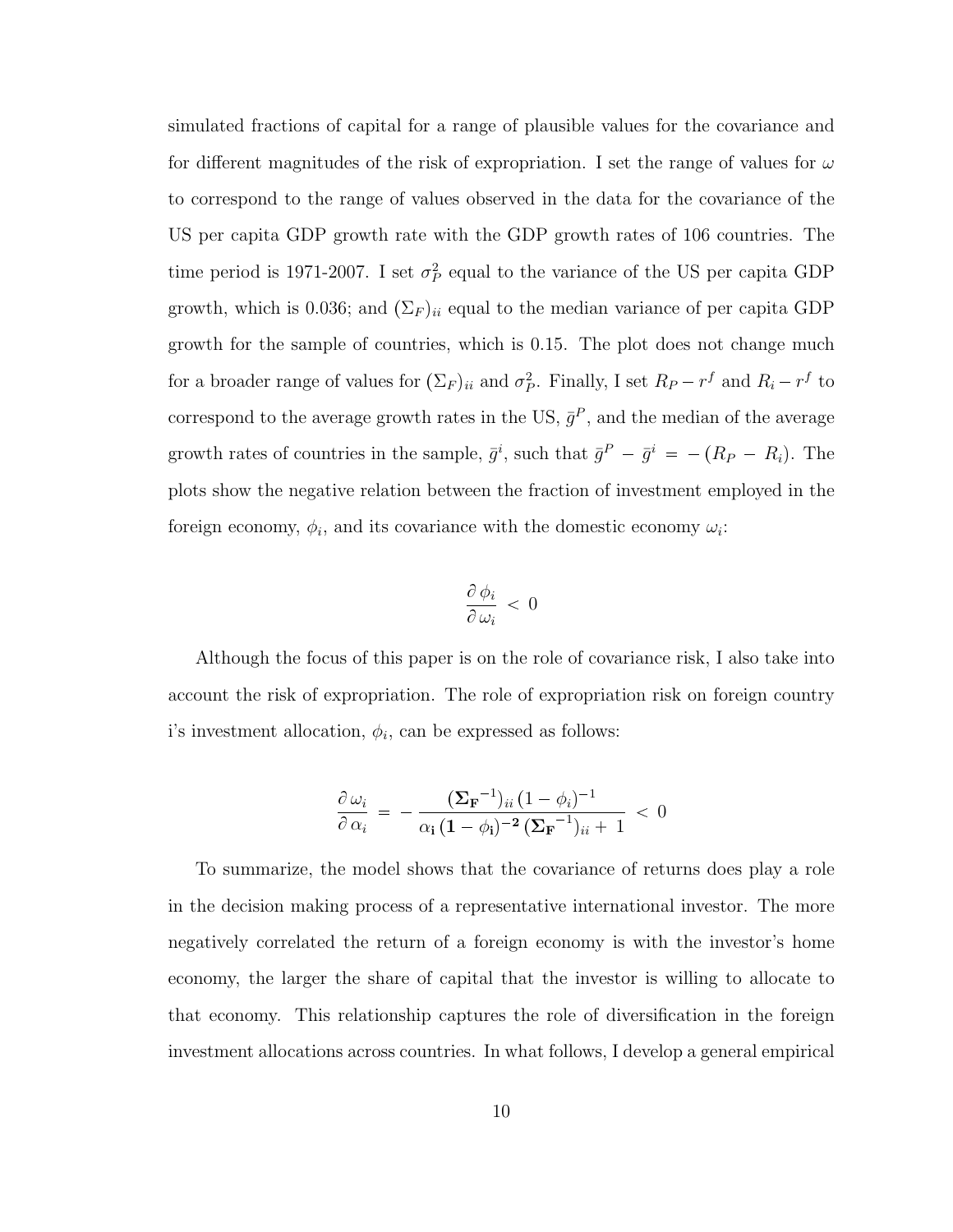

<span id="page-21-2"></span>FIGURE 1.1: Investment shares for a range of values for  $\omega_i$ ,  $\alpha_i = 0.1$ 

specification to study whether this relationship holds in the data.

#### <span id="page-21-0"></span>1.3 Measures of covariance risk and foreign investment

Before proceeding with the empirical analysis, in this Section I first describe the main variables for the analysis: foreign investment and my measure of covariance risk that captures the diversification motive behind investors' allocation decisions.

#### <span id="page-21-1"></span>1.3.1 Covariance risk

In my empirical investigation I capture the portfolio diversification motive by a new measure of country-specific riskiness, which I refer to as covariance risk. This new measure is constructed in Burnside and Tabova (2009) as the covariance between countries' growth rates and a measure of global risk that is a proxy for the stochastic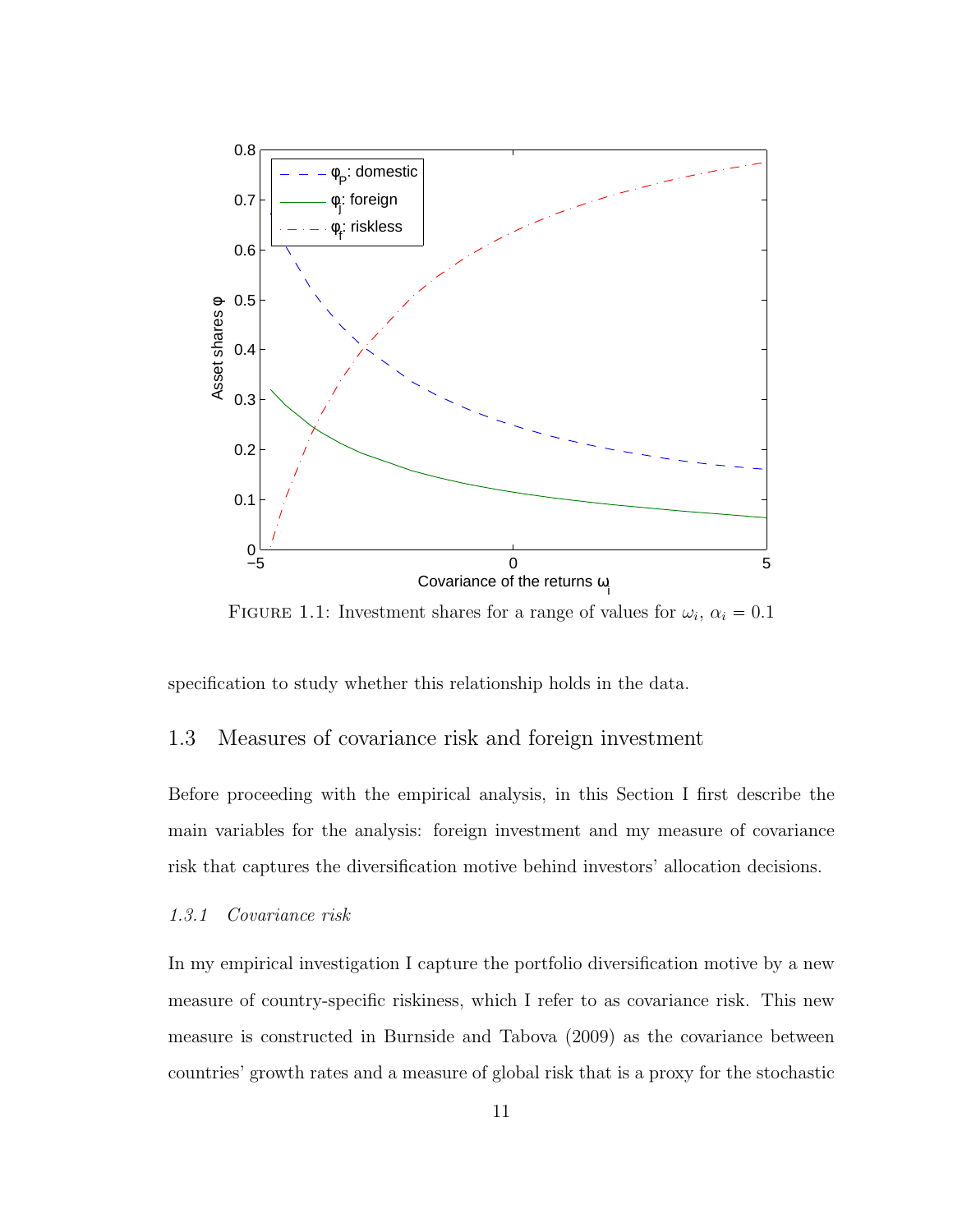

<span id="page-22-0"></span>FIGURE 1.2: Investment shares for a range of values for  $\omega_i$ ,  $\alpha_i = 0.5$ 

discount factor (SDF) of a representative international investor. The approach is analogous to the two-pass regression method used in empirical finance to explain cross-sectional variation in expected returns across portfolios, with country growth rates replacing portfolio returns in the regressions. Ideally one would assess whether risk explains differences in rates of return across countries by gathering data on rates of return to investment, and estimating an explicit model of the international investor's stochastic discount factor. Unfortunately this approach is fraught with difficulty.<sup>[7](#page-22-1)</sup>

<span id="page-22-1"></span><sup>7</sup> One might, for example, assume a Cobb-Douglas production technology and measure the marginal product of capital in each country and at each point in time, using assumptions about model parameters and data on output and capital stocks. It is not trivial to measure capital stocks. See, for example, Klenow and Rodriguez-Clare's (1997) analysis of the neoclassical growth model, in which they measure capital stocks by accumulating investment data in the Penn World Tables. However, if rates of return are inclusive of adjustment costs, further assumptions about functional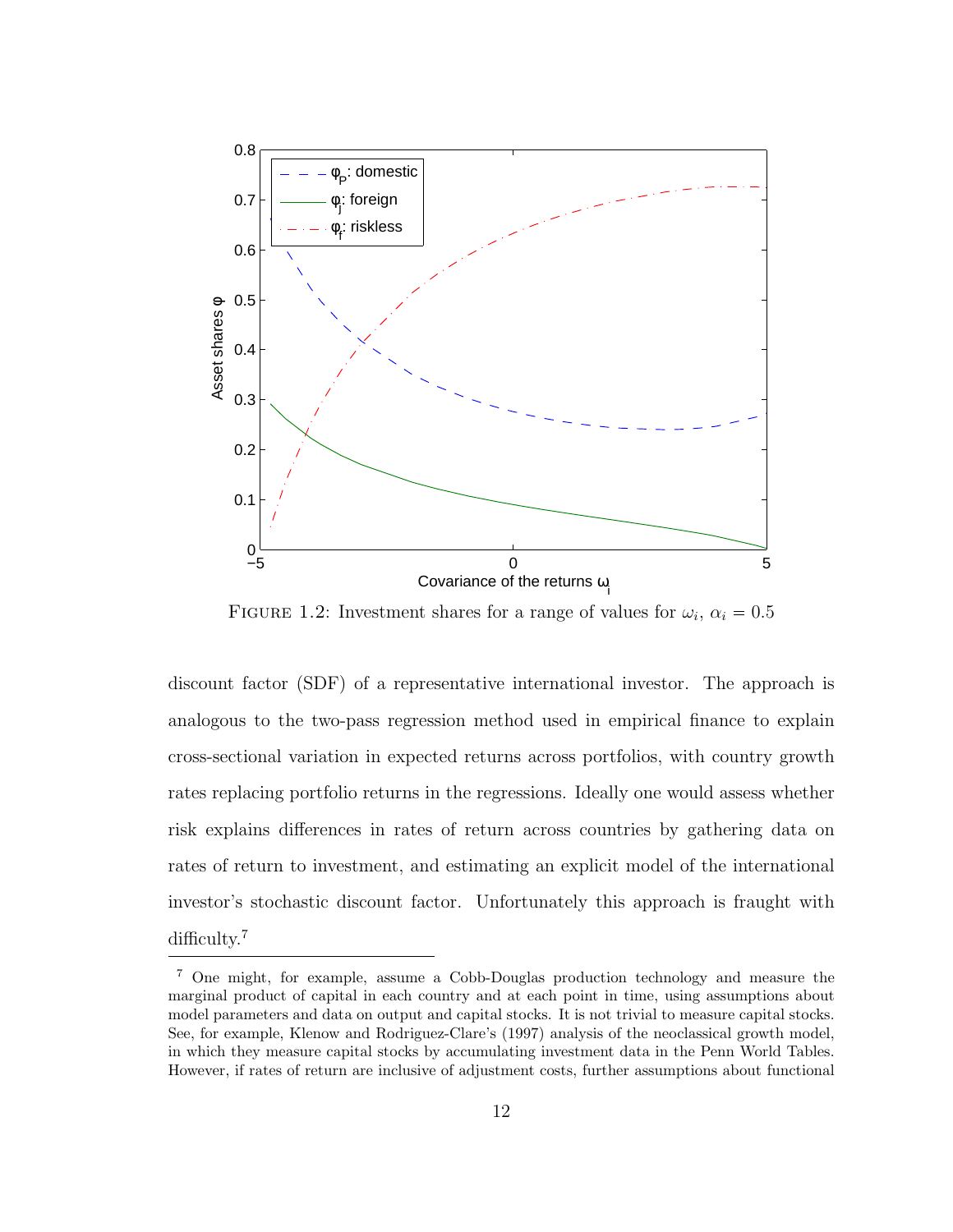The first step is to obtain country-specific exposures to global risk factors. The risk factors are: the US real GDP growth, the US real interest rate, the change in the relative prices of oil, metals, and agricultural commodities, and the US stock market excess return. This involves time series regression of each country's real growth rate,  $g_{it}$ , on a vector of six risk factors,  $\mathbf{f}_t$ :

$$
g_{it} = a_i + \mathbf{f}'_t \beta_i + \epsilon_{it}, \quad t = 1, \dots, T, \text{ for each } i = 1, \dots, n.
$$

the time period is 1971-2007 for a total of 104 countries. The choice of the factors is motivated by the notion that to some extent they reflect global demand conditions, global financial conditions, and terms of trade shocks that might be considered important to the small economies in our sample. The betas,  $\beta_i$ , measure countries' exposure to the risk factors. The bar graphs in Figure 1.3 show the frequency distribution across countries of the betas by factor. There are two important findings from this estimation. First, the results show a considerable spread among the betas,  $\beta_i$ , across countries. Second, between roughly 15 and 30 percent of the estimated betas are individually statistically significant at the 5 percent level. The black dots in the bar graphs indicate the number of betas within each cell that are statistically significant at the 5 percent level.

The second step is to obtain the cost of risk by regressing average growth rates on the estimated exposures to the risk factors using a single cross-sectional regression of average growth rates  $g_i$  on the estimated  $\beta_i$  from the time series regression:

$$
g_i = \lambda_0 + \hat{\beta}'_i \lambda + u_i, \qquad i = 1, \dots, n
$$

where  $\hat{\beta}_i$  is the OLS estimate of  $\beta_i$  obtained in the time series regression, and  $u_i$  is an error term. The parameter  $\lambda$  measures the cost in percentage points of forms need to be made. Measuring returns to investment in human capital would be even more difficult.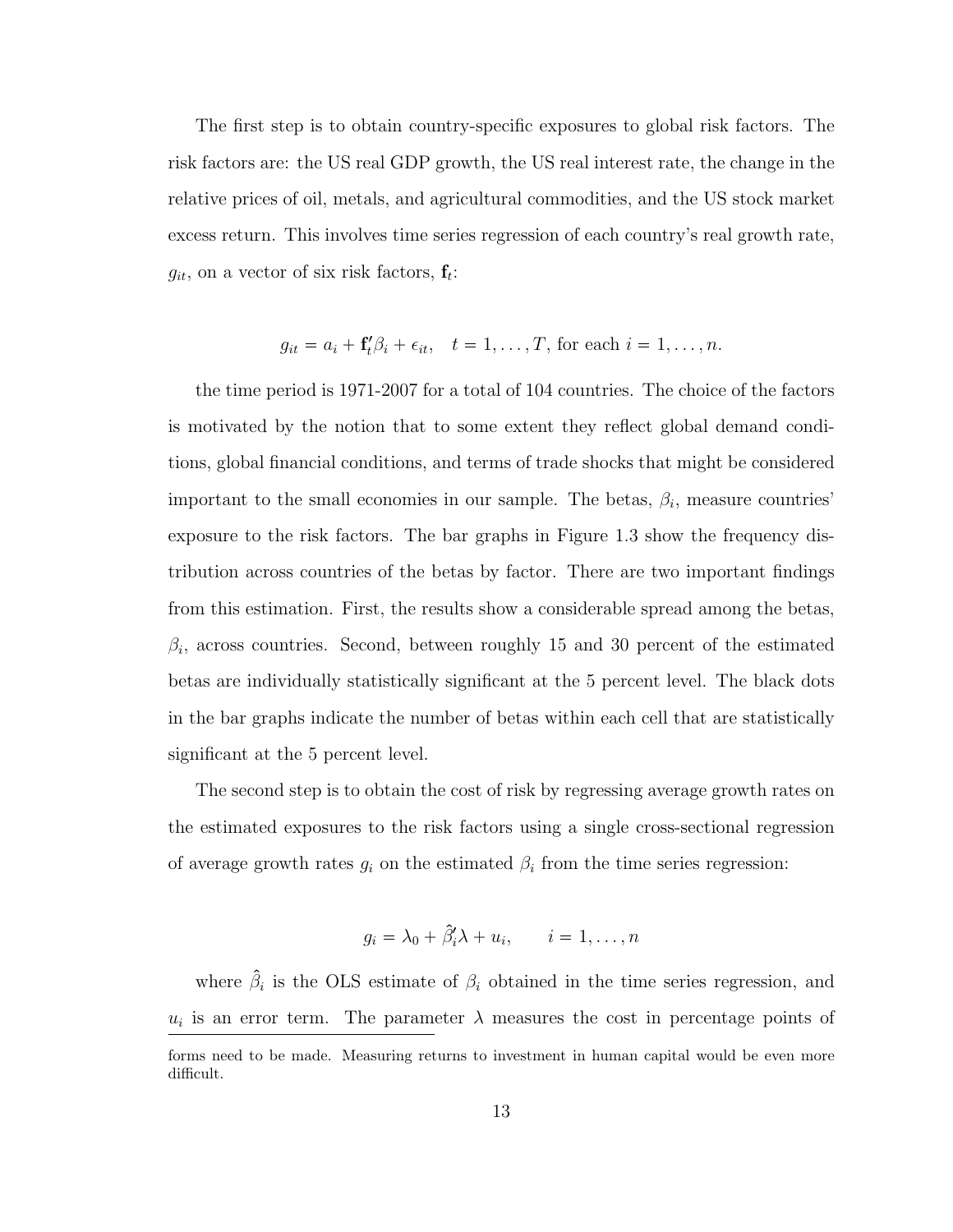

<span id="page-24-0"></span>FIGURE 1.3: Estimates of the betas,  $\beta_i$ , for the vector of risk factors

growth, of different exposures to risk. Using this approach Burnside and Tabova (2009) construct a measure of global risk that is a proxy for the global investor's SDF  $\hat{m}_t$ :

$$
\hat{m}_t = \left(\mathbf{f}_t - \overline{\mathbf{f}}\right)'\hat{\boldsymbol{\Sigma}}_{\mathbf{f}}^{-1}\hat{\lambda}
$$

All relevant information about a country's exposure to global risk factors can be summarized in the covariance (or beta) between its growth rate and this proxy SDF. This single variable is my "covariance risk" measure,  $\beta_{mi}$ :

$$
\beta_{mi} = \frac{cov(g_i, \hat{m})}{var(\hat{m})} = \frac{cov(g_i, \mathbf{f}')\Sigma_f^{-1}\lambda}{\lambda'\Sigma_f^{-1}\lambda} = \frac{\beta_i\lambda}{\lambda'\Sigma_f^{-1}\lambda}
$$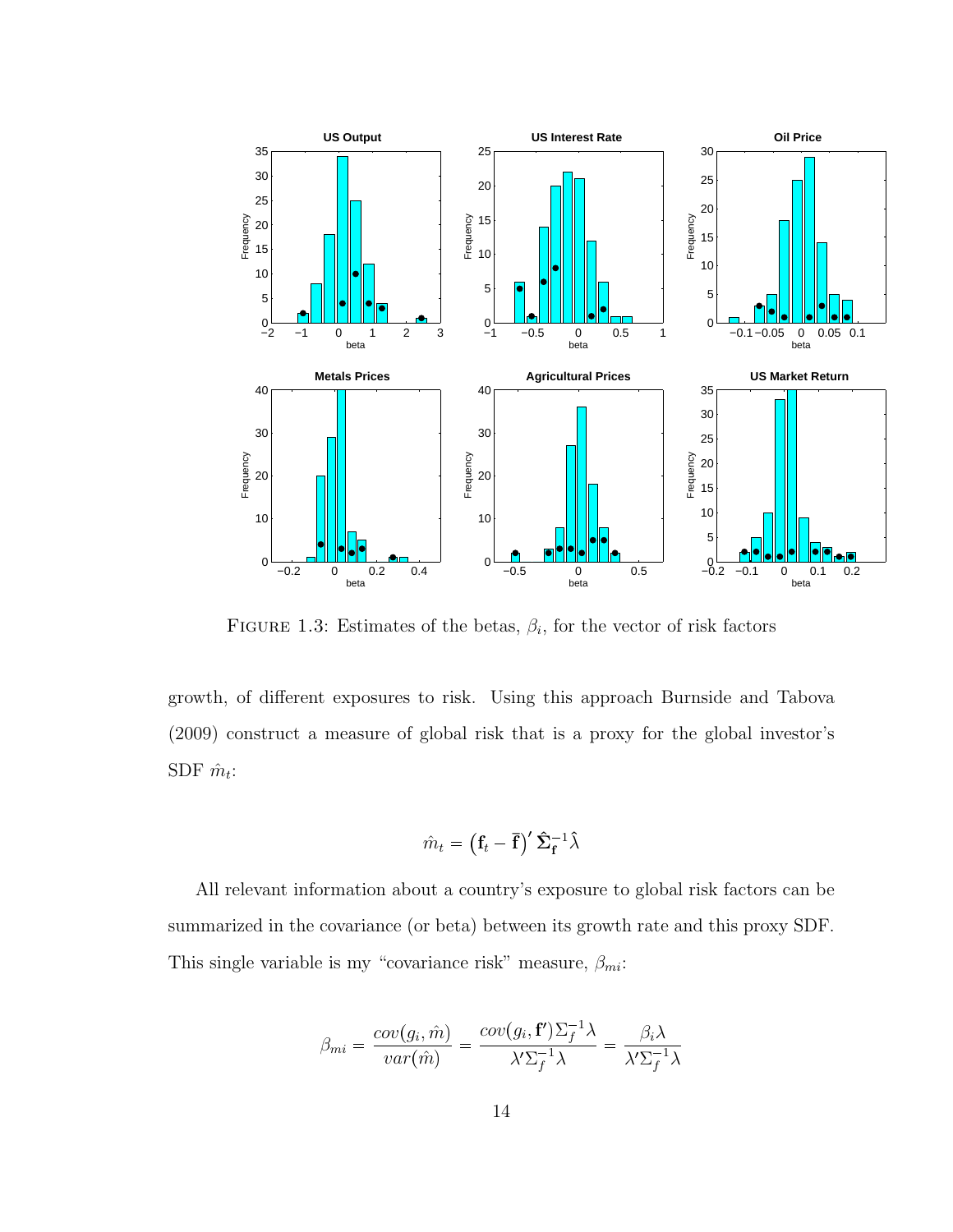Countries with higher values of this measure are less risky because their growth rates are more highly correlated with the stochastic discount factor. The degree of a country's riskiness,  $\beta_{mi}$ , depends on the sign and magnitude of its exposure to the specific risk factors,  $\beta_i$ . For example, countries with more negative exposures to US interest rates and more positive exposures to changes in oil and metals prices are riskier. Risk exposure is highly correlated with initial income: the highest-income countries tend to have roughly zero  $\beta_{mi}$ , while lower income countries tend to have negative  $\beta_{mi}$ .

It is useful to establish the explicit link between the empirical measure of covariance risk and the measure  $\omega_i$  that I used in the theoretical model. Recall that the empirical measure of covariance risk is:  $\beta_{mi} = \text{cov}(g_i, \hat{m}) / \text{var}(\hat{m})$ . Since the global stochastic discount factor  $\hat{m}$  is the same for all countries,  $cov(g_i, \hat{m})$  identifies the country-specific riskiness. Replacing  $g_i$  with  $R_i$  does not change the sign of the covariance: the sign of  $cov(R_i, \hat{m})$  will be the same as the sign of  $cov(g_i, \hat{m})$ .<sup>[8](#page-25-0)</sup> The direct link between the empirical and theoretical measure of covariance risk can be expressed as:

#### $β_{mi}$  α –  $ω_i$

Therefore, for the data to confirm the theoretical predictions of the role of portfolio diversification, in the empirical investigation we would expect to find a positive correlation between  $\beta_{mi}$  and the foreign investment allocations across countries:

$$
\frac{\partial \phi_i}{\partial \omega_i} \alpha - \frac{\partial \phi_i}{\partial \beta_{mi}} < 0
$$

<span id="page-25-0"></span><sup>&</sup>lt;sup>8</sup> The covariances are time-series statistics. In standard stochastic growth models rates of return and growth rates of GDP are highly correlated in the time series dimension because changes in technology and labor inputs (as opposed to the slow-moving changes in capital inputs) drive the comovements. Improvements in technology and increases in labor inputs due to other shocks increase growth and the marginal product of capital, and, hence, the rate of return to investments in capital. Hence, at a minimum, the sign of  $cov(R_i, \hat{m})$  will be the same as the sign of  $cov(g_i, \hat{m})$ .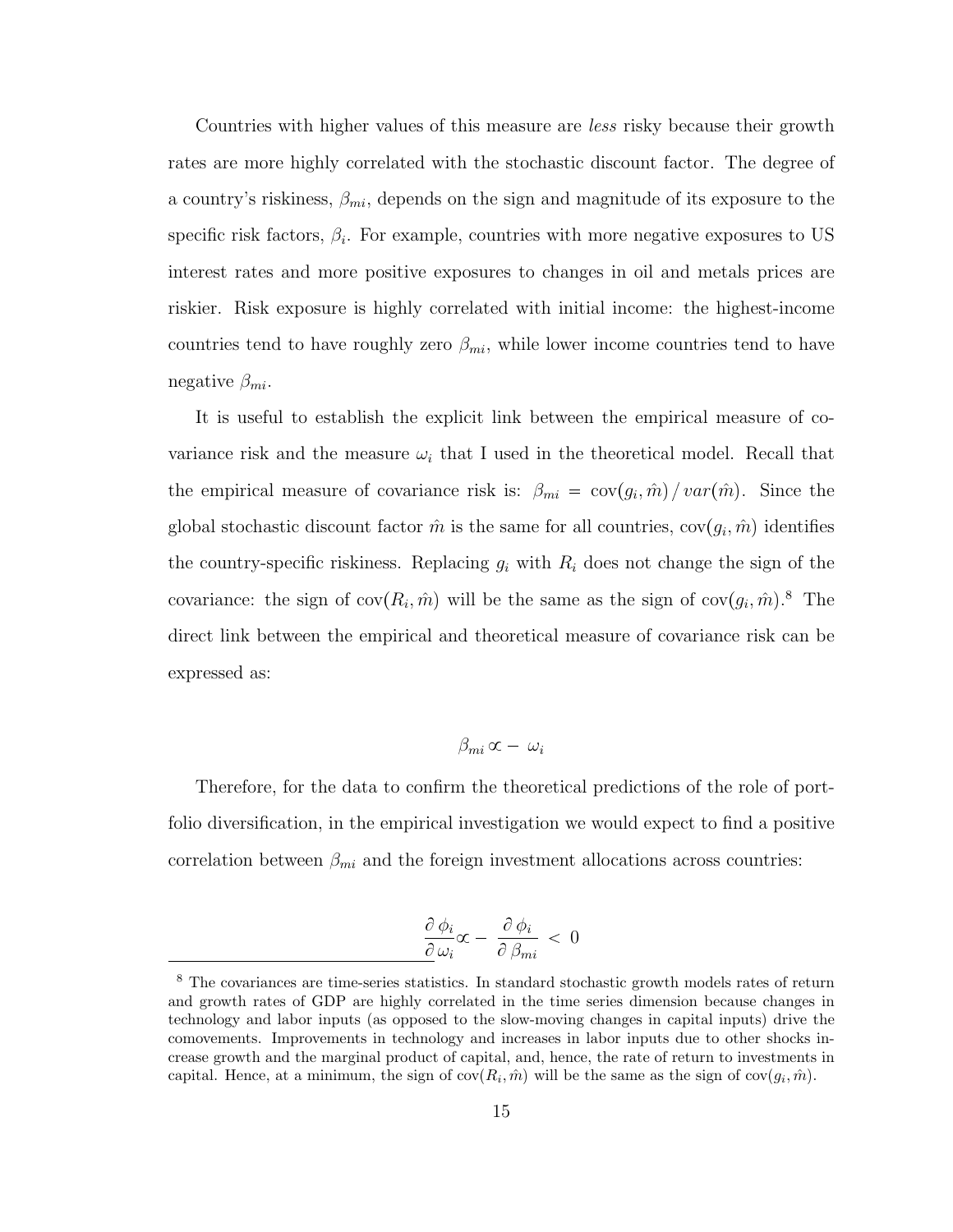#### <span id="page-26-0"></span>1.3.2 Foreign investment

In the empirical analysis I use two measures of foreign investment: (i) the stock of FDI originating from the US; and (ii) the stock of total FDI and portfolio investment. I do not consider the debt-creating component of capital flows for two main reasons. First, the focus of the paper is on pure investment motives that are not reflected in debt flows. Second, official concessional lending, which is not determined by investment objectives, is the main component of the debt stock for the majority of low-income countries in the sample.

The source of data for FDI originating from the US is the International Economics Accounts reported by the Bureau of Economic Analysis. The data is available for 93 countries. For total FDI and portfolio investment I use a new database constructed by Lane and Milesi-Ferretti (2006) where the stock measures are adjusted for valuation effects, such as exchange rate changes, variations in the price of capital goods and changes in the values of stock market indices. The stock data also takes into account unrecorded capital flight and debt reductions that are not captured in "crude" cumulative current account data. The data is available for 145 countries.

Given that most of the variation in the data is across countries, it is appropriate to consider average stock of foreign investment and estimate a single cross-sectional regression. Since capital liberalization plays an important role for the dynamics of for-eign inflows, I use average stock for each recipient country for the period 1[9](#page-26-1)95-2007.<sup>9</sup> Before the early 1990s capital movements were still restricted in many economies, and foreign investment was, therefore, less sensitive to the economic and institutional environment (see Lane and Milesi-Ferretti (2003, 2005, 2006), Harms and Lutz (2006)).

<span id="page-26-1"></span><sup>&</sup>lt;sup>9</sup> It is customary in the empirical literature on FDI to smooth out cyclical fluctuations by averaging the dependent and independent variables. See Harms and Lutz (2006), Asiedu et al. (2009) among others.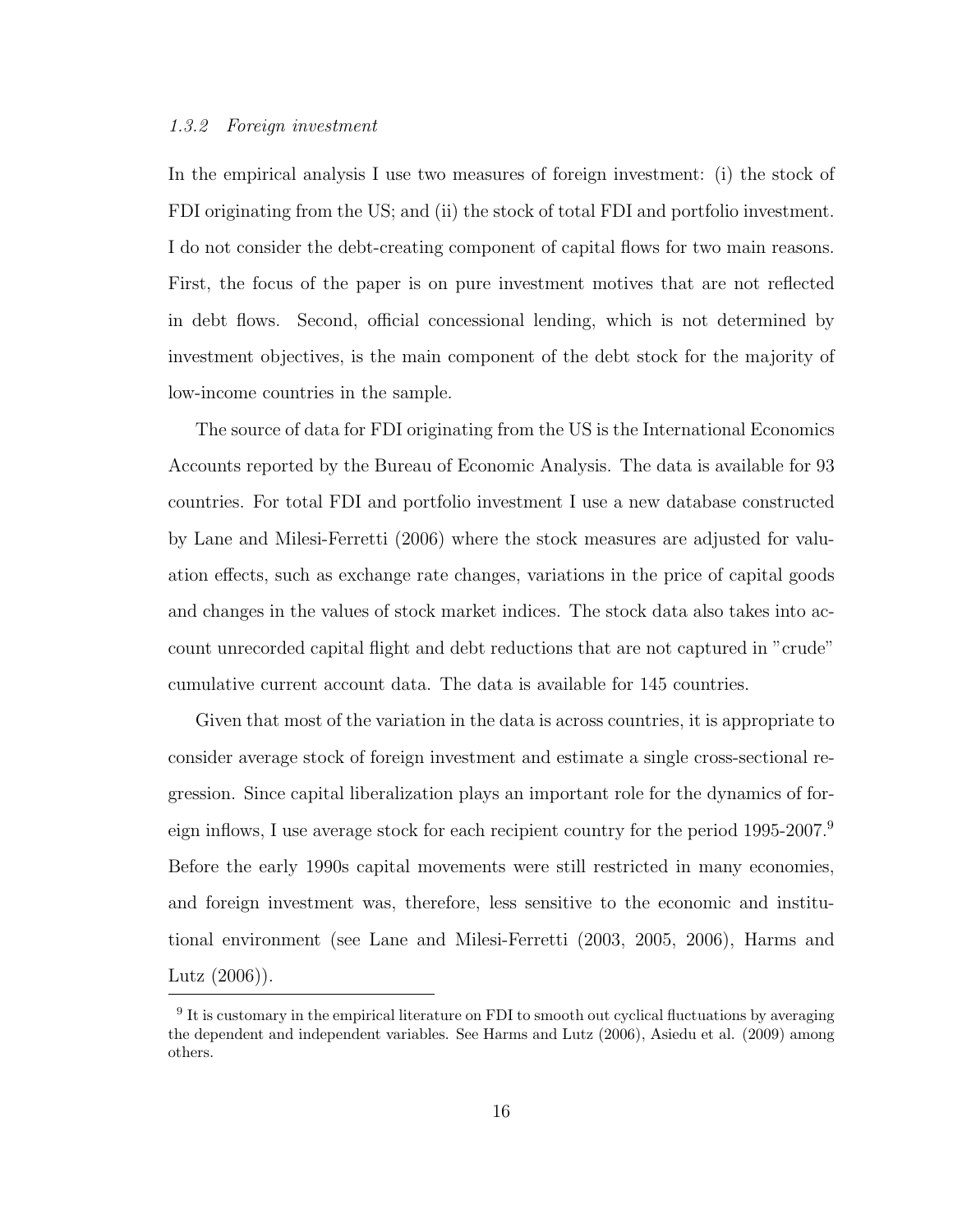#### <span id="page-27-0"></span>1.4 Empirical analysis

The theoretical model in Section 2 shows that portfolio diversification does play a role in the decision making process of a representative international investor. The more negatively correlated the return of a foreign economy is with the investor's home economy, the larger the share of capital that the investor is willing to allocate to this foreign economy. Now I develop a general empirical specification to study whether this relationship holds in the data. I first use data on FDI originating from the US. Next, I capture the role of portfolio diversification on total foreign investment by using data on recipient countries' total stock of FDI and portfolio investment. In the empirical analysis I use my measure of covariance risk to capture the portfolio diversification motive behind investors' decisions.

#### <span id="page-27-1"></span>1.4.1 Portfolio diversification and FDI originating from the US

Figure 1.4 shows that the covariance risk measure,  $\beta_{mi}$ , is positively related with the US FDI allocations across countries. This positive relation can be interpreted as initial evidence that the theoretical predictions find support in the data. Note that by construction countries

with higher values of  $\beta_{mi}$  are less risky since their growth rates are more positively correlated with the investor's stochastic discount factor. In Figure 1.4 countries are sorted by their stock of FDI scaled either by the total stock of US FDI across all recipient countries or by population and are then grouped into quartiles. The vertical axis shows the average  $\beta_{mi}$ . The horizontal axis of each graph shows the average stock of FDI expressed either as a share of the total US FDI across all countries or in per capita terms.

In addition, I use simple bivariate cross-sectional regressions to show that the correlation between covariance risk and foreign investment is strongly statistically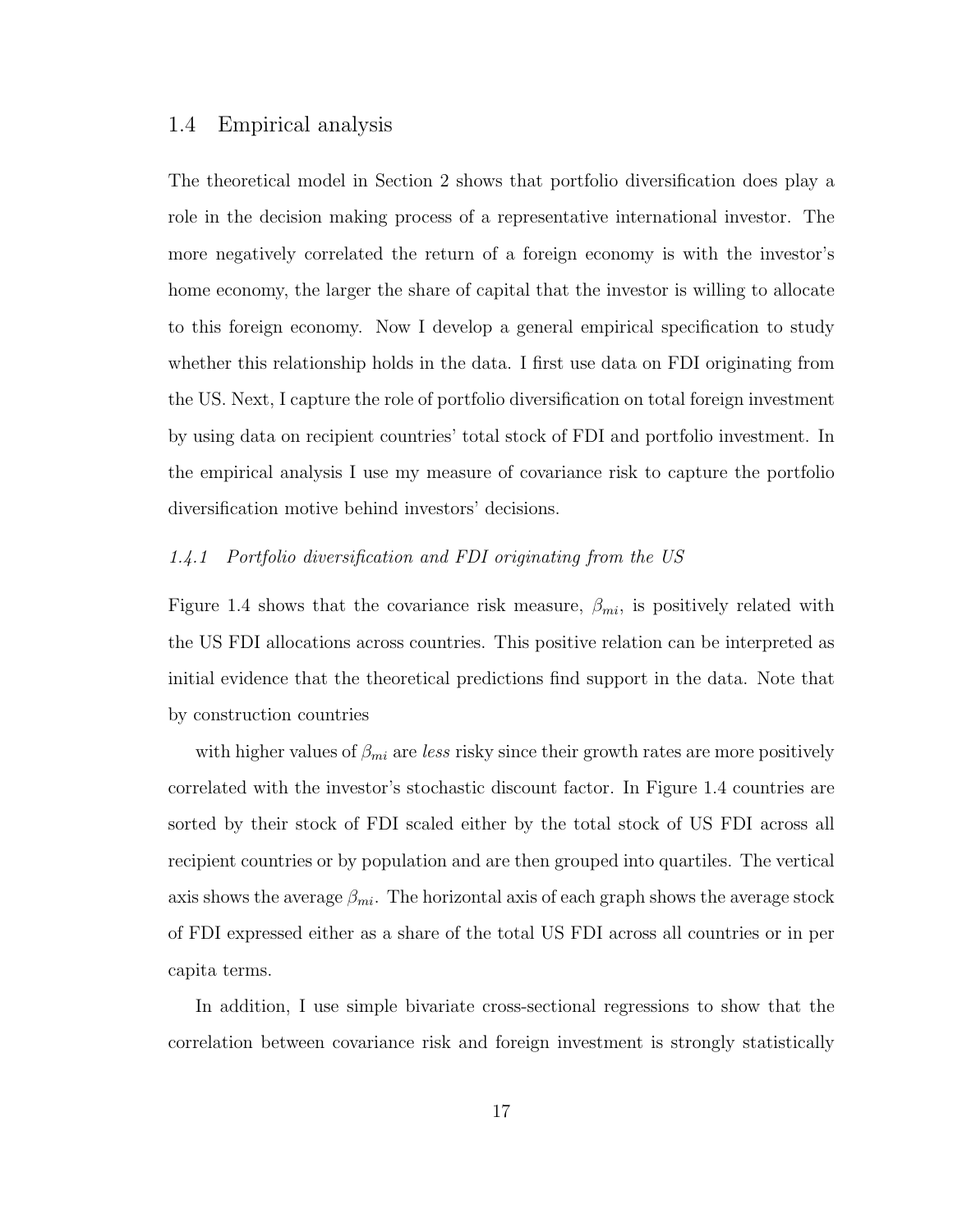

<span id="page-28-0"></span>FIGURE 1.4: FDI<sup>US</sup> versus covariance risk  $\beta_{mi}$ 

significant (see Table 1.1). The results hold for either measure of FDI. The full sample includes all 92 countries for which I have constructed the new measure of countryspecific riskiness (covariance risk) and for which data is available of FDI originating from the US. For a robustness check I also exclude the largest recipients of  $FDI^{US}$ . These are Canada (CAN), the Netherlands (NLD), and Great Britain (GBR) in the case of  $FDI_i/FDI^{US}$ ; and the financial centers Bahamas (BHS), Bermuda (BMU), Luxembourg (LUX), and Panama (PAN) for the case of FDI per capita.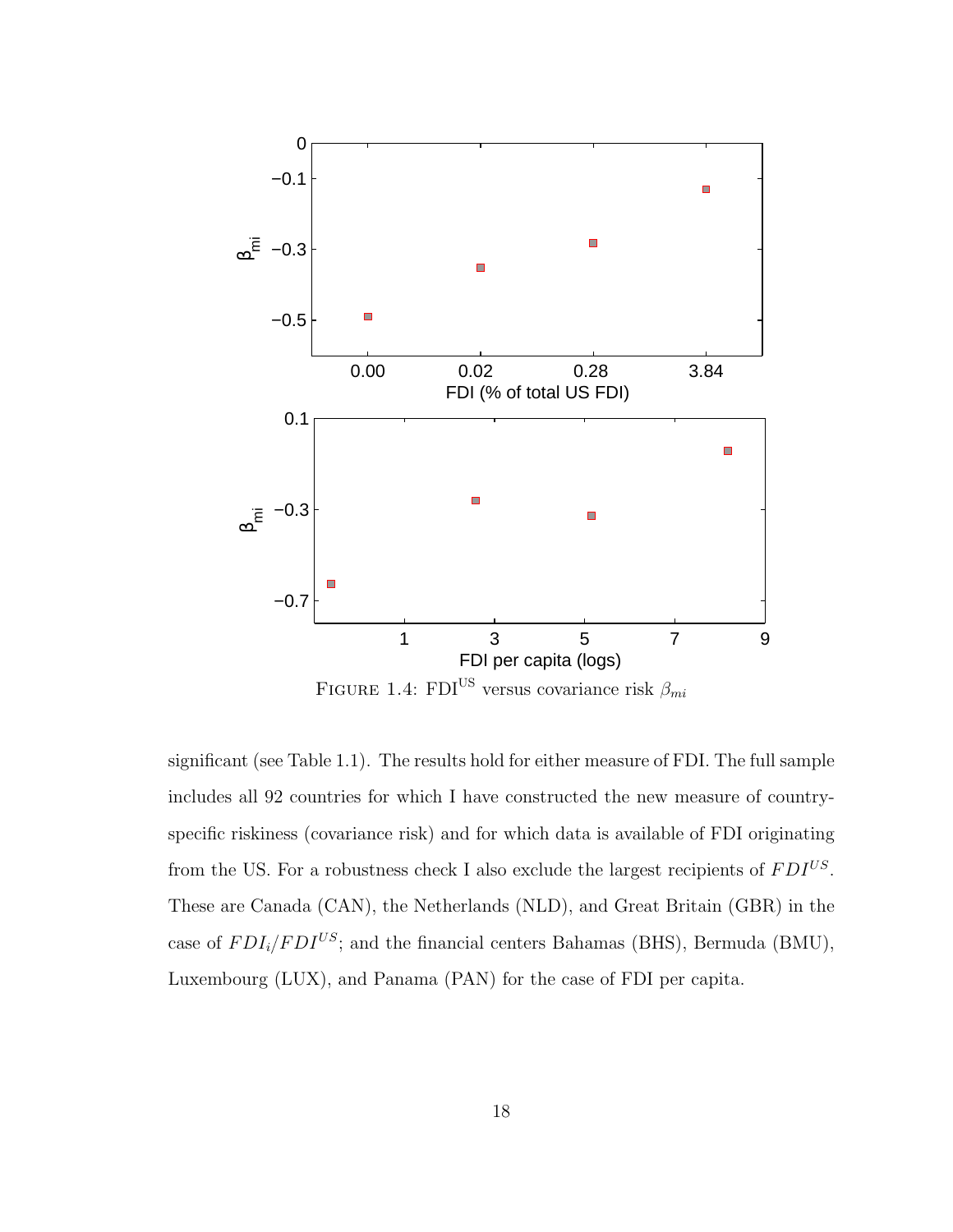| Dependent variable                              | Constant   | Covariance<br>risk | $R^2$ |
|-------------------------------------------------|------------|--------------------|-------|
|                                                 |            |                    |       |
| FDI per capita: $FDI_i/Pop_i$ (log)             |            |                    |       |
| Full sample                                     | $4.54***$  | $2.06***$          | 0.127 |
|                                                 | (0.40)     | (0.54)             |       |
| Excluding LUX, BMU, BHS, PAN                    | $4.21***$  | $1.77***$          | 0.102 |
|                                                 | (0.40)     | (0.58)             |       |
| FDI as a share of total: $FDI_i/FDI^{US}$ (log) |            |                    |       |
| Full sample                                     | $-2.55***$ | $1.71***$          | 0.085 |
|                                                 | (0.41)     | (0.62)             |       |
| Excluding CAN, NLD, GBR                         | $-2.77***$ | $1.60***$          | 0.081 |
|                                                 | (0.41)     | (0.61)             |       |
|                                                 |            |                    |       |

<span id="page-29-0"></span>Table 1.1: FDI originating from the US and covariance risk (1995-2007)

Notes: Heteroscedasticity-consistent standard errors in parentheses.

#### Holding companies and redirection of FDI

US parent companies funnel a share of their direct investments abroad through hold-ing company affiliates.<sup>[10](#page-29-1)</sup> Data from BEA shows that in 2007 30 percent of the US direct investment position abroad is accounted for by holding companies, which may have invested the funds in other countries. To take this into account, I check if the positive relationship between the stock of FDI and  $\beta_{mi}$  is preserved for bilateral FDI originating from the countries with the largest share in  $FDI<sup>US</sup>$  and the largest share of holding companies recipients of  $FDI<sup>US</sup>$ : the Netherlands (NL) and the United Kingdom (UK). In 2007 the Netherlands held 14 percent of total  $FDI<sup>US</sup>$  and 68 percent was accounted for by holding companies; the UK held 13 percent of total FDIUS and 22 percent was accounted for by holding companies (source: BEA 2008, 2009). The source of data on bilateral FDI stock originating from the Netherlands

<span id="page-29-1"></span> $10$  A holding company is a company whose primary activity is holding the securities or financial assets of other companies.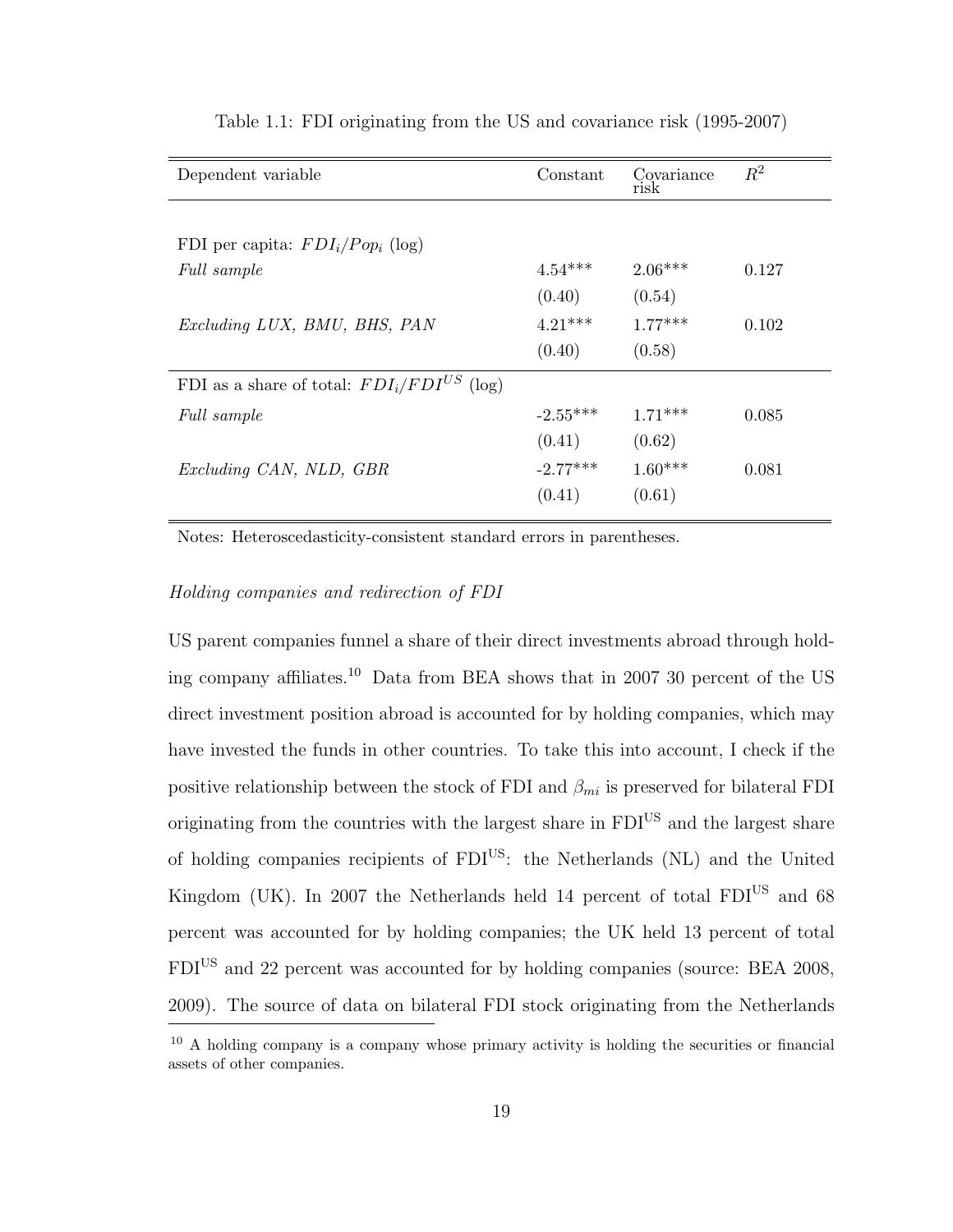and the UK is OECD International Direct Investment Statistics, the sample period and methodology are identical to the ones used above for the FDI originating from the US. When I regress the FDI per capita (in logs) on  $\beta_{mi}$ , I obtain the following estimates:

$$
FDI_i^{UK} = 4.24 + 1.58\beta_{mi} \qquad R^2 = 0.07
$$
\n
$$
(1.8)
$$

$$
FDI_i^{NL} = 2.78 + 1.22 \beta_{mi} \qquad R^2 = 0.05 \tag{1.9}
$$

where heteroskedasticity-consistent standard errors are in parentheses. The results show that for both the Netherlands and the United Kingdom the positive relationship between  $\beta_{mi}$  and FDI allocations is preserved. Therefore, even though the final destination of the funds channeled through holding companies is unknown, there is evidence that the countries with the largest share of holding companies in the FDI portfolio of the US follow the logic of portfolio diversification.

#### Controlling for traditional determinants of FDI

Next, I show that my key empirical finding on the role of portfolio diversification, captured by my covariance risk measure, is preserved if I control for country-specific characteristics drawn from the empirical literature on the determinants of FDI.<sup>[11](#page-30-0)</sup> In the cross sectional regression I include an expropriation risk rating to capture the risk that host countries might either expropriate the foreign investment or unilaterally modify the contract governing the investment. This is a more traditional measure of risk that has been used in recent empirical studies. The source of data is the

<span id="page-30-0"></span><sup>11</sup> Hausmann and Fernandez-Arias (2001); Asiedu et al. (2002, 2009) among others.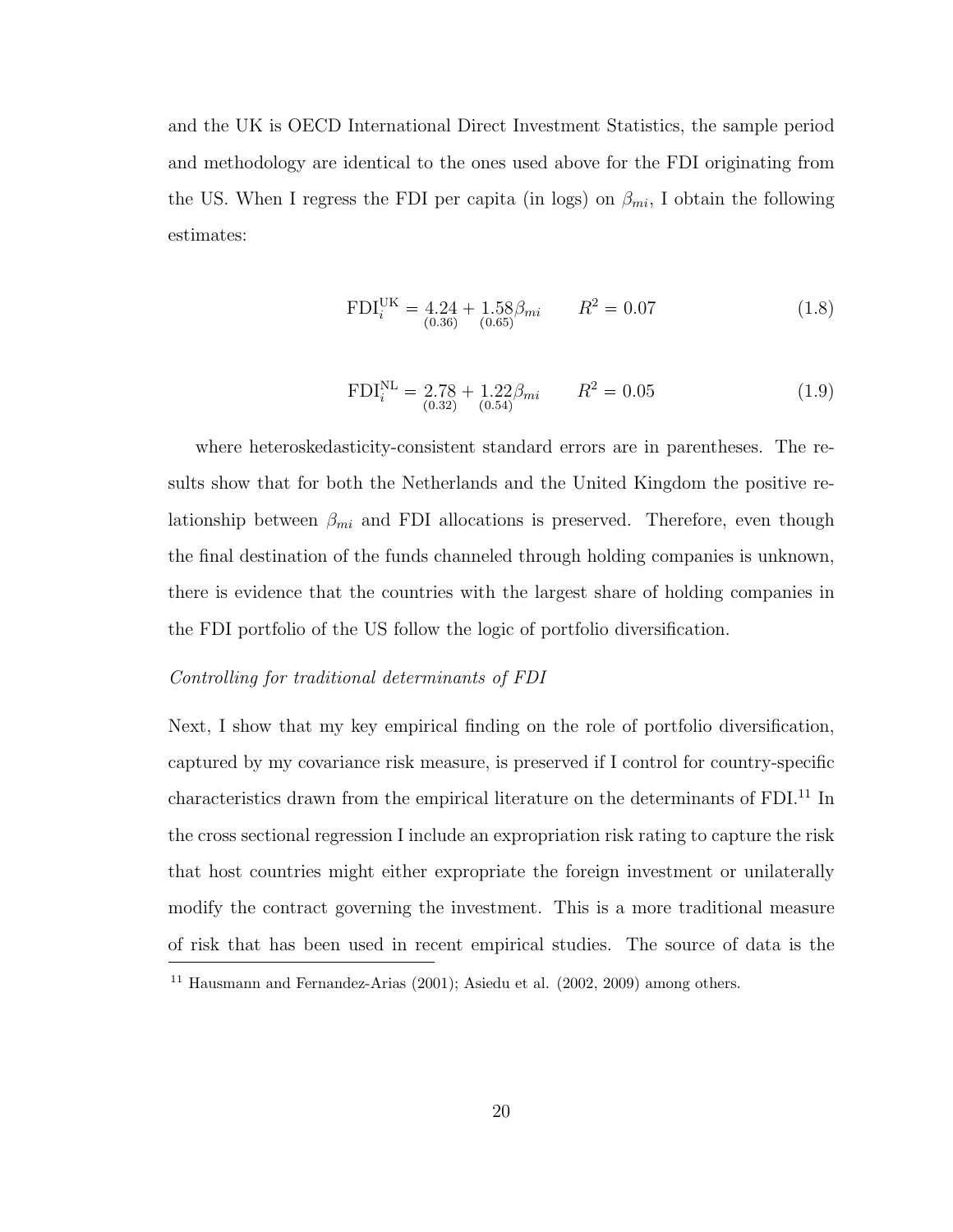International Country Risk Guide database.<sup>[12](#page-31-0)</sup> A high score implies less risk.<sup>[13](#page-31-1)</sup> The rating is available for 80 of the 93 countries in my sample. I also include GDP growth rates to capture growth opportunities in the host country; the level of GDP as a measure of market size;  $(Express + Imports)/GDP$  as a measure of trade openness; the number of phones per 1000 people as a measure of infrastructure availability and the level of development.<sup>[14](#page-31-2)</sup> The data source for these variables is the World Development Indicators (2009). To be consistent with the dependent variable, I average the control variables over the same period. An additional control variable is the distance between the capitals of the originating country and the host country as a proxy for the relative magnitude of transaction costs. Transaction costs of control and potential problems stemming from cultural differences are expected to increase with distance.<sup>[15](#page-31-3)</sup> The descriptive statistics are reported in Appendix A.

Since most of the variation in the data is across countries, reflecting conditions that change slowly, I use cross-sectional regressions. All variables are averages for the period 1995-2007. The model I estimate is:

$$
Y_i = \gamma_0 + \gamma_1 \beta_{mi} + \mathbf{Z_i} \mathbf{\Gamma_2} + \epsilon_i \tag{1.10}
$$

where  $\beta_{mi}$  is the measure of covariance risk, **Z** is the vector of control variables described above, and  $\Gamma_2$  is the coefficient vector associated with the control variables. I first estimate the model using the shares of countries' FDI,  $FDI_i/FDI^{US}$ , as the <sup>12</sup> See International country risk guide (2007).

<span id="page-31-1"></span><span id="page-31-0"></span><sup>&</sup>lt;sup>13</sup> The consensus in the empirical literature is that expropriation risk has a negative effect on FDI (see Loree and Guisinger (1995), Asiedu et al. (2009) among others).

<span id="page-31-2"></span><sup>14</sup> Some empirical studies use GDP per capita as a proxy for development. Since the number of phones is highly correlated with GDP per capita (correlation coefficient 0.91) and can be used as a proxy for availability of infrastructure in the host country (see Asiedu et al., 2009), it is an appropriate control variable for this study.

<span id="page-31-3"></span><sup>&</sup>lt;sup>15</sup> Distance is usually featured in gravity models that are widely used in empirical international economics, most commonly in trade studies. A number of studies, however, have shown that the gravity model also has explanatory power when applied to FDI. Brainard (1993, 1997) provides a theoretical model for gravity-like forces for FDI analyses.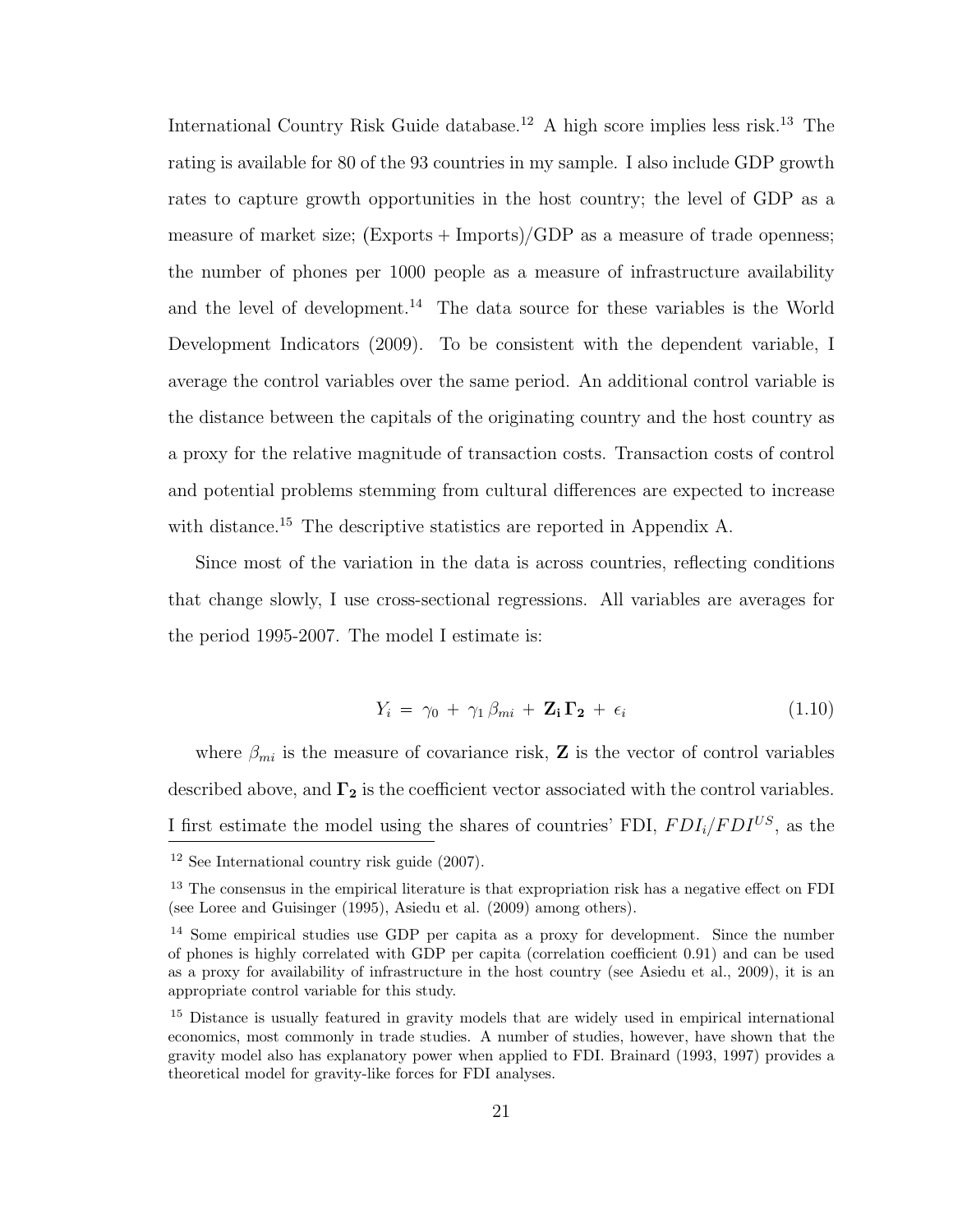dependent variable  $Y_i$ . This estimation provides a direct link to the predictions of the theoretical model where the representative investor solves for optimal investment shares across the foreign economies. I also estimate the model using per capita FDI originating from the US, as the dependent variable.

First, I estimate the model by OLS. The sample includes 78 countries due to data availability of the expropriation risk rating. Columns 1 and 3 in Table 1.2 presents the results of this estimation. The coefficient on covariance risk,  $\beta_{mi}$ , is positive and significant at the 3 percent level. This means that less risky countries from the international investor's perspective, i.e. those with higher values for  $\beta_{mi}$ , receive on average a larger share of the total stock of FDI. Less risky countries have also a higher level of FDI per capita.

The results show that the diversification motive, captured by my covariance risk measure, has statistical as well as strong economic significance. The 25<sup>th</sup> percentile value for the  $\beta_{mi}$  in the sample is -0.69, while the 75<sup>th</sup> is 0.02. The point estimates for the coefficient associated with  $\beta_{mi}$  suggest that the cross-sectional regression predicts that if a country's riskiness declines from the 25th percentile to the 75th percentile, on average per capita FDI from the US increases by more than 183 percent. The magnitude is similar for the case when the share of FDI is the dependent variable. This empirical result confirms the theoretical prediction: the stock of FDI in a foreign economy, measured either in per capita terms or as a share of total FDI across all countries, is a decreasing function of the covariance of its return with the return of the investor's home economy.

I now turn my attention to the other explanatory variables. Table 1.2 shows that consistent with Asiedu et al. (2009) the coefficient on the expropriation risk variable is positive and significant for all specifications. Recall from the data description section that higher values of the expropriation risk rating imply *less* risk. I find that openness to trade, infrastructure availability, and the size of the domestic market,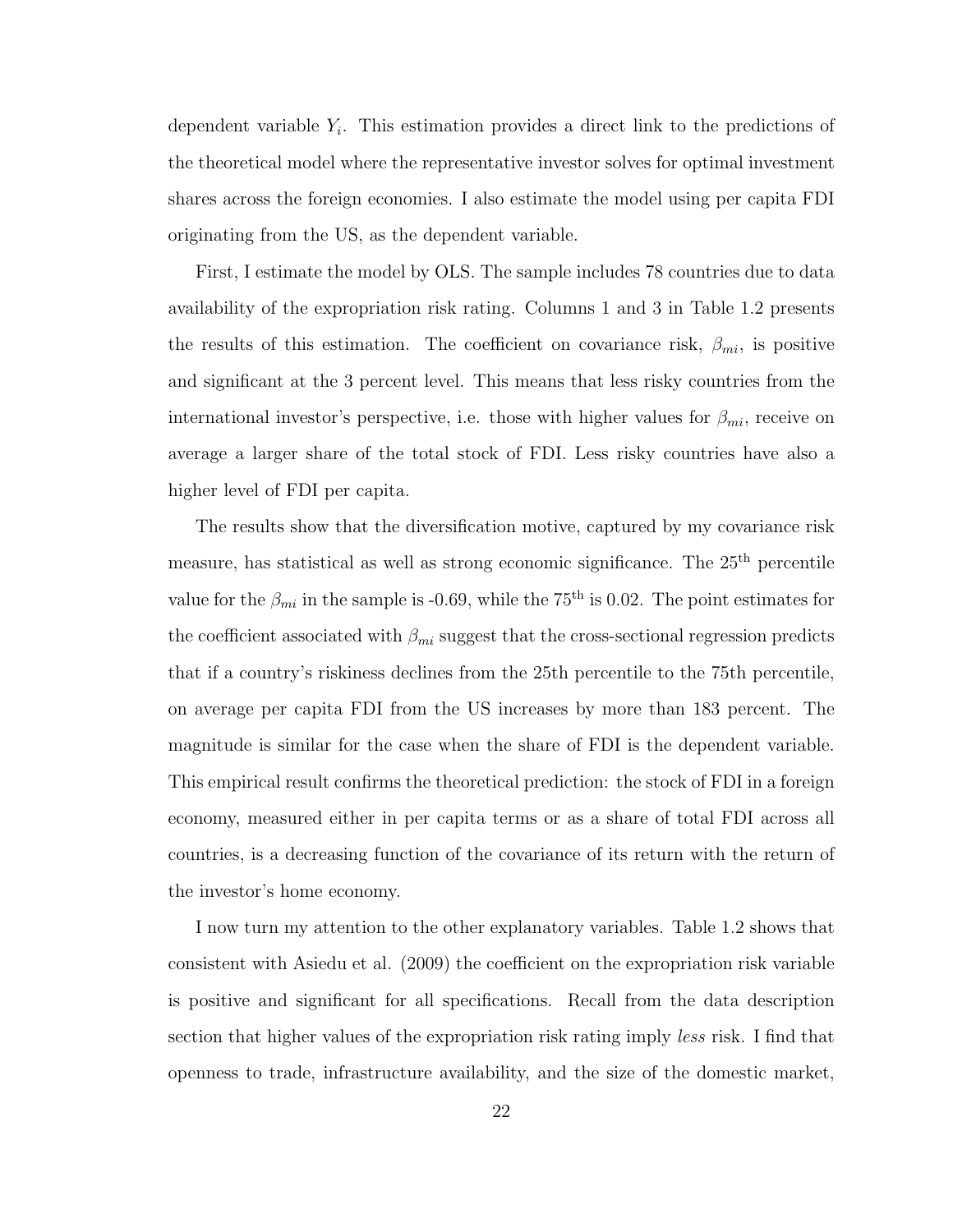measured by either level of GDP or population, have a positive and significant effect on FDI. As expected, oil producers attract on average a larger share of FDI; while distance is negatively and significantly correlated with FDI.

Because  $\beta_{mi}$  is a generated regressor, it may be the case that the estimate of  $\gamma_1$ is biased towards zero because of measurement error.<sup>[16](#page-33-0)</sup> This would only reinforce my finding of a positive relationship between FDI holdings and the measure of covariance risk  $\beta_{mi}$ . A related concern in the case of generated regressors is that OLS standard errors understate the true standard errors. To address this issue I use maximum likelihood estimation (MLE). My approach follows Kim (1995) who derives a maximum likelihood estimator that takes into account the measurement error of the generated regressor. Kim (1995) develops the correction for the two-pass estimation methodology of expected returns, but the correction can easily be applied for more general problems. The Appendix to this chapter contains a detailed description of the MLE methodology. The correction provides a robustness check for the validity of the uncorrected OLS estimates and standard errors.

Columns 2 and 4 in Table 1.2 present the MLE results along with the OLS coefficients for comparison. Consistent with the theory, the results show that the OLS estimation results in an underestimation of the coefficient associated with  $\beta_{mi}$ (the variable measured with error). The correction does not change the main findings and serves as a robustness check for the link between FDI and covariance risk.

<span id="page-33-0"></span> $16$  This is in the case of classical attenuation bias (see Wooldridge 2001), assuming that measurement errors are orthogonal to the other variables of interest.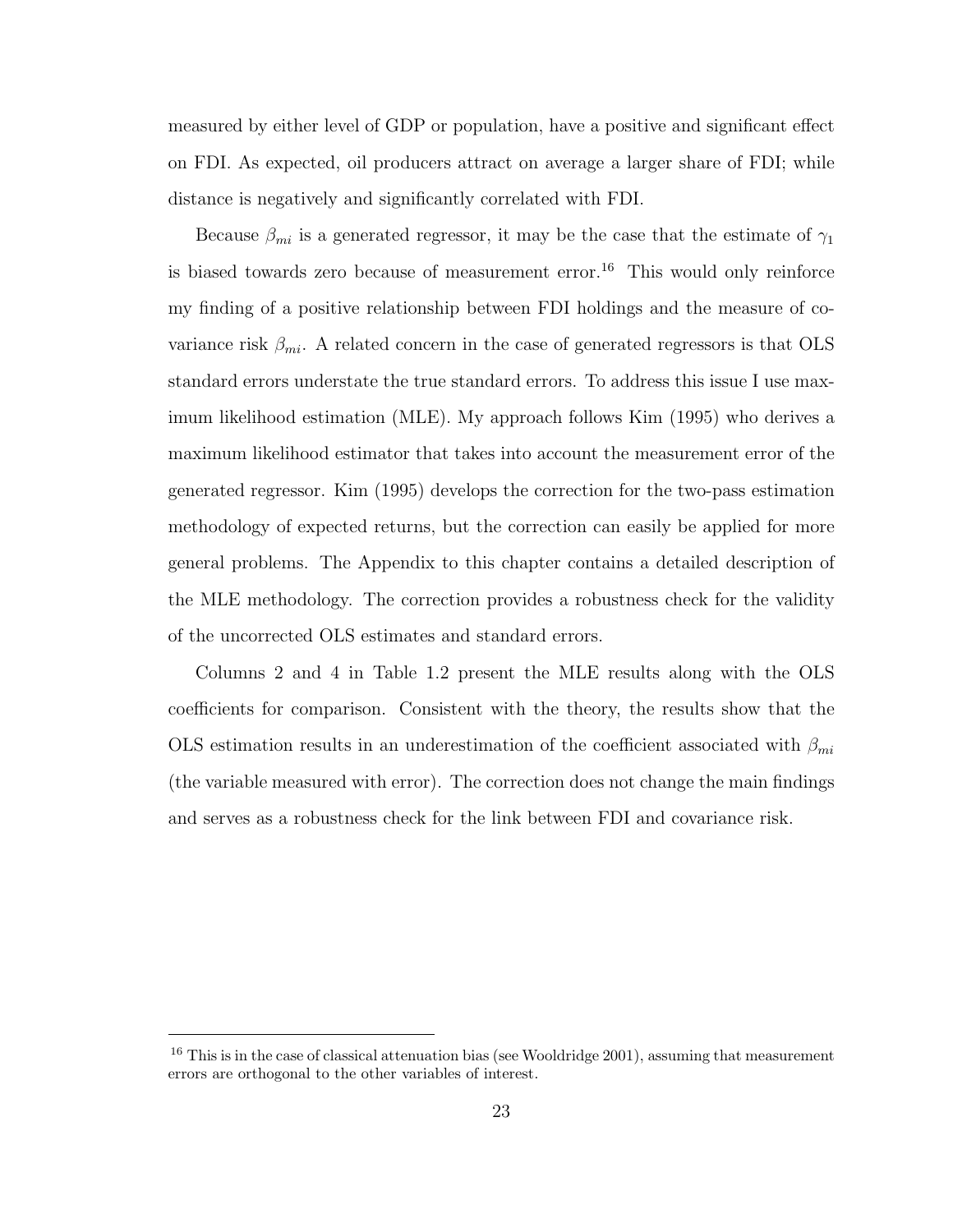Table 1.2: Impact of covariance risk on the stock of FDI originating from the US after controlling for country-specific Table 1.2: Impact of covariance risk on the stock of FDI originating from the US after controlling for country-specific factors

<span id="page-34-0"></span>

|                                                                                                                                                                                                                                            |              | Dependent var.: $FDI_i/FDI^{US}$ (log) |                          | Dependent var.: FDI per capita (log) |
|--------------------------------------------------------------------------------------------------------------------------------------------------------------------------------------------------------------------------------------------|--------------|----------------------------------------|--------------------------|--------------------------------------|
|                                                                                                                                                                                                                                            | <b>STO</b>   | <b>MLE</b>                             | <b>OLS</b>               | <b>MLE</b>                           |
| $(\beta_{mi})$                                                                                                                                                                                                                             | $0.978**$    | $1.533**$                              | $0.836**$                | $1.217**$                            |
| Covariance risk                                                                                                                                                                                                                            | (0.472)      | (0.722)                                | (0.419)                  | (0.583)                              |
| ${\rm GDP}$ growth                                                                                                                                                                                                                         | $-0.279**$   | $-0.270**$                             | $-0.287**$               | $-0.278**$                           |
|                                                                                                                                                                                                                                            | (0.137)      | (0.123)                                | (0.131)                  | (0.110)                              |
| ln(GDP)                                                                                                                                                                                                                                    | $1.326***$   | $1.351***$                             | $0.536***$               | $0.544***$                           |
|                                                                                                                                                                                                                                            | (0.152)      | (0.141)                                | (0.138)                  | (0.124)                              |
| $\rm{Trade}/\rm{GDP}$                                                                                                                                                                                                                      | $0.014***$   | $0.015***$                             | $0.015***$               | $0.016***$                           |
|                                                                                                                                                                                                                                            | (0.003)      | (0.004)                                | (0.003)                  | (0.003)                              |
| $ln(1+Phones)$                                                                                                                                                                                                                             | $1.337***$   | $1.263***$                             | $0.759***$               | $0.702***$                           |
|                                                                                                                                                                                                                                            | (0.237)      | (0.206)                                | (0.306)                  | (0.245)                              |
| ln(Distance)                                                                                                                                                                                                                               | $-0.915***$  | $-0.904***$                            | $-1.039***$              | $-1.025***$                          |
|                                                                                                                                                                                                                                            | (0.317)      | (0.345)                                | (0.365)                  | (0.318)                              |
| ेंड                                                                                                                                                                                                                                        | (1.231)      | $2.349***$                             | (1.193)                  | $2.130**$                            |
| Expropriation ri                                                                                                                                                                                                                           | $2.318*$     | (1.178)                                | $2.144*$                 | (1.039)                              |
| Oil exporter dummy                                                                                                                                                                                                                         | (0.729)      | (0.602)                                | (0.688)                  | (0.525)                              |
|                                                                                                                                                                                                                                            | 0.918        | $1.149*$                               | 0.606                    | 0.755                                |
| Constant                                                                                                                                                                                                                                   | $-24.756***$ | $-25.021***$                           | (4.071)                  | (4.115)                              |
|                                                                                                                                                                                                                                            | (3.977)      | (4.355)                                | $-6.505$                 | $-6.564$                             |
| $\frac{1}{2}$                                                                                                                                                                                                                              | 87           | $\frac{8}{1}$                          | $\frac{8}{1}$            | 87                                   |
| $\ensuremath{R^{2}}\xspace$                                                                                                                                                                                                                | 0.776        | 0.767                                  | 0.800                    | 0.795                                |
| Countries with higher values of $\beta_{mi}$ are less risky. Similarly, higher values of the expropriation<br>Notes: Heteroscedasticity-consistent standard errors in parentheses.<br>risk variable imply <i>lower</i> expropriation risk. |              |                                        | *(10%), ***(5%), ***(1%) |                                      |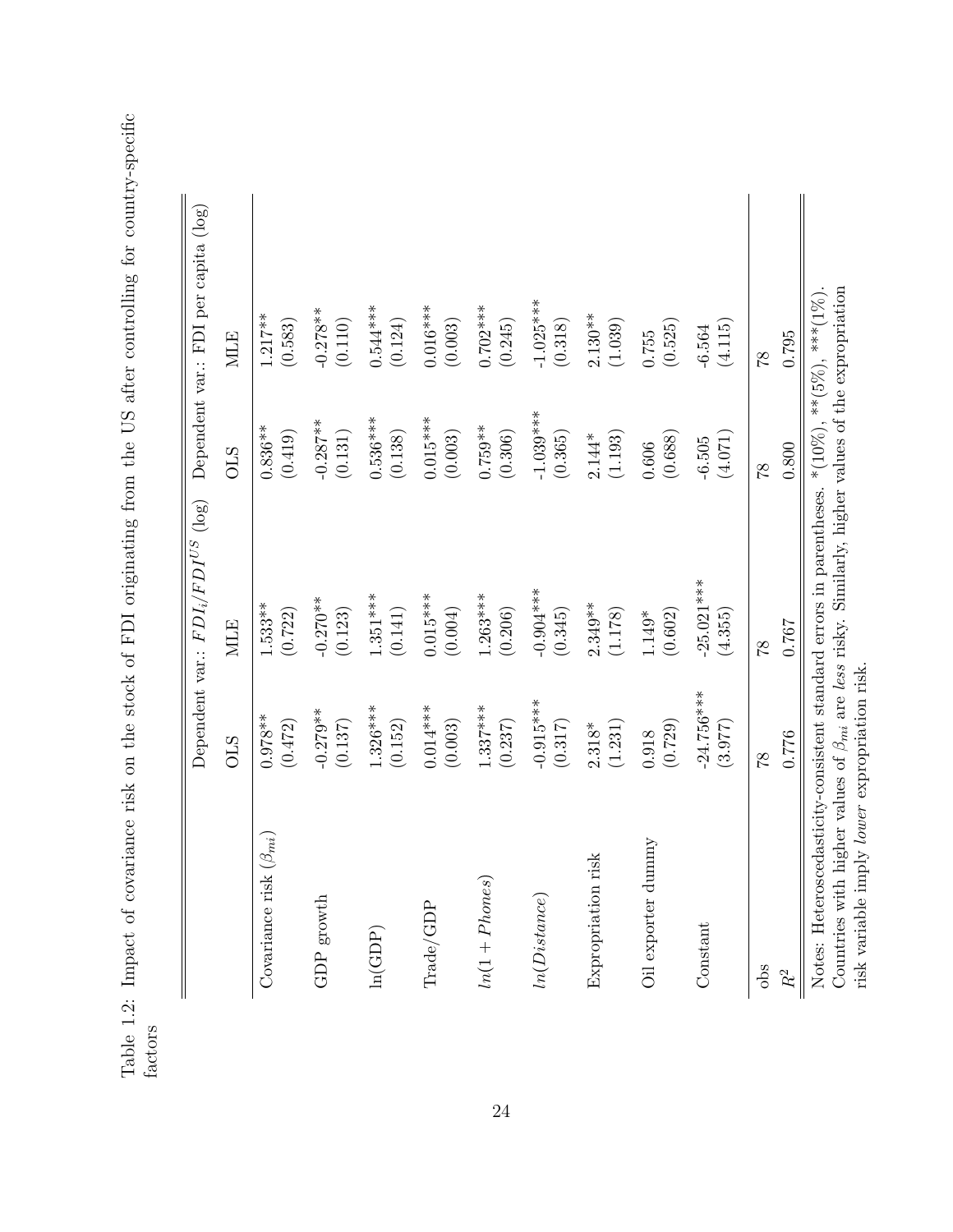#### <span id="page-35-0"></span>1.4.2 Portfolio diversification and total stock of foreign investment

In this section I explore the role of portfolio diversification using (i) the entire stock of FDI in the recipient countries, and (ii) the stock of total foreign investment that includes FDI as well as portfolio investment (PO). The data is adjusted for valuation effects (see Lane and Milesi-Ferretti, 2009).

The scatter plot of FDI versus total foreign investment shows that FDI is the main component of total foreign investment for the majority of countries. Portfolio investment constitutes a significant share of total foreign investment only for the highincome countries (see Figure 1.5). The summary statistics in Table 1.3 confirm this fact. Therefore, in the cross-section the majority of variation in foreign investment is explained by the variation in FDI rather than portfolio investment.



<span id="page-35-1"></span>Figure 1.5: FDI versus FDI plus portfolio investment (average 1995-2007)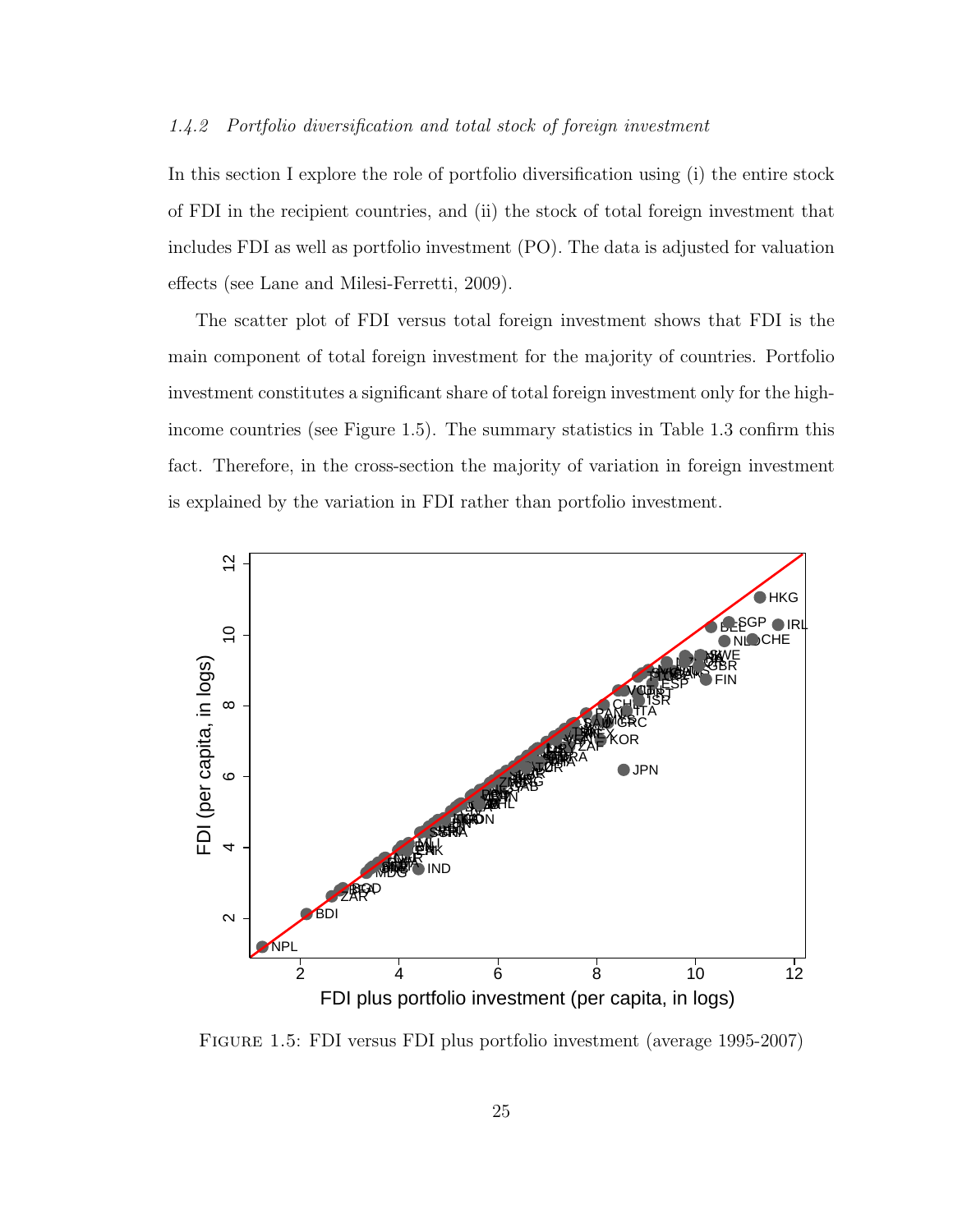Using this new database I again find evidence that the international investors take into account diversification opportunities in their allocation decisions. Figure 1.6 shows that foreign investment across countries is positively associated with my covariance risk measure,  $\beta_{mi}$ . By construction countries with higher values  $\beta_{mi}$  are less risky since their growth rates are more positively correlated with the investor's stochastic discount factor. In the Figure countries are sorted either by the stock of FDI per capita or by the total stock of foreign investment and are then grouped into quartiles. The vertical axis shows the average  $\beta_{mi}$ , while the horizontal axis of each graph shows either the average per capita FDI or the average per capita total foreign investment.

In addition, in Table 1.4 I use simple bivariate cross-sectional regressions to show that the correlation between covariance risk and foreign investment is statistically significant. The relation between  $\beta_{mi}$  and foreign investment is preserved if the sample includes only low- and middle-income countries. The results also confirm the evidence from Figure 1.5 that for low- and middle-income countries the majority of foreign investment is explained by FDI rather than portfolio investment.

Table 1.3: Share of FDI in total foreign investment: FDI/(FDI+PO) (mean 1995- 2007)

|                         | Obs. | Mean  | Median | St.Dev. |
|-------------------------|------|-------|--------|---------|
| Low-income countries    | 34   | 0.933 | 0.989  | 0.131   |
| Middle-income countries | 29   | 0.864 | 0.920  | 0.141   |
| High-income countries   | 30   | 0.633 | 0.611  | 0.236   |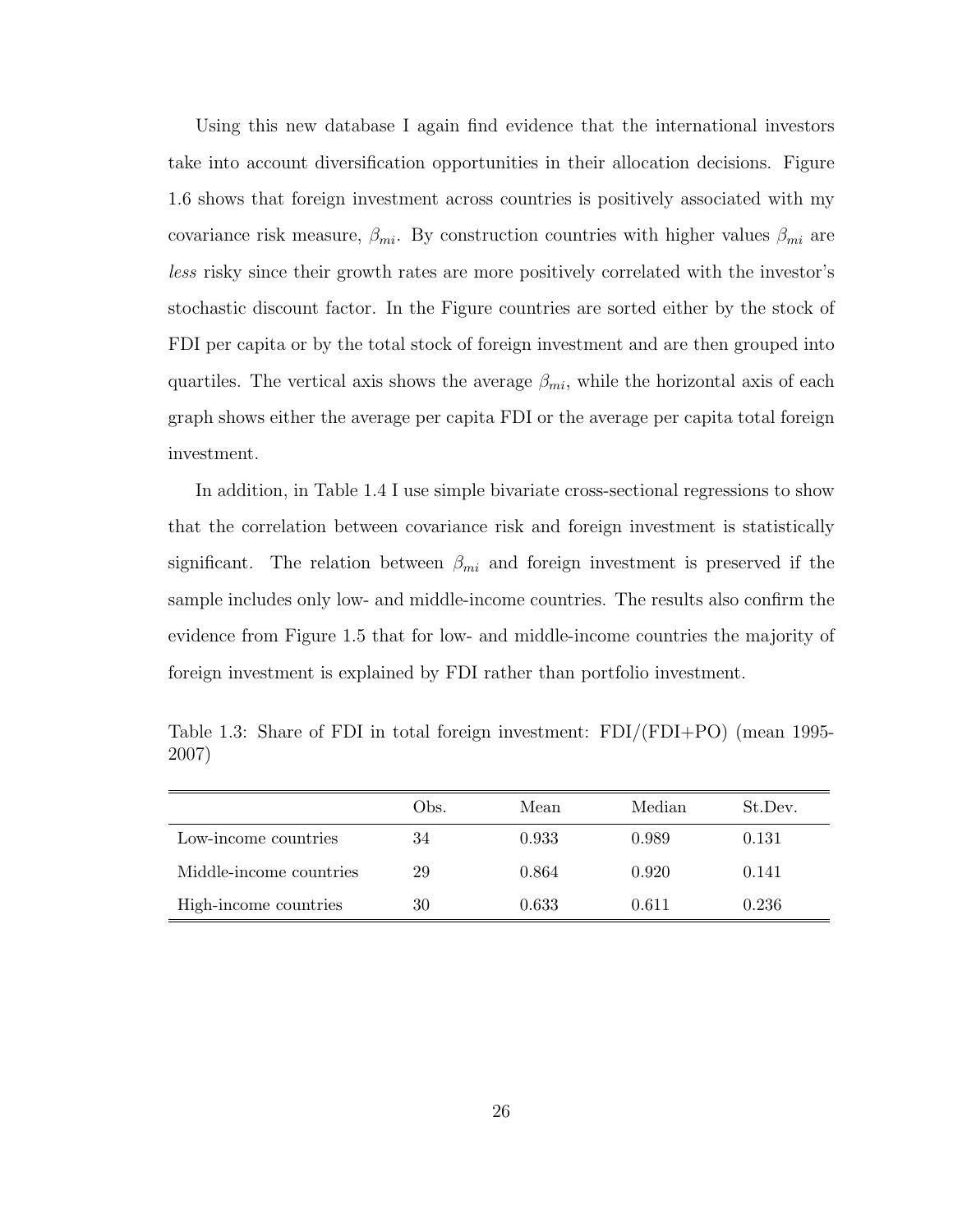

FIGURE 1.6: Foreign investment versus covariance risk  $\beta_{mi}$ 

#### Controlling for traditional determinants of foreign investment

Next, I show that my key empirical finding on the role of portfolio diversification, captured by my covariance risk measure, is preserved if I control for the countryspecific characteristics described in the previous Section. For the regressions where the dependent variable is total foreign investment I include dummies for the highincome countries in the sample to account for the fact that portfolio investment constitutes a significant share of foreign investment only for these countries.

The results show a strong and significant relation between my measure of covariance risk and foreign investment, measured either by per capita FDI or per capita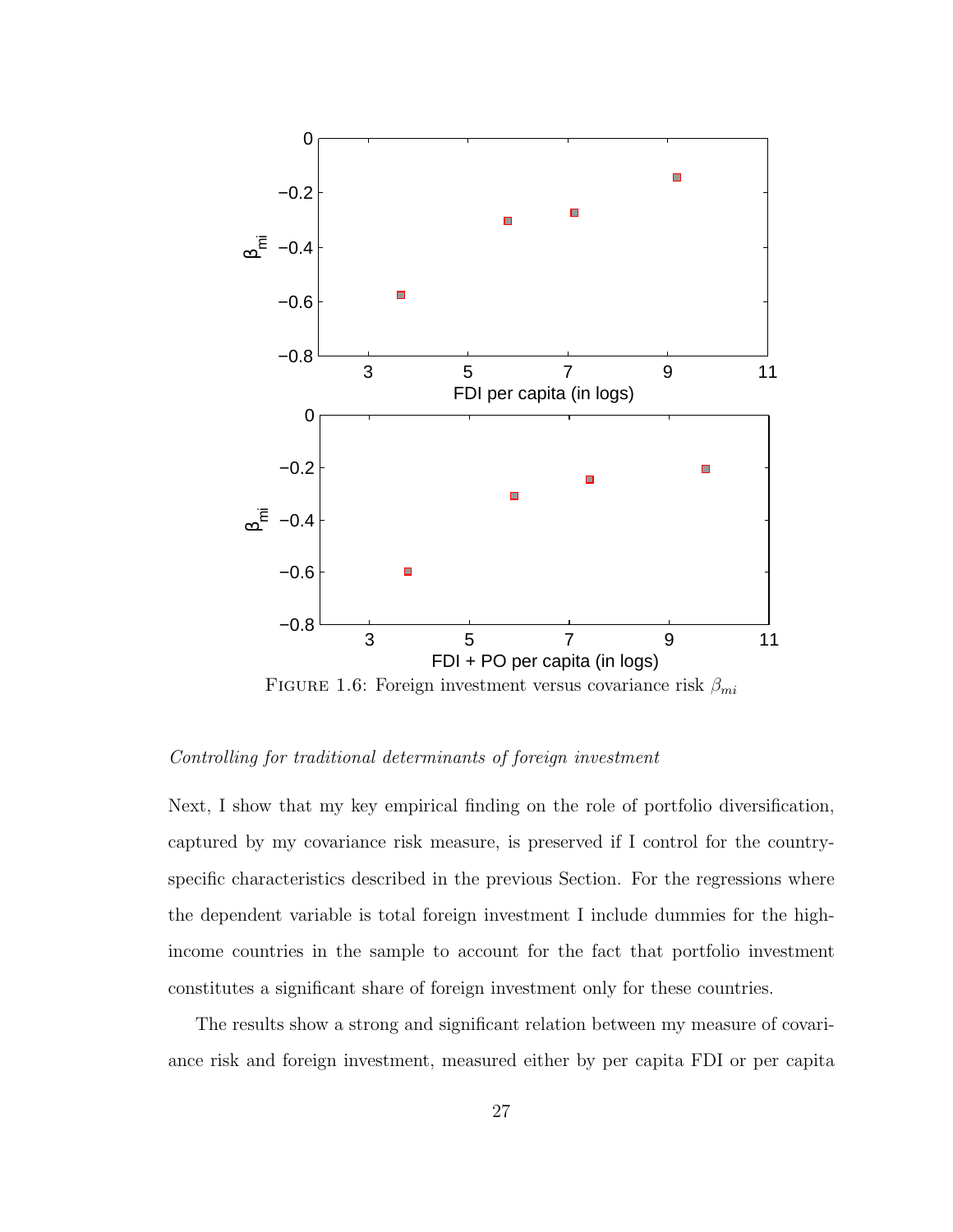|                                    |                | Right-hand side variables             |       |                |
|------------------------------------|----------------|---------------------------------------|-------|----------------|
|                                    |                | Constant Covariance risk $\beta_{mi}$ | $R^2$ | <sub>obs</sub> |
| A. Full sample                     |                |                                       |       |                |
| Regressions with FDI               | 6.96<br>(0.26) | 1.16<br>(0.30)                        | 0.104 | -90            |
| Regressions with $FDI + PO$        | 7.24<br>(0.28) | 1.24<br>(0.32)                        | 0.100 | 90             |
| B. Low and middle-income countries |                |                                       |       |                |
| Regressions with FDI               | 5.67<br>(0.22) | 0.61<br>(0.23)                        | 0.069 | -61            |
| Regressions with $FDI + PO$        | 5.81<br>(0.23) | 0.63<br>(0.23)                        | 0.071 | -61            |

Table 1.4: Impact of covariance risk on the total stock of foreign investment

Notes. Dependent variable: in log per capita.  $*(10\%)$ ,  $**(5\%)$ ,  $***(1\%)$ . Heteroscedasticity-consistent standard errors in parentheses.

total foreign investment that includes portfolio investment. Countries that are perceived as more risky, i.e. countries with lower values of the covariance risk measure, receive lower levels of per capita foreign investment.

This relationship is not only statistically significant, but has economic significance as well. The 25<sup>th</sup> percentile value for the  $\beta_{mi}$  in the sample is -0.69, while the 75th percentile value is 0.02. The point estimates for the coefficient associated with  $\beta_{mi}$  suggest that the cross-sectional regression predicts that if a country's covariance risk declines from the 25th percentile to the 75th percentile, on average total foreign investment per capita increases by more than 165 percent. The estimated increase for FDI per capita is 135 percent. Also, the role of the control variables is preserved: the coefficient on the expropriation risk variable is positive and significant for all specifications, openness to trade, infrastructure availability, and the size of the domestic market, have a positive and significant effect on total foreign investment. The results do not change if the size of the domestic market is measured by the countries'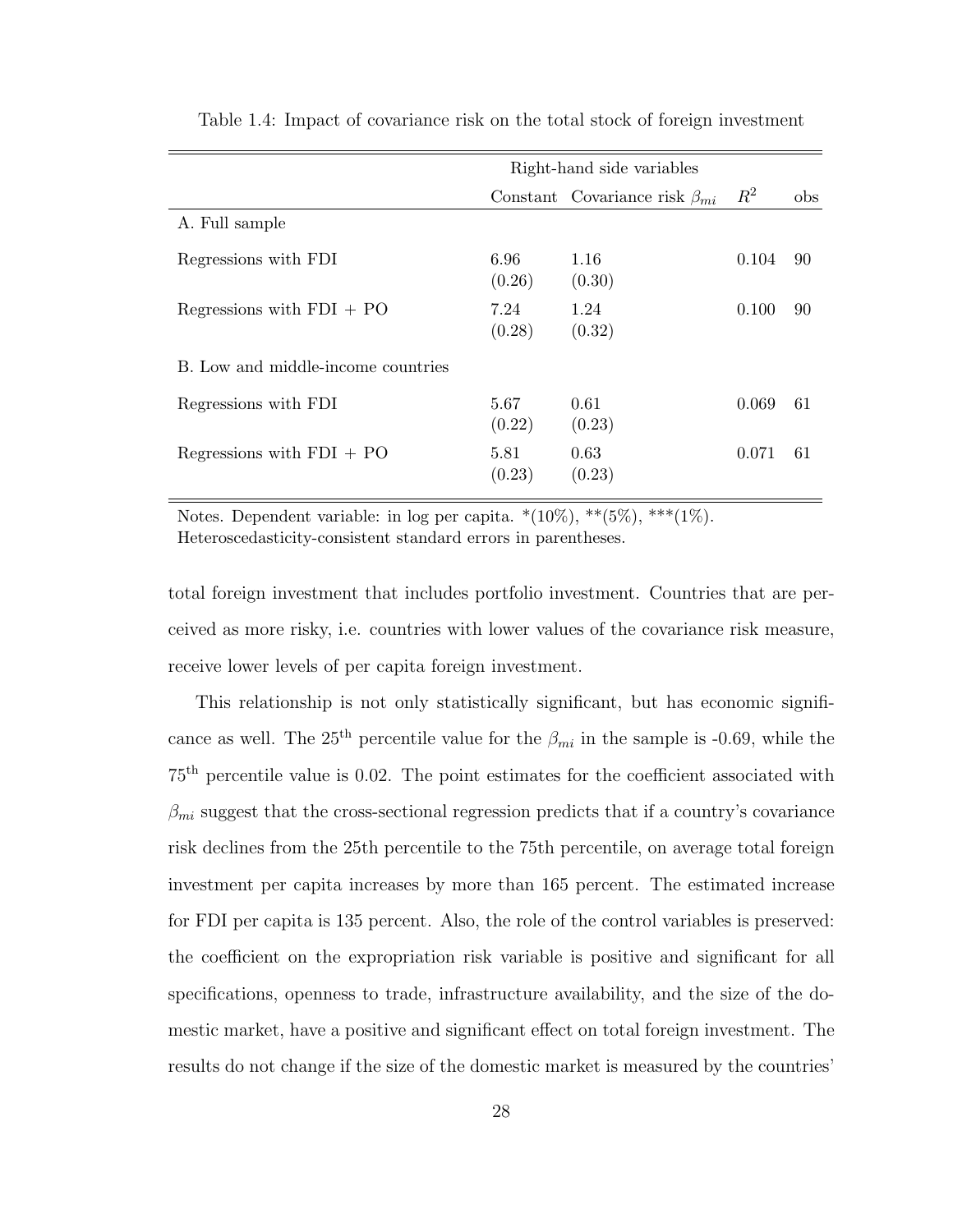population instead of the level of their GDP.

### 1.5 Concluding remarks

In this paper I explore the role of diversification in the cross-sectional distribution of total foreign investment, which includes FDI as well as portfolio investment. To do so I extend the existing analyses of the determinants of foreign investment by adopting a portfolio allocation approach to risk. I capture the portfolio diversification motive by a measure of country-specific riskiness, which I refer to as "covariance risk". I construct this measure as how countries' growth rates covary with the stochastic discount factor of a representative international investor. I develop a general empirical specification that highlights the role of diversification but allows for host country specific characteristics to also influence portfolio allocations. My key new result is that the diversification motive, captured by my covariance risk measure, has statistical as well as strong economic significance. Therefore, I find empirical evidence that international investors take into account diversification opportunities in their investment allocation decisions, which confirms the predictions of standard portfolio allocation models.

The results of this paper suggest that mitigation of covariance risk has the potential to make countries more attractive to foreign investment. This has important implications especially for developing countries where foreign investment finances development projects and is crucial in bridging the gap between domestic savings and investment needs. The degree of country riskiness, captured by the covariance risk measure, depends on the sign and magnitude of the country-specific exposures to common shocks. For example, countries with more negative exposures to US interest rates and more positive exposures to changes in commodity prices are riskier from the perspective of the international investor. Therefore, policy measures that target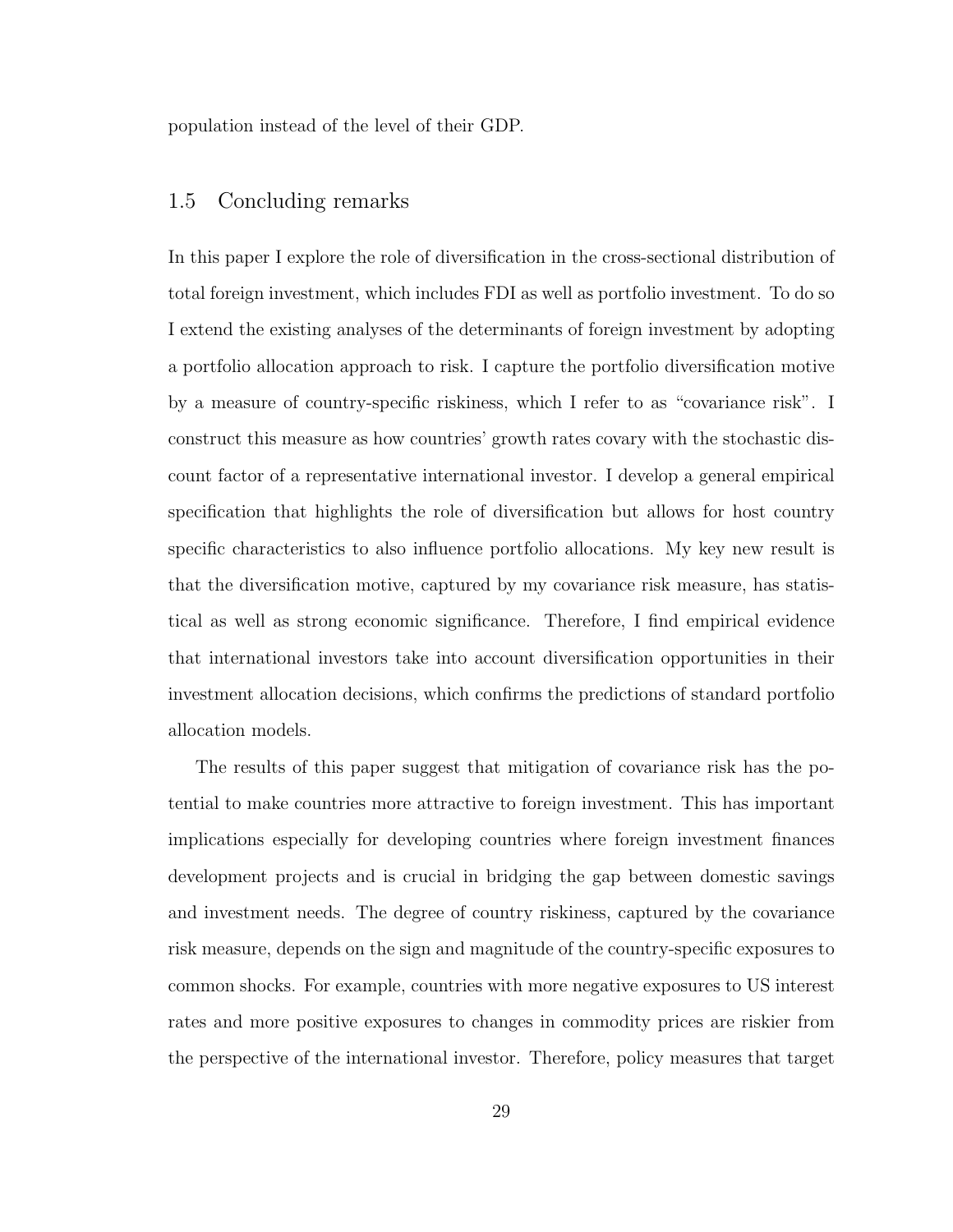|                                | ICH        |            |                       | FDI + Portfolio investment |
|--------------------------------|------------|------------|-----------------------|----------------------------|
|                                | <b>OLS</b> | <b>MLE</b> | <b>STO</b>            | <b>MLE</b>                 |
| Covariance risk $(\beta_{mi})$ | $0.420**$  | $0.461***$ | $0.431***$            | $0.489**$                  |
|                                | (0.203)    | (0.230)    | (0.204)               | (0.248)                    |
| ${\rm GDP}$ growth             | (0.047)    | (0.051)    | (0.047)               | (0.057)                    |
|                                | $-0.087$   | $-0.067$   | $-0.062$              | $-0.062$                   |
| ln(GDP)                        | (0.067)    | (0.065)    | (0.068)               | (0.072)                    |
|                                | $-0.067$   | $-0.079$   | 0.023                 | 0.023                      |
| Trade/GDP                      | $0.010***$ | $0.009***$ | $0.009***$            | $0.009***$                 |
|                                | (0.003)    | (0.002)    | (0.003)               | (0.002)                    |
| $ln(1+Phones)$                 | $1.211***$ | $1.234***$ | $0.947***$            | $0.938***$                 |
|                                | (0.157)    | (0.122)    | (0.184)               | (0.160)                    |
| Expropriation risk             | $1.726***$ | $1.540***$ | $1.469***$            | $1.460***$                 |
|                                | (0.599)    | (0.577)    | (0.577)               | (0.651)                    |
| Oil exporter dummy             | $0.985***$ | $0.972***$ | $0.826***$            | $0.851***$                 |
|                                | (0.307)    | (0.277)    | (0.275)               | (0.307)                    |
| High-income country dummy      |            |            | $1.242***$<br>(0.297) | $1.248***$<br>(0.338)      |
| Constant                       | (1.984)    | (1.888)    | (1.901)               | (2.106)                    |
|                                | 1.254      | 1.941      | 0.140                 | 0.182                      |
| $\frac{1}{2}$                  | 80         | 80         | 80                    | 80                         |
| $R^2$                          | 0.882      | 0.893      | 0.890                 | 0.889                      |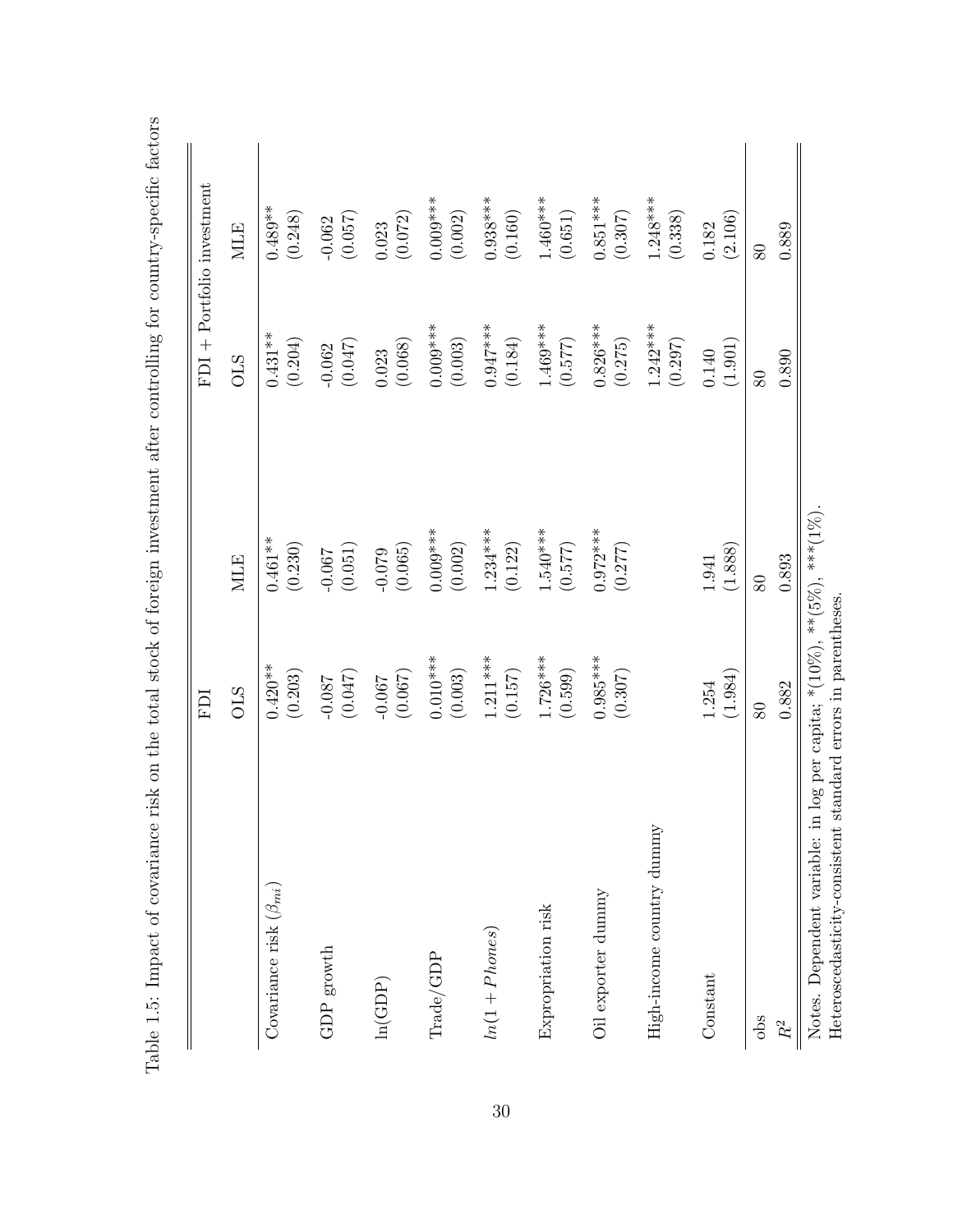economic diversification, or external debt reduction in the case of countries with high exposure to the US interest rate might lead in the longer run to a lower degree of riskiness. Although oil rich countries attract a large share of foreign investment, this investment is concentrated in the oil sector. Diversification might help attract foreign investment in the non-oil sectors that can have a more direct positive impact on economic development.

Related to these policy implications, an important direction of future research is exploring the time variation of the measure of riskiness. This will allow a comparison of riskiness not only across countries, but across time periods as well and can help identify economic developments or policies that might have contributed to a reduction or increase in riskiness over time. Another avenue for research is the role of holding companies. The data shows that 30 percent of the US direct investment position abroad is accounted for by holding companies, which may have invested the funds in other countries. Therefore, an important task of future research will be to allocate investment in holding companies to their ultimate destination.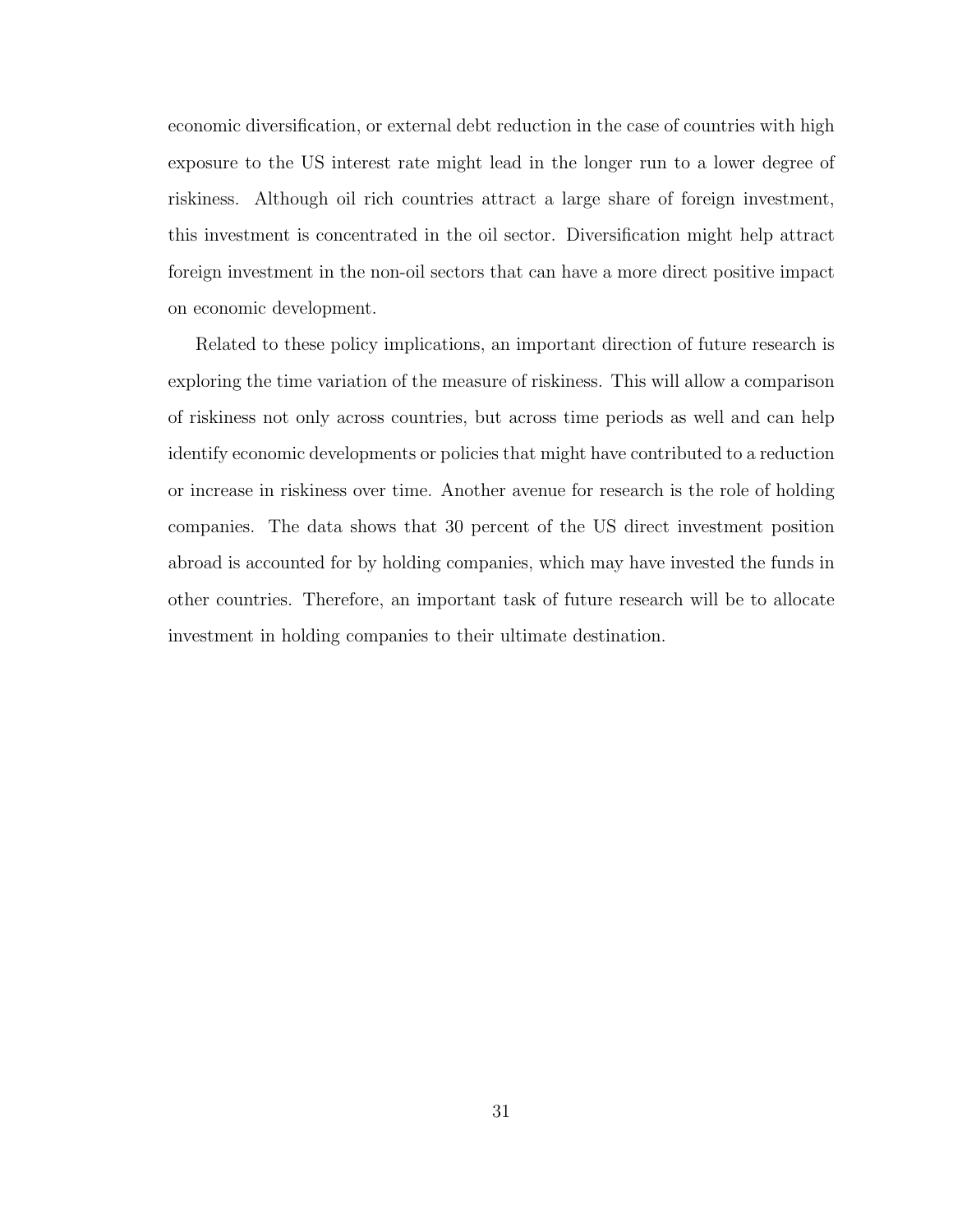# Business cycle fluctuations in low-income countries

# 2.1 Introduction

The study of emerging-market business cycles and how they compare to those of high-income countries has received much attention in the literature (see Fernandez-Villaverde et al., 2010, Aguiar and Gopinath, 2007, Neumeyer and Perri, 2005, and Uribe and Yue, 2006, among others), but less work has focused on the least-developed countries. I this paper I present a comprehensive set of empirical statistics for a group of 33 low-income countries and compares them to the business cycle regularities of the middle- and high-income groups. I show that a small open economy model with both trend and transitory shocks to productivity, and varying intertemporal elasticity of substitution (IES), motivated by subsistence consumption theories, can be used to account for the distinguishing features of the three income groups.

The data reveals several distinguishing features of the business cycle in lowincome countries. First, low-income countries exhibit acyclical trade balances, while for the majority of countries in the other two income groups the trade balance is highly countercyclical. Second, low-income countries show the highest volatility of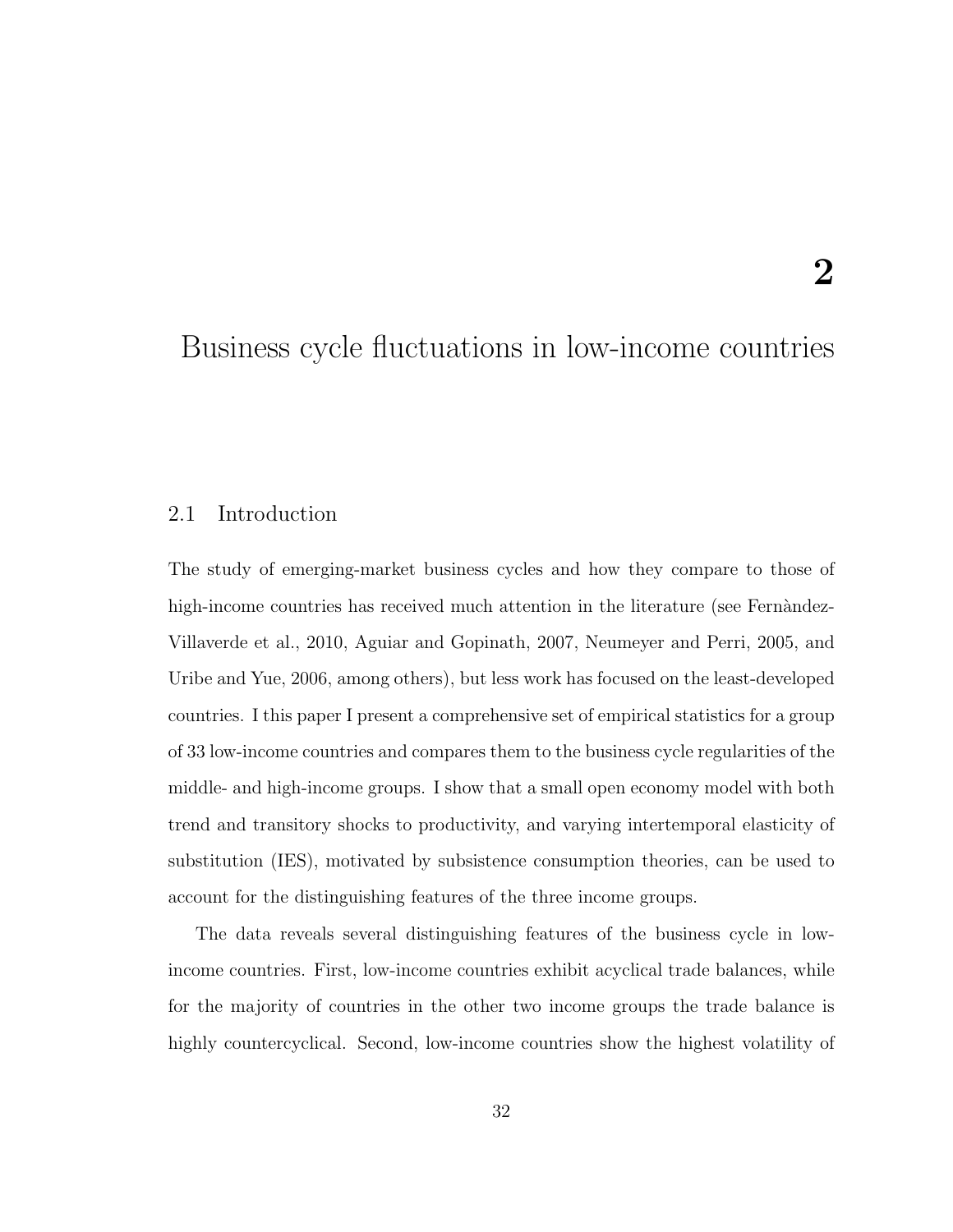consumption relative to output. Third, in terms of debt dynamics, the low-income group shows the highest volatility of debt and the highest average debt-to-output ratio. Fourth, a distinguishing feature that has not been documented before is the relationship between domestic saving and foreign debt. While there is heterogeneity within income groups, the data at lower frequencies reveals a significant negative correlation between domestic saving rates and the net foreign asset position for the "median" low-income country. This correlation weakens as income levels increase.

After documenting the empirical facts I replicate the key business cycle differences among the three income groups using a single theoretical framework. The model is a single good, single asset small open economy model with transitory and trend shocks to productivity, and preferences featuring subsistence consumption. The model is successful in matching the distinguishing characteristics of the "median" country in each group. The results show that for the low-income countries the volatility of the temporary shock is more than three times higher than that for the high-income group and twice as high as that for the middle-income group. The same pattern holds for the permanent shock: low-income countries' volatility is significantly higher than that of the other income groups. In terms of the shocks' relative variance, for the low-income countries the variance of the temporary shocks is significantly higher than the variance of the trend shocks. I show that varying intertemporal elasticity of substitution (IES), motivated by subsistence consumption theories, plays an important role in explaining the data.

The model I present is successful in replicating the empirical regularities of the business cycle in low-income countries, for which there is limited literature. Therefore, it can be used as a benchmark for studying the impact of changes in the external environment as well as internal macroeconomic developments in these countries. In addition, the model is successful in accounting for the differences between low-income countries and the middle- and high-income groups.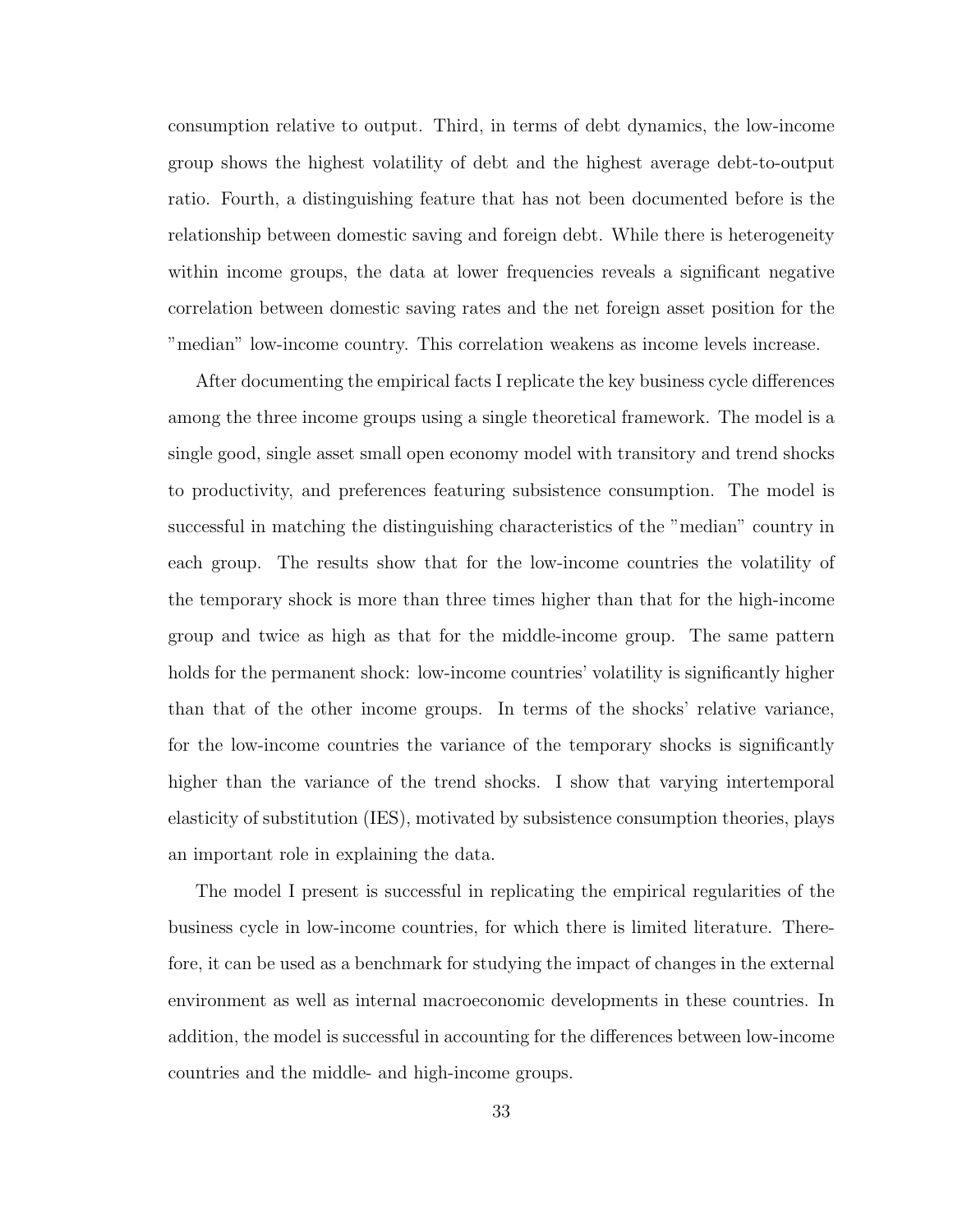This paper relates to three separate strands of the literature. First, there is a vast literature that studies business cycles in emerging and developed countries, and some more recent literature that focuses on business cycle characteristics that distinguish emerging markets from developed economies. Aguiar and Gopinath (2007) contribute the differences between the business cycle regularities in emerging markets and developed economies to the predominance of shocks to trend growth relative to transitory shocks, while Boz et al. (2008) show that emerging markets differ in the degree of uncertainty agents face when formulating expectations. Both papers use Mexico and Canada to represent emerging and developed countries respectively. Neumeyer and Perry (2005) emphasize the role of interest rate shocks in emerging markets. More recently, Fernndez-Villaverde et al. (2010) show that the higher timevarying volatility of the real interest rate faced by emerging markets in comparison with developed countries, is an important source of differences in the business cycle fluctuations in these countries.

Second, the paper relates to the much more limited literature on business cycles in the least developed countries. Kose and Riezman (2001) are the first to examine macroeconomic fluctuations in African countries using a stochastic, dynamic equilibrium model of a small open economy calibrated to represent a "typical" African country. Most recently Arellano et al. (2009) examine the effects of aid and its volatility in the context of a small open economy model calibrated to Cote d'Ivoire's macroeconomic characteristics. The current study differs from the existing literature in that I document and compare a larger set of empirical facts for three income groups: 33 low-income countries, 30 middle-income countries and 30 high-income countries, and study their distinguishing features using a single theoretical framework.

Third, this paper relates to the literature on saving behavior and debt dynamics. A small number of empirical papers has investigated whether foreign resource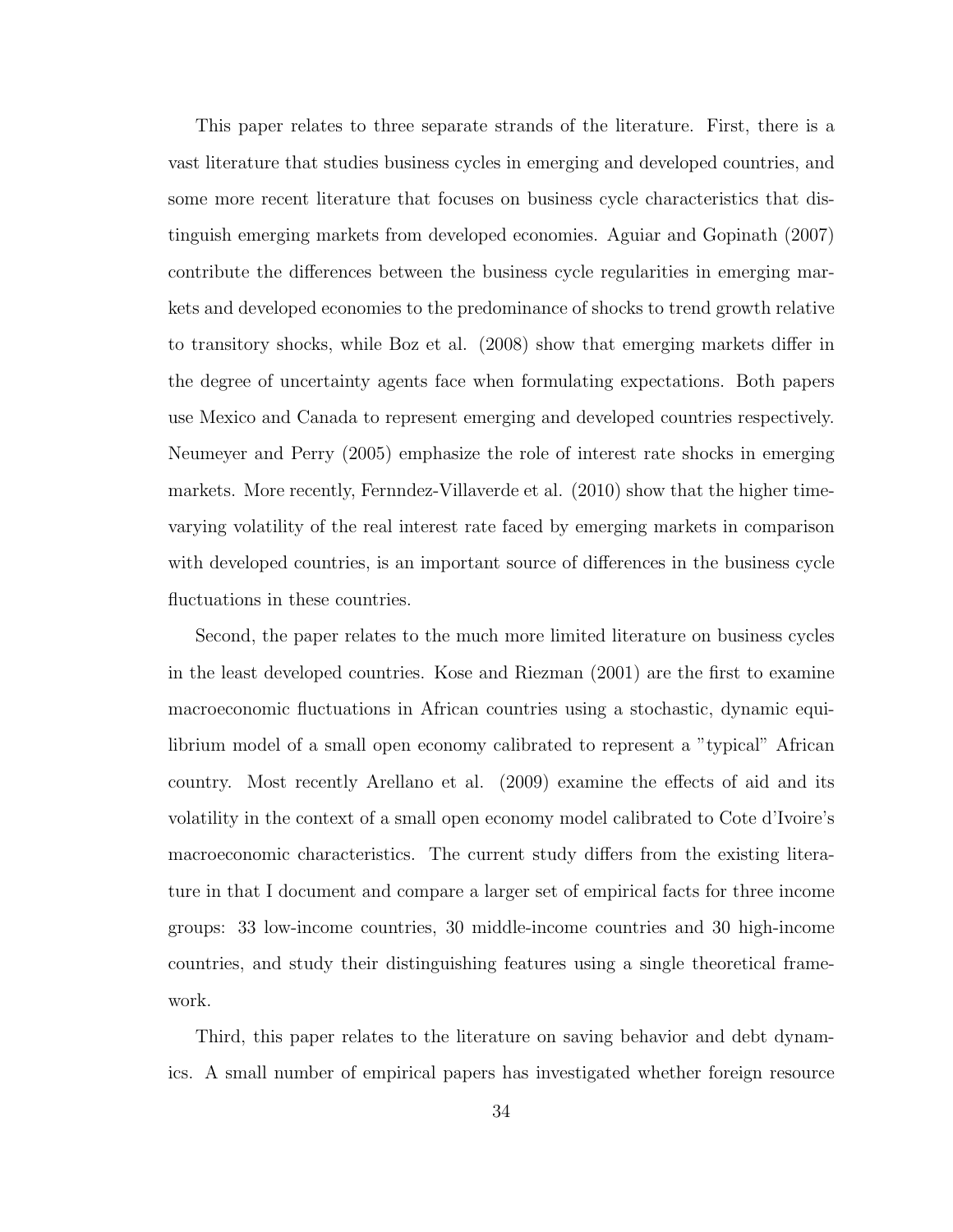inflows affect domestic savings (Chenery and Stout (1966); Fry (1978, 1980); Giovannini (1985); Gupta (1987); Schmidt-Hebbel, Webb and Corsetti (1992). The empirical results are inconclusive: the estimates of the effect of foreign inflows on domestic saving vary with the empirical methods and model specifications, and with the samples used in the different studies. A separate line of empirical research focuses on the impact of foreign aid in particular on domestic saving (Griffin (1970); Boone (1994); World Bank (1994); Elbadawi and Mwega (2000)). While the majority of these studies find that spikes in foreign aid lead to a decline in domestic saving rates, the negative relationship between aid flows and saving rates could reflect reverse causality since aid is directed towards countries in distress, one symptom of which is low saving (see Loayza et. al. (2000)). However, no theoretical studies have focused on the effects of foreign capital inflows on domestic savings. The only exception is Verdier (2007) that shows that in the long run average saving rates positively affect debt accumulation in middle- and high-income countries. My paper differs from the above studies in that I document time series correlations of saving and aggregate foreign debt for a number of low-, middle-, and high-income countries and use a standard model to account for the observed differences among the income groups.

The paper is organized as follows. Section 2 presents the stylized facts for different country income groups. Section 3 outlines the theoretical model. Section 4 presents the results, and Section 5 concludes.

# 2.2 Empirical regularities

This section presents key aspects of the business cycle with emphasis on the distinction between low-income countries on the one hand and middle- and high-income countries on the other.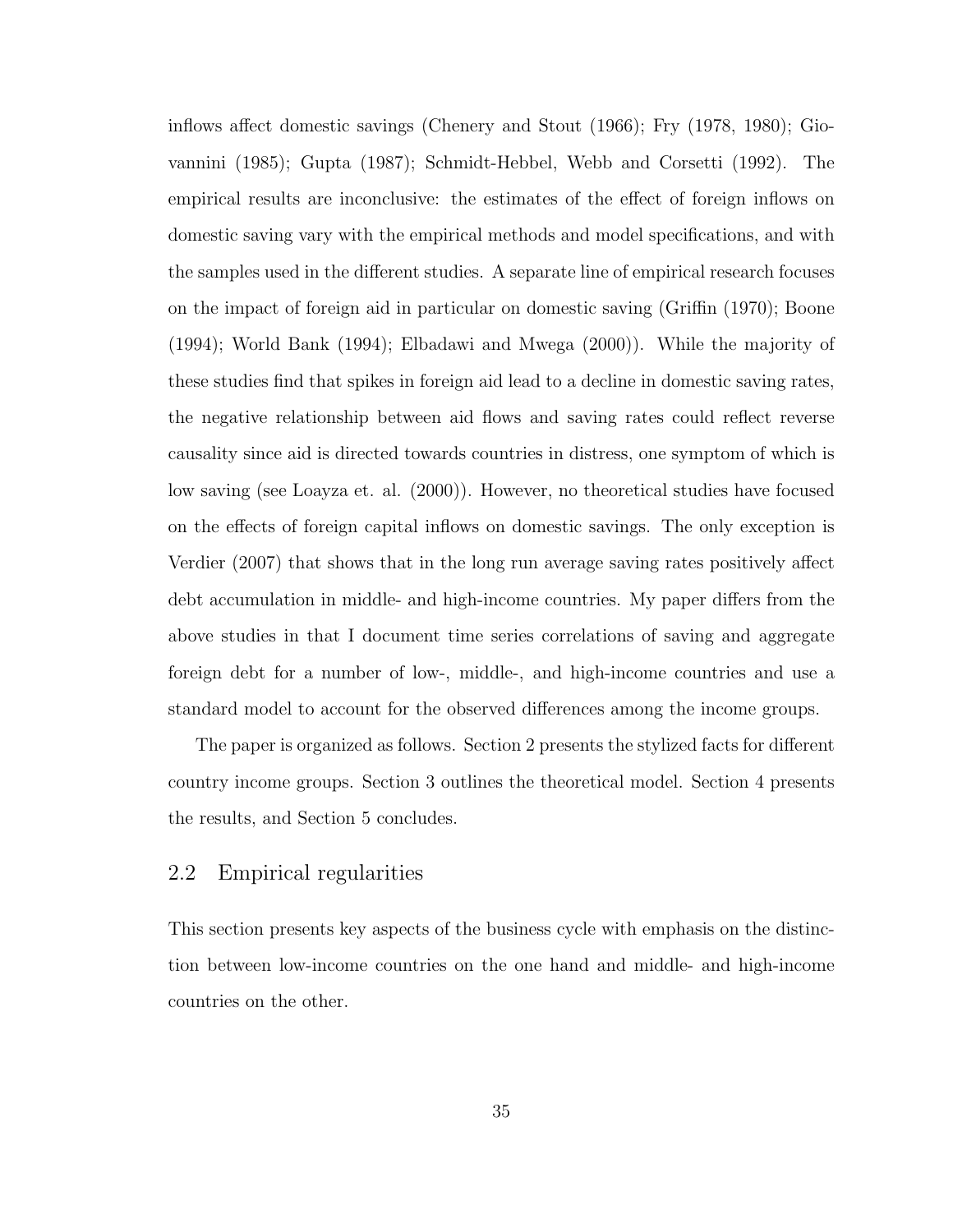#### 2.2.1 Country coverage and data

The entire sample consists of 93 countries and is divided into a high-income group with 30 countries, middle-income group with 30 countries and a low-income group with 33 countries. Countries are divided into these income groups according to their 2007 gross national income (GNI) per capita. Consistent with the World Bank definition, a low-income country is one with GNI per capita of \$935 or less; middle-income: between \$936 and \$[1](#page-46-0)1, 455; and high-income:  $$11,456$  or more.<sup>1</sup> A complete list of the countries in the sample grouped by income is given in the Appendix to this chapter. While for the majority of countries data on GDP, consumption, investment, and net exports is available for the entire period 1970-2004, debt and saving rate data series are much shorter for a number of countries in the sample. The countries in the sample are those with at least 15 years of continuous observations for all data series for which statistics are calculated<sup>[2](#page-46-1)</sup>.

National accounts variables are annual series in per capita terms in constant US dollars. The source is the World Development Indications. The data for output is GDP, for consumption: total consumption expenditure, for investment: gross capital formation. Trade balance corresponds to net exports.

For data on debt stocks I use a new database constructed by Lane and Milesi-Ferretti (2006) where the stock measures are adjusted for valuation effects, such as exchange rate changes, variations in the price of capital goods and changes in the values of stock market indices. While data on flows is widely available: current account data across countries and time, only a few countries publish reliable estimates of accumulated stocks. Lane and Milesi-Ferretti (2006) construct foreign assets and liabilities for a total of 145 developed, emerging, and developing countries for the

<span id="page-46-0"></span><sup>1</sup> Source: World Bank, June 2008.

<span id="page-46-1"></span><sup>2</sup> Results obtained using data for the period 1990-2004 for all countries are not materially different. Results do not differ if I use data series denominated in constant local currency units.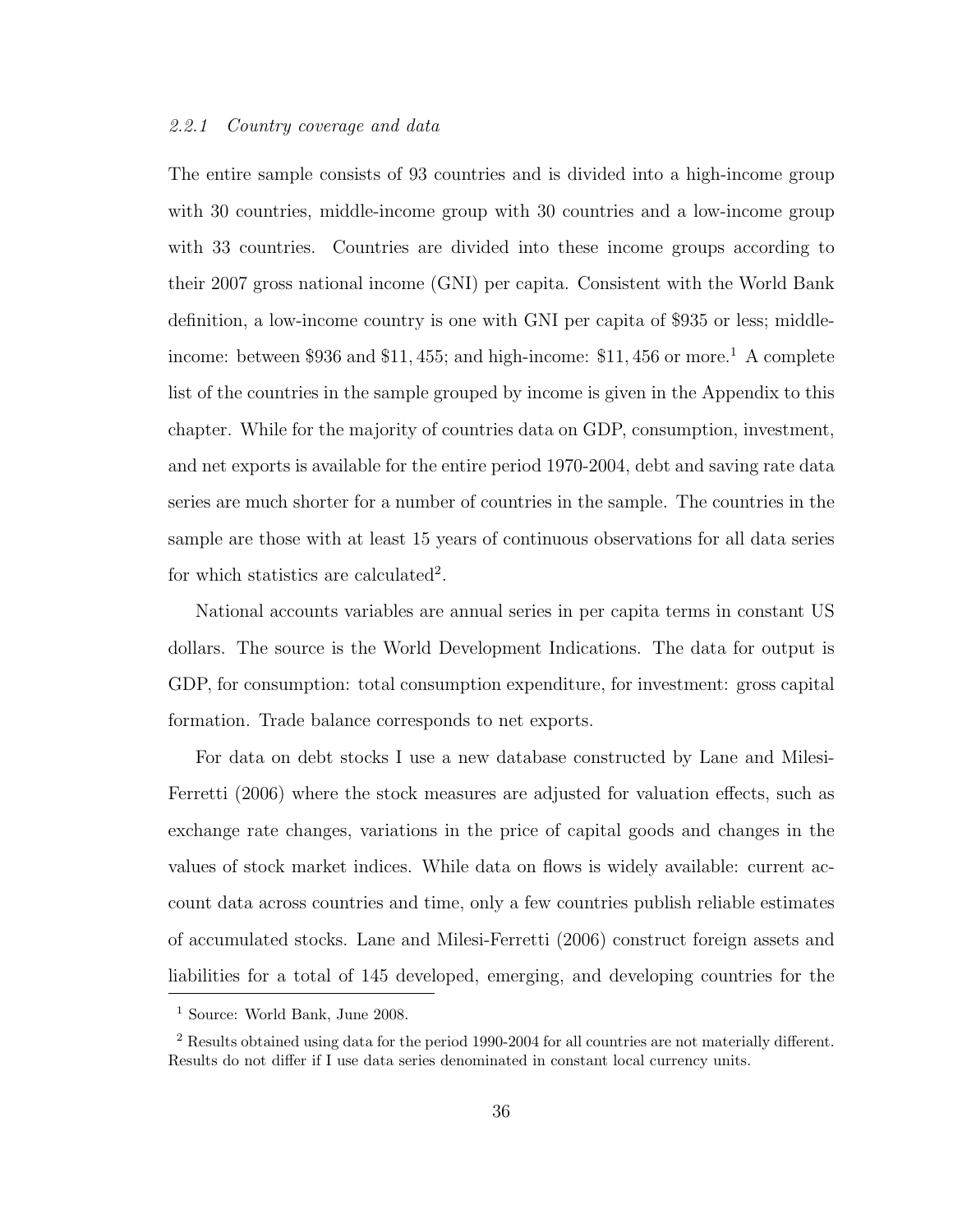period 1970-2004 using data on current account balances. My measure of debt corresponds to net foreign asset position. The Appendix to this chapter outlines in detail the data construction process. The stock data also takes into account unrecorded capital flight and debt reductions that are not captured in "crude" cumulative current account data.[3](#page-47-0)

The data on saving rates comes from the World Development Indications and is defined as gross national saving:

$$
s_t = GNI_t + NCT_t - C_t^h - G_t
$$

where  $GNI$  is gross national income,  $NCT$ : net current transfers from abroad,  $C_t^h$ : consumption by households and non-profit organizations,  $G$ : general government consumption. This definition of saving takes into account debt payments, aid transfers and remittances that are an important source of foreign flows in particular for low-income countries and is therefore the most appropriate definition to use in this study compared to alternative definitions of saving such as gross domestic saving.<sup>[4](#page-47-1)</sup>

#### 2.2.2 Summary statistics

I focus on statistics at lower frequency generated by linearly detrending the raw data mainly because they reveal empirical regularities that have not been identified in the literature, namely the association of the domestic saving rates with foreign capital accumulation. Linear detrending does not alter the qualitative differences among income groups regarding relative volatility of macroeconomic variables and cyclicality

<span id="page-47-0"></span><sup>&</sup>lt;sup>3</sup> Earlier attempts to construct debt stock series include Sinn (1990) with focus on ownership breakdown (private, public, banks); data is available for 145 countries for 1970-1987; Rider (1996): industrial countries only for 1984-93; IMF: international investment positions for most industrial and only a few developing countries, most series start in early 1980's.

<span id="page-47-1"></span><sup>&</sup>lt;sup>4</sup> Gross domestic saving:  $s^d = GDP - C^h - G$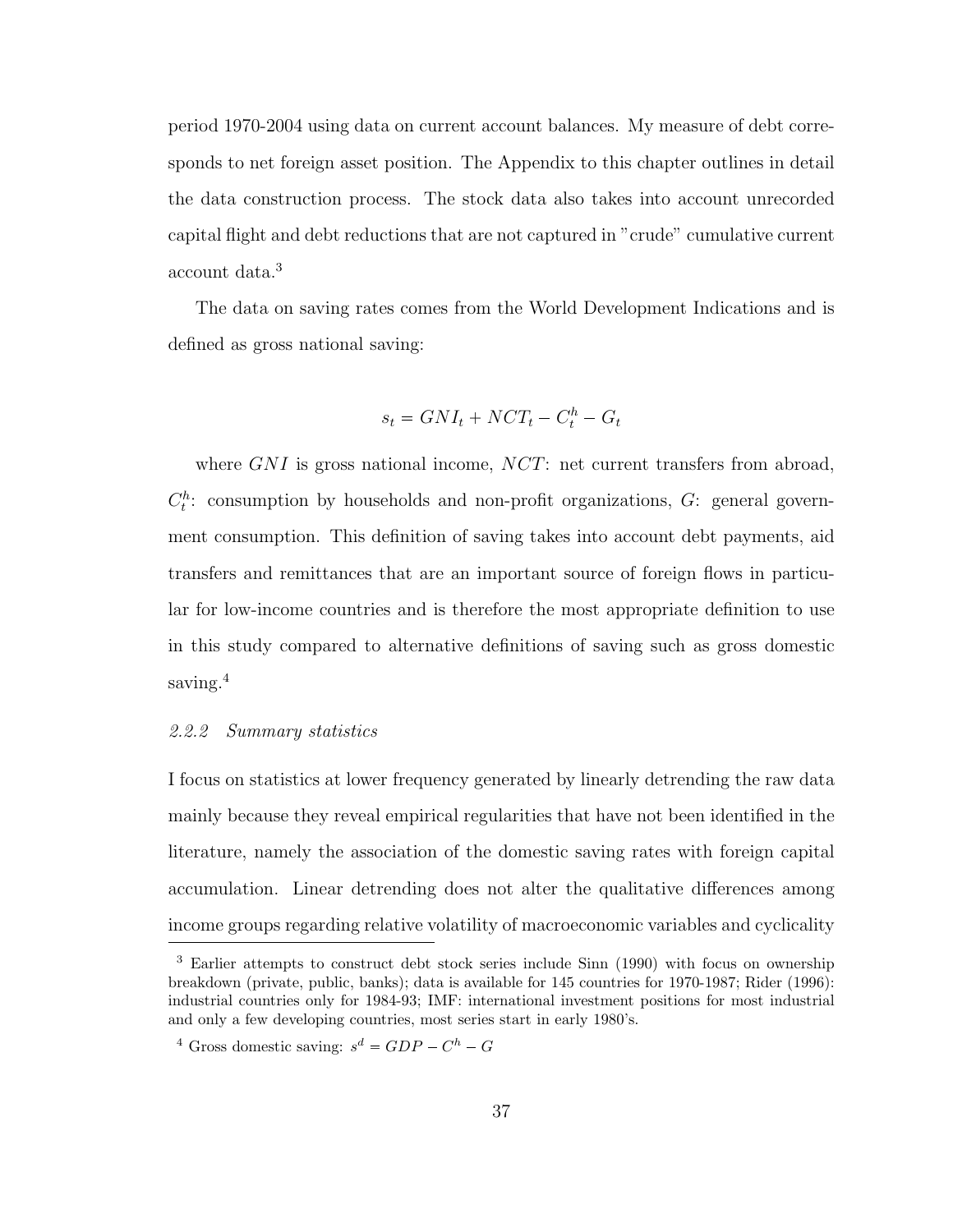of the trade balance generated at higher business cycle frequencies. Unfiltered data is used for the average saving and debt ratios, and first differenced data is used for the growth rates. For all other statistics data are first logged (except for the saving rate, debt, and trade balance) and filtered with the HP filter with parameter 11000 to mimic linear detrending. I use an HP filter to mimic linear detrending because the theoretical model I use to explain the data features a stochastic trend. Table [2.1](#page-49-0) reports key moments of the business cycle as medians over the three income groups.

I focus on the characteristics of the "median country" in each income group. The Appendix to this chapter contains a breakdown for each country in the low-income group. Several distinguishing features of the business cycle in low-income countries is evident. First, low-income countries exhibit acyclical trade balances. Second, in terms of debt dynamics, the low-income group shows the highest volatility of debt and the highest average debt-to-output ratio. Third, a distinguishing feature that has not been documented before is the large negative correlation of saving and debt ratios. The median correlation for the low-income group is -0.35 with 30 percent of the countries in the group with correlation of 0.50 or above. This correlation weakens as income increases and for the high-income group the median is -0.06 with more than half of the countries in the sample with positive or insignificantly negative correlation. Filtered output has roughly the same autocorrelation in all three income groups. The first difference of unfiltered log output shows slightly weaker autocorrelation for the low-income group compared to the other two income groups. The low frequency filtering preserves the pattern for middle- and high-income countries that has been documented at quarterly frequency: middle-income countries have on average large negative correlation of net exports and output while developed economies show weaker countercyclical trade balances; and the relative volatility of consumption is higher for the group of middle-income countries (see Aguiar and Gopinath (2007)).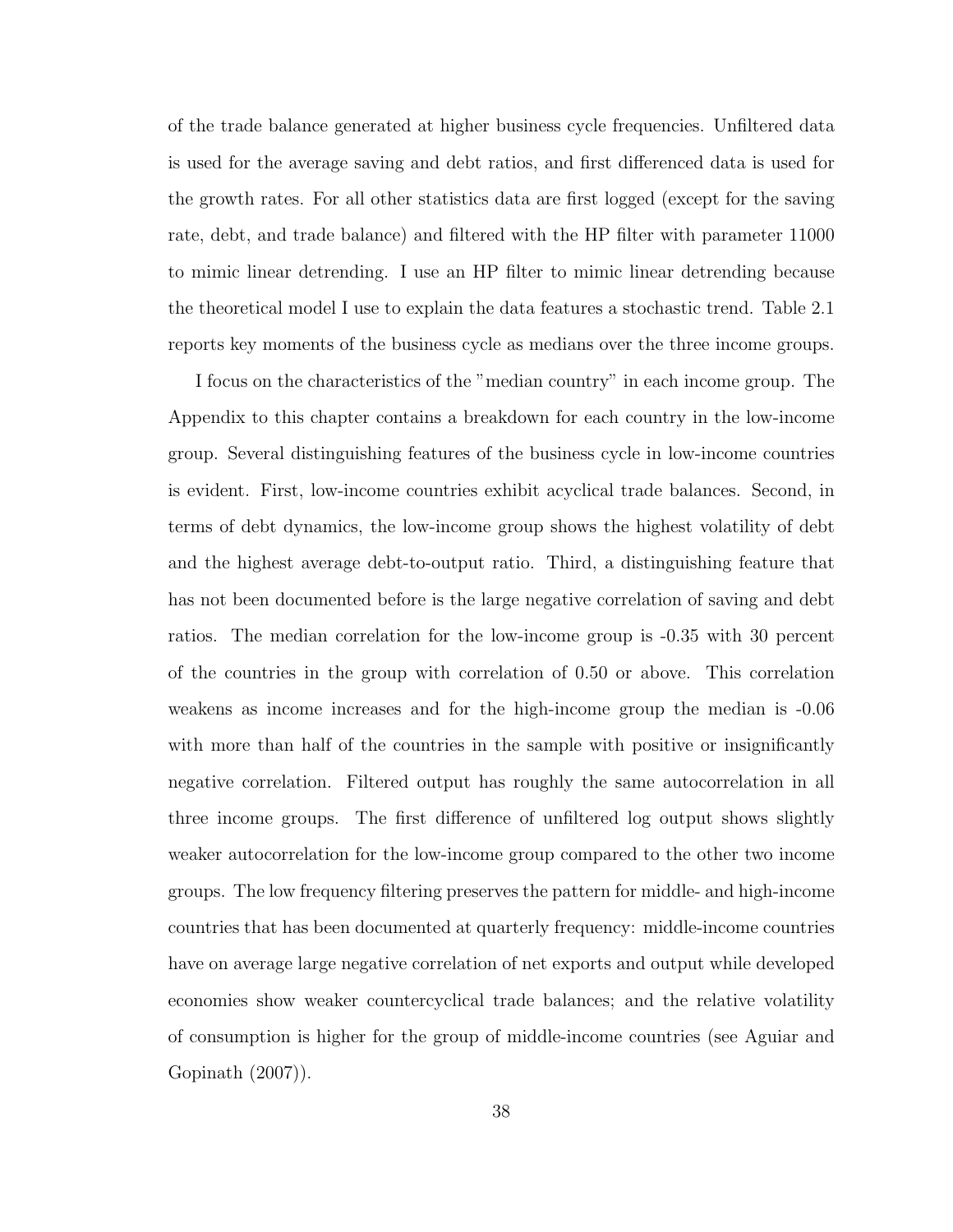<span id="page-49-0"></span>

|                                  | Low-income | Middle-income | High-income |
|----------------------------------|------------|---------------|-------------|
| $\rho(\frac{d}{y}, \frac{s}{y})$ | $-0.35$    | $-0.20$       | $-0.06$     |
|                                  | (0.11)     | (0.09)        | (0.11)      |
| $\rho(\frac{tb}{y},y)$           | $-0.03$    | $-0.38$       | $-0.22$     |
|                                  | (0.10)     | (0.13)        | (0.12)      |
| $\sigma(y)$                      | 0.062      | 0.0672        | 0.0312      |
|                                  | (0.01)     | (0.01)        | (0.005)     |
| $\sigma(c)/\sigma(y)$            | 1.16       | 1.11          | 1.02        |
|                                  | (0.16)     | (0.12)        | (0.12)      |
| $\sigma(i)/\sigma(y)$            | 3.69       | 3.51          | 3.47        |
|                                  | (0.56)     | (0.41)        | (0.39)      |
| $\sigma(\frac{d}{y})$            | 0.179      | 0.115         | 0.087       |
|                                  | (0.034)    | (0.022)       | (0.014)     |
| $\rho(y)$                        | 0.78       | 0.84          | 0.80        |
|                                  | (0.03)     | (0.04)        | (0.05)      |
| $\rho(y,i)$                      | 0.58       | 0.78          | 0.82        |
|                                  | (0.07)     | (0.07)        | (0.07)      |
| $\rho(y,c)$                      | 0.67       | 0.86          | 0.81        |
|                                  | (0.07)     | (0.05)        | (0.06)      |
| mean(s/y)                        | 0.11       | 0.19          | 0.22        |
|                                  | (0.01)     | (0.01)        | (0.01)      |
| mean(d/y)                        | 0.63       | 0.37          | 0.12        |
|                                  | (0.05)     | (0.03)        | (0.02)      |
| $\rho(\Delta y)$                 | 0.13       | 0.34          | 0.31        |
|                                  | (0.10)     | (0.09)        | (0.11)      |

Table 2.1: Moments for low-, middle- and high-income groups (medians)

Notes: This table lists median values of the moments for the group of low-income (33), middle-income (30), and highincome (30) countries. The values for each country in the low-income group are given in Appendix. The median of the GMM estimated standard errors are reported in parentheses. Data filtering is described in the text.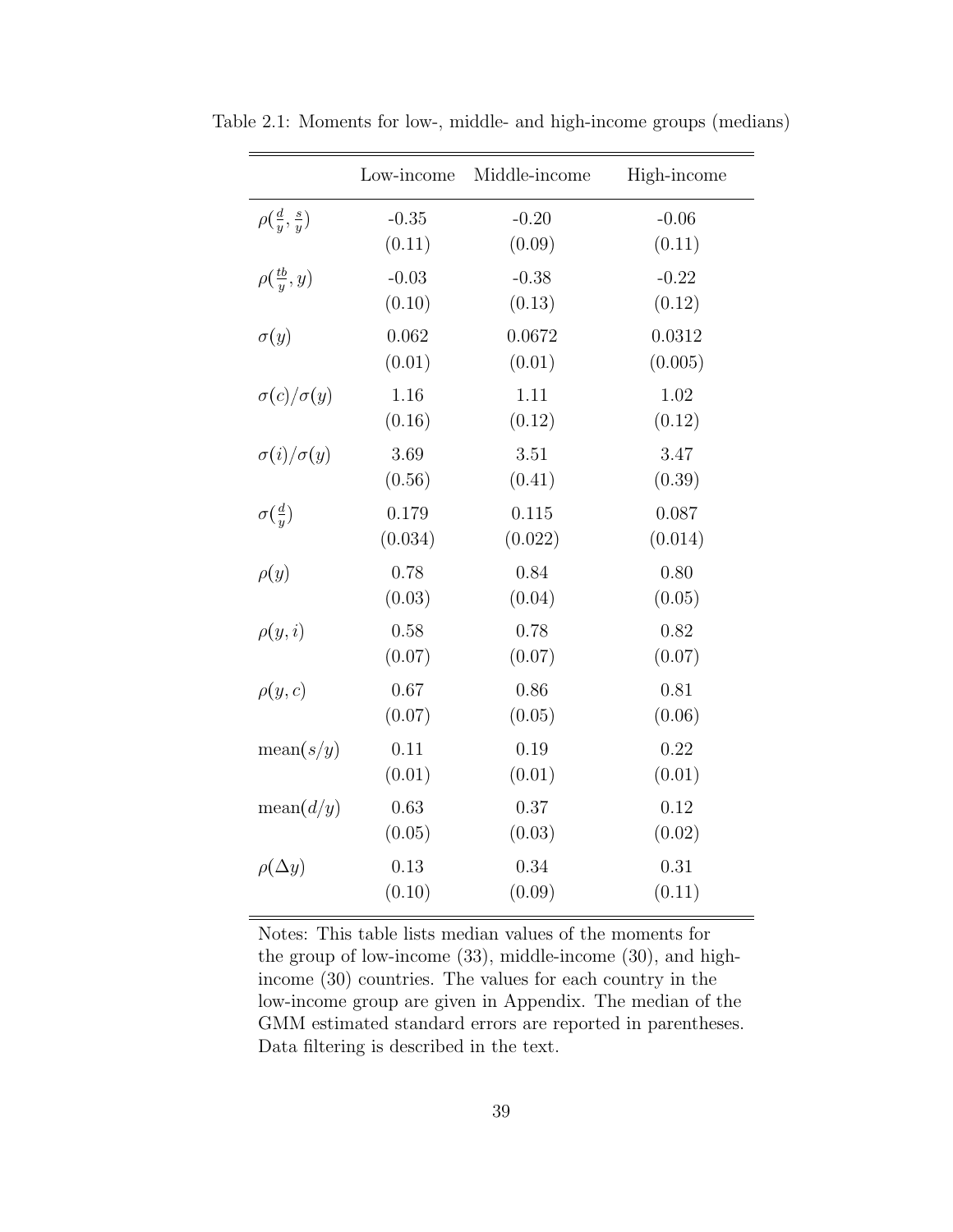# 2.3 Theoretical model

In this Section I explore whether we can account for the distinguishing features of the business cycle in the three income groups using a single theoretical framework. The model is a single good, single asset small open economy model with transitory and trend shocks to productivity, and preferences featuring subsistence consumption.

#### 2.3.1 Production technology and financial markets

The production part of the model follows that of Aguiar and Gopinath (2006). Technology is characterized by a Cobb-Douglas production function that uses capital  $K_t$ and labor  $L_t$  as inputs.

$$
Y_t = e^{a_t} K_t^{\alpha} (\Gamma_t L_t)^{1-\alpha}
$$

The capital share of output is  $\alpha$ . The productivity processes  $a_t$  and  $\Gamma_t$  are characterized by different stochastic processes. The shock to the level of productivity  $a_t$ follows an  $AR(1)$  process:

$$
a_t = \rho_a a_{t-1} + \epsilon_t^a \qquad \epsilon_t^a \sim N(0, \sigma_a)
$$

The variable  $\Gamma_t$  is the cumulative product of shocks to the growth of productivity (trend shocks)  $g_t$ :

$$
\Gamma_t = e^{g_t} \Gamma_{t-1}
$$
  

$$
g_t = (1 - \rho_g) \mu_g + \rho_g g_{t-1} + \epsilon_t^g \qquad \epsilon_t^g \sim N(0, \sigma_g)
$$

where  $\mu_g$  is productivity's long-run mean growth rate.

Capital depreciates at the rate  $\delta$ , and changes to the capital stock entail a quadratic adjustment cost  $\frac{\phi}{2}(K_{t+1}/K_t - e^{\mu_g})^2 K_t$ . The economy's resource constraint is:

$$
C_t + K_{t+1} = Y_t + (1 - \delta)K_t - \frac{\phi}{2}(K_{t+1}/K_t - e^{\mu_g})^2 K_t - (1 + r_t)D_t + D_{t+1}
$$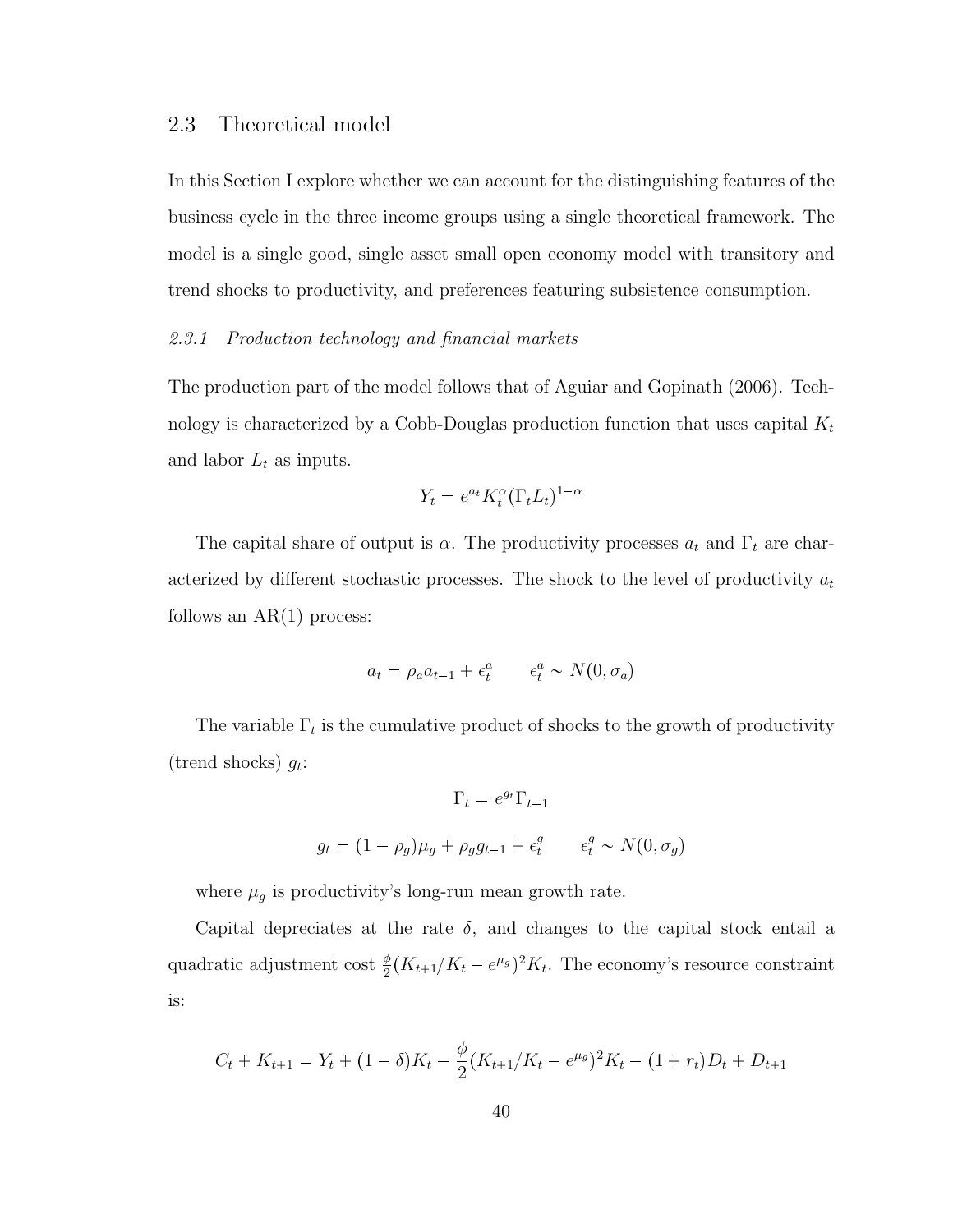The financial market structure consists of a one-period risk-free bonds denoted  $D_t$ . The total debt repayment due at period t is  $(1 + r_t)D_t$  and the level of new debt issued at period t is  $D_{t+1}$ . The price debt is sensitive to the level of outstanding debt (Schmitt-Grohe and Uribe, 2003):

$$
1 + r_t = 1 + r^* + \psi(e^{\tilde{D}_{t+1}/\Gamma_t L_{t+1} - \bar{d}} - 1)
$$

where  $\overline{d}$  is steady state level of normalized debt,  $r^*$  is the world interest rate. The parameter  $\psi$  governs the elasticity of the interest rate to changes in indebtedness. D denotes the aggregate level of debt in the economy which the optimizing agent takes as exogenous. In equilibrium  $\tilde{D} = D$ .

Given that a realization of  $g_t$  permanently influences  $\Gamma_t$ , output is non-stationary with a stochastic trend. I solve the detrended problem where for any variable  $X_t$  its detrended version is  $x_t$ :  $x_t = \frac{X_t}{\Gamma_{t-1}}$  $\frac{X_t}{\Gamma_{t-1}L_t}.$ 

#### 2.3.2 Varying IES: motivation

Let preferences be characterized by an utility function that features subsistence consumption (Christiano (1989), Rebelo (1992)):

$$
u_t = \frac{(C_t - C^*)^{1-\gamma} - 1}{1 - \gamma}
$$

where  $C^*$  is the level of subsistence consumption. The introduction of subsistence consumption in the household preferences is mainly motivated by the goal to account for the differences in the savings rate among the income groups. The intuition is that poor households are not able to save because their income is sufficient to meet only basic consumptions needs, but if income increases households may start saving out of their income once these needs are met. In this theoretical setting subsistence consumption is the mechanism through which saving rates might increase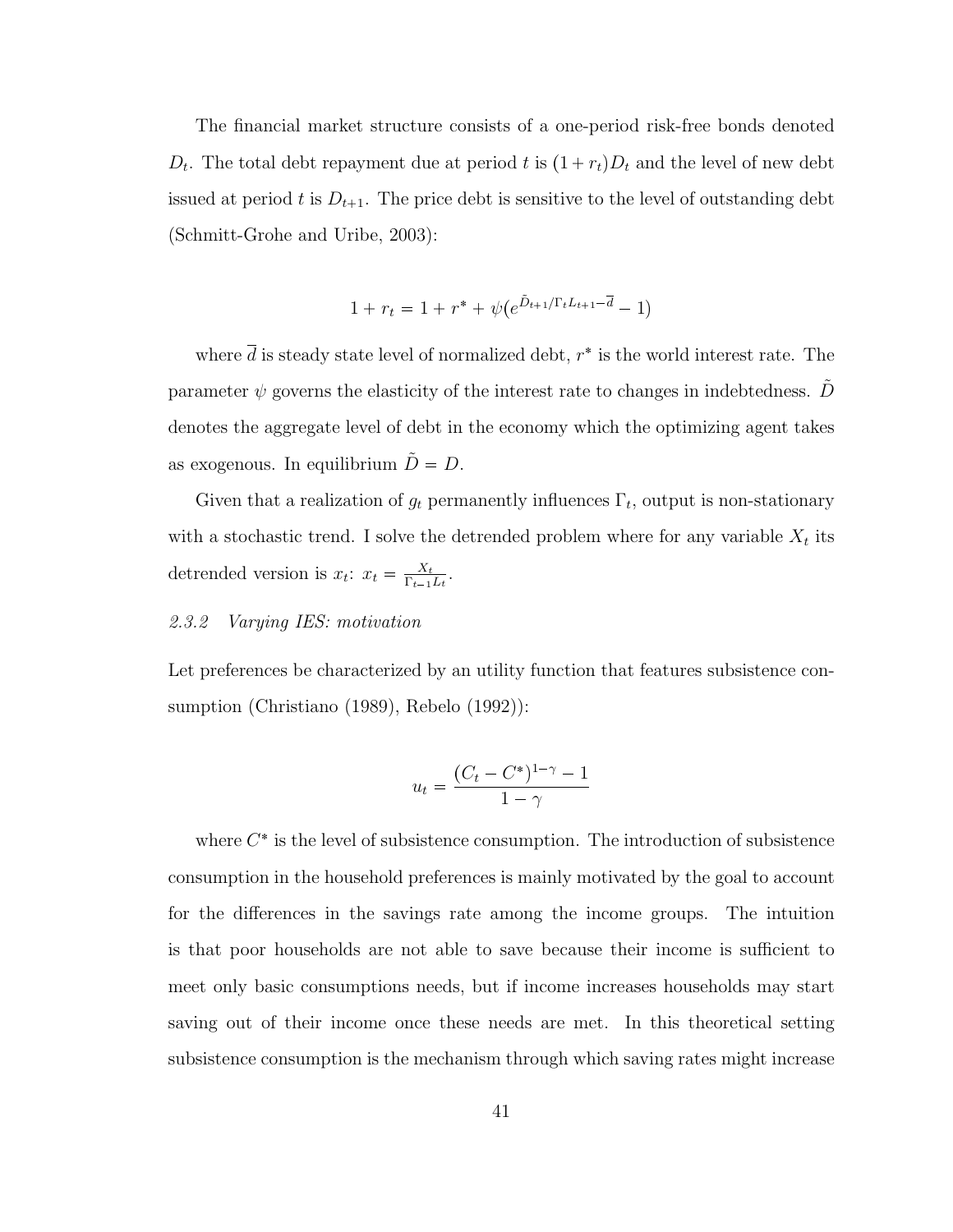with income and therefore such preferences are consistent with the empirical evidence that the savings rate is lower in poor countries than in more developed countries. When consumption  $C_t$  is close to its subsistence level,  $C^*$ , the marginal utility of consumption reaches infinity which discourages saving.

The modification of standard CRRA preferences with subsistence consumption implies that the intertemporal elasticity of substitution (IES) is no longer constant, but is  $(1 - C^*/C_t)(1/\gamma)$ <sup>[5](#page-52-0)</sup> For high-income countries where current consumption level is substantially higher than the level of subsistence consumption  $IES \rightarrow \frac{1}{\gamma}$ , while for low-income countries  $IES \rightarrow 0$  as consumption is close to its subsistence level.

#### 2.3.3 Varying IES: empirical evidence

The consequence of using preferences with subsistence consumption is that subsistence affects the intertemporal elasticity of substitution of consumption and therefore aggregate savings. I now use consumption data to find what the implied IES  $(IES)$ are for the different income groups:

$$
I\tilde{E}S_i = (1 - c^*/c_i)(1/\gamma)
$$

where  $c^*$  is subsistence consumption per capita,  $c_i$  is the median for the respective income group of average consumption per capita in constant USD, and  $i$  denotes income group. I measure the subsistence level of consumption  $c^*$  as the median of average consumption per capita for the group of Sub-Saharan countries in my sample. This seems reasonable since this group represents the poorest of the lowincome countries. I find  $c^* = 286$  in constant USD which is consistent with values used in the literature<sup>[6](#page-52-1)</sup>. Table [2.2](#page-53-0) shows the implied elasticities for different values of

<span id="page-52-0"></span><sup>&</sup>lt;sup>5</sup> In the absence of subsistence consumption the intertemporal elasticity of substitution (IES) is constant:  $1/\gamma$ .

<span id="page-52-1"></span><sup>6</sup> Ben-David (1998) computes a subsistence level of consumption per capita of \$300 in 1980 dollars as the least cost requirement for sustaining an individuals minimum dietary needs. Kraay and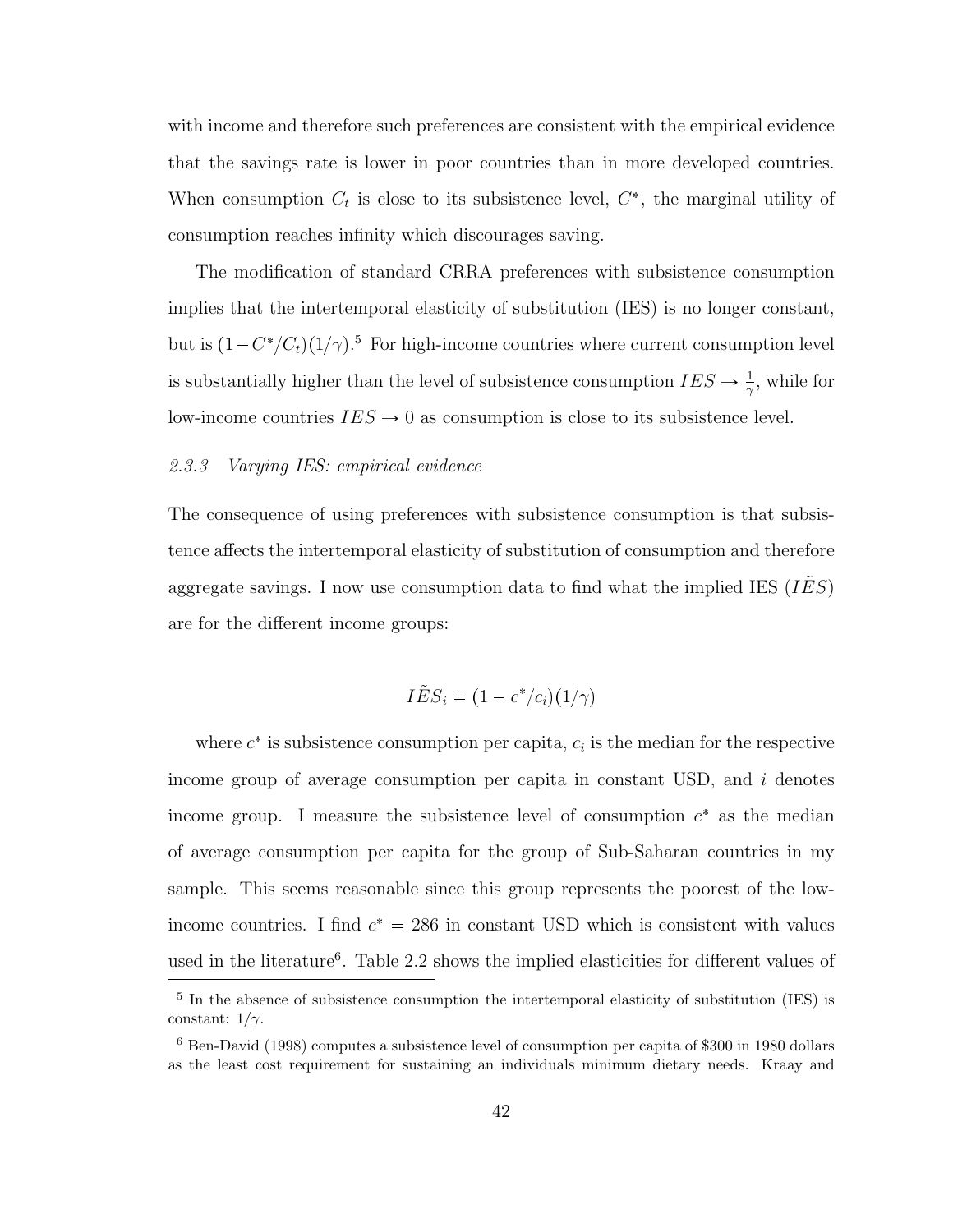the risk aversion parameter  $\gamma$  that are standard in the literature.

|        |                                                                              |      | Implied IES |      |
|--------|------------------------------------------------------------------------------|------|-------------|------|
|        | Income group $c_i$ (per capita USD) $\gamma = 1$ $\gamma = 1.5$ $\gamma = 2$ |      |             |      |
| Low    | 310                                                                          | 0.08 | 0.05        | 0.04 |
| Middle | 1,822                                                                        | 0.84 | 0.56        | 0.42 |
| High   | 13,189                                                                       | 0.98 | 0.65        | 0.49 |

<span id="page-53-0"></span>Table 2.2: Implied IES

The result shows that countries exhibit quite different IES and therefore emphasize the need for theoretical modelling that delivers distinct values for IES for the different income groups. The implied values for the intertemporal elasticity of substitution are consistent with the theory: IES for the low-income group is close to 0, while as income level increases IES gets closer to  $1/\gamma$ .

What truly matters in my case is how far current consumption  $C_t$  is from its subsistence level  $C^*$ . The question is how to account for this difference among the income groups while using a single theoretical model to match the differences in observed characteristics where the subsistence consumption level  $C^*$  is a constant that cannot differ across the income groups. I use an alternative that is equivalent in meaning but more practical in this case: I solve the model using  $C^* = 0$ , i.e I assume a CRRA utility function, but allow  $\gamma$  to vary across the income groups. This specification conforms with what the data shows us for the implied IES among the income groups. For large values of  $\gamma$  the IES declines the exact same way it does when current consumption approaches its subsistence level.

Raddatz (2000) use consumption per capita for Democratic Republic of Congo of just under \$300. For a detailed overview of conceptualization and measurement of subsistence, see Sharif (1986).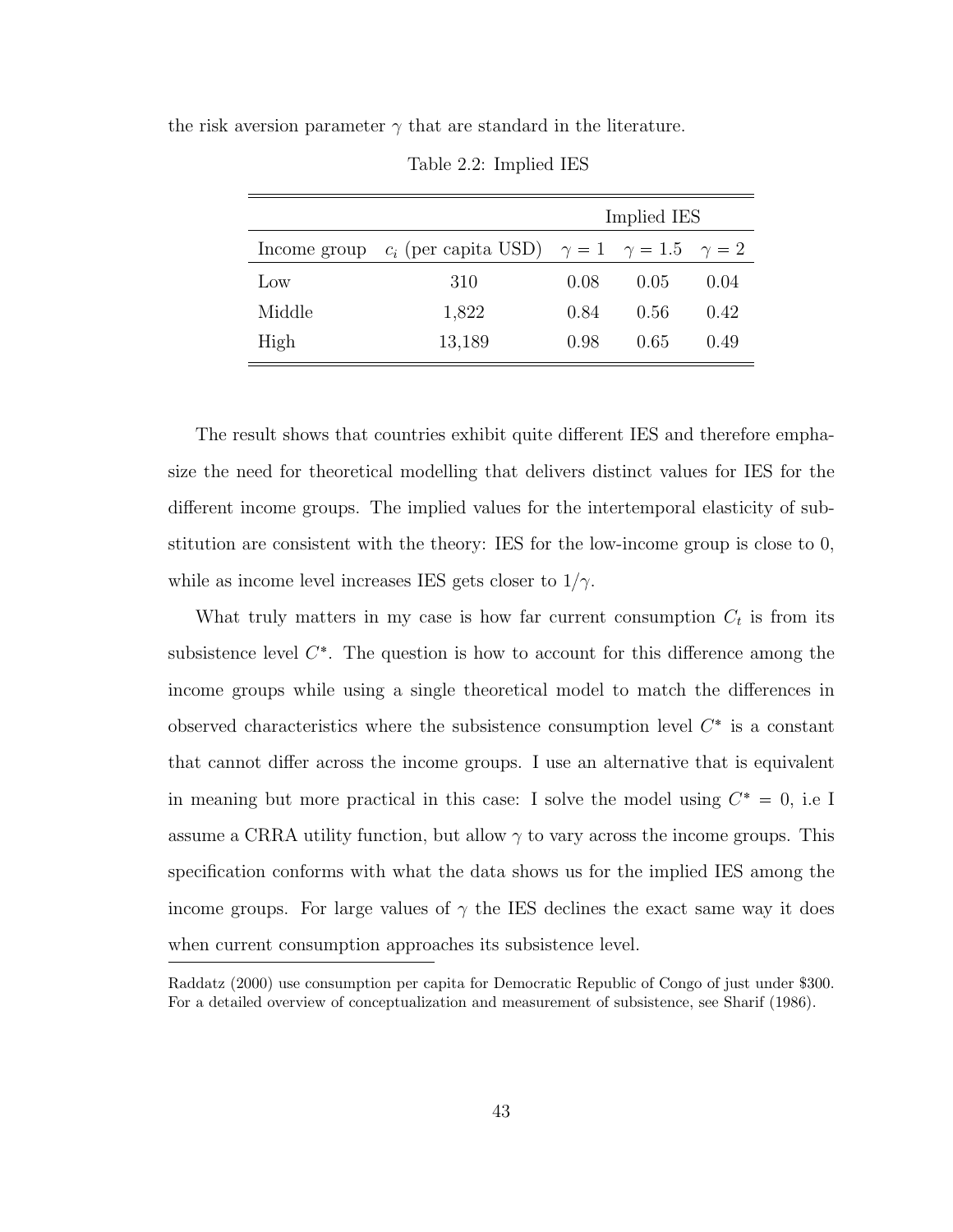### 2.4 Results

I solve the detrended model numerically by log-linear approximation to the policy functions. I study three parameterizations of the model: low-income, middle-income, and high-income, estimated using data from these income groups<sup>[7](#page-54-0)</sup>.

For the model moments to be directly comparable to the data moments, I need to map the theoretical moments of the unfiltered detrended variables expressed as deviation from steady state to the moments of the HP-filtered non-detrended variables. The particular solution method I use allows us to analytically derive the moments of desired variables. The Appendix to this chapter outlines the analytical solution for HP-filtered model moments of interest. I follow Burnside (1999) to obtain autocovariances of HP-filtered data from the regular autocovariances. I follow McElroy (2008) to calculate HP-filter coefficients.

I are not only interested in the low-income countries' regularities, but also in the moments that best account for the differences among the income groups. Therefore, before proceeding with the model estimation it is informative to see to what extent these moments are sensitive to some of the paraments I plan to estimate. Varying elasticity of intertemporal substitution among the three income groups is the feature in the model that makes it possible to generate the different savings ratios observed in the data for these income groups. This is consistent with subsistence consumption theories where the effective elasticity of intertemporal substitution (the inverse of  $\gamma$ ) is low for the low-income countries. Figure 2.1 and 2.2 show the sensitivity of the trade balance cyclicality and the correlation of domestic saving and foreign debt to

<span id="page-54-0"></span><sup>7</sup> Linear approximation has been used in the literature that studies the business cycle in emerging and developed economies in a unified framework: Aguiar and Gopinath (2005, 2007), Boz et. al (2008), Neumeyer and Perry (2005) all use linearization around steady state to solve the small open economy model with different parameterizations for emerging and developed economies. Log-linear approximation has also been used for the study of business cycles in low-income countries: see for example Kose and Riezman (2001).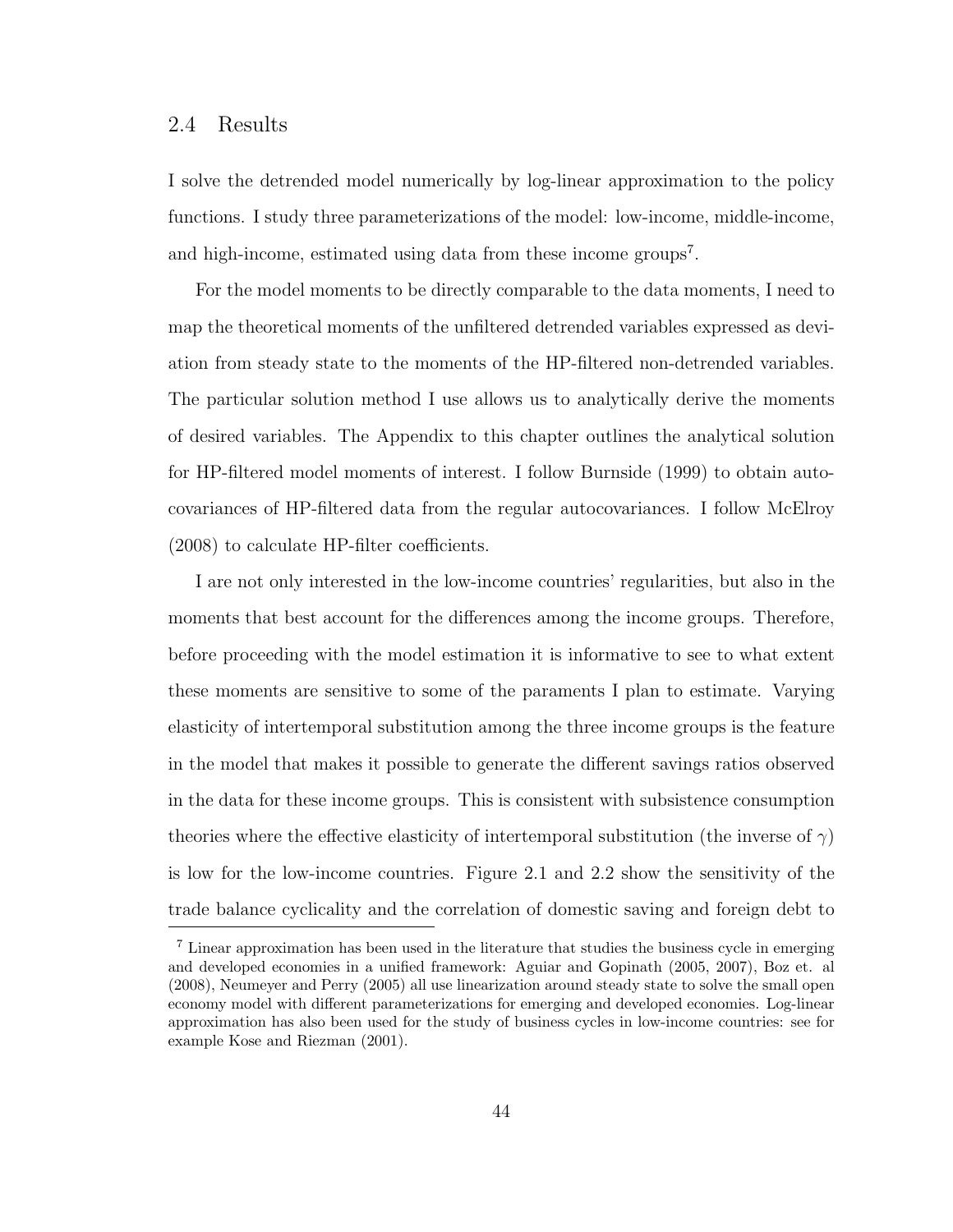

the relative variances of the shocks and the risk aversion parameter<sup>[8](#page-55-0)</sup>. It is evident that while shocks are important in generating the range of values observed in the data for the trade balance cyclicality, they are not crucial for the correlation of the saving and debt ratios. Varying the risk aversion parameter  $\gamma$  over a range of values common in the literature can generate the entire spectrum of  $\rho(\frac{s}{y})$  $\frac{s}{y}, \frac{d}{y}$  $\frac{d}{y}$ ) observed in the data.

The following parameters are kept constant across the different parameterizations: the time preference rate  $\beta$  is set to 0.96, the depreciation rate  $\delta$  is set to 0.07, the capital share  $\alpha$  is set to 0.32, which are standard values used in real business cycle studies; and the productivity's long-run mean growth rate  $\mu_g$  is set to 1.0075 following Gomme and Rupert (2007), which is also consistent with the values used

<span id="page-55-0"></span><sup>8</sup> The plots are generated using baseline calibration from Aguiar and Gopinath (2007)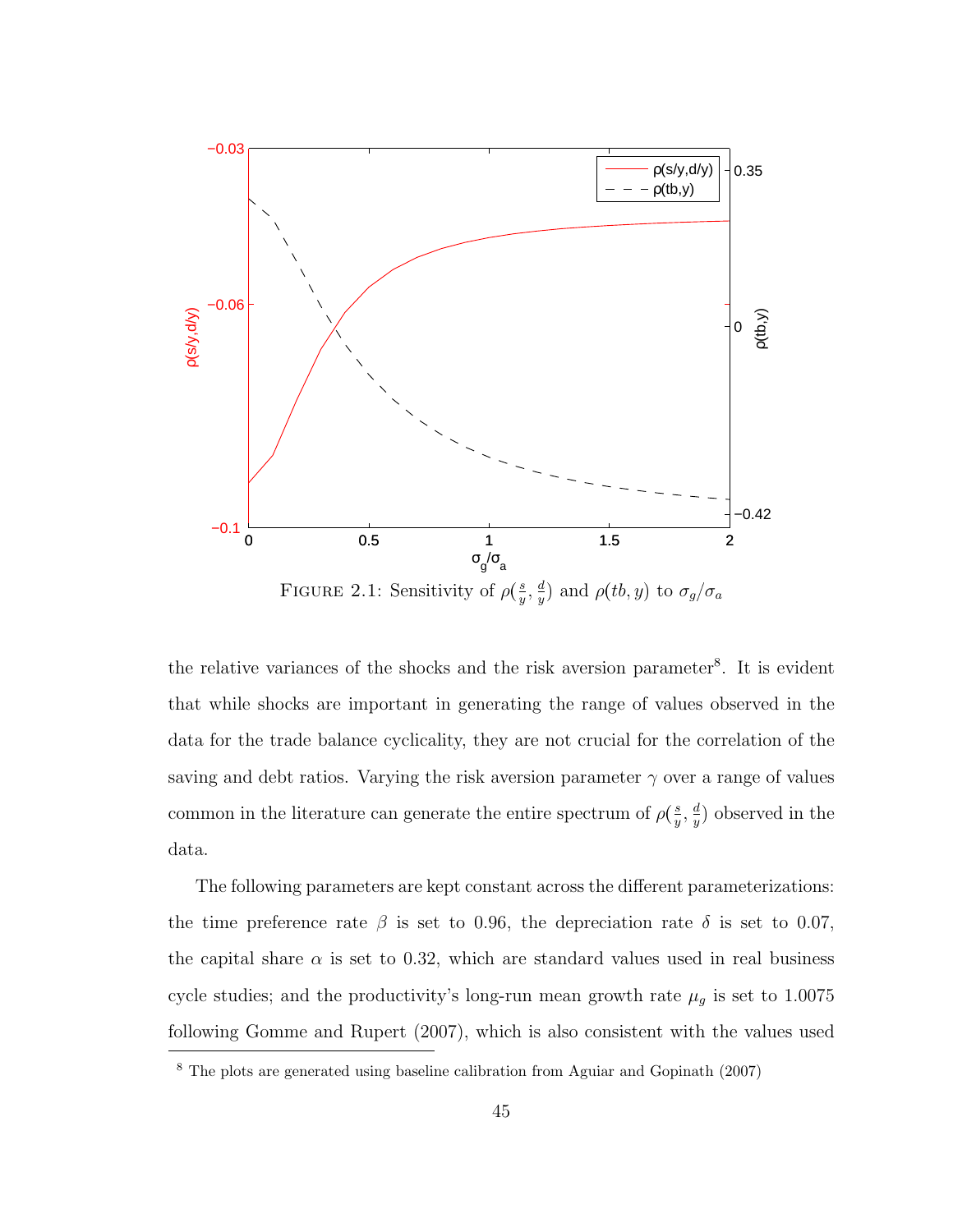

FIGURE 2.2: Sensitivity of  $\rho(\frac{s}{y})$  $\frac{s}{y}, \frac{d}{y}$  $\frac{d}{y})$  to  $\gamma$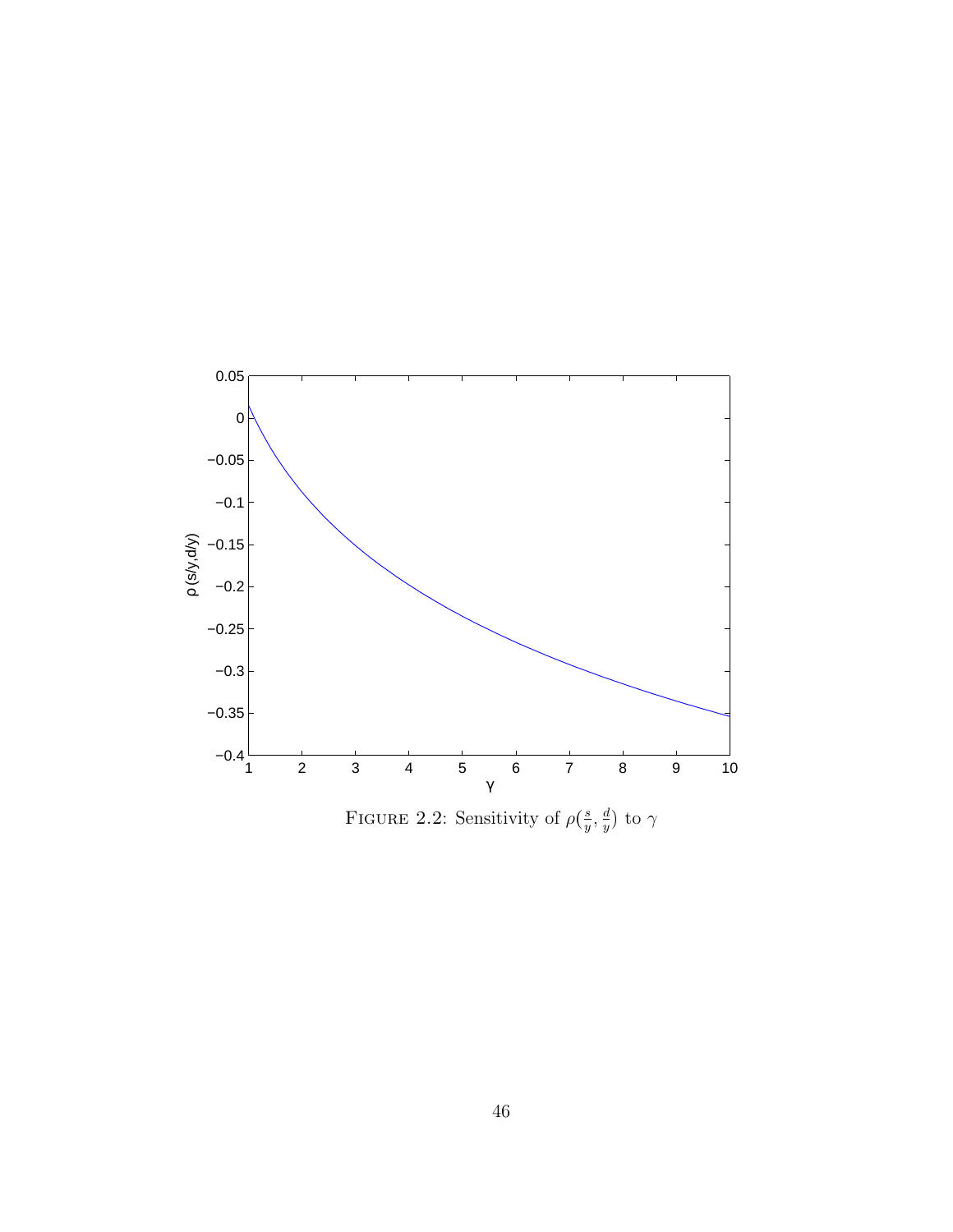in the literature that studies business cycles in developed and emerging economies. The rest of the parameters are chosen to match observations in the data for the three income groups. The value for the steady-state normalized debt  $d$  is set to match the group specific average debt-to-output ratio  $d/y$ . The risk aversion  $\gamma$  is set to match the group specific average saving-to-output ratio  $s/y$ . The varying values of  $\gamma$  for the different income groups was motivated earlier by subsistence consumption theories. The resulting values of  $\gamma$  are consistent with the implied IES values reported earlier. Therefore, a sensible alternative will be to use data to obtain the IES and  $\gamma$  for the three income groups. The remaining 6 parameters are chosen to match 6 moments simultaneously in the stochastic model. These parameters are: persistence and variance of the shocks  $\sigma_g$ ,  $\sigma_a$ ,  $\rho_g$ ,  $\rho_a$ ; coefficient on interest rate premium  $\psi$ , capital adjustment cost  $\phi$ . The moments that I match are: 1) correlation of saving-to-output and debt-to-output ratio  $\rho(\frac{d}{y})$  $\frac{d}{y}, \frac{s}{y}$  $(\frac{s}{y}),$  2) correlation of trade balance and output  $\rho(\frac{tb}{y})$  $(y^{(t)}(y, y), 3)$  standard deviation of output  $\sigma(y, 4)$  standard deviation of consumption  $\sigma(c)$ , 5) standard deviation of investment  $\sigma(i)$ , 6) standard deviation of debt-to-output ratio  $\sigma(\frac{d}{y})$  $\frac{d}{y}$ ). The parameters are estimated by minimizing the squared difference between the model and empirical moments.

#### 2.4.1 Parameter estimates

Table [2.3](#page-59-0) shows all model parameters. In terms of volatility of the temporary shock I estimate  $\sigma_a = 0.016$  for the low-income country group, which is more than three times larger than that for the high-income group and twice as large as that for the middle-income group. I observe the same pattern for the permanent shock: the low-income group volatility,  $\sigma_g = 0.01$ , is significantly larger than that of the other income groups. In terms of the shocks' relative variance, I observe that for the lowincome country the variance of the temporary shock is significantly larger than the variance of the trend shock. This is consistent with existing empirical studies that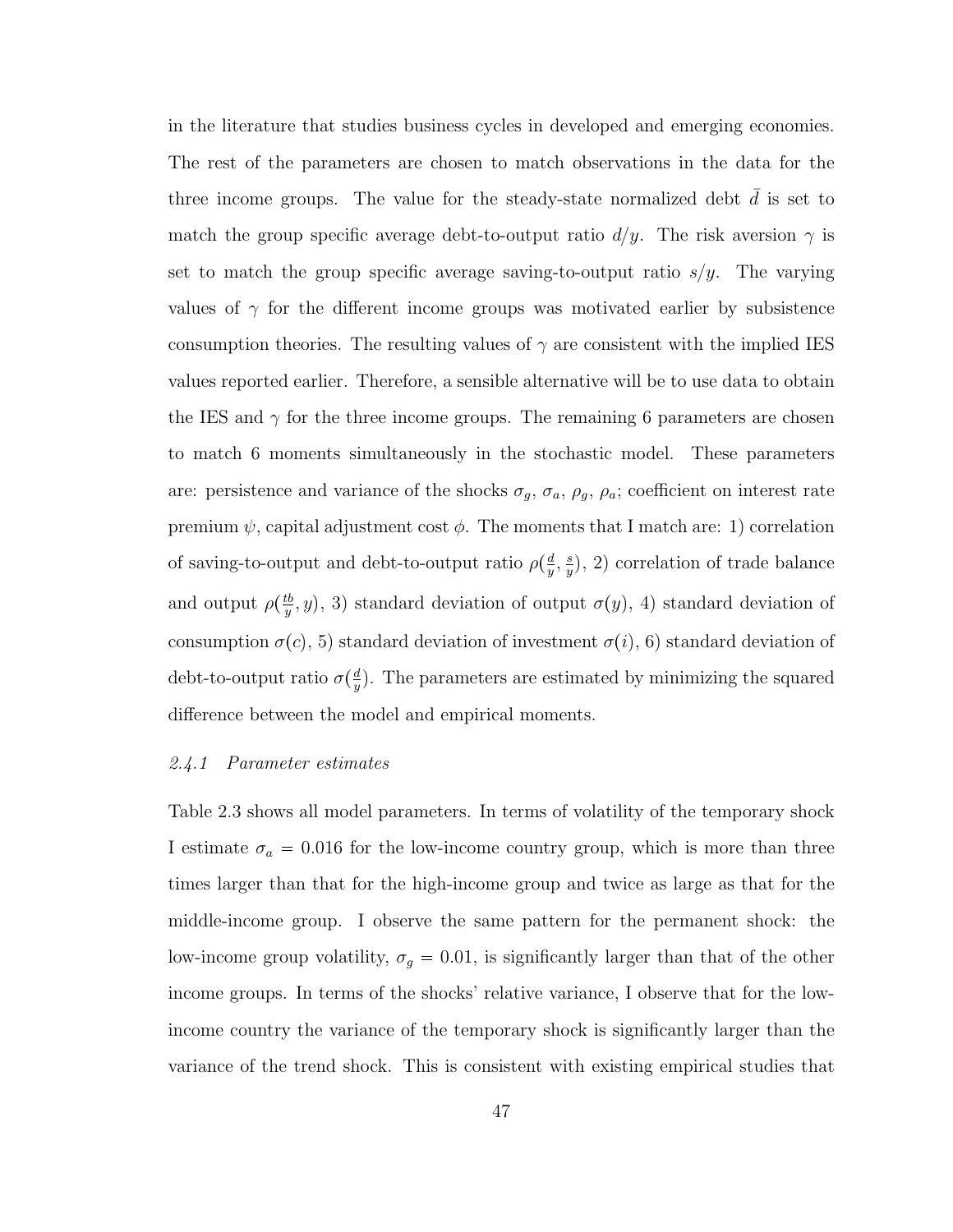argue that low-income countries are most vulnerable to transitory shocks.

For the middle-income group I find that the volatility of the two shocks do not differ much:  $\sigma_g = 0.0061\%$  and  $\sigma_a = 0.0071\%$ . This finding differs from Aguiar and Gopinath (2007), but is consistent with Neumeyer and Perry (2005), and Boz et. al. (2008). While in Aguiar and Gopinath (2006) the predominance of shocks to trend growth relative to transitory shocks is crucial for generating the strong countercyclicality of the trade balance and the relative variance of consumption for middleincome countries, Neumeyer and Perry (2005) show that a framework with shocks to the country specific interest rate premium but no distinction between growth and transitory shock is consistent with the observed empirical facts for emerging markets. In my case the same result is achieved by relaxing the assumption used in previous papers that the coefficient on the interest rate premium  $\psi$  is fixed among the different income groups. This setting also helps generate  $\sigma_c/\sigma_y > 1$ . The estimated  $\sigma_g/\sigma_a = 0.74$  for the middle-income group is consistent with Boz et al. (2008): for emerging countries (proxied by data for Mexico) they find  $\sigma_g/\sigma_a = 0.78$ . And finally, relaxing the assumption of fixed  $\psi$  is important for matching the variance of the debt-to-output ratio. The related studies so far do not look at this particular empirical moment or any other moment that involves  $d/y$  and therefore the interest rate premium specification (governed by the parameter  $\psi$ ) is only used to induce stationarity in the small open economy model. The only exception is Garcia-Cicco et al (2009).

The resulting IES for the different groups is consistent with the implied values shown in the previous section. Low-income countries' IES is closest to  $0(0.08)$ , while for the high-income group the IES is close to 1. The value for the high-income countries is consistent with the values found in the literature for the US (see for example Beaudry and van Wincoop (1996), and Engelhardt and Kumar (2003)).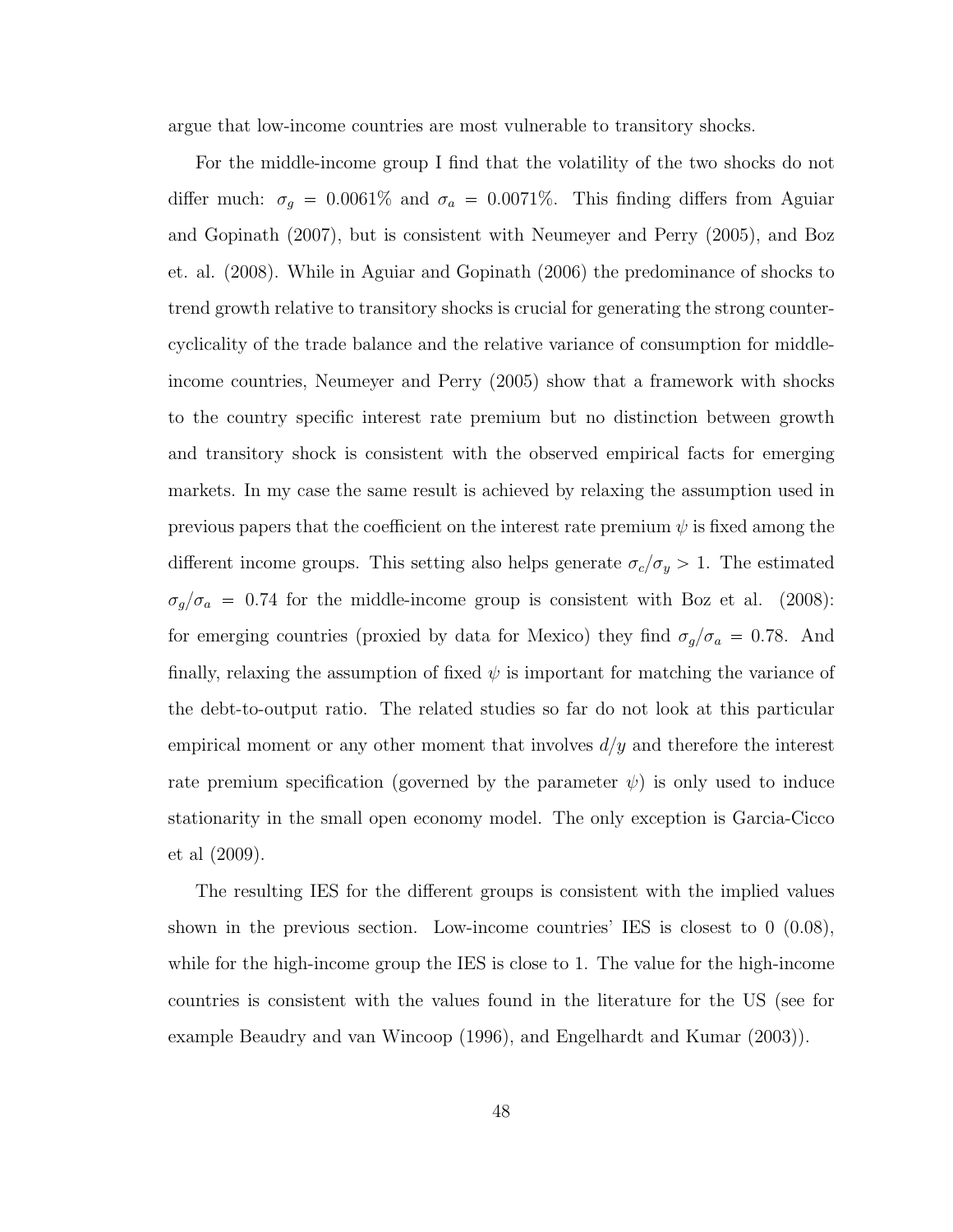|                                      |            |        | Income groups |        |
|--------------------------------------|------------|--------|---------------|--------|
|                                      |            | Low    | Middle        | High   |
| Time preference rate                 | $\beta$    | 0.97   | 0.97          | 0.97   |
| Depreciation rate                    | $\delta$   | 0.07   | 0.07          | 0.07   |
| Capital share                        | $\alpha$   | 0.32   | 0.32          | 0.32   |
| Mean growth rate                     | $\mu_g$    | 1.0075 | 1.0075        | 1.0075 |
| Steady-state normalized debt         | $\bar{d}$  | 0.78   | 0.59          | 0.205  |
| Risk aversion parameter              | $\gamma$   | 12.7   | 2.08          | 1.01   |
| Volatility of g shock                | $\sigma_g$ | 0.010  | 0.0061        | 0.0042 |
| Volatility of a shock                | $\sigma_a$ | 0.016  | 0.0071        | 0.0050 |
| Autocorrelation of g shock           | $\rho_g$   | 0.19   | 0.60          | 0.25   |
| Autocorrelation of a shock           | $\rho_a$   | 0.75   | 0.90          | 0.82   |
| Coefficient on interest rate premium | $\psi$     | 0.048  | 0.062         | 0.107  |
| Capital adjustment cost parameter    | $\phi$     | 2.3    | 4.1           | 4.35   |

# <span id="page-59-0"></span>Table 2.3: Calibrated and estimated parameters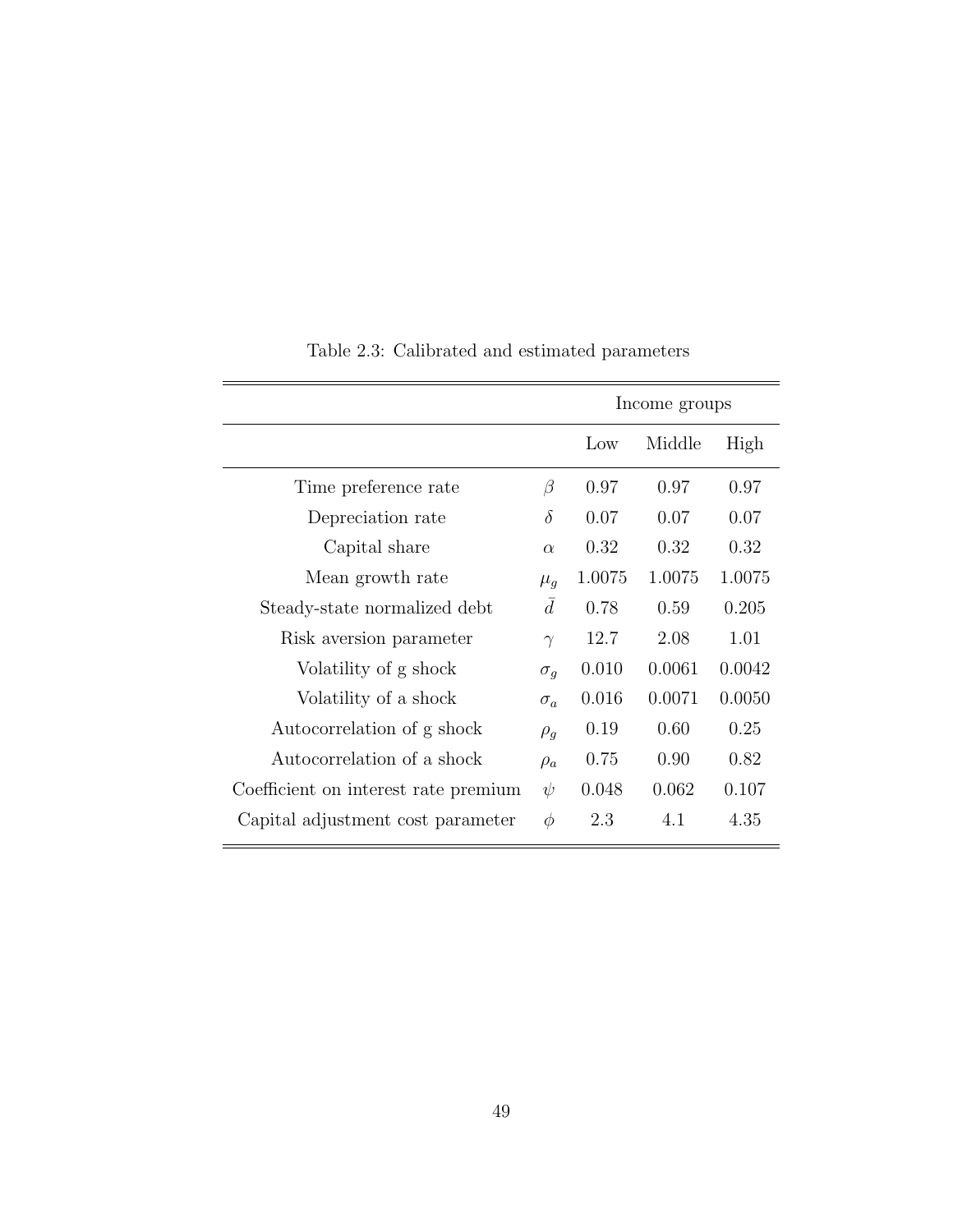#### 2.4.2 Business cycle moments: low- vs middle- vs high-income groups

For each of the income groups I present the major stylized features of macroeconomic fluctuations along with those of the model economy in Table [2.4](#page-61-0) and Table [2.5.](#page-62-0) For the low-income group parameterization the model is successful as Table [2.4](#page-61-0) shows: both qualitatively and quantitatively it replicates the features of actual data. It is able to almost perfectly replicate the moments I match: the strong negative correlation of savings and debt, acyclical trade balance, the volatility of the macro aggregates. The model performs well in terms of the rest of the stylized facts even though these are not explicitly matched in the estimation exercise.

For the middle- and high-income group parameterizations the model is quite successful: qualitatively, it replicates most of the features of actual data. The trade balance is more strongly countercyclical for the middle-income countries than for the high-income countries; and the volatility of consumption relative to output is higher for the middle-income group. These features are captured well in the model. Regarding investment, although quantitatively the model is unable to replicate the volatility of investment, it still mimics the fact that investment is more volatile than consumption and output.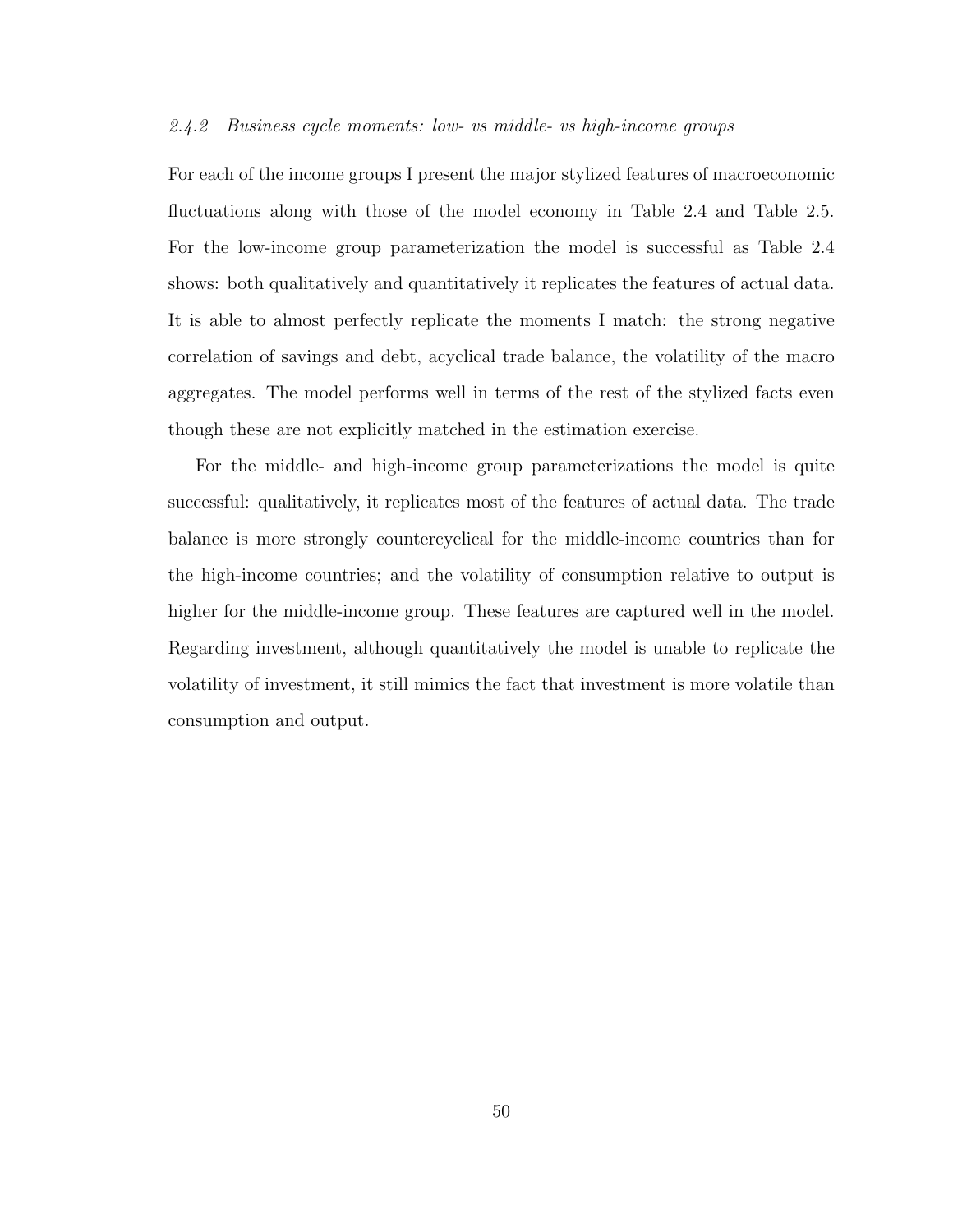|                                 | Empirical moments Model moments |         |
|---------------------------------|---------------------------------|---------|
| $\rho(\frac{d}{y},\frac{s}{y})$ | $-0.35$                         | $-0.35$ |
| $\rho(\frac{tb}{y},y)$          | $-0.03$                         | $-0.03$ |
| $\sigma(y)$                     | 0.062                           | 0.062   |
| $\sigma(c)/\sigma(y)$           | 1.16                            | 1.16    |
| $\sigma(i)/\sigma(y)$           | 3.69                            | 3.28    |
| $\sigma(\frac{d}{y})$           | 0.179                           | 0.188   |
| $\rho(y,i)$                     | 0.58                            | 0.57    |
| $\rho(y,c)$                     | 0.67                            | 0.77    |
| $\rho(y)$                       | 0.78                            | 0.95    |
| $\rho(\Delta y)$                | 0.13                            | 0.09    |
| s/y                             | 0.11                            | 0.11    |
| d/y                             | 0.63                            | 0.63    |

<span id="page-61-0"></span>Table 2.4: Moments: low-income countries

### 2.5 Conclusion

This paper explores the business cycle regularities of low-income countries in comparison to those observed in middle- and high-income countries. The data reveals several distinguishing features of the business cycle in low-income countries compared to the other two income groups: acyclical trade balances; highest volatility of consumption relative to output; highest volatility of debt; highest average debt-to-output ratio and lowest average savings ratio; significant negative correlation between domestic saving rates and the net foreign asset position.

A small open economy model with both trend and transitory shocks to productivity, and varying intertemporal elasticity of substitution (IES), motivated by subsistence consumption theories, can be used to account for the distinguishing features of the three income groups. The theoretical model shows that while both permanent shocks and transitory fluctuations around the trend are important sources of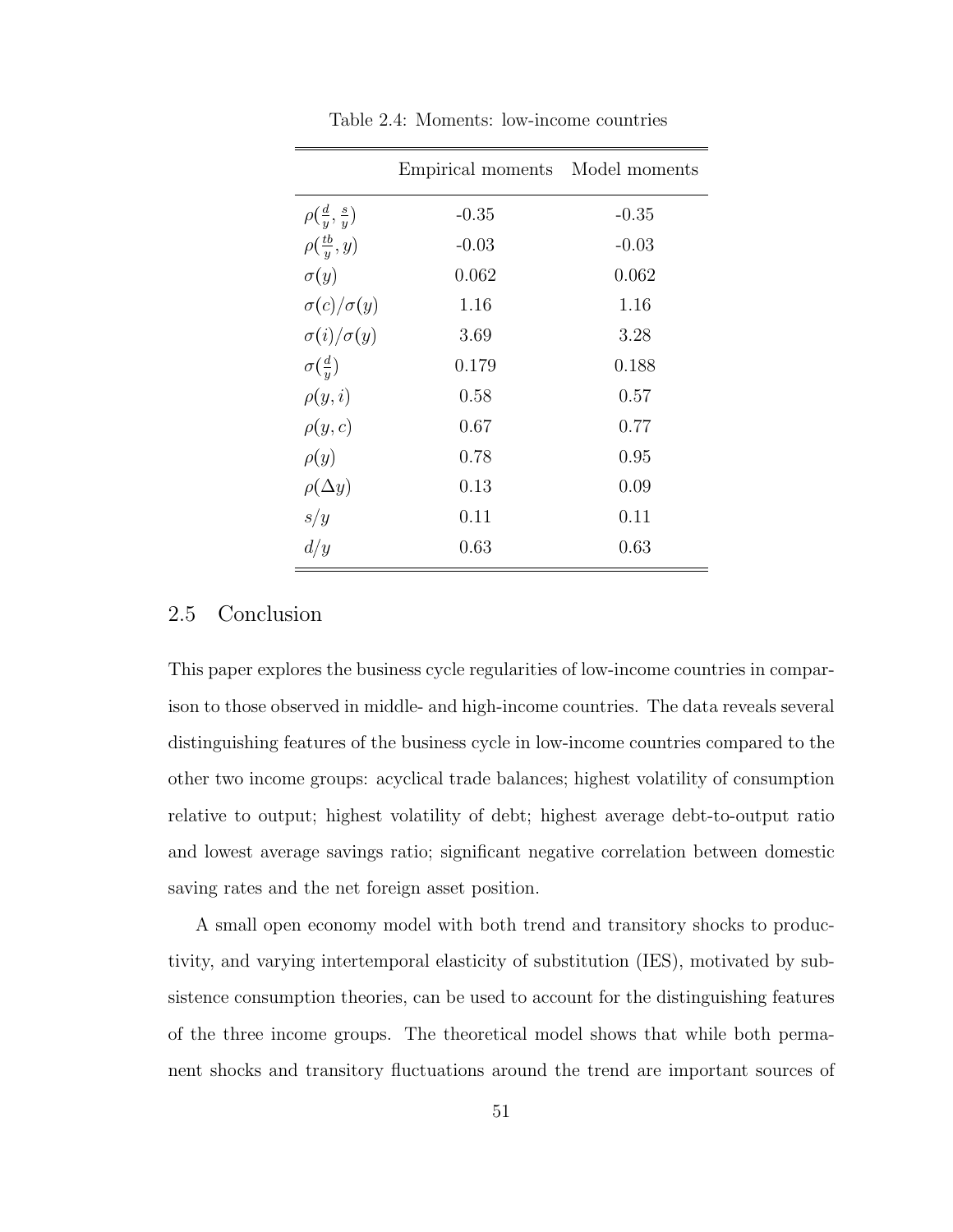|                                 |         | Middle-income group |         | High-income group |
|---------------------------------|---------|---------------------|---------|-------------------|
|                                 | Data    | Model               | Data    | Model             |
| $\rho(\frac{d}{u},\frac{s}{u})$ | $-0.20$ | $-0.20$             | $-0.06$ | $-0.06$           |
| $\rho(\frac{tb}{y},y)$          | $-0.38$ | $-0.38$             | $-0.22$ | $-0.22$           |
| $\sigma(y)$                     | 0.0672  | 0.0672              | 0.0312  | 0.0312            |
| $\sigma(c)/\sigma(y)$           | 1.11    | 1.11                | 1.02    | 1.02              |
| $\sigma(i)/\sigma(y)$           | 3.37    | 2.26                | 3.47    | 2.41              |
| $\sigma(\frac{d}{u})$           | 0.115   | 0.101               | 0.087   | 0.018             |
| $\rho(y,i)$                     | 0.78    | 0.91                | 0.82    | 0.83              |
| $\rho(y,c)$                     | 0.86    | 0.94                | 0.81    | 0.96              |
| $\rho(y)$                       | 0.84    | 0.98                | 0.80    | 0.97              |
| $\rho(\Delta y)$                | 0.34    | 0.34                | 0.31    | 0.08              |
| s/y                             | 0.19    | 0.19                | 0.22    | 0.22              |
| d/y                             | 0.37    | 0.37                | 0.12    | 0.12              |

<span id="page-62-0"></span>Table 2.5: Moments: middle and high-income countries

 $\overline{a}$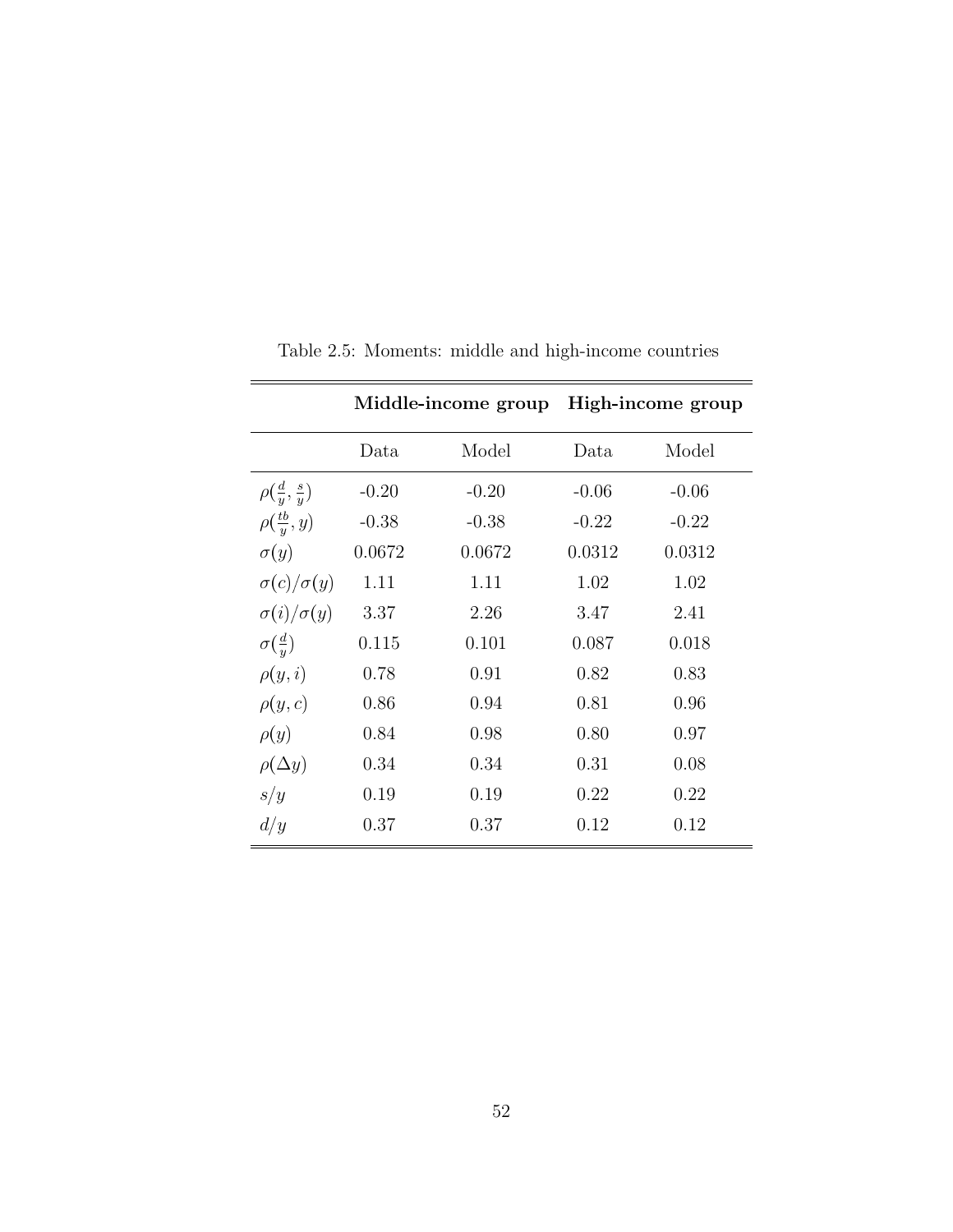fluctuations in low-income countries, temporary shocks play a predominant role. In comparison to the other two income groups the volatility of the temporary shock for the low-income countries is more than three times higher than that for the highincome group and twice as large as that for the middle-income group. The same pattern holds for the permanent shock.

Given the limited literature on business cycle fluctuations in low-income countries and the fact that the theoretical model I present in this paper is successful in replicating the distinguishing empirical regularities of the three income groups, the model can be used as a benchmark for studying the impact of changes in the external environment, such as world interest rates or structure and duration of shocks, as well as internal macroeconomic developments not only for low-income countries, but also for comparing them to the potential outcomes in the middle- and high-income groups.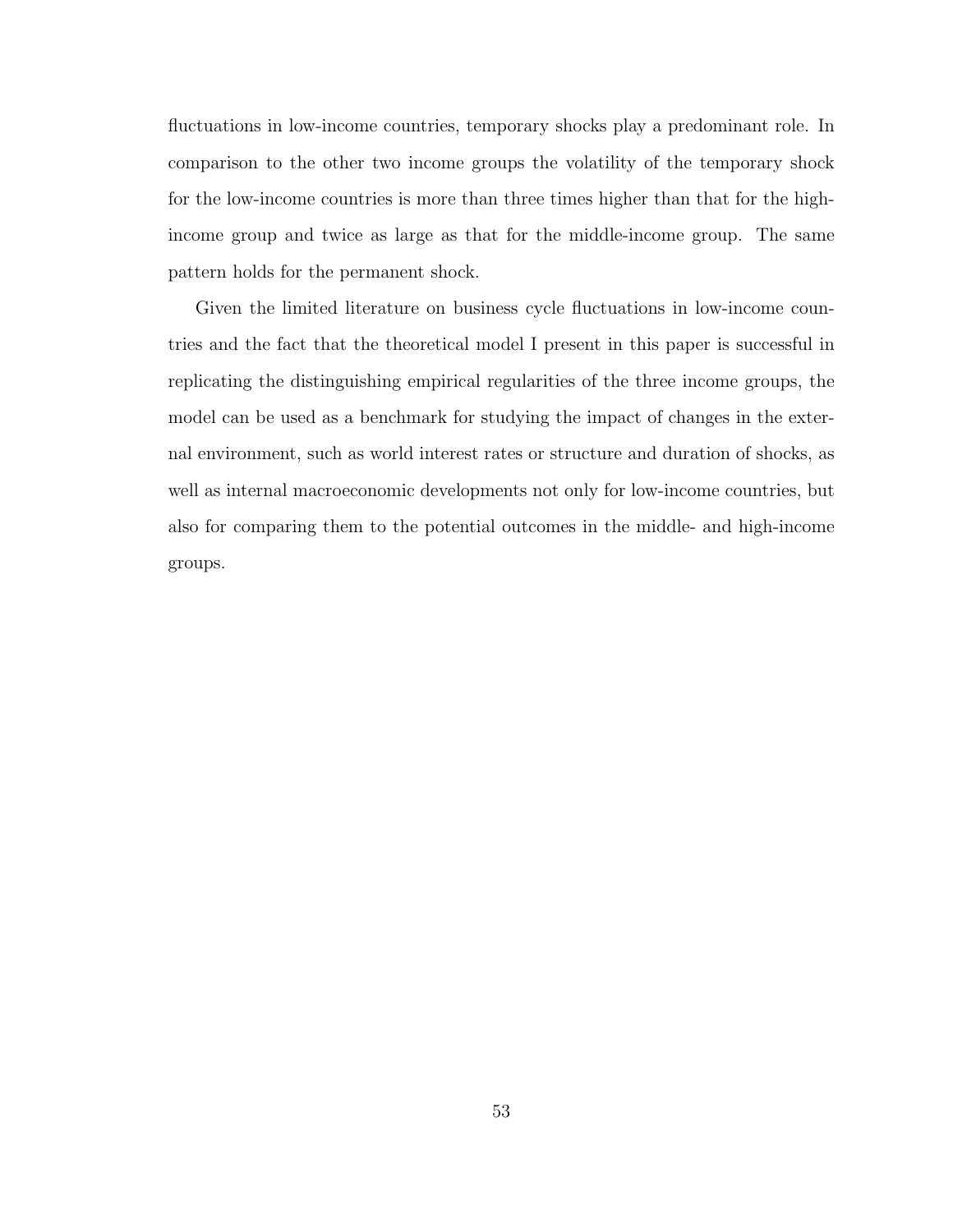# Appendix A

# Appendix to Chapter 1

# A.1 Institutional variables

In the empirical analysis I use an expropriation risk variable that specifically measures the risk of expropriation or arbitrary contract modifications. The table below shows that the expropriation risk variable and three empirical indicators that capture different dimensions of of institutional quality (political stability, rule of law and control of corruption) are very highly correlated. Therefore, expropriation risk can be interpreted more broadly as a measure of public governance, which can include bureaucratic corruption, deviations from rule of law, arbitrary government regulations.

- Expropriation Risk: combines risk of unilateral contract modification or expropriation; restrictions on profit repatriation; and payment delays by government. Source: International country risk guide, 2007;
- Political Stability: captures the likelihood that the government will be destabilized or overthrown by unconstitutional or violent means, including politically-motivated violence and terrorism. Source: Kaufmann et al., 2009;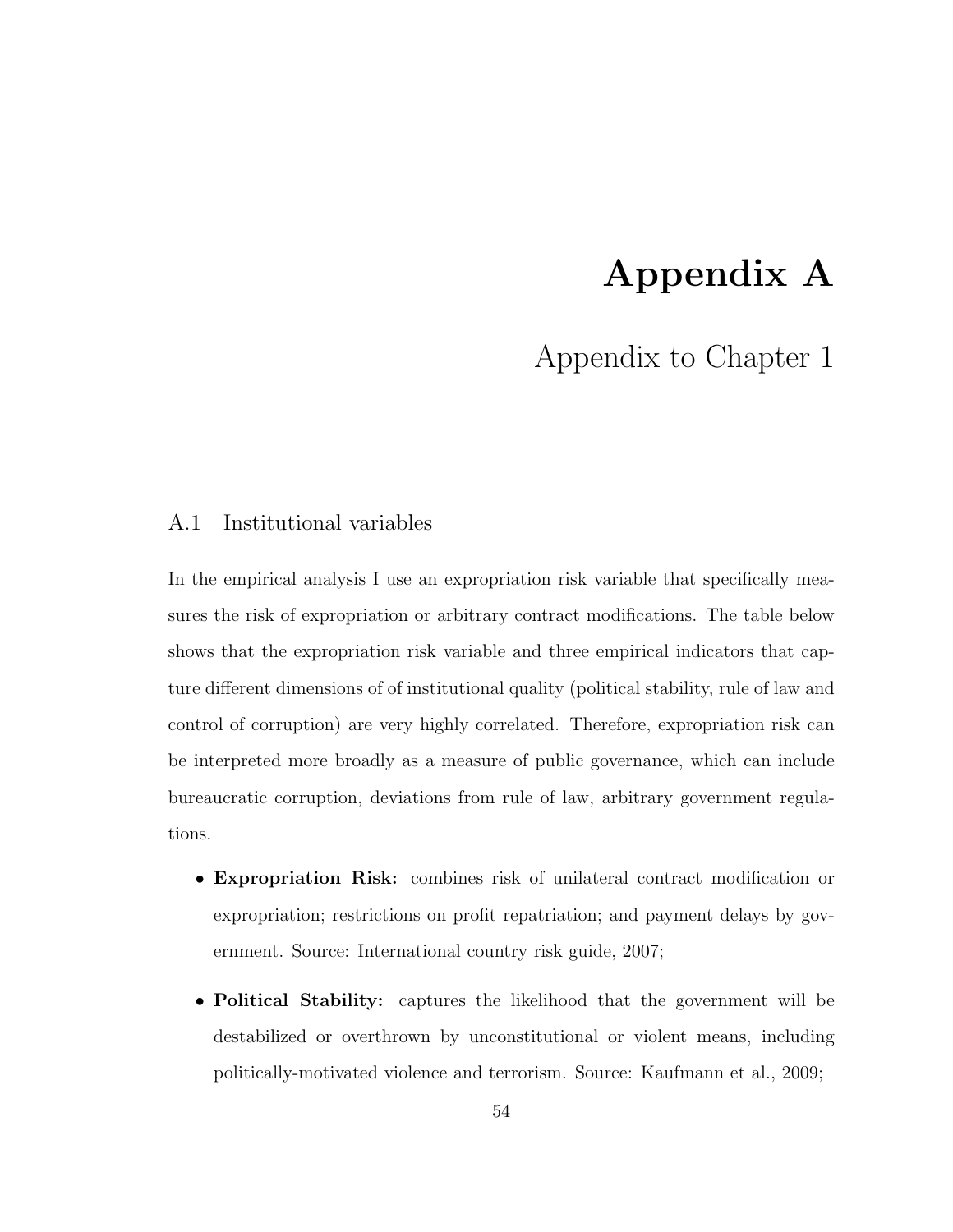- Rule of Law: captures the extent to which agents have confidence in and abide by the rules of society, and in particular the quality of contract enforcement, property rights, the police, and the courts, as well as the likelihood of crime and violence. Source: Kaufmann et al., 2009;
- Control of Corruption: captures the extent to which public power is exercised for private gain, including different forms of corruption. Source: Kaufmann et al., 2009.

|                  |      |      |      | Expropr. risk Political stab. Rule of law Control of corr. |
|------------------|------|------|------|------------------------------------------------------------|
| Expropr. risk    | 1.00 | 0.81 | 0.84 | 0.85                                                       |
| Political stab.  | 0.81 | 1.00 | 0.89 | 0.85                                                       |
| Rule of law      | 0.84 | 0.89 | 1.00 | 0.97                                                       |
| Control of corr. | 0.85 | 0.85 | 0.97 | 1.00                                                       |
|                  |      |      |      |                                                            |

Table A.1: Institutional variables: correlation matrix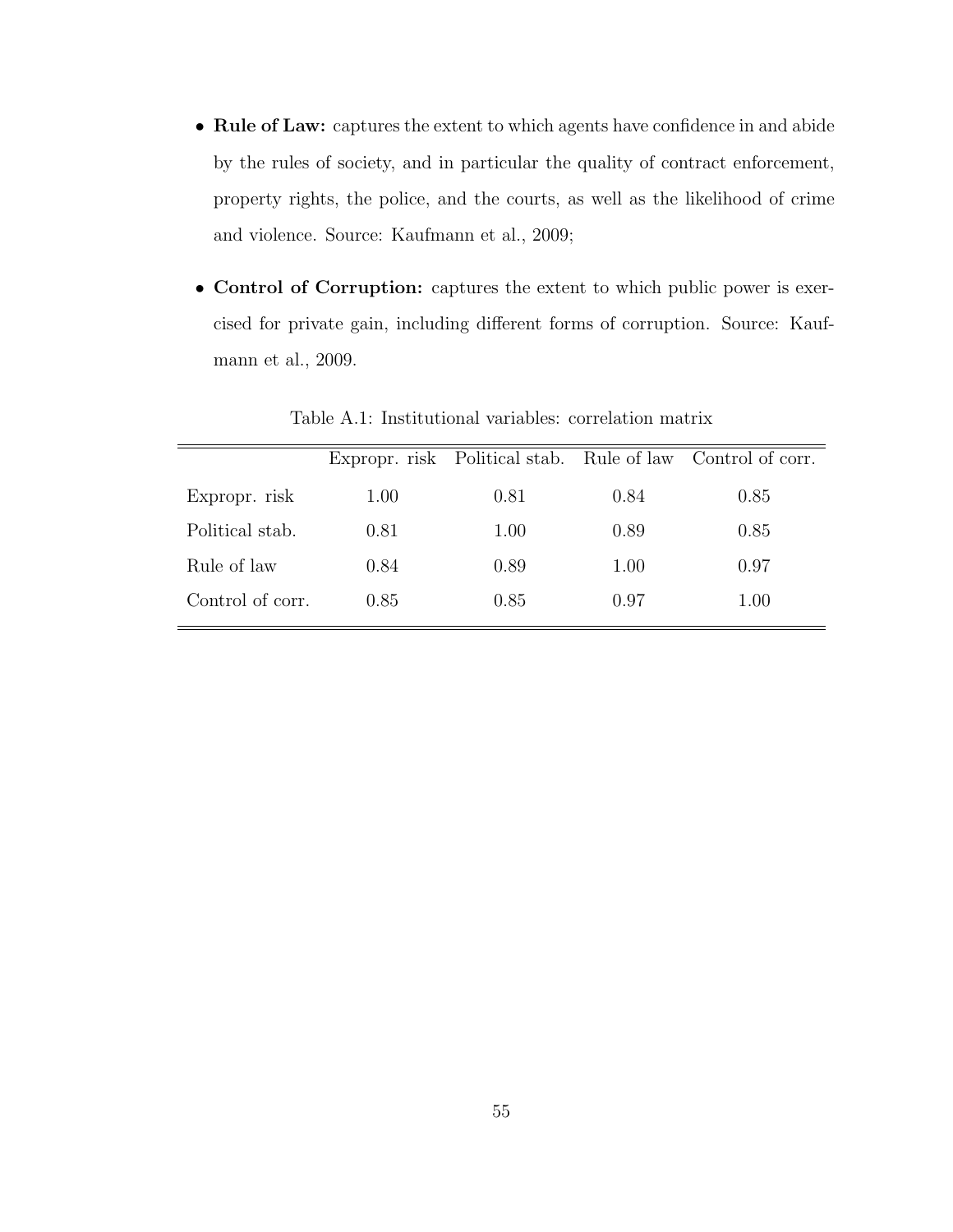| All countries           | Obs. | Mean  | Median | St.Dev. |
|-------------------------|------|-------|--------|---------|
| $(FDI+PO)/Total$        | 81   | 0.322 | 0.310  | 0.165   |
| FDI/Total               | 81   | 0.250 | 0.230  | 0.144   |
| PO/Total                | 81   | 0.072 | 0.039  | 0.096   |
|                         |      |       |        |         |
| Low-income countries    | Obs. | Mean  | Median | St.Dev. |
| $(FDI+PO)/Total$        | 26   | 0.195 | 0.168  | 0.112   |
| FDI/Total               | 26   | 0.178 | 0.157  | 0.107   |
| PO/Total                | 26   | 0.017 | 0.002  | 0.034   |
|                         |      |       |        |         |
| Middle-income countries | Obs. | Mean  | Median | St.Dev. |
| $(FDI+PO)/Total$        | 29   | 0.375 | 0.360  | 0.152   |
| FDI/Total               | 29   | 0.327 | 0.306  | 0.138   |
| PO/Total                | 29   | 0.048 | 0.026  | 0.060   |
|                         |      |       |        |         |
| High-income countries   | Obs. | Mean  | Median | St.Dev. |
| $(FDI+PO)/Total$        | 26   | 0.387 | 0.393  | 0.153   |
|                         |      |       |        |         |
| FDI/Total               | 26   | 0.236 | 0.203  | 0.146   |

Table A.2: FDI and portfolio liabilities as a ratio of total liabilities (mean 1995-2007)

FDI: FDI liabilities

PO: Portfolio investment liabilities

Total: Total liabilities including FDI, PO and Debt Source data: Lane and Milesi-Ferretti (2009).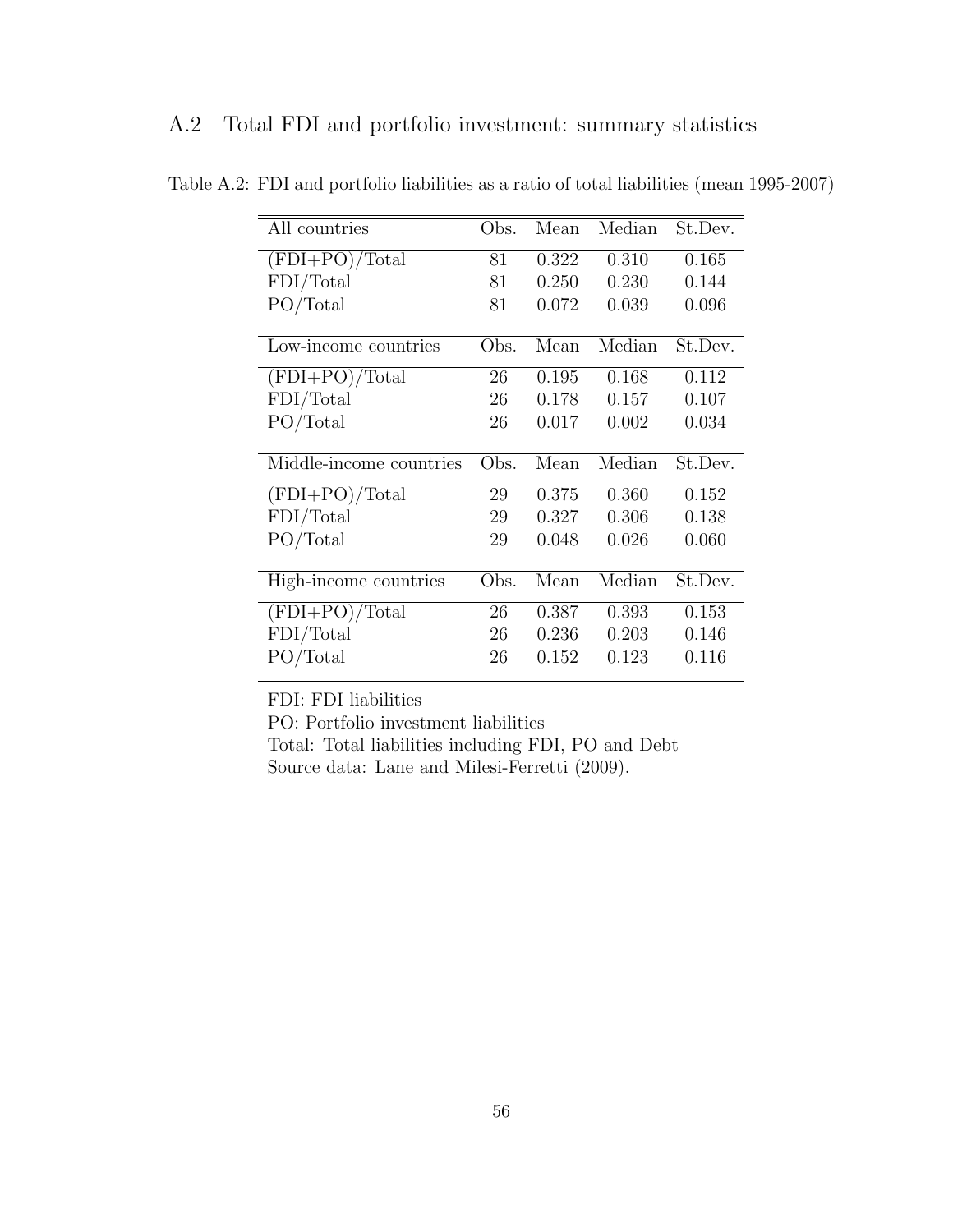## A.3 MLE estimation with a generated regressor

The model I estimate is:

$$
Y = \gamma_0 + \gamma_1 \hat{\beta}_{mi} + \mathbf{Z} \, \mathbf{\Gamma_2} + \epsilon_i
$$

where  ${\bf Z}$  is the vector of control variables measured without error, and  $\Gamma_2$  is the coefficient vector associated with the control variables. Let the measurement error of the generated regressor be  $u_i$ :

$$
\hat{\beta}_{mi} = \beta_{mi} + u_i
$$

where the covariance risk variable  $\beta_{mi}$  is the true variable, while  $\hat{\beta}_{mi}$  is the estimated or observed variable. The idea behind the adjusted estimator is to choose  $(\gamma_0, \gamma_1)$  to minimize the quadratic form  $\eta' \Omega^{-1} \eta$  where:

$$
\eta_{\mathbf{i}} = \begin{pmatrix} \epsilon_i \\ u_i \end{pmatrix} = \begin{pmatrix} Y_i - \gamma_0 - \gamma_1 \beta_{mi} - \mathbf{Z_i} \mathbf{\Gamma_2} \\ \hat{\beta}_{mi} - \beta_{mi} \end{pmatrix} \sim N(0, \Omega)
$$

$$
\Omega = \begin{bmatrix} \Sigma_{\epsilon} & 0 \\ 0 & \Sigma_{u} \end{bmatrix}
$$

where  $\Sigma_{\epsilon}$  is the covariance matrix of the residuals from the cross-sectional regression regression; and  $\Sigma_u$  is the covariance matrix of the measurement error in  $\hat{\beta}_{mi}$ .

The MLE is a function of  $\delta$ : the relative magnitude of the error variances of Y and  $\hat{\beta}_{mi}$ . Without additional information about the error terms,  $\epsilon$  and  $u$ , the MLE of the unknown parameter vector that minimizes the likelihood function does not exist. Fuller (1987) assumes the relative magnitude of the error variances is known, while Kim (1995) derives it for the two-pass estimation of expected returns. Since in my case the relative variance is neither known nor can be easily derived from the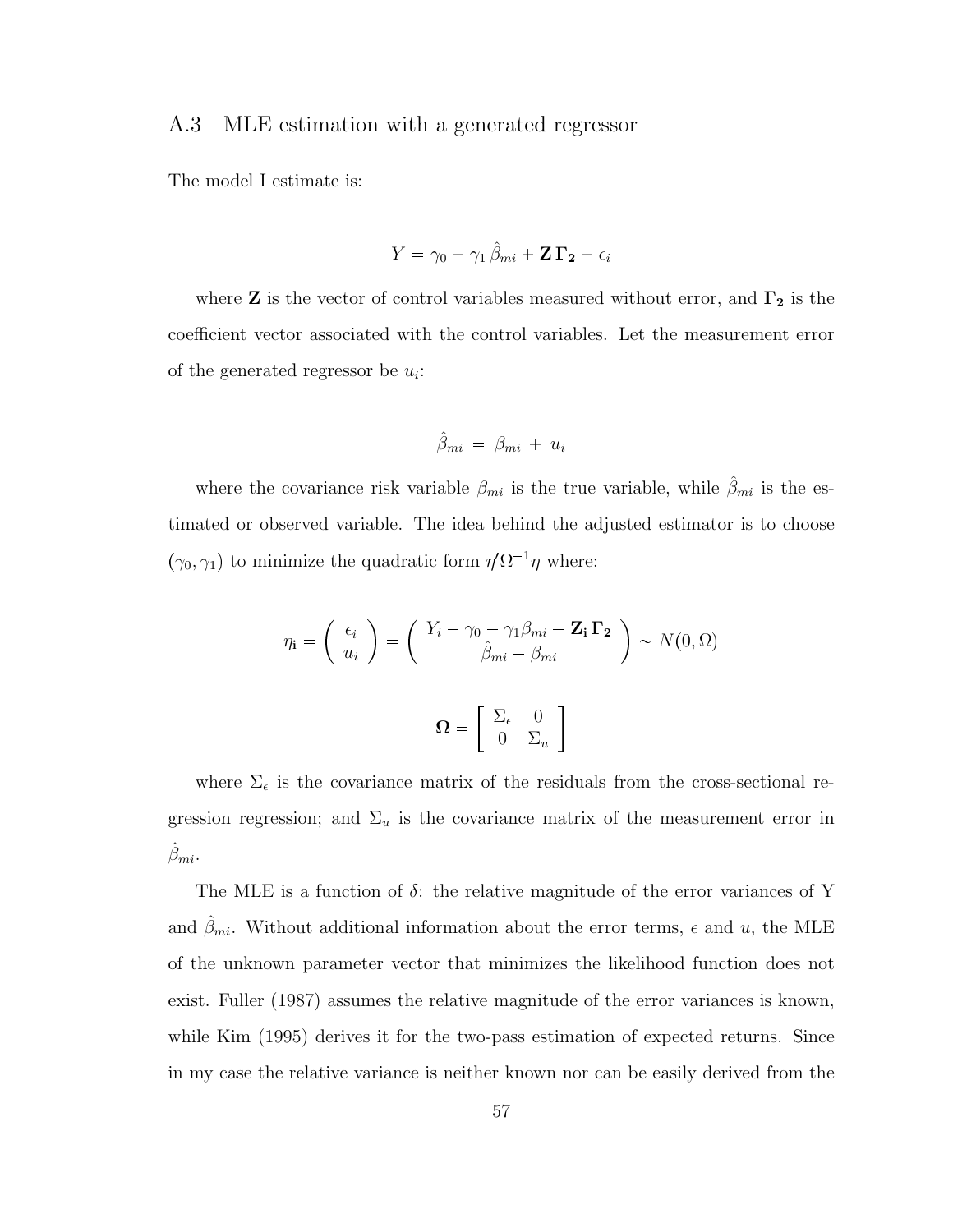model, I get  $\Sigma_u$  and  $\Sigma_\epsilon$  using a bootstrap procedure and set  $\delta$  equal to the median of the diagonal of  $\Sigma_u^{-1}\Sigma_{\epsilon}$ . In what follows I use the simulated relative variances and apply the correction proposed Kim (1995). The MLE of  $\gamma_1$ ,  $\Gamma_2$ , and  $\gamma_0$  are given by:

$$
\hat{\gamma}_1 = \frac{S + \left[S^2 + 4\delta \left(m_{Y\hat{\beta}_{mi}} - \mathbf{M}'_{\hat{\beta}_{mi}\mathbf{Z}}\mathbf{M}_{\mathbf{ZZ}}^{-1}\mathbf{M}_{Y\mathbf{Z}}\right)^2\right]^{1/2}}{2\left(m_{Y\hat{\beta}_{mi}} - \mathbf{M}'_{\hat{\beta}_{mi}\mathbf{Z}}\mathbf{M}_{\mathbf{ZZ}}^{-1}\mathbf{M}_{Y\mathbf{Z}}\right)}
$$
\n
$$
\hat{\Gamma}_2 = \mathbf{M}_{\mathbf{ZZ}}^{-1}\mathbf{M}'_{Y\mathbf{Z}} - \mathbf{M}_{\mathbf{ZZ}}^{-1}\mathbf{M}'_{\hat{\beta}_{mi}\mathbf{Z}}\hat{\gamma}_1
$$
\n
$$
\hat{\gamma}_0 = E[Y] - \hat{\gamma}_1 E[\hat{\beta}_{mi}] - E[\mathbf{Z}]\hat{\mathbf{\Gamma}}_2
$$

where:

$$
S = m_{YY} - \mathbf{M}_{YZ}^{\prime} \mathbf{M}_{\mathbf{ZZ}}^{-1} \mathbf{M}_{YZ} - \delta \left( m_{\hat{\beta}_{mi} \hat{\beta}_{mi}} - \mathbf{M}_{\hat{\beta}_{mi} \mathbf{Z}}^{\prime} \mathbf{M}_{\mathbf{ZZ}}^{-1} \mathbf{M}_{\hat{\beta}_{mi} \mathbf{Z}} \right)
$$

and  $m_{xy}$  and  $\mathbf{M}_{xy}$  are the second co-moment between variables x and y (the boldface represents a vector or a matrix). Let  $\hat{\Gamma} = (\gamma_0, \gamma_1, \Gamma_2)$ , then Kim (1995) shows that the asymptotic distribution of  $\hat{\Gamma}$  is given by:

$$
\sqrt{N}(\hat{\Gamma}-\Gamma) \to N(\mathbf{0},\boldsymbol{\Sigma}_{\hat{\Gamma}})
$$

$$
\Sigma_{\hat{\Gamma}} = \begin{bmatrix} (1 + \mu_z' \Sigma_{zz}^{-1} \mu_z) \sigma_w^2 + \phi^2 \sigma_{\hat{\gamma}_1}^2 & -\phi \sigma_{\hat{\gamma}_1}^2 & -\sigma_w^2 \Sigma_{zz}^{-1} \mu_z + \phi \Sigma_{zz}^{-1} \Sigma_{\beta_{mi} z} \sigma_{\hat{\gamma}_1}^2 \\ -\phi \sigma_{\hat{\gamma}_1}^2 & \sigma_{\hat{\gamma}_1}^2 & -\Sigma_{\beta_{mi} z}' \Sigma_{zz}^{-1} \sigma_{\hat{\gamma}_1}^2 \\ -\sigma_w^2 \Sigma_{zz}^{-1} \mu_z + \phi \Sigma_{zz}^{-1} \Sigma_{\beta_{mi} z} \sigma_{\hat{\gamma}_1}^2 & -\Sigma_{zz}^{-1} \Sigma_{\beta_{mi} z} \sigma_{\hat{\gamma}_1}^2 & \sigma_w^2 \Sigma_{zz}^{-1} + \Sigma_{zz}^{-1} \Sigma_{\beta_{mi} z} \Sigma_{\beta_{mi} z}' \Sigma_{zz}^{-1} \sigma_{\hat{\gamma}_1}^2 \end{bmatrix},
$$

$$
\sigma_{\hat{\gamma}_1}^2 \equiv Var(\hat{\gamma}_1) = (\sigma_{\beta_{mi}}^2 - \Sigma_{\beta_{mi}z}' \Sigma_{zz}^{-1} \Sigma_{\beta_{mi}z})^{-2} [(\sigma_{\beta_{mi}}^2 - \Sigma_{\beta_{mi}z}' \Sigma_{zz}^{-1} \Sigma_{\beta_{mi}z}) \sigma_w^2 + \delta \sigma_u^2],
$$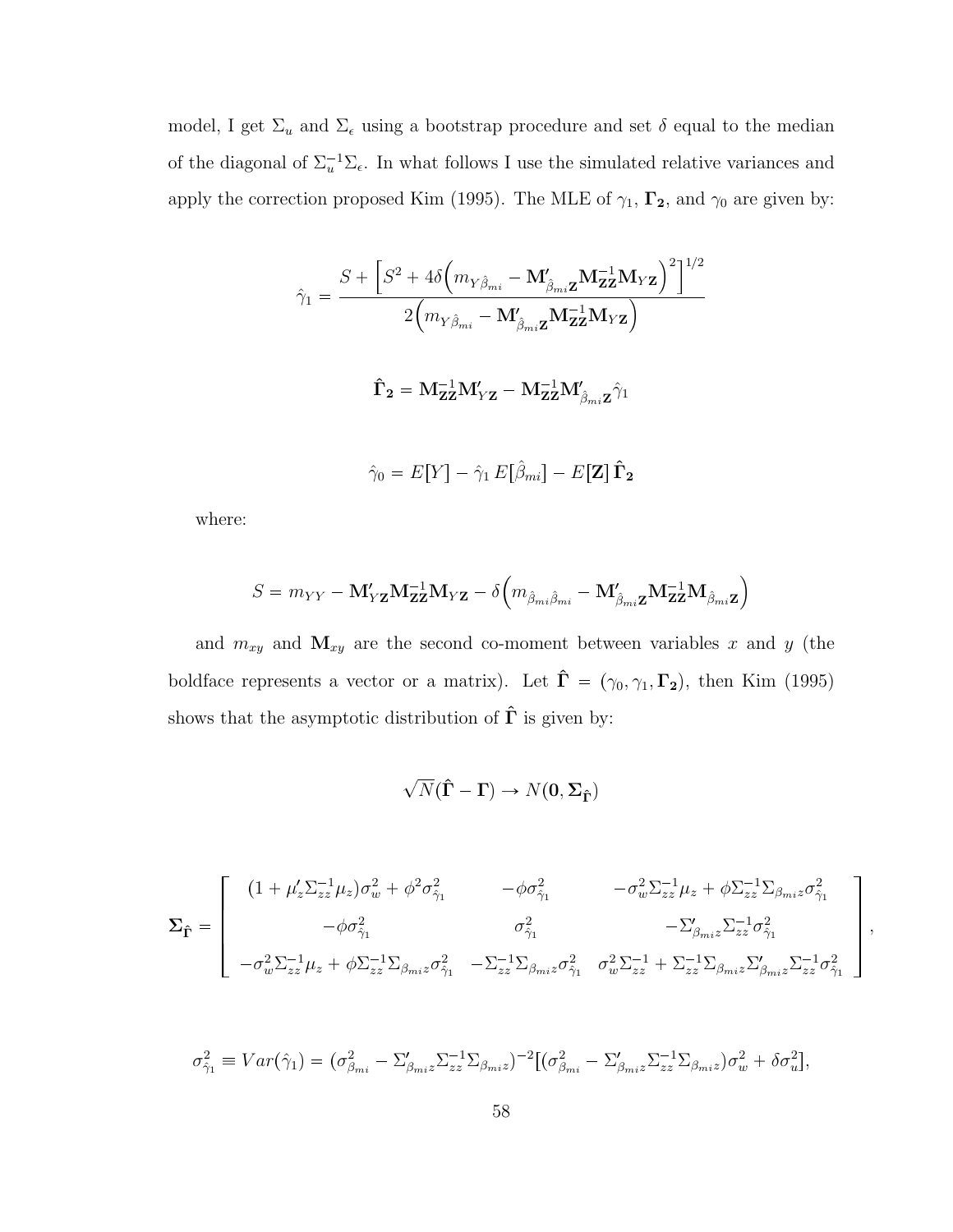$$
\sigma_w^2 = (\delta + \gamma_1^2)\sigma_u^2, \qquad \phi = \mu_{\beta_{mi}} - \mu_z' \Sigma_{zz}^{-1} \Sigma_{\beta_{mi}z},
$$

and 
$$
(\mu_{\beta_{mi}}, \mu_z)
$$
 and  $\left[\begin{array}{cc} \sigma_{\beta_{mi}}^2 & \Sigma'_{\beta_{mi}z} \\ \Sigma_{\beta_{mi}z} & \Sigma_{zz} \end{array}\right]$ 

are the mean vector and variance matrix of  $\beta_{mi}$  and explanatory variables  ${\bf Z}.$  The variance matrix,  $\Sigma_{\hat{\Gamma}}$  is estimated by replacing the unknown parameters with their sample estimates:

$$
\hat{\sigma}_{\beta_{mi}}^2 = (2\delta)^{-1} \{ [S^2 + 4\delta (m_{y\hat{\beta}_{mi}} - \mathbf{M}_{\hat{\beta}_{mi}z}' \mathbf{M}_{zz}^{-1} \mathbf{M}_{yz})^2 ]^{1/2} - S \}
$$

$$
\hat{\sigma}_u^2 = (2\delta)^{-1} \{ \bar{S} - [S^2 + 4\delta(\mu_{y\hat{\beta}_{mi}} - M'_{\hat{\beta}_{mi}z} M_{zz}^{-1} M_{yz})^2]^{1/2} \}
$$

where:

$$
\bar{S}=S+2\delta(\sigma_{\hat{\beta}_{mi}}^2-M_{\hat{\beta}_{mi}z}^{\prime}M_{zz}^{-1}M_{yz})
$$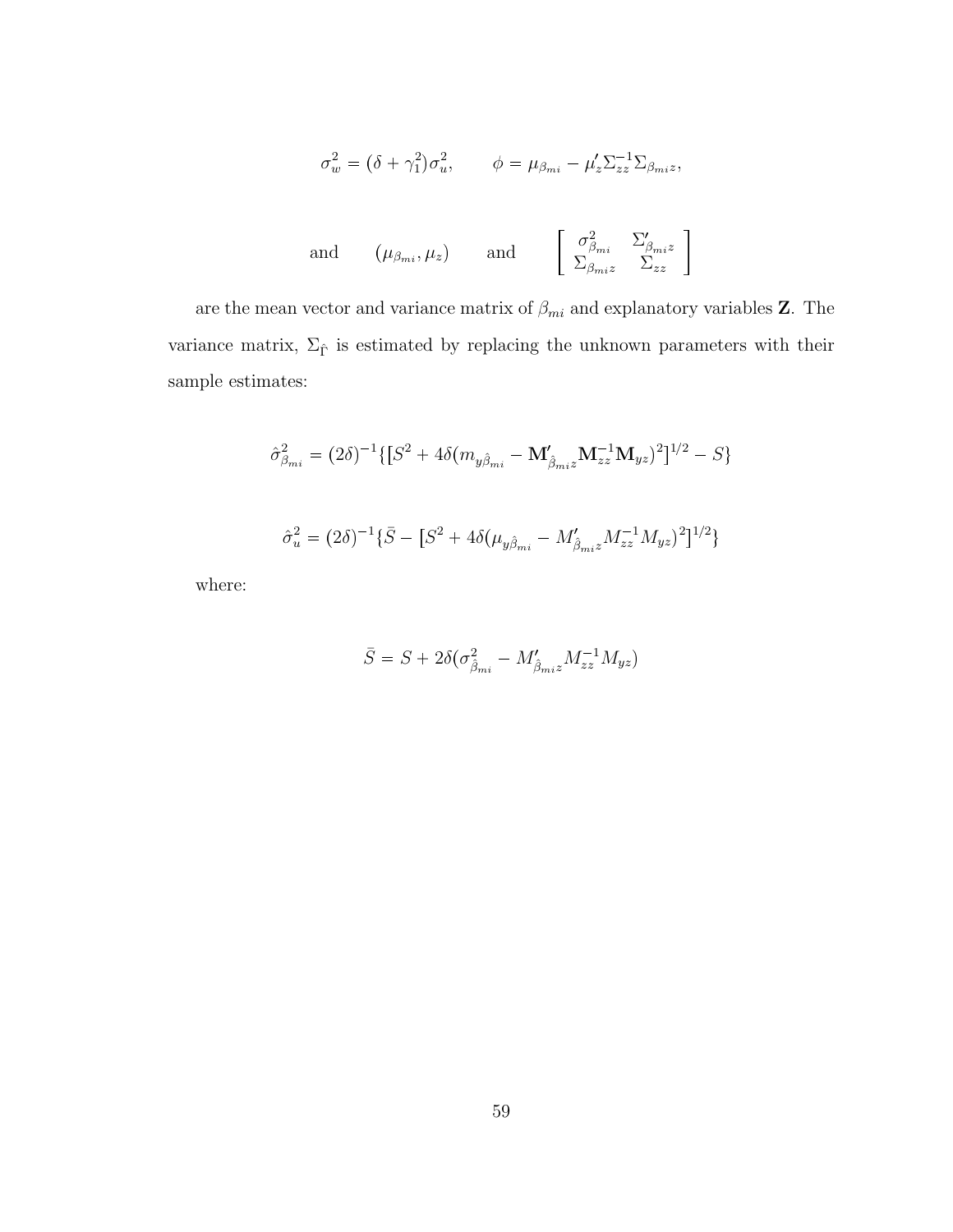# Appendix B

# Appendix to Chapter 2

## B.1 Debt stock data

This Appendix outlines the data construction process used by Lane and Milesi-Feretti  $(2001, 2006)$ . The net external position  $(NFA)$  of a country is obtained by adding up the individual stock estimates for debt, portfolio equity, FDI and reserves using the accounting equation:

$$
NFA_t = FDIA_t^* + EQA_t^* + DEBTA_t^* + FX_t - FDIL_t^* + EQL_t^* + DEBTL_t^*
$$

where  $NFA$  is the net external position of a country,  $DEBTA^*(L)$ : debt assets (liabilities),  $FDIA^*(L)$ : stock of direct investment,  $EQA^*(L)$ : portfolio equity,  $FX$ : foreign exchange reserves.

In the absence of measures for all external assets and liabilities on the right-hand side of the above equation  $NFA$  is estimated using balance of payments data on current account and capital flows. Using the components of the capital and financial account, the measure of debt (assets: DEBTA, liabilities: DEBTL) is obtained as a residual: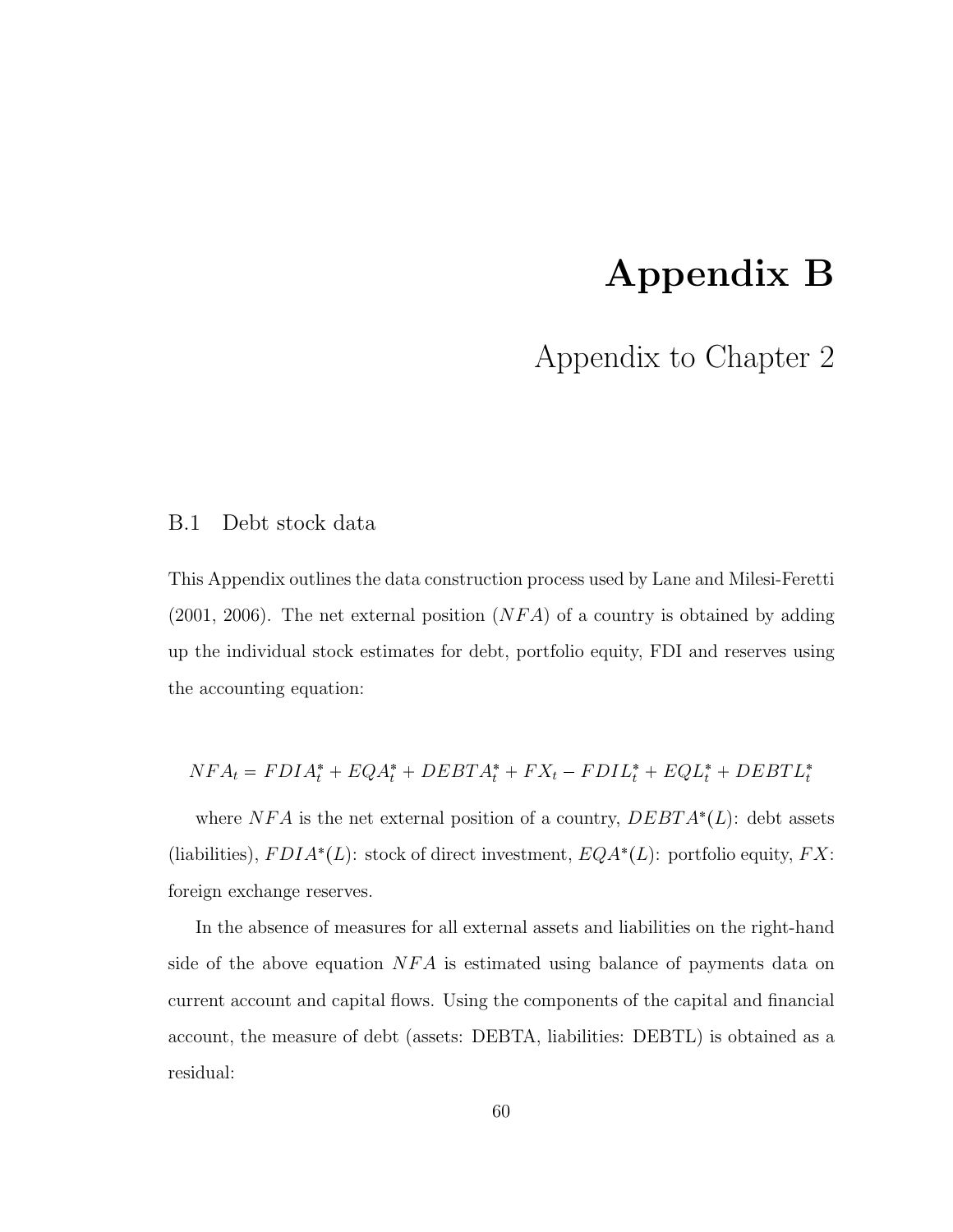$$
\Delta DEBTL = -(\Delta PDL + \Delta OL + \Delta IMF + \Delta EF)
$$

$$
\Delta DEBTA = -(\Delta PDA + \Delta OA + EO)
$$

where PDA(L): portfolio investment debt assets (liability), EF: exceptional financing, IMF: IMF credit and loans, KA: capital account,  $OA(L)$ : other assets and liabilities, EO: errors and omissions. Errors and omissions are assumed to reflect unrecorded change of debt assets held abroad (capital flight).

Cumulative current account (CA) between dates s and t:

$$
\sum_{s}^{t} CA = EQ_s(t) + FDI_s(t) + DEBTA_s(t) - DEBTL_s(t) - KA_s(t) + FX_s(t)
$$

where for each variable  $X_s(t)$  is the cumulative value of  $\Delta X$  between s and t. Then the net external position becomes:

$$
NFA(t) \approx NFA(s-1) + \sum_{s}^{t} CA + KA_s(t) =
$$

Lane and Milesi-Feretti use the following major additional considerations and adjustments to the data:

- Account for debt reduction and debt forgiveness;
- Valuation: price and exchange rate changes impact value of assets and liabilities but are not captured in flows data.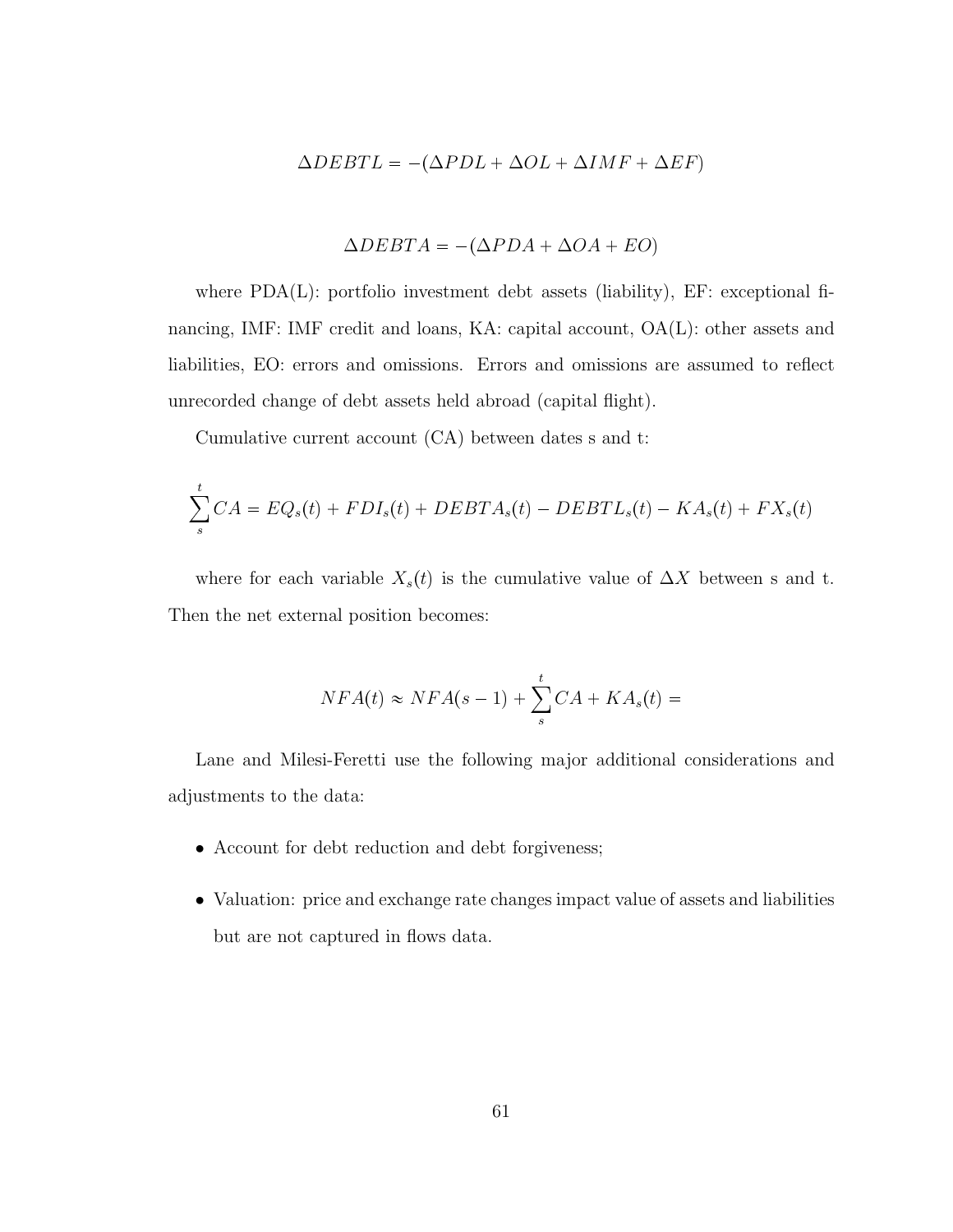## B.2 Analytical HP filtering of model moments

The general solution of the detrended problem follows Schmitt-Grohe and Uribe (2004):

$$
z_t = g(x_t, \sigma)
$$

$$
x_{t+1} = h(x_t, \sigma) + \sigma \epsilon_{t+1}
$$

where  $z_t$  are the control variables and  $x_t$ : the state variables. For  $\hat{x}_t \equiv x_t - x$ , where  $x$  is the steady state, linear state-space form:

$$
\hat{z}_t = g_x(x,0)\hat{x}_t + g_\sigma(x,0)\sigma
$$

$$
\hat{x}_{t+1} = h_x(x,0)\hat{x}_t + h_\sigma(x,0)\sigma + \sigma \epsilon_{t+1}
$$

Variance-covariance matrix of the state vector  $\hat{x}_t$ :

$$
E\{\hat{x}_t\hat{x}'_t\} = h_x \Sigma_X h'_x + \sigma^2 \equiv \Sigma_X
$$
  

$$
E\{\hat{x}_t\hat{x}'_{t-j}\} = h_x^j \Sigma_X
$$

$$
E\{\hat{z}_t \hat{z}_{t-j}^\prime\} = g_x E\{\hat{x}_t \hat{x}_{t-j}^\prime\} g_x^\prime
$$

I am interested in the moments of HP-filtered data from the model to correspond to the empirical moments. Therefore, I need to map the moments of the hatted variables to the moments of the HP-filtered "non-hatted" variables. The solution method allows us to analytically find the moments of the variables of interest that are directly comparable to the data moments:

$$
\hat{y}_t \approx ln(y_t/y) = ln((Y_t/\Gamma_{t-1})/y) = ln(Y_t) - ln(y) - ln(\Gamma_{t-1})
$$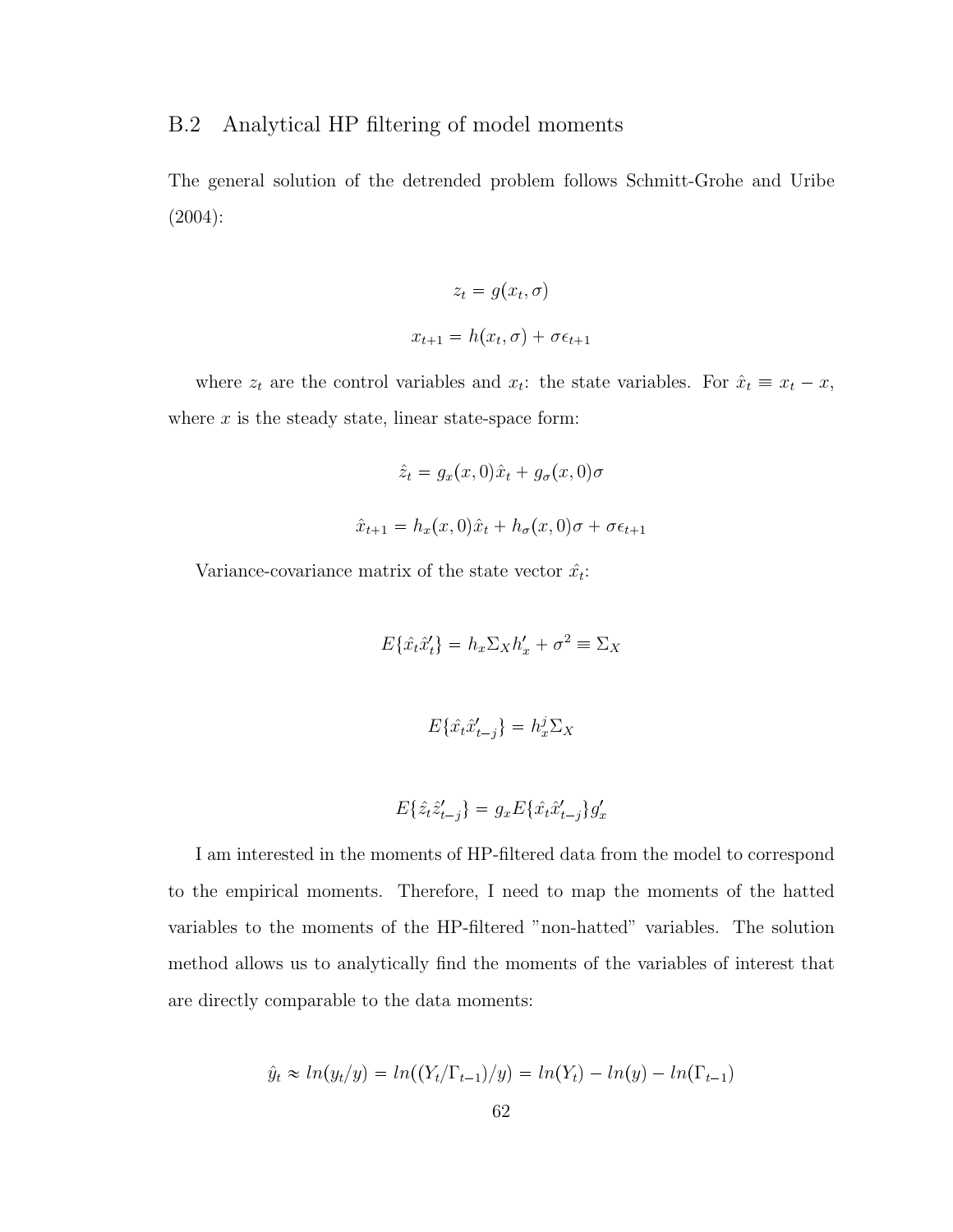Non-hatted control variables:

1. Log levels:

$$
ln(Y_t) = \hat{y}_t + ln(y) + ln(\Gamma_{t-1})
$$

2. Ratios:

$$
ln(C_t/Y_t) = \frac{\hat{c}_t}{y_t} + ln(c/y)
$$

3. First differenced log levels:

$$
ln(Y_t) - ln(Y_{t-1}) = \frac{\hat{y}_t}{\hat{y}_{t-1}} g_{t-1}
$$

Therefore, no transformation necessary for hatted ratios and growth rates. Recall  $\hat{z}_t$  is the vector of hatted control variables; denote  $\bar{\hat{z}}_t$  the desired non-hatted control variables whose moments can be directly comparable to the data moments.

$$
\overline{\mathbf{\tilde{z}}}_{\mathbf{t}} = \begin{pmatrix} ln(Y_t) \\ ln(C_t) \\ ln(I_t) \\ ln(I_t) \\ \frac{S_t}{Y_t} \\ \frac{D_t}{Y_t} \\ ln(\frac{I_t}{Y_t}) \\ \frac{TB_t}{Y_t} \\ \frac{CA_t}{Y_t} \\ ln(Y_t) - ln(Y_{t-1}) \end{pmatrix}
$$

 $n_s$ : number of states,  $n_c$ : number of controls. Let  $C_1$  be  $n_c$  by  $n_s$  matrix with its last column containing 1 only for the log level variables and all other elements 0.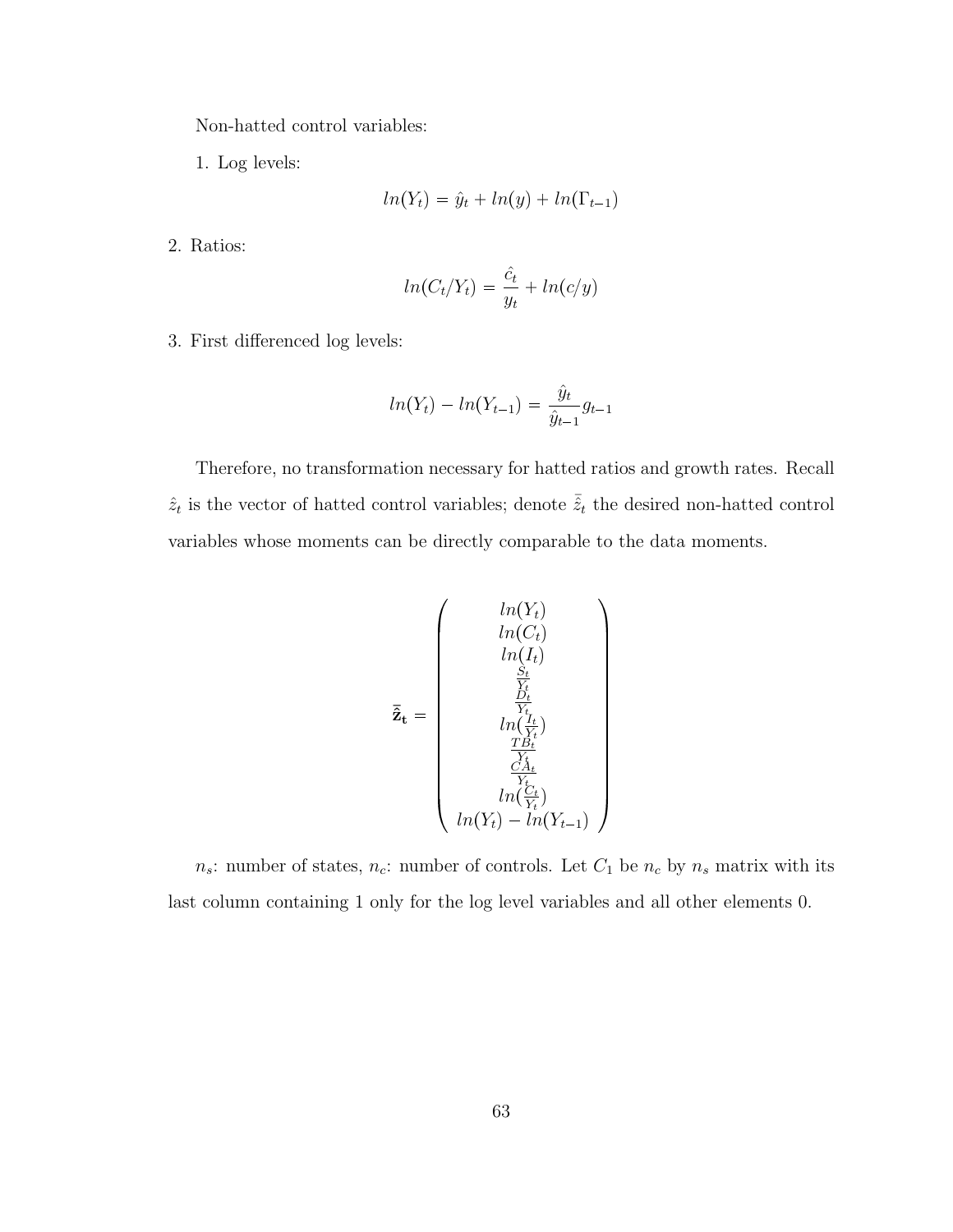$$
\hat{\mathbf{z}}_{\mathbf{t}} = \begin{pmatrix}\n\hat{t}_{b} \\
\hat{y}_{t} \\
\hat{c}_{t} \\
\hat{c}_{a} \\
\hat{s}_{t} \\
\hat{s}_{t} \\
\hat{d} \\
\hat{y}_{t} \\
\hat{w}_{t} \\
\hat{w}_{t} \\
\hat{w}_{t} \\
\hat{w}_{t} \\
\hat{w}_{t} \\
\hat{w}_{t} \\
\hat{w}_{t} \\
\hat{w}_{t} \\
\hat{w}_{t} \\
\hat{w}_{t} \\
\hat{w}_{t} \\
\hat{w}_{t} \\
\hat{w}_{t} \\
\hat{w}_{t} \\
\hat{w}_{t} \\
\hat{w}_{t} \\
\hat{w}_{t} \\
\hat{w}_{t} \\
\hat{w}_{t} \\
\hat{w}_{t} \\
\hat{w}_{t} \\
\hat{w}_{t} \\
\hat{w}_{t} \\
\hat{w}_{t} \\
\hat{w}_{t} \\
\hat{w}_{t} \\
\hat{w}_{t} \\
\hat{w}_{t} \\
\hat{w}_{t} \\
\hat{w}_{t} \\
\hat{w}_{t} \\
\hat{w}_{t} \\
\hat{w}_{t} \\
\hat{w}_{t} \\
\hat{w}_{t} \\
\hat{w}_{t} \\
\hat{w}_{t} \\
\hat{w}_{t} \\
\hat{w}_{t} \\
\hat{w}_{t} \\
\hat{w}_{t} \\
\hat{w}_{t} \\
\hat{w}_{t} \\
\hat{w}_{t} \\
\hat{w}_{t} \\
\hat{w}_{t} \\
\hat{w}_{t} \\
\hat{w}_{t} \\
\hat{w}_{t} \\
\hat{w}_{t} \\
\hat{w}_{t} \\
\hat{w}_{t} \\
\hat{w}_{t} \\
\hat{w}_{t} \\
\hat{w}_{t} \\
\hat{w}_{t} \\
\hat{w}_{t} \\
\hat{w}_{t} \\
\hat{w}_{t} \\
\hat{w}_{t} \\
\hat{w}_{t} \\
\hat{w}_{t} \\
\hat{w}_{t} \\
\hat{w}_{t} \\
\hat{w}_{t} \\
\hat{w}_{t} \\
\hat{w}_{t} \\
\hat{w}_{t} \\
\hat{w}_{t} \\
\hat{w}_{t} \\
\hat{w}_{t} \\
\hat{w}_{t} \\
\hat{w}_{t} \\
\hat{w}_{t} \\
\hat{w}_{t} \\
\hat{w}_{t} \\
\hat{w}_{t} \\
\hat{w}_{t} \\
\hat{w}_{t} \\
\hat{w}_{t} \\
\hat{w}_{t} \\
\hat{w}_{t} \\
\hat{w}_{t} \\
\hat{w}_{t} \\
\hat{w}_{
$$

Then the variables of interest (ignoring the steady states since I am primarily interested in the second moments) are:  $\bar{\hat{z}}_t = \hat{z}_t + C_1 \hat{x}_{t-1}$ . From the general solution of the model  $\hat{z}_t = g_x \hat{x}_t$ , then:

$$
\bar{\hat{z}}_t = g_x \hat{x}_t + C_1 \hat{x}_{t-1}
$$

Then the variance-covariance matrix of the new control variables is:

$$
E\{\bar{\hat{z}}_t\bar{\hat{z}}_t'\} = g_x E\{\hat{x}_t\hat{x}_t'\}g_x' + C_1 E\{\hat{x}_{t-1}\hat{x}_{t-1}'\}C_1' + g_x h_x E\{\hat{x}_t\hat{x}_{t-1}'\}C_1' + C_1 E\{\hat{x}_{t-1}\hat{x}_t'\}g_x'
$$
  
Use  $E\{\hat{x}_t\} = h_x \hat{x}_{t-1}$ :

$$
E\{\bar{\hat{z}}_t\bar{\hat{z}}_t'\} = g_x \Sigma_X g'_x + C_1 \Sigma_X C'_1 + g_x h_x \Sigma_X C'_1 + C_1 \Sigma_X h'_x g'_x
$$

Next I follow Burnside (1999) and HP-filter the desired new series from the model by applying the filter B(L) to  $\bar{\tilde{z}}_t$ . I follow McElroy (2008) to calculate HP-filter coefficients.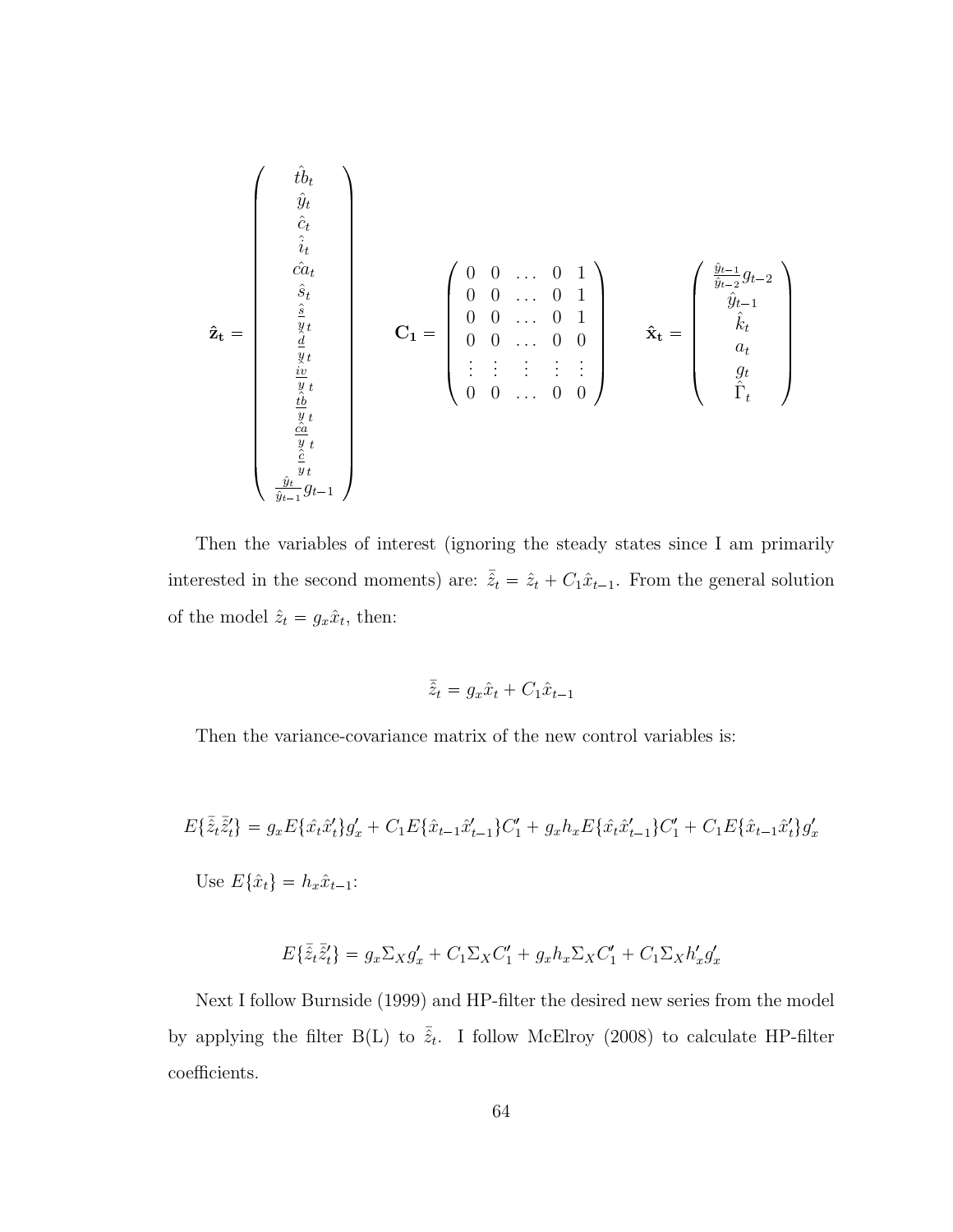## B.3 Additional Tables

| Low-income group | Middle-income group | High-income group |
|------------------|---------------------|-------------------|
| Bangladesh       | Argentina           | Australia         |
| Benin            | <b>Botswana</b>     | Austria           |
| <b>Bolivia</b>   | <b>Brazil</b>       | Belgium           |
| Burkina Faso     | Chile               | <b>Brunei</b>     |
| Cameroon         | China               | Canada            |
| Chad             | Colombia            | Denmark           |
| Congo, Dem. Rep. | Costa Rica          | Estonia           |
| Congo, Rep.      | Dominican Republic  | Finland           |
| Cote d'Ivoire    | Ecuador             | France            |
| Ethiopia         | Egypt, Arab Rep.    | Germany           |
| Ghana            | El Salvador         | Greece            |
| Guinea           | Fiji                | Hungary           |
| Haiti            | Gabon               | Iceland           |
| Honduras         | Guatemala           | <b>Ireland</b>    |
| India            | Jamaica             | Israel            |
| Indonesia        | Jordan              | Italy             |
| Kenya            | Malaysia            | Japan             |
| Madagascar       | Mauritius           | Korea, Rep.       |
| Malawi           | Mexico              | Netherlands       |
| Mozambique       | Morocco             | New Zealand       |
| Nepal            | Namibia             | Norway            |
| Nicaragua        | Panama              | Portugal          |
| Pakistan         | Paraguay            | Saudi Arabia      |
| Papua New Guinea | Philippines         | Singapore         |
| Rwanda           | South Africa        | Slovenia          |
| Senegal          | Syrian Arab Rep.    | Spain             |
| Sri Lanka        | Thailand            | Sweden            |
| Sudan            | Tunisia             | Switzerland       |
| Tanzania         | Turkey              | United Kingdom    |
| Togo             | Uruguay             | United States     |
| Uganda           |                     |                   |
| Yemen, Rep.      |                     |                   |
| Zambia           |                     |                   |

Table B.1: Country List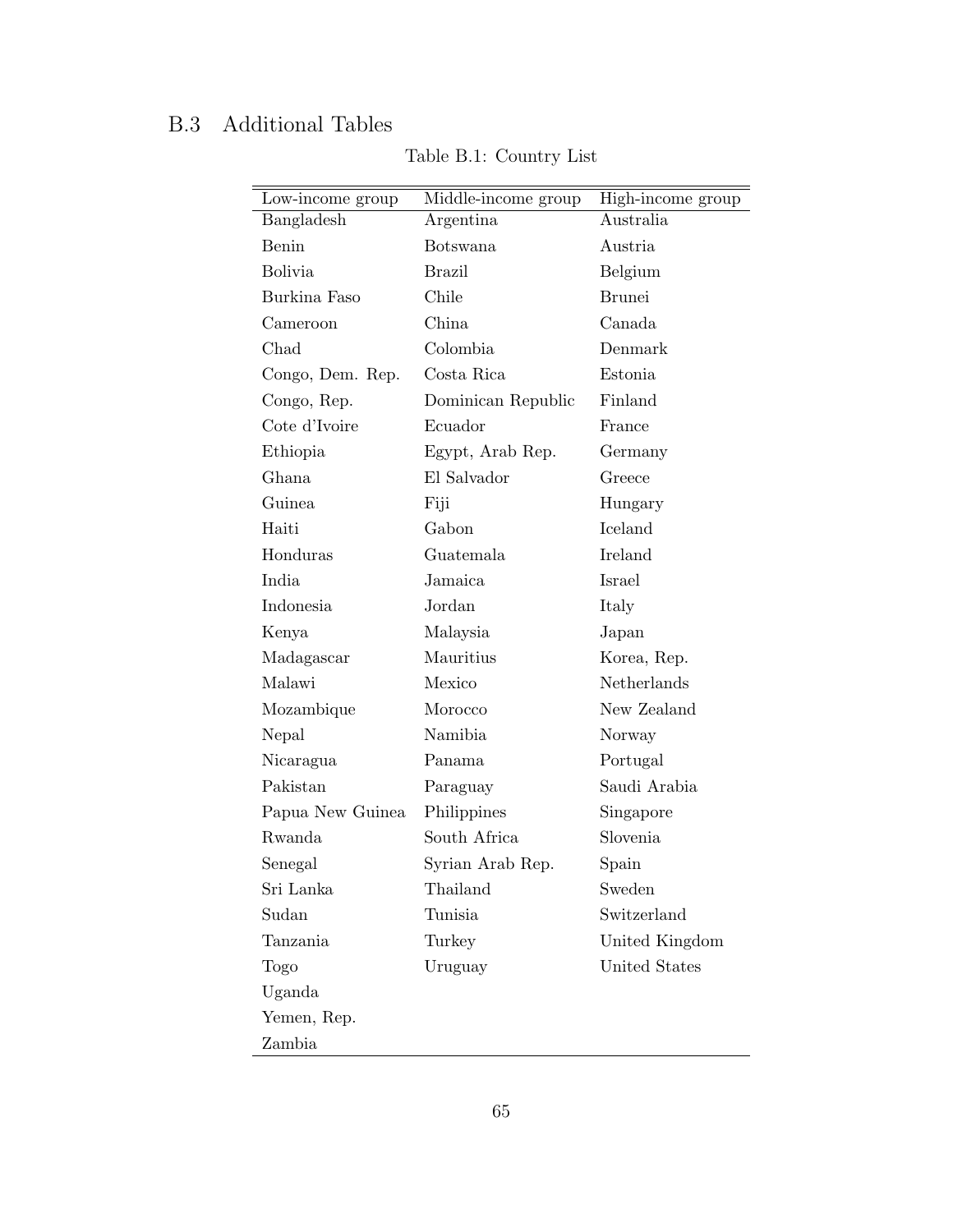|                  | $\rho(\frac{d}{y}, \frac{s}{y})$ | $\rho(\frac{tb}{y},y)$                      | $\rho(y)$ | $\rho(\Delta y)$ |
|------------------|----------------------------------|---------------------------------------------|-----------|------------------|
|                  |                                  |                                             |           |                  |
| Bangladesh       | $-.04(.14)$                      | $-0.02$ (.13)                               | .81(.12)  | $-.30(.23)$      |
| Benin            | $-.32(.08)$                      | $-.24(.17)$                                 | .76(.10)  | .13(.08)         |
| <b>Bolivia</b>   | $-.44(.20)$                      | $-.03$ $(.10)$                              | .94(.01)  | .68(.06)         |
| Burkina Faso     | $-.02(.22)$                      | $-.57(.16)$                                 | .68(.13)  | $-.19(.09)$      |
| Cameroon         | $-.42(.14)$                      | $-.12(.12)$                                 | .94(.02)  | .39(.22)         |
| Chad             | $-.51$ $(.17)$                   | .14(.18)                                    | .47(.10)  | $-.11(.21)$      |
| Congo, Dem. Rep. | .10(.16)                         | $-.06(.09)$                                 | .92(.02)  | .58(.12)         |
| Congo, Rep.      | $-.61(.12)$                      | .62(.06)                                    | .66(.06)  | .10(.15)         |
| Cote d'Ivoire    | $-.54(.13)$                      | .13(.13)                                    | .83(.03)  | .45(.16)         |
| Ethiopia         | .01(.11)                         | $-.50(.09)$                                 | .60(.06)  | $.01$ $(.07)$    |
| Ghana            | .41(.18)                         | $-.42(.13)$                                 | .90(0.04) | .27(.15)         |
| Guinea           | $-.20(.31)$                      | .21(.16)                                    | .83(.03)  | .07(.12)         |
| Haiti            | $-.60(.13)$                      | $-.12(.11)$                                 | .66(.04)  | .47(.06)         |
| Honduras         | .47(.15)                         | $-.06(.16)$                                 | .77(.06)  | .22(.17)         |
| India            | $-.38(.09)$                      | .33(.24)                                    | .81(.05)  | $-.01(.14)$      |
| Indonesia        | $-.36(.12)$                      | $-.66(.14)$                                 | .85(.04)  | .27(.06)         |
| Kenya            | .42(.23)                         | $-.12(.08)$                                 | .78(.03)  | .69(.10)         |
| Madagascar       | $-.30(.23)$                      | $-.19(.14)$                                 | .58(.08)  | $-.18(.12)$      |
| Malawi           | $-.53(.12)$                      | .77(.03)                                    | .42(.19)  | $-.43(.20)$      |
| Mozambique       | $-.83(.06)$                      | .16(.18)                                    | .83(.03)  | .45(.11)         |
| Nepal            | $-.48(.11)$                      | .57(.20)                                    | .55(.07)  | $-.28(.06)$      |
| Nicaragua        | $-.69(.07)$                      | .27(.14)                                    | .86(.08)  | .23(.09)         |
| Pakistan         | $-.43(.14)$                      | $-.02$ $(.13)$                              | .90(.03)  | .25(.07)         |
| Papua New Guinea | $-.34(.18)$                      | .66(.10)                                    | .84(.03)  | .37(.10)         |
| Rwanda           | $-.35(.08)$                      | .71(.16)                                    | .47(.19)  | $-.10(.07)$      |
| Senegal          | $-.51(.13)$                      | $-.01$ $(.24)$                              | .59(.20)  | $-.24(.10)$      |
| Sri Lanka        |                                  | $-.21$ $(.17)$ $-.08$ $(.12)$ $.72$ $(.07)$ |           | .06(.12)         |
| Sudan            | $-.35(.12)$                      | $-.27(.11)$                                 | .80(.04)  | .32(.19)         |
| Tanzania         | $-.07(.16)$                      | $-.20(.24)$ $.86(.02)$                      |           | .88(.02)         |
| Togo             | $-.10(.13)$                      | $-.48(.09)$ $.57(.04)$                      |           | .00(.08)         |
| Uganda           |                                  | $-.32(.11)$ $.36(.18)$                      | .89(.02)  | .58(.08)         |
| Yemen, Rep.      |                                  | $-.16$ (.09) $.08$ (.18) $.39$ (.08)        |           | $-.17(.09)$      |
| Zambia           |                                  | $-.40(.17)$ $-.16(.17)$ $.74(.09)$          |           | .06(.17)         |

Table B.2: Empirical moments I: low-income countries

Notes: GMM estimated standard errors are reported in parentheses. Data filtering is described in the text.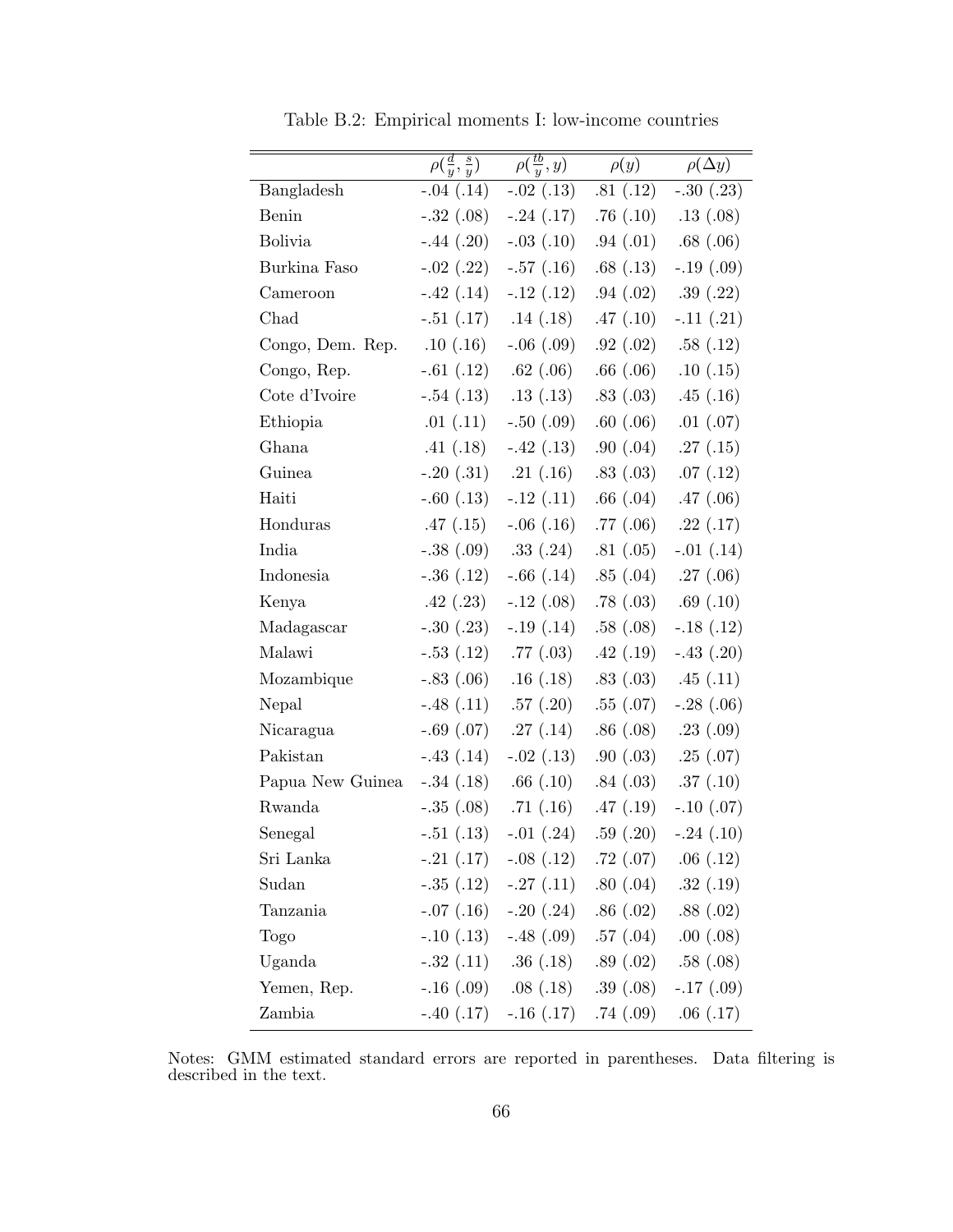|                  | $\sigma(\frac{d}{y})$ | $\sigma(y)$   | $\sigma(c)/\sigma(y)$ | $\sigma(i)/\sigma(y)$ |
|------------------|-----------------------|---------------|-----------------------|-----------------------|
| Bangladesh       | .05(.01)              | .04(.00)      | 1.07(.18)             | 4.59(1.31)            |
| Benin            | .17(.02)              | .05(.00)      | .98(.14)              | 7.29(.87)             |
| <b>Bolivia</b>   | .18(.04)              | .08(.01)      | .78 $(.06)$           | 3.06(0.44)            |
| Burkina Faso     | .07(.01)              | .04(.01)      | 1.84(.12)             | 3.94(.91)             |
| Cameroon         | .20(.03)              | .17(0.03)     | .83(.07)              | 2.25(0.13)            |
| Chad             | .16(.02)              | .10(.02)      | 1.48(.26)             | 3.69(0.65)            |
| Congo, Dem. Rep. | .30(.04)              | .13(.02)      | 1.25(.20)             | 3.65(.56)             |
| Congo, Rep.      | .50(.08)              | .05(0.01)     | 3.61(.78)             | 4.36(.87)             |
| Cote d'Ivoire    | .22(.04)              | .05(0.01)     | 2.01(44)              | 4.87(.90)             |
| Ethiopia         | .23(.05)              | .08(.01)      | 1.27(0.06)            | 2.61(.25)             |
| Ghana            | .15(.03)              | .10(.02)      | .85(.06)              | 3.47(0.56)            |
| Guinea           | .08(.01)              | $.02$ $(.00)$ | 3.07(0.21)            | 7.01(1.75)            |
| Haiti            | .09(.01)              | .07(.01)      | 2.66(0.44)            | 7.76(.99)             |
| Honduras         | .24(.04)              | .05(0.01)     | 1.29(0.17)            | 4.86(.92)             |
| India            | .06(.01)              | .05(0.01)     | .69(.06)              | 1.81(.25)             |
| Indonesia        | .21(.06)              | .08(.01)      | .78(.15)              | 3.04(0.16)            |
| Kenya            | .18(.04)              | .06(.02)      | 1.16(0.15)            | 2.99(.89)             |
| Madagascar       | .20(.03)              | .05(0.01)     | 1.37(0.17)            | 4.58(.48)             |
| Malawi           | .30(.06)              | .07(.00)      | .98(.12)              | 3.89(0.53)            |
| Mozambique       | .58(.08)              | .13(.02)      | .96(.07)              | 1.11(.20)             |
| Nepal            | .07(.01)              | .03(.00)      | 2.35(.58)             | 3.37(0.80)            |
| Nicaragua        | 2.19(.62)             | .14(.02)      | .88(.04)              | 2.50(.38)             |
| Pakistan         | .07(.01)              | .05(.00)      | 1.07(.20)             | 1.97(0.17)            |
| Papua New Guinea | .18(.02)              | .08(.01)      | 1.05 0.23             | 1.54(.34)             |
| Rwanda           | .15(.05)              | .13(.03)      | 1.90(.52)             | 3.16(.56)             |
| Senegal          | .15(.03)              | .04(.01)      | .93(.15)              | 4.86(0.62)            |
| Sri Lanka        | .08(.02)              | .03(.00)      | 5.66(1.36)            | 5.54(.93)             |
| Sudan            | .27(.06)              | .09(.01)      | 1.10(0.14)            | 4.44(.63)             |
| Tanzania         | .11(.02)              | .05(.00)      | 1.14(0.18)            | 3.11(.33)             |
| Togo             | .21(.03)              | .07(.02)      | 1.23(0.15)            | 4.36(.45)             |
| Uganda           | .15(.04)              | .07(.01)      | $1.00$ $(.02)$        | 1.61(.32)             |
| Yemen, Rep.      | .51(.10)              | .03(.00)      | 2.23(0.35)            | 7.33(1.77)            |
| Zambia           | .64(.12)              | .06(.01)      | 2.74(.52)             | 6.80(1.41)            |

Table B.3: Empirical moments II: low-income countries

Notes: GMM estimated standard errors are reported in parentheses. Data filtering is described in the text.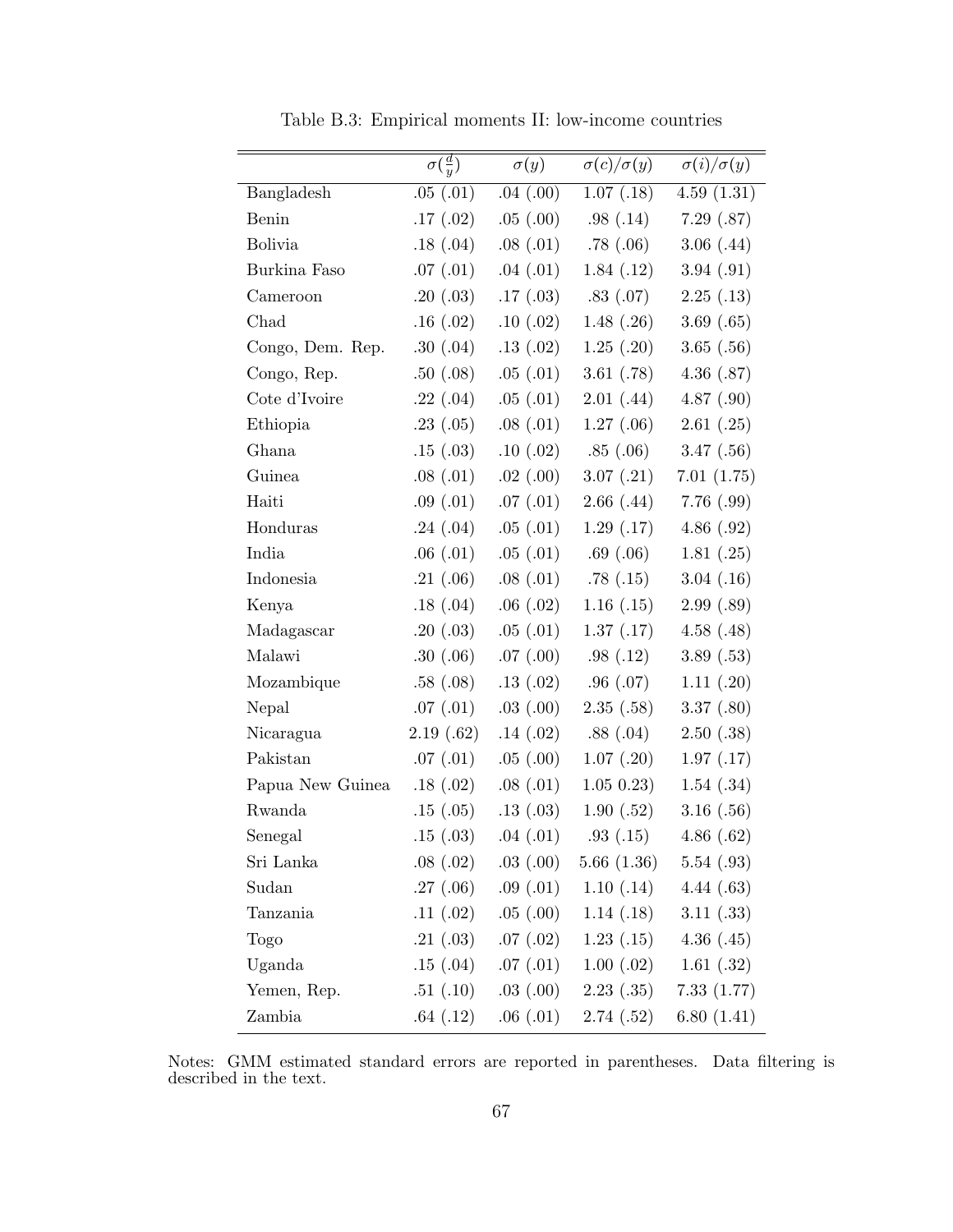|                  | $\rho(y,c)$ | $\rho(y,i)$     | mean(s/y)   | mean(d/y)  |
|------------------|-------------|-----------------|-------------|------------|
| Bangladesh       | .65(.07)    | $-0.08$ $(.08)$ | .16(.01)    | .28(.01)   |
| Benin            | .56(.10)    | .54(.13)        | .05(0.01)   | .51(.05)   |
| <b>Bolivia</b>   | .96(.01)    | .64(.06)        | .15(.01)    | .73(.04)   |
| Burkina Faso     | .86(.08)    | $-.20(.13)$     | .08(.01)    | .21(.02)   |
| Cameroon         | .92(.01)    | .95(.01)        | .14(.01)    | .45(.05)   |
| Chad             | .56(.12)    | 0.43(0.16)      | .00(.02)    | .64(.07)   |
| Congo, Dem. Rep. | .81(.04)    | .57(.09)        | .06(.01)    | .91(.15)   |
| Congo, Rep.      | .07(0.34)   | .55(.14)        | .13(.03)    | 2.24(0.13) |
| Cote d'Ivoire    | .60(.07)    | .64(.05)        | .09(.02)    | 1.24(06)   |
| Ethiopia         | .89(.05)    | .79(.07)        | .15(.01)    | .51(.06)   |
| Ghana            | .89(.05)    | .74(.06)        | .10(.01)    | .62(.06)   |
| Guinea           | .92(.02)    | $-.50(.06)$     | .12(.01)    | .86(.02)   |
| Haiti            | .21(.18)    | $-.02$ $(.21)$  | .14(.02)    | .21(.03)   |
| Honduras         | .79(.07)    | .44(.14)        | .16(.01)    | .63(.05)   |
| India            | .88(.04)    | .68(.06)        | .22(.01)    | .17(.01)   |
| Indonesia        | .60(.18)    | .95(.02)        | .26(.01)    | .53(.05)   |
| Kenya            | .59(.19)    | $-.13(.14)$     | .16(.01)    | .48(.04)   |
| Madagascar       | .80(.04)    | .86(.03)        | .06(.01)    | .65(0.07)  |
| Malawi           | .65(.08)    | $-.64(.11)$     | .02(.02)    | 1.17(0.9)  |
| Mozambique       | .93(.06)    | .66(.16)        | $-.07(.02)$ | 1.20(0.13) |
| Nepal            | $-.09(.08)$ | $-.05(.15)$     | .18(.01)    | .18(.03)   |
| Nicaragua        | .94(.02)    | .64(.10)        | .00(.02)    | 2.21(42)   |
| Pakistan         | .69(.05)    | .89(.02)        | .21(.01)    | .44(.01)   |
| Papua New Guinea | .58(.08)    | .00(.11)        | .21(.02)    | .77(.05)   |
| Rwanda           | .51(.13)    | .71(.11)        | .12(.01)    | .25(.05)   |
| Senegal          | .49(.11)    | .56(.20)        | .06(.01)    | .56(.04)   |
| Sri Lanka        | .27(.18)    | .68(.07)        | .18(.01)    | .43(.02)   |
| Sudan            | .69(.07)    | .80(.04)        | .08(.01)    | .84(.09)   |
| Tanzania         | .63(.16)    | .87(.04)        | .06(.01)    | .91(.07)   |
| Togo             | .83(.04)    | .77(.09)        | .09(.01)    | .95(0.04)  |
| Uganda           | .99(.01)    | .29(.10)        | .06(.01)    | .47(.03)   |
| Yemen, Rep.      | $-.21(.15)$ | .21(.16)        | .21(.03)    | .84(.25)   |
| Zambia           | .67(.07)    | .58(.07)        | .02(.01)    | 1.95(0.14) |

Table B.4: Empirical moments III: low-income countries

Notes: GMM estimated standard errors are reported in parentheses. Data filtering is described in the text.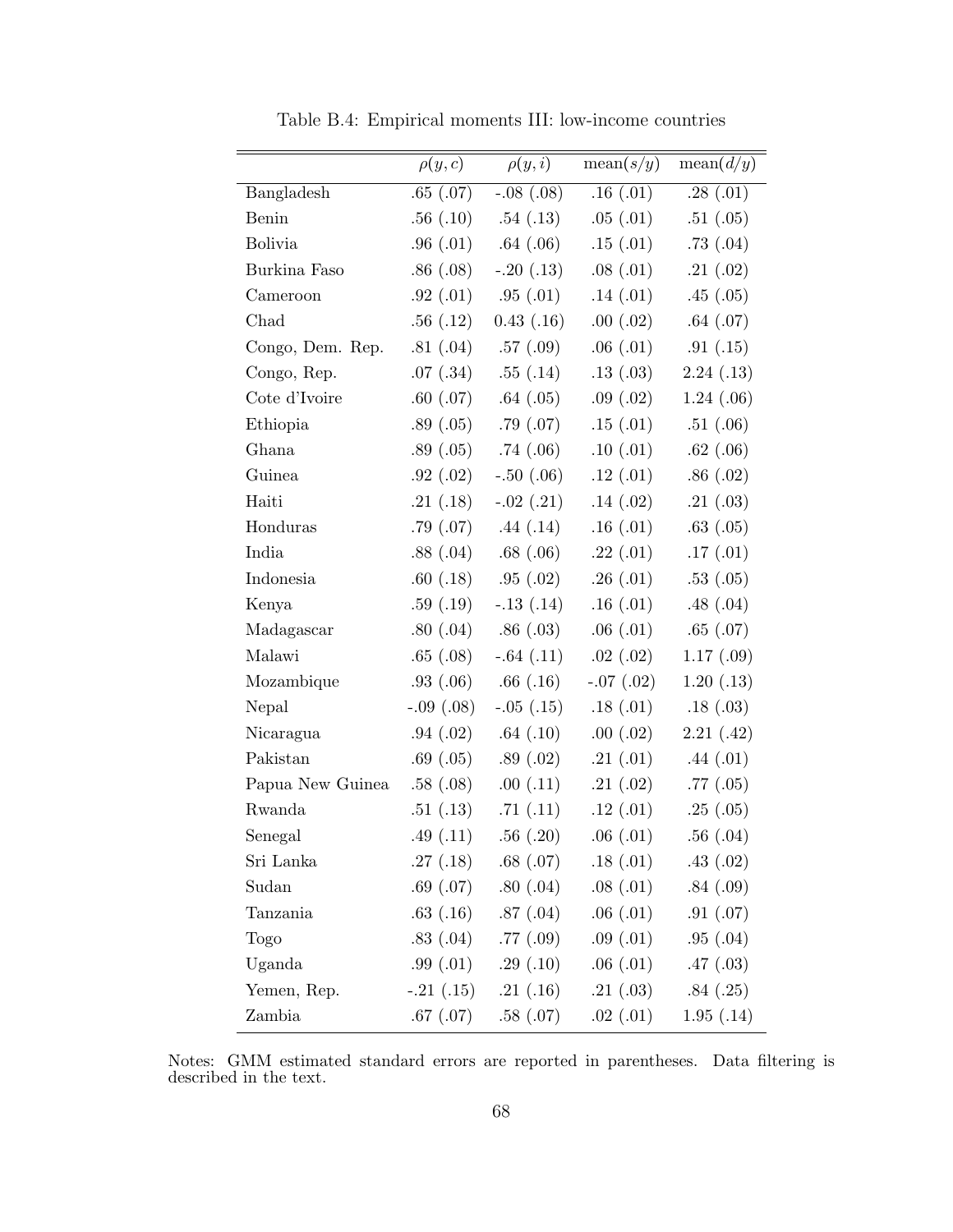## Bibliography

- Aguiar, M. and G. Gopinath (2007). Emerging market business cycles: the cycle is the trend. Journal of Political Economy.
- Alfaro, L., 2003. Foreign Direct Investment and Growth: Does the Sector Matter? Unpublished. Harvard Business School.
- Arellano, C., A. Bulir, T. Lane, L. Lipschitz (2009). The dynamic implications of foreign aid and its variability, Journal of Development Economics.
- Asiedu E., Jin, Y., and Nandwa, B., 2009. Does foreign aid mitigate the adverse effect of expropriation risk on foreign direct investment? Journal of International Economics.
- Asiedu, E., 2002. On the Determinants of Foreign Direct Investment to Developing Countries: Is Africa Different? World Development, 30(1), 107-119.
- Barro, R.J. and X. Sala-i-Martin (1995). Economic Growth. New York: McGraw-Hill.
- Barro, R.J., Mankiw, N.G., Sala-i-Martin, X. (1995). Capital mobility in neoclassical models of growth. American Economic Review 85, 103-115.
- Beaudry, P. and E. van Wincoop (1996). The Intertemporal Elasticity of Substitution: An Exploration using a US Panel of State Data. Economica, New Series, Vol. 63, No. 251, pp. 495-512.
- Ben-David, D. (1998). Convergence Clubs and Subsistence Economies. Journal of Development Economics vol. 55 155-171
- Benigno, P. and Nisticò, S., 2009. International Portfolio Allocation under Model Uncertainty. NBER Working Paper No. 14734
- Blonigen, B., 2005. A Review of the Empirical Literature on FDI Determinants. NBER Working Paper No. 11299.
- Boone, P. (1994). The Impact of Foreign Aid on Savings and Growth. Manuscript. London School of Economics.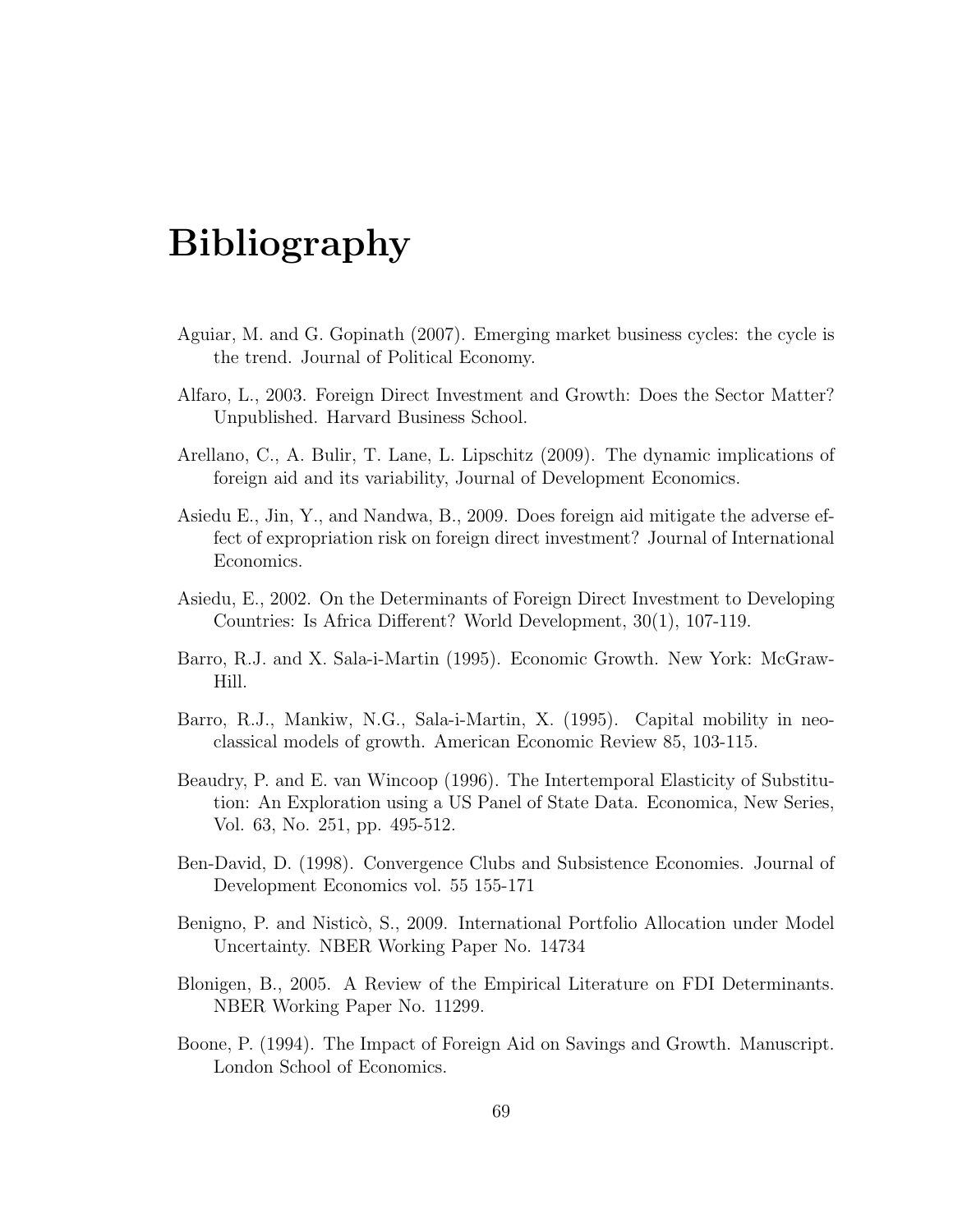- Borga, M. and R. J. Mataloni, Jr., 2001. Direct Investment Positions for 2000: Country and Industry Detail. Technical Note. Survey of Current Business 81 (July 2001): 2325.
- Boz, E., Daude C. and C. B. Durdu (2008). Emerging Market Business Cycles Revisited: Learning about the Trend. FRB International Finance Discussion Paper No. 927.
- Brainard, S.L., 1993. A simple theory of multinational corporations and trade within a trade-off between proximity and concentration. NBER Working Paper No. 4269.
- Brainard, S.L., 1997. An empirical assessment of the proximity-concentration tradeoff between multinational sales and trade. Am. Econ. Rev. 87, 520544.
- Burnside, C. and Tabova, A., 2009. Risk, Volatility, and the Global Cross-Section of Growth Rates. NBER Working Paper 15225.
- Carroll, R., Ruppert, D., Stephanski, L. and Crainiceanu, C., 2006. Measurement error in nonlinear models: a modern perspective. Second Edition, Chapman & Hall/CRC.
- Chenery, Hollis B., and A. M. Strout (1966). Foreign Assistance and Economic Development. American Economic Review 66(4):679-733.
- Christiano, L. (1989). Understanding Japan's Saving Rate: The Reconstruction Hypothesis. Federal reserve Bank of Minneapolis.
- Coeurdacier, N. and Guibaud, S., 2008. A Dynamic Equilibrium Model of Imperfectly Integrated Financial Markets. Working Paper, London Business School.
- Coeurdacier, N. and Guibaud, S., 2010. International Portfolio Diversification Is Better Than You Think. Journal of International Money and Finance, forthcoming
- Coeurdacier, N., 2009. Do trade costs in goods market lead to home bias in equities? Journal of International Economics 77 (2009) 86-100.
- Coeurdacier, N., Kollmann, R. and Martin, P., 2010. International Portfolios, Capital Accumulation and Foreign Asset Dynamics. Journal Of International Economics 80 (2010) 100-112.
- Eaton, J. and Gersovitz, M., 1984. A Theory of Expropriation and Deviations from Perfect Capital Mobility. The Economic Journal 94, 16-40.
- Elbadawi, I. and F. Mwega (2000). Can Africa's Saving Collapse Be Reversed? The World Bank Economic Review, Vol. 14, No. 3, 415-43.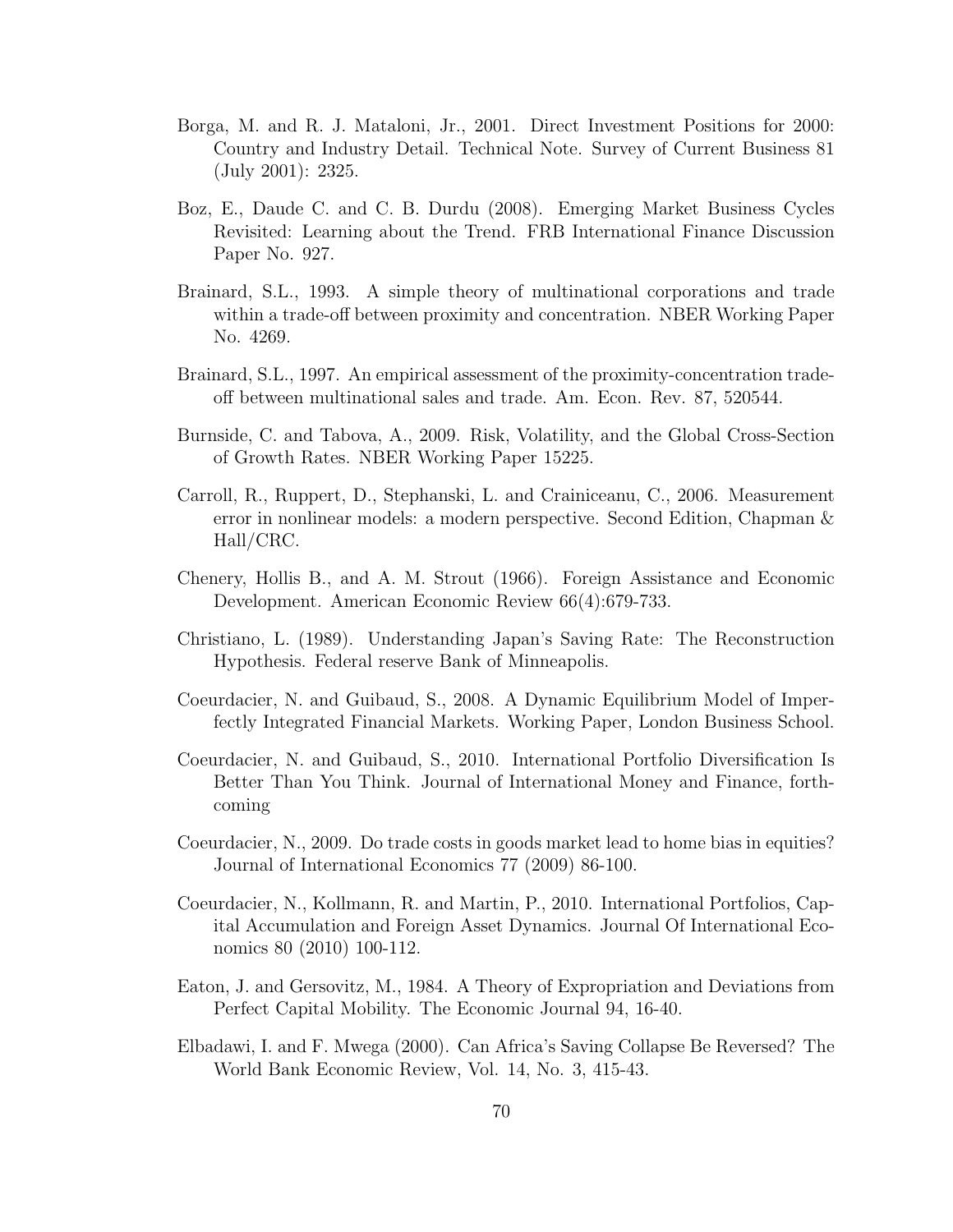- Engelhardt, G. and A. Kumar (2007). The Elasticity of Intertemporal Substitution: New Evidence from 401(k) Participation. Mimeo. Federal Reserve Bank of Dallas.
- Fama, E. and James D. MacBeth, J., 1973. Risk, Return, and Equilibrium: Empirical Tests. Journal of Political Economy 81(3, May-Jun.), 607-36.
- Fernandez-Villaverde, J., P. Guerron, J. Rubio-Ramirez, and M. Uribe (2010). Risk Matters: The Real Effects of Volatility Shocks. American Economic Review, forthcoming
- Ferri, G., 2004. More analysts, better ratings: do rating agencies invest enough in less developed countries? Journal of Applied Economics 12, 7798.
- Fry, M. J. (1978). Money and Capital or Financial Deepening in Economic Development? Journal of Money, Credit and Banking 10(4):464-75.
- Fry, M. J. (1980). Saving, Investment, Growth, and the Cost of Financial Repression. World Development 8(4):317-27.
- Fuller, W. (1987). Measurement error models. John Wiley & Sons.
- Garcia-Cicco, J., R. Pancrazi, and M. Uribe (2010). Real Business Cycles in Emerging Countries? American Economic Review, forthcoming
- Giovannini, A. (1985). "Saving and the Real Interest Rate in LDCS." Journal of Development Economics 18(2-3):197-217.
- Gomez, M. (2008). Dynamics of the Saving Rate in the Neoclassical Growth Model With CES Production. Macroeconomic Dynamics, 12 (2008) 195-210.
- Gomme, P. and P. Rupert (2007). Theory, measurement and calibration of macroeconomic models. Journal of Monetary Economics 54 (2007) 460497.
- Gourinchas, P. and O. Jeanne. Capital Flows to Developing Countries: The Allocation Puzzle. NBER Working Paper 2009.
- Griffin, K. (1970). Foreign Capital, Domestic Savings, and Economic Development. Bulletin, Oxford University Institute of Economics and Statistics, 32 (1): 99- 112.
- Gupta, K. L. (1987). Aggregate Savings, Financial Intermediation, and Interest Rate. Review of Economics and Statistics 69(2):303-ll.
- Harms, P., Lutz, M., 2006. Aid, governance and private foreign investment: some puzzling findings for the 1990s. The Economic Journal 116, 773790.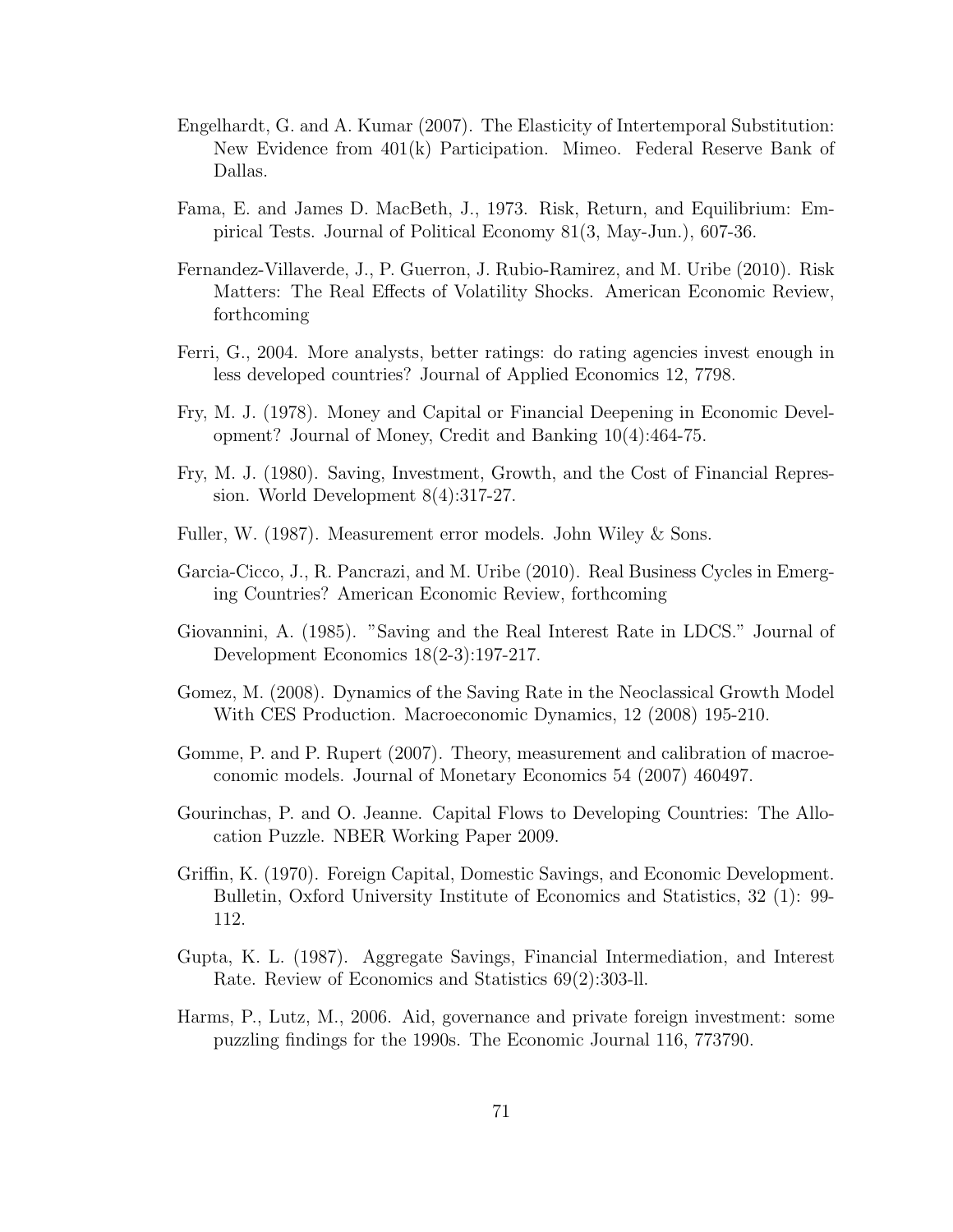- Hausmann, R. and Fernandez-Arias, E., 2001. Foreign Direct Investment: Good Cholesterol? In Foreign Direct Investment Versus Other Flows to Latin America. Development Center Seminars, OECD.
- Hines, J., 1995. Forbidden payment: Foreign bribery and American business after 1977. NBER Working Paper no. 5266. Cambridge, Mass.: National Bureau of Economic Research, September.
- Hnatkovska, V., 2010. Home Bias and High Turnover: Dynamic Portfolio Choice with Incomplete Markets. Journal of International Economics 80 (1), 2010.
- Ibarra, M. and Koncz, J., 2008. Direct Investment Positions for 2008: Country and Industry Detail. Survey of Current Business (July 2008), 20-34.
- Kaufmann, D., Kraay, A. and Mastruzzi, M., 2009. Governance matters VIII: Aggregate and Individual Governance Indicators, 19962008. Policy Research Working Paper 4978, World Bank.
- Kim, D. (1995). The errors in the variables problem in the cross-section of expected stock returns. Journal of Finance, 50(5).
- Klenow, P. and Andrés Rodríguez-Clare, 1997. The Neoclassical Revival in Growth Economics: Has it Gone too Far? NBER Macroeconomics Annual 1997. Cambridge, MA: MIT Press.
- Kose, M.A. and R. Riezman (2001). Trade shocks and macroeconomic fluctuations in Africa. Journal of Development Economics 65(2001)5580
- Kraay, A., Loayza, N., Serven, L., Ventura, J. (2005). Country Portfolios. Journal of the European Economic Association. 3 (4): 914-945.
- Lane, P.R., and G.M. Milesi-Ferretti (2000). External Capital Structure: Theory and Evidence. IMF Working Paper 152.
- Lane, P.R., and G.M. Milesi-Ferretti (2001). The External Wealth of Nations: Measures of Foreign Assets and Liabilities for Industrial and Developing Countries. Journal of International Economics, Vol. 55
- Lane, P.R., and G.M. Milesi-Ferretti (2003). International Financial Integration. IMF Staff Papers, Vol. 50 Special Issue (Washington, D.C.: International Monetary Fund).
- Lane, P.R., and G.M. Milesi-Ferretti (2006). The External Wealth of Nations Mark II: Revised and Extended Estimates of Foreign Assets and Liabilities, 1970- 2004. IMF Working Paper, March 2006.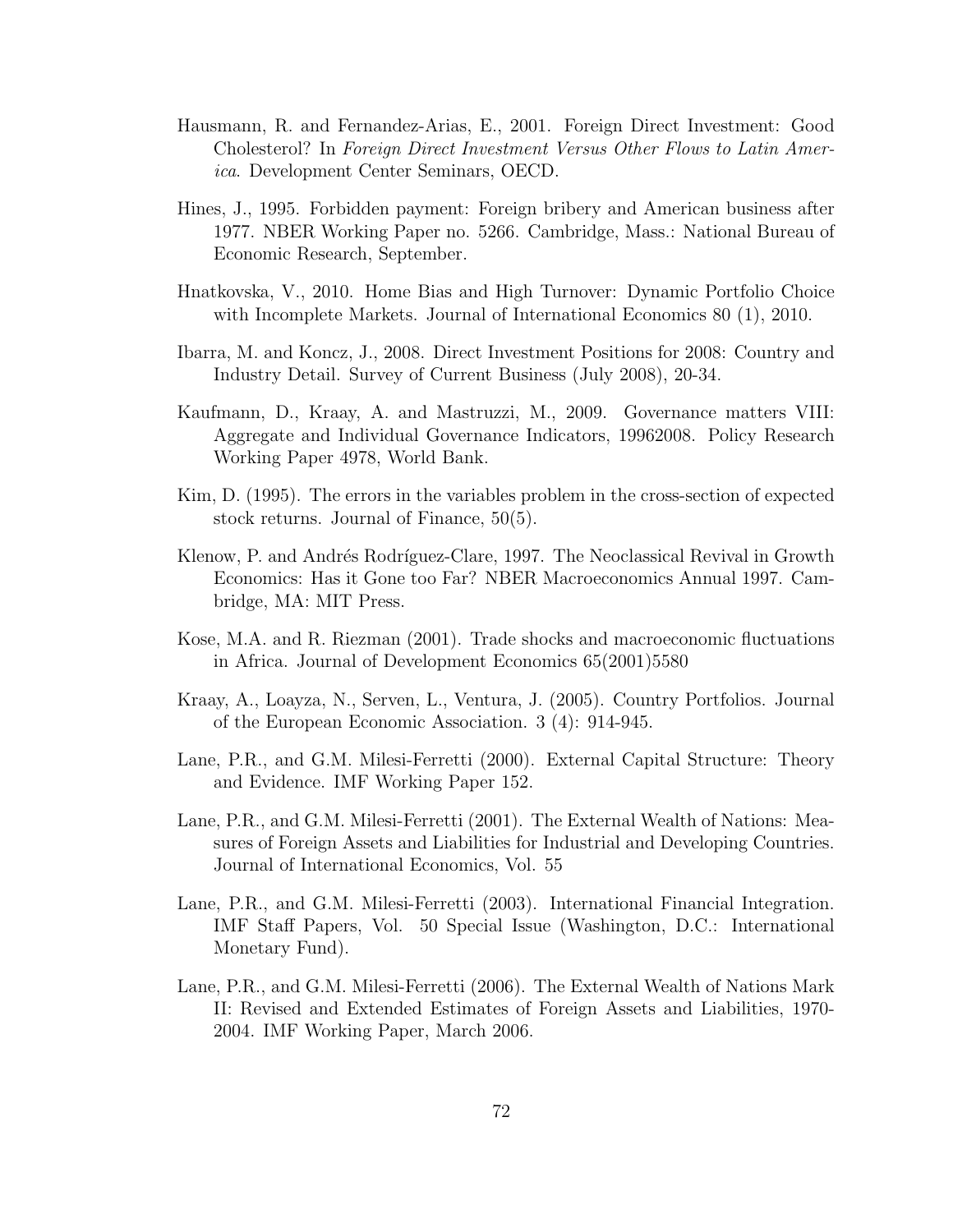- Lane, P.R., and G.M. Milesi-Ferretti (2008). International Investment Patterns. The Review of Economics and Statistics, August 2008, 90(3): 538-549.
- Loree, D., Guisinger, S., 1995. Policy and non-Policy Determinants of U.S. Foreign Direct Investment. Journal of International Business Studies 26(2), 281-299.
- Lucas, R., 1990. Why Doesn't Capital Flow from Rich to Poor Countries? American Economic Review  $80(2)$ , 92-96.
- McElroy, T., 2008. Exact formulas for the Hodrick-Prescott filter. Econometrics Journal, volume 11, pp. 209217.
- Merton, R. (1969). Lifetime Portfolio Selection under Uncertainty: The Continuous-Time Case. The Review of Economics and Statistics, Vol. 51, No. 3, 247-257.
- Merton, R. (1971). Optimum Consumption and Portfolio Rules in a Continuous-Time Model. Journal of Economic Theory 3, 373-413
- Merton, R. (1990). Continuous-Time Finance. Basil Blackwell, Cambridge.
- Neumeyer, P. and F. Perry (2005). Business cycles in emerging economies: the role of interest rates. Journal of Monetary Economics 52 (2005) 345380.
- Pinheiro-Alves, R., 2008. Behavioural Determinants of Foreign Direct Investment. MPRA Paper No. 10297.
- Political Risk Services, 2009. International Country Risk Guide. NY.
- Rebelo, S. (1992). Growth in Open Economies. Carnegie-Rochester Conference Series on Public Policy 36 (1992) 5-46. North Holland.
- Rodrik, D. (2000). Saving Transitions. The World Bank Economic Review, 2000.
- Samuelson, P.A., 1969. Lifetime Portfolio Selection by Dynamic Stochastic Programming. Review of Economics and Statistics 51, August: 239-46.
- Schmidt-Hebbel, K., S. B. Webb, and G. Corsetti (1992). "Household Saving in Developing Countries: First Cross-Country Evidence." World Bank Economic Review 6(3):529-47.
- Schmitt-Grohe, S. and M. Uribe (2003). Closing Small Open Economy Models. Journal of International Economics 61 (October 2003), 163-185
- Schmitt-Grohe, S. and M. Uribe (2004). Solving Dynamic General Equilibrium Models Using a Second-Order Approximation to the Policy Function. Journal of Economic Dynamics and Control 28 (January 2004),755-775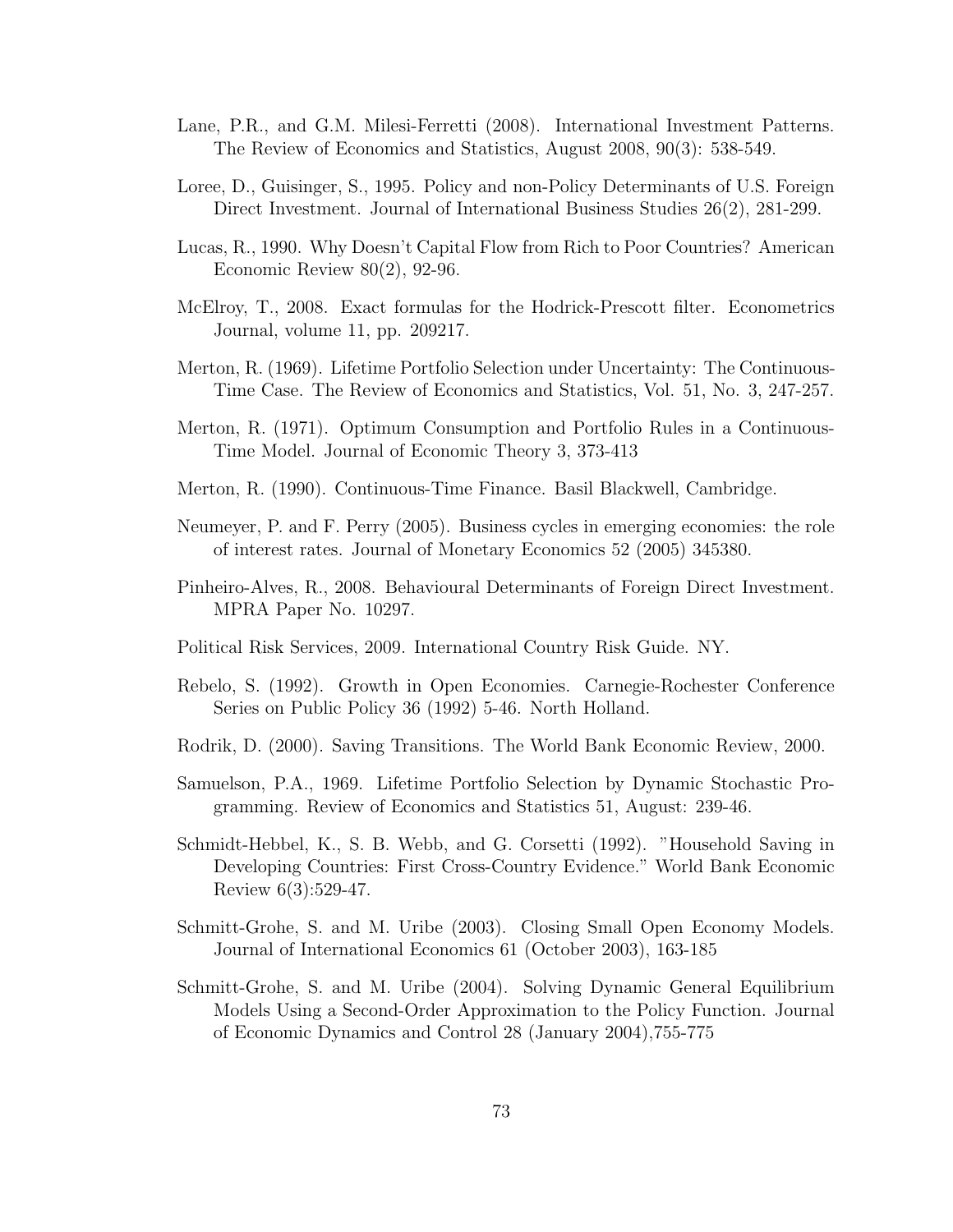- Sharif, M. (1986). The Concept and Measurement of Subsistence: A Survey of the Literature. World Development, Vol. 14, No. 5, pp. 555-577
- Smetters, K. (2003). The (interesting) dynamic properties of the neoclassical growth model with CES production. Review of Economic Dynamics 6 (2003) 697-707
- Steger, T.M. (2000). Economic growth with subsistence consumption. Journal of Development Economics 62 (2000) 343361
- Van Nieuwerburgh, S. and Veldkamp, L., 2007. Information Immobility and the Home Bias Puzzle. Working Paper, New York University.
- Verdier, G. (2008). What drives long-term capital flows? A theoretical and empirical investigation. Journal of International Economics 74 (2008) 120-142.
- Wei, S.J., 2000. How taxing is corruption on international investors? Review of Economics and Statistics 82 (1): 111.
- Woodridge, J.M., 2002. Econometric Analysis of Cross Section and Panel Data. MIT Press, Cambridge, Massachusetts.
- World Bank (1994). Adjustment in Africa: Reform, Results, and the Road Ahead. New York: Oxford University Press.
- World Bank, 2009. World Development Indicators, Washington, D.C.